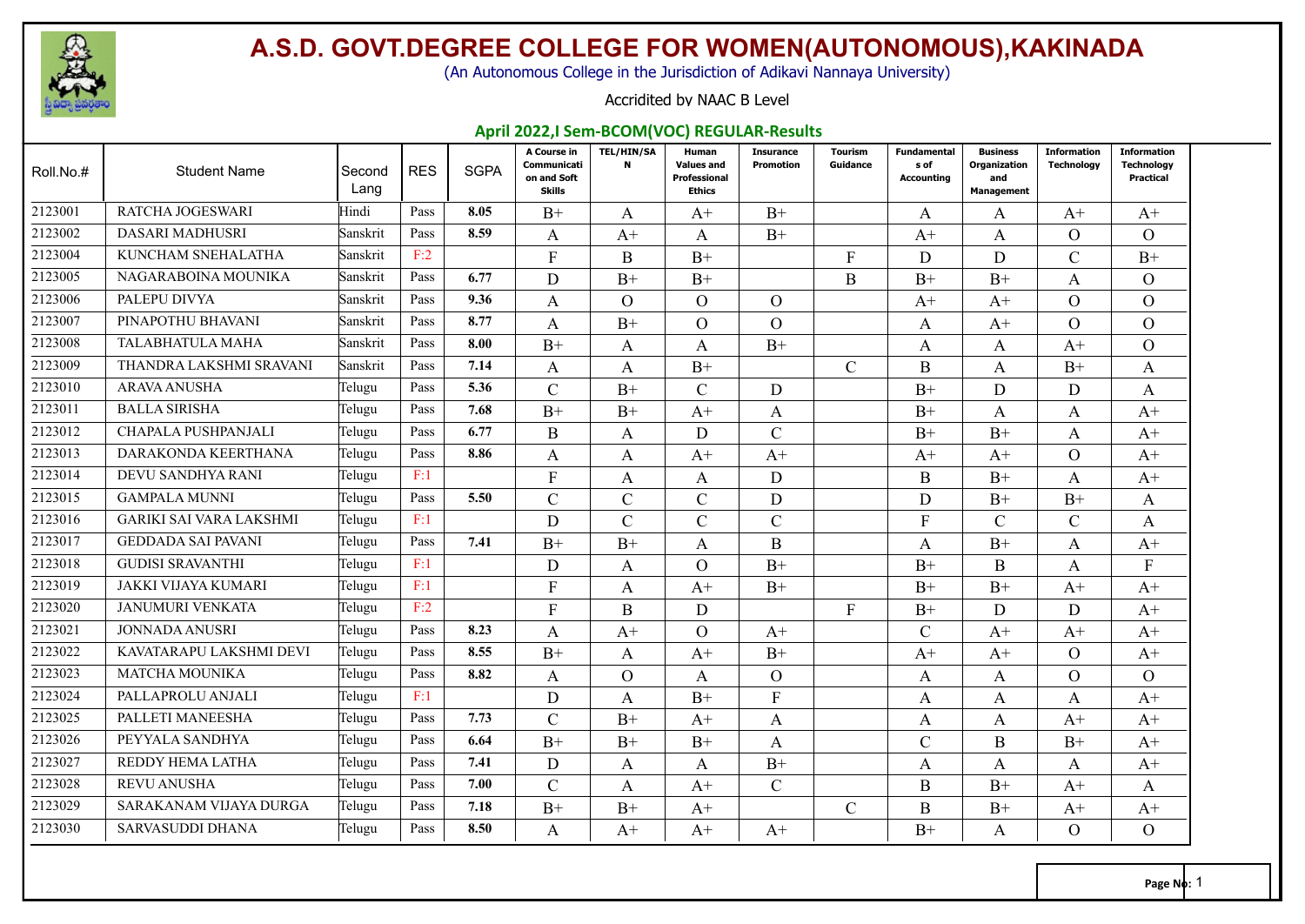

(An Autonomous College in the Jurisdiction of Adikavi Nannaya University)

#### Accridited by NAAC B Level

| $\sim$ $\sim$ |                       |        |      |      | A Course in<br>Communicati<br>on and Soft<br><b>Skills</b> | <b>TEL/HIN/SA</b><br>N | Human<br><b>Values and</b><br>Professional<br>Ethics | <b>Insurance</b><br>Promotion | <b>Tourism</b><br>Guidance | Fundamental<br>s of<br>Accounting | <b>Business</b><br>Organization<br>and<br><b>Management</b> | Information<br><b>Technology</b> | Information<br><b>Technology</b><br>Practical |
|---------------|-----------------------|--------|------|------|------------------------------------------------------------|------------------------|------------------------------------------------------|-------------------------------|----------------------------|-----------------------------------|-------------------------------------------------------------|----------------------------------|-----------------------------------------------|
| 2123031       | <b>SEEKOLU SUSHMA</b> | Telugu | Pass | 8.50 |                                                            | A+                     | A+                                                   | $A+$                          |                            | A                                 |                                                             | A+                               | $A^+$                                         |
| 2123032       | SHAIK SULTHANA BEGUM  | Telugu | Pass | 8.32 | $B+$                                                       |                        | $A+$                                                 | A                             |                            |                                   |                                                             |                                  |                                               |
| 2123033       | <b>SHEIK VAHEEDA</b>  | Telugu | Pass | 7.77 |                                                            |                        | $B+$                                                 |                               | $B+$                       | $B+$                              | $B+$                                                        |                                  | $A^+$                                         |
| 2123034       | UNDURTHI ANJALI       | Telugu | Pass | 6.64 | B                                                          | $B+$                   | $\sim$                                               | A                             |                            |                                   | $_{\rm B+}$                                                 |                                  | $A+$                                          |
| 2123035       | VARIPILLI RENUKA      | Telugu | Pass | 8.27 | B                                                          |                        | $A^+$                                                | A+                            |                            | $B+$                              | $A^+$                                                       |                                  |                                               |
| 2123036       | YALLEM SARVANI        | Telugu | Pass | 6.86 |                                                            |                        | A+                                                   | A+                            |                            | $B+$                              | $_{\rm B+}$                                                 | $B+$                             |                                               |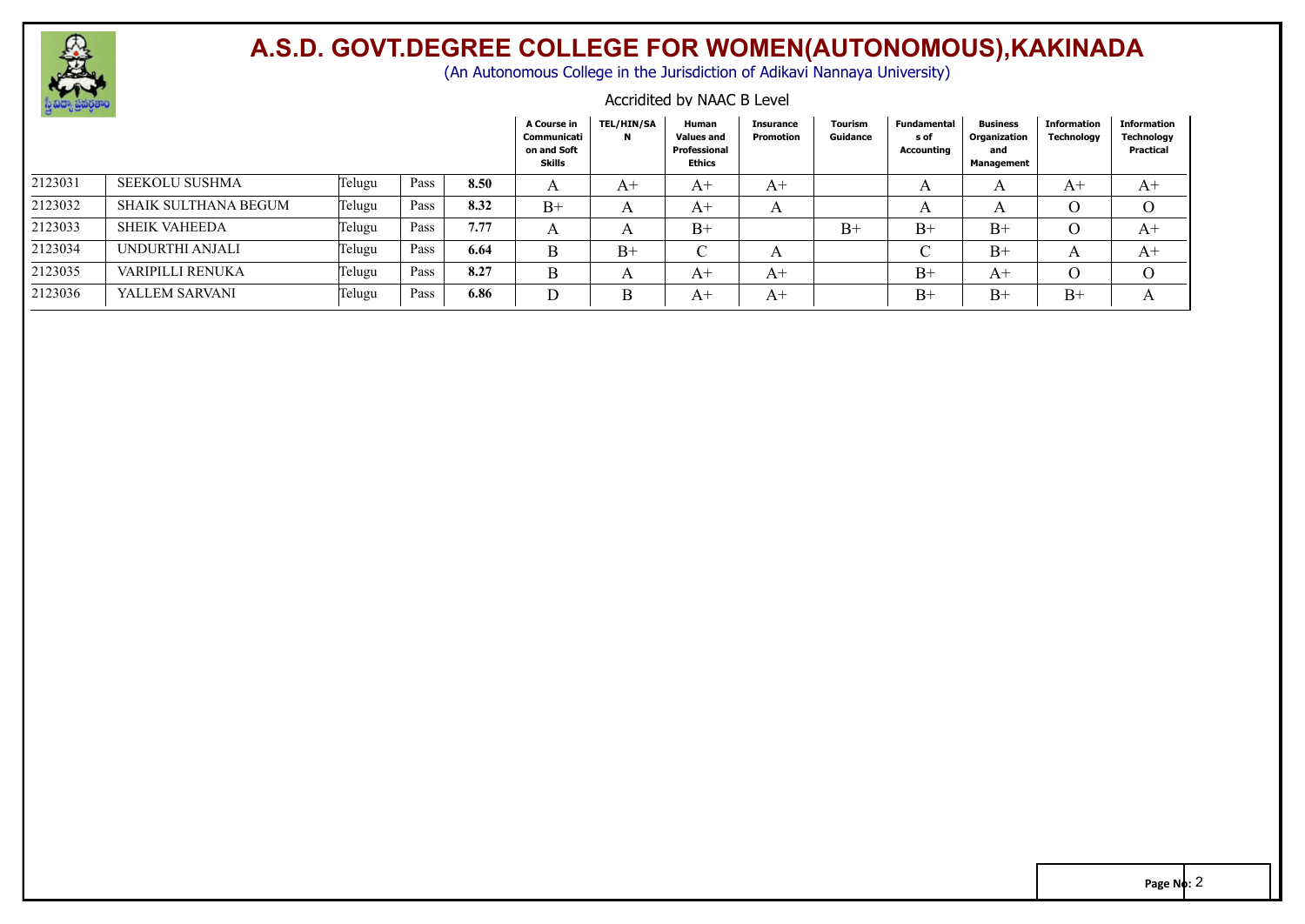

(An Autonomous College in the Jurisdiction of Adikavi Nannaya University)

#### Accridited by NAAC B Level

#### **April 2022,I Sem-BCOMG-EM REGULAR-Results**

| Roll.No.# | <b>Student Name</b>        | Second<br>Lang | <b>RES</b> | <b>SGPA</b> | A Course in<br>Communicati<br>on and Soft<br><b>Skills</b> | <b>TEL/HIN/SA</b><br>N | Human<br><b>Values and</b><br><b>Professional</b><br><b>Ethics</b> | <b>Insurance</b><br><b>Promotion</b> | <b>Fundamental</b><br>s of<br>Accounting | <b>Business</b><br>Organization<br>and<br><b>Management</b> | <b>Business</b><br><b>Environment</b> |
|-----------|----------------------------|----------------|------------|-------------|------------------------------------------------------------|------------------------|--------------------------------------------------------------------|--------------------------------------|------------------------------------------|-------------------------------------------------------------|---------------------------------------|
| 2122001   | <b>JAIN RUTIKSHA</b>       | Hindi          | Pass       | 8.09        | A                                                          | $\Omega$               | $A+$                                                               | $B+$                                 | A                                        | A                                                           | $B+$                                  |
| 2122002   | <b>KARRI BHAVANI</b>       | Hindi          | Pass       | 5.14        | D                                                          | $B+$                   | B                                                                  | D                                    | B                                        | D                                                           | $\mathcal{C}$                         |
| 2122003   | <b>BALASADI BHAGYA SRI</b> | Sanskrit       | Pass       | 6.55        | $B+$                                                       | $\mathcal{C}$          | $B+$                                                               | $B+$                                 | $B+$                                     | $B+$                                                        | $\bf{B}$                              |
| 2122004   | CHIPURUPALLI SHIRISHA      | Sanskrit       | Pass       | 6.59        | $\mathcal{C}$                                              | D                      | $\Omega$                                                           | $B+$                                 | $B+$                                     | $B+$                                                        | $B+$                                  |
| 2122005   | CHITIKELA NAGAMANI         | Sanskrit       | Pass       | 7.59        | $\mathcal{C}$                                              | $\mathbf B$            | $\mathcal{O}$                                                      | $A+$                                 | $B+$                                     | A                                                           | $A+$                                  |
| 2122006   | REDDY RAJYALAKSHMI         | Sanskrit       | Pass       | 5.68        | $B+$                                                       | D                      | B                                                                  | $\mathbf{B}$                         | $B+$                                     | D                                                           | B                                     |
| 2122007   | <b>REKADI SUPRIYA</b>      | Sanskrit       | Pass       | 6.14        | $\mathbf{B}$                                               | $B+$                   | $B+$                                                               | $\mathcal{C}$                        | $B+$                                     | D                                                           | $B+$                                  |
| 2122008   | SANGANI JYOTHI             | Sanskrit       | Pass       | 6.41        | D                                                          | $A+$                   | A                                                                  | $A+$                                 | B                                        | D                                                           | $B+$                                  |
| 2122009   | AITHABATHULA MOHANA        | Telugu         | F:1        |             | $\mathbf{F}$                                               | D                      | B                                                                  | D                                    | B                                        | D                                                           | $\bf{B}$                              |
| 2122010   | <b>BAGGU BHARATHI</b>      | Telugu         | F:2        |             | $\mathbf{F}$                                               | $\mathbf{F}$           | $A+$                                                               | $\mathcal{C}$                        | $B+$                                     | $\bf{B}$                                                    | $B+$                                  |
| 2122011   | <b>BATHINA SASHI</b>       | Telugu         | F:3        |             | $\mathbf{F}$                                               | $\mathbf{F}$           | $A+$                                                               | D                                    | D                                        | F                                                           | $B+$                                  |
| 2122012   | <b>BODDU RATNA KUMARI</b>  | Telugu         | Pass       | 8.27        | A                                                          | $\Omega$               | $A+$                                                               | $B+$                                 | A                                        | $A+$                                                        | $B+$                                  |
| 2122013   | <b>BODDU REVATHI</b>       | Telugu         | F:3        |             | $\mathbf{F}$                                               | D                      | $\mathcal{C}$                                                      | $\boldsymbol{\mathrm{F}}$            | D                                        | F                                                           | D                                     |
| 2122014   | <b>BOMMIDI SRAVANI</b>     | Telugu         | Pass       | 5.55        | $\mathcal{C}$                                              | $B+$                   | $B+$                                                               | D                                    | D                                        | $\mathcal{C}$                                               | $B+$                                  |
| 2122015   | <b>CHINTA GEETHA</b>       | Telugu         | F:1        |             | $\overline{F}$                                             | D                      | $\Omega$                                                           | $\mathbf{B}$                         | $\mathcal{C}$                            | D                                                           | $B+$                                  |
| 2122016   | DADALA KEERTHI SYAMALA     | Telugu         | F:2        |             | $\mathbf{F}$                                               | $\mathbf{F}$           | A                                                                  | D                                    | $B+$                                     | D                                                           | $\mathcal{C}$                         |
| 2122017   | DADALA VIJAYA DEEPIKA      | Telugu         | F:4        |             | $\mathbf{F}$                                               | $\mathbf{F}$           | $B+$                                                               | $\mathbf{F}$                         | D                                        | F                                                           | D                                     |
| 2122018   | DEYYALA PAVANI DURGA       | Telugu         | F:4        |             | $\mathbf{F}$                                               | $\overline{F}$         | A                                                                  | D                                    | $\mathbf{F}$                             | F                                                           | $\bf{B}$                              |
| 2122019   | <b>GALI JYOTHI</b>         | Telugu         | F:1        |             | $B+$                                                       | $\mathbf{F}$           | $B+$                                                               | $B+$                                 | A                                        | $B+$                                                        | $B+$                                  |
| 2122020   | <b>GOGADA SRAVANI</b>      | Telugu         | F:1        |             | F                                                          | $\bf{B}$               | $\Omega$                                                           | $A+$                                 | $\bf{B}$                                 | $\bf{B}$                                                    | $\mathbf{A}$                          |
| 2122021   | <b>GUNDUMPALLI VARA</b>    | Telugu         | F:1        |             | $\Gamma$                                                   | D                      | $A+$                                                               | $B+$                                 | $\bf{B}$                                 | $B+$                                                        | $\mathbf{A}$                          |
| 2122023   | KANDIPALLI MANGA SURYA     | Telugu         | F:3        |             | $\mathbf{F}$                                               | $\mathbf{F}$           | $B+$                                                               | D                                    | $\mathbf{F}$                             | D                                                           | D                                     |
| 2122024   | KANKANALA PAVANI           | Telugu         | Pass       | 7.05        | D                                                          | $\mathbf C$            | $A+$                                                               | $A+$                                 | $B+$                                     | A                                                           | A                                     |
| 2122025   | KARAKA RAMA DEVI           | Telugu         | F:4        |             | $\mathbf{F}$                                               | $\mathbf{F}$           | $B+$                                                               | $B+$                                 | $\mathbf{F}$                             | $\mathbf{F}$                                                | $\bf{B}$                              |
| 2122026   | KUNCHE SANTHI              | Telugu         | Pass       | 4.82        | D                                                          | D                      | $B+$                                                               | D                                    | D                                        | $\mathbf B$                                                 | $\mathcal{C}$                         |
| 2122027   | KURAMDASU MANGA            | Telugu         | Pass       | 5.55        | D                                                          | D                      | $A+$                                                               | D                                    | $\bf{B}$                                 | $\mathcal{C}$                                               | $B+$                                  |
| 2122028   | <b>LANKE SYAMALA</b>       | Telugu         | F:1        |             | $\mathbf{F}$                                               | $B+$                   | A                                                                  | D                                    | A                                        | D                                                           | B                                     |
| 2122029   | <b>MARE SAILU BHANU</b>    | Telugu         | Pass       | 6.95        | $B+$                                                       | D                      | $A+$                                                               | $B+$                                 | A                                        | $B+$                                                        | $B+$                                  |
| 2122030   | <b>MATCHA SWATHI</b>       | Telugu         | F:1        |             | $\mathbf{F}$                                               | $\overline{C}$         | $A+$                                                               | D                                    | A                                        | A                                                           | $B+$                                  |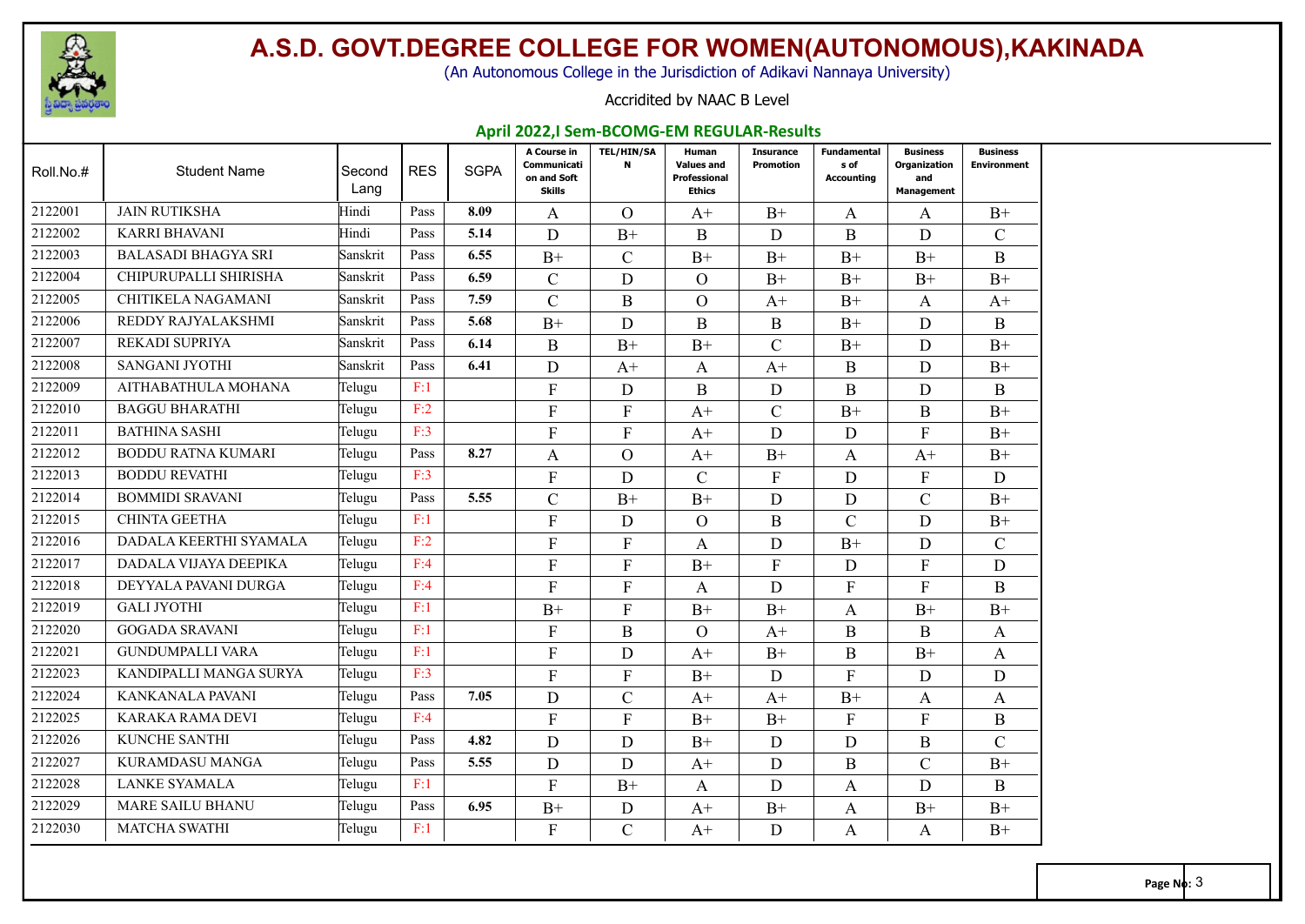

(An Autonomous College in the Jurisdiction of Adikavi Nannaya University)

#### Accridited by NAAC B Level

|         |                         |        |      |      | A Course in<br>Communicati<br>on and Soft<br><b>Skills</b> | <b>TEL/HIN/SA</b><br>N | Human<br><b>Values and</b><br>Professional<br><b>Ethics</b> | <b>Insurance</b><br><b>Promotion</b> | <b>Fundamental</b><br>s of<br><b>Accounting</b> | <b>Business</b><br>Organization<br>and<br>Management | <b>Business</b><br><b>Environment</b> |
|---------|-------------------------|--------|------|------|------------------------------------------------------------|------------------------|-------------------------------------------------------------|--------------------------------------|-------------------------------------------------|------------------------------------------------------|---------------------------------------|
| 2122031 | MORTA VARSHITHA         | Telugu | F:4  |      | $\mathbf{F}$                                               | $F_{\rm}$              | D                                                           | $\mathbf{F}$                         | D                                               | F                                                    | D                                     |
| 2122032 | <b>NAMA SALOMI</b>      | Telugu | F:1  |      | D                                                          | $\mathbf{F}$           | $\Omega$                                                    | D                                    | A                                               | $\bf{B}$                                             | $B+$                                  |
| 2122033 | NOKKU KARTHIKA          | Telugu | F:4  |      | $\mathbf{F}$                                               | $\mathbf{F}$           | D                                                           | D                                    | $\mathbf{F}$                                    | $\mathbf{F}$                                         | D                                     |
| 2122034 | <b>OLETI HARIKA</b>     | Telugu | Pass | 5.23 | $\mathcal{C}$                                              | D                      | $\mathcal{O}$                                               | $\mathbf{B}$                         | D                                               | D                                                    | $\bf{B}$                              |
| 2122035 | PADALA SATYAKALA        | Telugu | F:1  |      | $\mathbf{F}$                                               | D                      | $B+$                                                        | D                                    | $\mathbf C$                                     | D                                                    | $\bf{B}$                              |
| 2122036 | PALEPU SANTHI           | Telugu | Pass | 7.23 | $B+$                                                       | $\mathsf{A}$           | $A+$                                                        | $\mathbf{A}$                         | $\mathbf{A}$                                    | B                                                    | $\bf{B}$                              |
| 2122038 | PEDDIMSETTI PUJITHA     | Telugu | F:4  |      | F                                                          | F                      | $B+$                                                        | F                                    | D                                               | F                                                    | D                                     |
| 2122039 | PINAPOTHU GAYATRI       | Telugu | Pass | 4.64 | D                                                          | D                      | $\mathcal{C}$                                               | D                                    | $\overline{C}$                                  | D                                                    | B                                     |
| 2122040 | PINAPOTHU HEMA LATHA    | Telugu | F:4  |      | $\mathbf{F}$                                               | F                      | $B+$                                                        | D                                    | $\mathbf{F}$                                    | F                                                    | D                                     |
| 2122041 | PINAPOTHULA             | Telugu | F:4  |      | $\mathbf F$                                                | $\overline{F}$         | $\mathcal{C}$                                               | D                                    | $\mathbf{F}$                                    | $\mathbf{F}$                                         | D                                     |
| 2122042 | POLINATI BALA           | Telugu | F:2  |      | D                                                          | D                      | $A+$                                                        | D                                    | ${\bf F}$                                       | F                                                    | $\mathbf D$                           |
| 2122043 | PUJARI REKHARANI        | Telugu | F:4  |      | $\mathbf{F}$                                               | ${\bf F}$              | $B+$                                                        | ${\bf F}$                            | $\mathbf D$                                     | F                                                    | $\mathcal{C}$                         |
| 2122044 | PULAPAKURA ANITHA       | Telugu | F:5  |      | $\mathbf{F}$                                               | F                      | D                                                           | $\overline{F}$                       | $\mathbf{F}$                                    | F                                                    | D                                     |
| 2122045 | PULAPUKURA ANUSHA       | Telugu | F:5  |      | $\mathbf{F}$                                               | $\overline{F}$         | D                                                           | $\overline{F}$                       | D                                               | F                                                    | $\mathbf{F}$                          |
| 2122047 | PYLA RAMANAMMA          | Telugu | Pass | 8.09 | $B+$                                                       | $A+$                   | $\Omega$                                                    | $A+$                                 | $A+$                                            | $B+$                                                 | $B+$                                  |
| 2122048 | PYNA RAMYA              | Telugu | Pass | 5.82 | D                                                          | $\mathbf{B}$           | A                                                           | $B+$                                 | $B+$                                            | $\mathcal{C}$                                        | $\mathcal{C}$                         |
| 2122049 | RAYUDU SUMATHI          | Telugu | F:4  |      | $\mathbf{F}$                                               | $\mathbf{F}$           | A                                                           | D                                    | $\mathbf{F}$                                    | F                                                    | D                                     |
| 2122050 | RONGALI CHAMUNDESWARI   | Telugu | F:6  |      | $\mathbf{F}$                                               | $\mathbf{F}$           | D                                                           | ${\bf F}$                            | $\mathbf{F}$                                    | F                                                    | ${\bf F}$                             |
| 2122051 | SANGADI SRI KANYA       | Telugu | Pass | 8.32 | $\mathbf B$                                                | $A+$                   | $\overline{O}$                                              | $A+$                                 | $A+$                                            | A                                                    | $\mathbf{A}$                          |
| 2122052 | <b>SANGANI BANGARI</b>  | Telugu | F:3  |      | $\mathbf{F}$                                               | $\mathbf{F}$           | $B+$                                                        | D                                    | $\mathbf{F}$                                    | D                                                    | $\mathbf D$                           |
| 2122053 | TANUKU LALITHA          | Telugu | F:1  |      | $\mathbf{F}$                                               | $B+$                   | $A+$                                                        | D                                    | $\mathbf{A}$                                    | D                                                    | $\mathcal{C}$                         |
| 2122054 | <b>TOTADA SOWMYA</b>    | Telugu | F:1  |      | B                                                          | $B+$                   | $A+$                                                        | $\mathbf{F}$                         | $B+$                                            | $B+$                                                 | $B+$                                  |
| 2122055 | VALLURI NEELIMA         | Telugu | F:2  |      | F                                                          | D                      | D                                                           | D                                    | $\mathbf C$                                     | F                                                    | D                                     |
| 2122056 | <b>VANDE SANDHYA</b>    | Telugu | F:2  |      | F                                                          | D                      | $\mathcal{C}$                                               | $\mathcal{C}$                        | D                                               | F                                                    | B                                     |
| 2122057 | VARIPILLI HEMA GEETHIKA | Telugu | F:2  |      | $\mathbf{F}$                                               | D                      | A                                                           | D                                    | $\mathcal{C}$                                   | F                                                    | D                                     |
| 2122058 | VEMPALA SAI DURGA DEVI  | Telugu | Pass | 7.68 | $B+$                                                       | A                      | $B+$                                                        | $A+$                                 | A                                               | A                                                    | $B+$                                  |
| 2122059 | <b>VENTRU MANJU</b>     | Telugu | F:2  |      | $\mathcal{C}$                                              | D                      | $\mathbf D$                                                 | ${\bf F}$                            | $\mathbf{D}$                                    | F                                                    | $\mathcal{C}$                         |
| 2122060 | VOLETI POOJITHA         | Telugu | Pass | 6.32 | $\mathbf{B}$                                               | $B+$                   | A                                                           | $\mathbf D$                          | $\mathbf{A}$                                    | $\mathcal{C}$                                        | $\bf{B}$                              |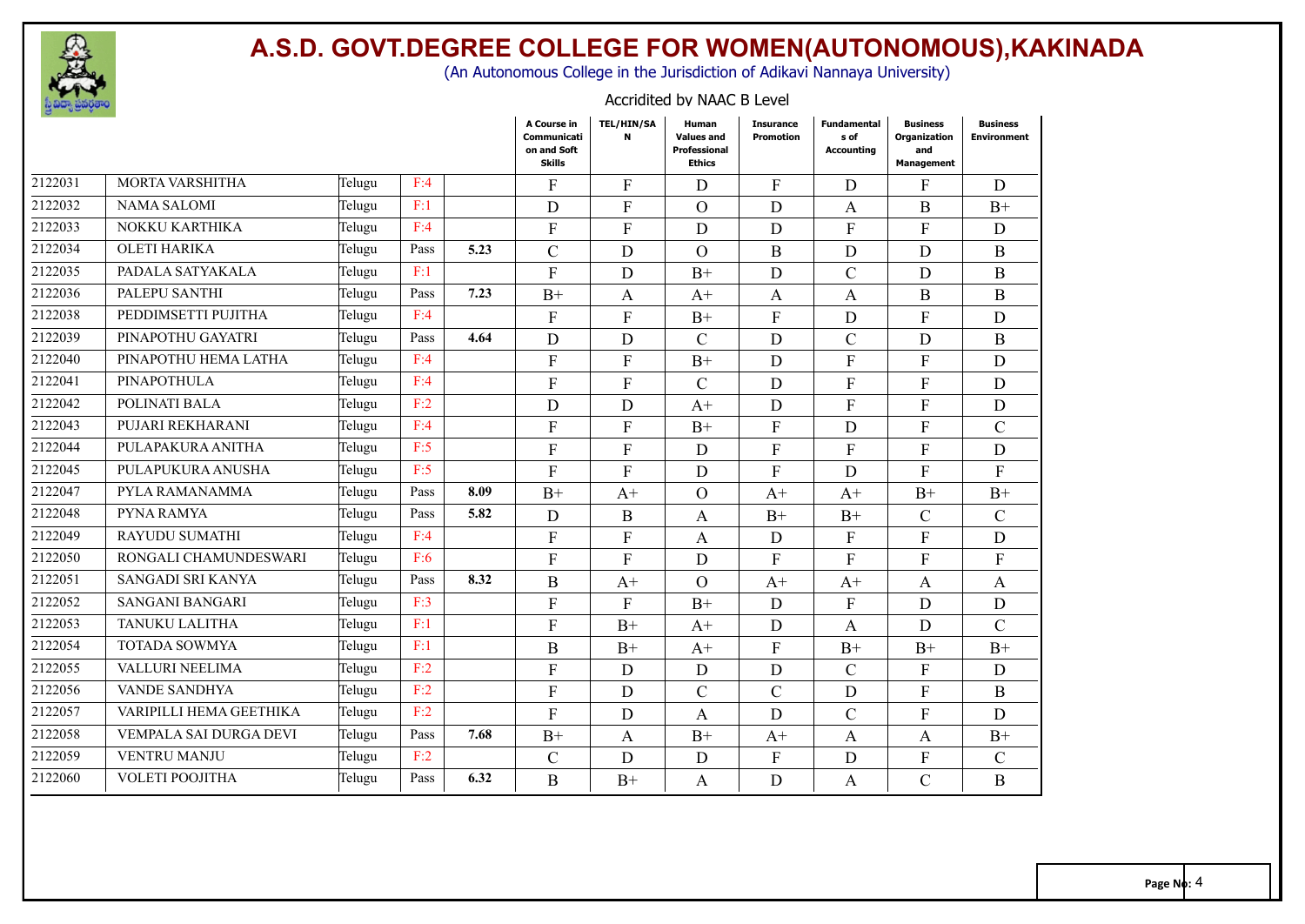

(An Autonomous College in the Jurisdiction of Adikavi Nannaya University)

#### Accridited by NAAC B Level

#### **April 2022,I Sem-BCOMG-EM2 REGULAR-Results**

| Roll.No.# | <b>Student Name</b>          | Second<br>Lang | <b>RES</b> | <b>SGPA</b> | A Course in<br>Communicati<br>on and Soft<br><b>Skills</b> | <b>TEL/HIN/SA</b><br>N | Human<br><b>Values and</b><br><b>Professional</b><br><b>Ethics</b> | <b>Insurance</b><br><b>Promotion</b> | <b>Fundamental</b><br>s of<br>Accounting | <b>Business</b><br>Organization<br>and<br><b>Management</b> | <b>Business</b><br><b>Environment</b> |
|-----------|------------------------------|----------------|------------|-------------|------------------------------------------------------------|------------------------|--------------------------------------------------------------------|--------------------------------------|------------------------------------------|-------------------------------------------------------------|---------------------------------------|
| 2124001   | PALEPU SRAVYA                | Hindi          | Pass       | 5.95        | D                                                          | $B+$                   | $B+$                                                               | A                                    | D                                        | $B+$                                                        | $\bf{B}$                              |
| 2124002   | PEMMADI SUNITHA              | Telugu         | F:2        |             | $\mathbf{F}$                                               | $\mathbf{F}$           | D                                                                  | D                                    | D                                        | D                                                           | D                                     |
| 2124003   | <b>RUBEENA BHANU</b>         | Hindi          | F:3        |             | $\mathbf{F}$                                               | $\overline{F}$         | $A+$                                                               | $\mathcal{C}$                        | $\mathbf{F}$                             | $\mathcal{C}$                                               | $\mathbf D$                           |
| 2124005   | <b>BODDU SATYA DEVI</b>      | Sanskrit       | F:2        |             | F                                                          | D                      | $B+$                                                               | D                                    | D                                        | $\mathcal{C}$                                               | F                                     |
| 2124006   | DOKKADI JHANSI LAKSHMI       | Sanskrit       | Pass       | 7.09        | A                                                          | A                      | A                                                                  | $\mathbf{A}$                         | $\mathcal{C}$                            | A                                                           | B                                     |
| 2124007   | <b>DULLA SYAMALAMBIKA</b>    | Sanskrit       | F:6        |             | $\mathbf{F}$                                               | $\overline{F}$         | D                                                                  | ${\bf F}$                            | $\mathbf{F}$                             | F                                                           | $\mathbf{F}$                          |
| 2124008   | ETAMSETTI SUSMITHA           | Sanskrit       | Pass       | 7.82        | A                                                          | A                      | $\Omega$                                                           | $\mathbf{A}$                         | $B+$                                     | A                                                           | $B+$                                  |
| 2124009   | KALADI SURYA TEJASWINI       | Sanskrit       | F:1        |             | D                                                          | D                      | D                                                                  | D                                    | D                                        | D                                                           | $\mathbf{F}$                          |
| 2124010   | KOLLU AISHWARYAMBIKA         | Sanskrit       | F:1        |             | $\mathcal{C}$                                              | $\overline{F}$         | $\Omega$                                                           | $\Omega$                             | $B+$                                     | A                                                           | $B+$                                  |
| 2124011   | PYLA MANIKANTA SAI           | Sanskrit       | F:1        |             | D                                                          | $\mathbf{F}$           | $A+$                                                               | $B+$                                 | D                                        | $B+$                                                        | $B+$                                  |
| 2124012   | AKKIREDDI KARUNA             | Telugu         | F:5        |             | $\mathbf{F}$                                               | F                      | D                                                                  | $\mathbf{F}$                         | $\mathbf{F}$                             | D                                                           | $\mathbf{F}$                          |
| 2124014   | <b>ANISETTI ARUNA</b>        | Telugu         | F:3        |             | D                                                          | $\overline{C}$         | D                                                                  | D                                    | $\mathbf{F}$                             | $\overline{F}$                                              | $\overline{F}$                        |
| 2124015   | <b>BALLANKI SATYA SRI</b>    | Telugu         | F:2        |             | $\mathbf{F}$                                               | D                      | D                                                                  | D                                    | $\mathbf{F}$                             | D                                                           | $\mathbf D$                           |
| 2124016   | <b>BODDU MOUNIKA</b>         | Telugu         | Pass       | 4.73        | D                                                          | D                      | D                                                                  | D                                    | $\bf{B}$                                 | B                                                           | $\mathbf D$                           |
| 2124017   | <b>GARIKINA NANDINI</b>      | Telugu         | F:1        |             | $\mathbf{F}$                                               | $\mathcal{C}$          | $B+$                                                               | B                                    | D                                        | $\mathcal{C}$                                               | D                                     |
| 2124018   | <b>GINJALA SIRISHA</b>       | Telugu         | F:2        |             | F                                                          | $\mathbf{F}$           | D                                                                  | $\mathbf{B}$                         | D                                        | $\mathcal{C}$                                               | D                                     |
| 2124019   | <b>GOKURUBOINA RAMA DEVI</b> | Telugu         | F:1        |             | $\mathbf{F}$                                               | $B+$                   | A                                                                  | D                                    | $\mathcal{C}$                            | $B+$                                                        | $\bf{B}$                              |
| 2124020   | <b>KADALI RENUSRI</b>        | Telugu         | Pass       | 7.77        | A                                                          | $B+$                   | $\overline{O}$                                                     | $A+$                                 | $B+$                                     | A                                                           | $B+$                                  |
| 2124021   | KATURI SANKEERTHANA          | Telugu         | Pass       | 5.36        | D                                                          | B                      | A                                                                  | $\mathbf{A}$                         | $\mathbf C$                              | $\mathcal{C}$                                               | D                                     |
| 2124022   | KOTA MAHALAKSHMI             | Telugu         | F:7        |             | $\mathbf{F}$                                               | $\mathbf{F}$           | F                                                                  | $\mathbf{F}$                         | $\mathbf{F}$                             | F                                                           | $\boldsymbol{F}$                      |
| 2124023   | LOSULA JHANSI LAKSHMI        | Telugu         | Pass       | 5.41        | D                                                          | $B+$                   | A                                                                  | $\mathbf C$                          | D                                        | $\overline{B}$                                              | $\mathcal{C}$                         |
| 2124024   | <b>MADIKI LALITHA</b>        | Telugu         | F:3        |             | F                                                          | $\mathbf{F}$           | $B+$                                                               | $\mathbf{F}$                         | D                                        | D                                                           | D                                     |
| 2124025   | MADIREDDY PAVANI SAI         | Telugu         | F:1        |             | $\mathbf{F}$                                               | $B+$                   | $\Omega$                                                           | D                                    | D                                        | B                                                           | $\bf{B}$                              |
| 2124026   | <b>MANDAALA BHARGAVI</b>     | Telugu         | F:2        |             | $\mathbf{F}$                                               | $\mathbf{F}$           | A                                                                  | D                                    | D                                        | D                                                           | $\mathbf D$                           |
| 2124027   | MASINEEDI RAMA KRISHNA       | Telugu         | F:3        |             | $\mathbf{F}$                                               | D                      | D                                                                  | ${\bf F}$                            | $\mathbf{F}$                             | D                                                           | D                                     |
| 2124028   | PALAKURTHI ANUSHA            | Telugu         | F:5        |             | $\mathbf{F}$                                               | $\mathbf{F}$           | D                                                                  | $\mathbf{F}$                         | $\mathbf{F}$                             | F                                                           | D                                     |
| 2124029   | PALEPU ANURADHA              | Telugu         | F:3        |             | $\mathbf{F}$                                               | $\mathsf{C}$           | B                                                                  | ${\bf F}$                            | $\mathbf{F}$                             | D                                                           | $\mathbf D$                           |
| 2124030   | PALEPU DWARAKA SWARUPA       | Telugu         | F:1        |             | $\overline{F}$                                             | D                      | A                                                                  | $\mathbf B$                          | D                                        | D                                                           | $\mathbf D$                           |
| 2124031   | PALEPU SRAVANI               | Telugu         | F:1        |             | $\mathbf{F}$                                               | $\mathcal{C}$          | $A+$                                                               | D                                    | D                                        | B                                                           | $\overline{C}$                        |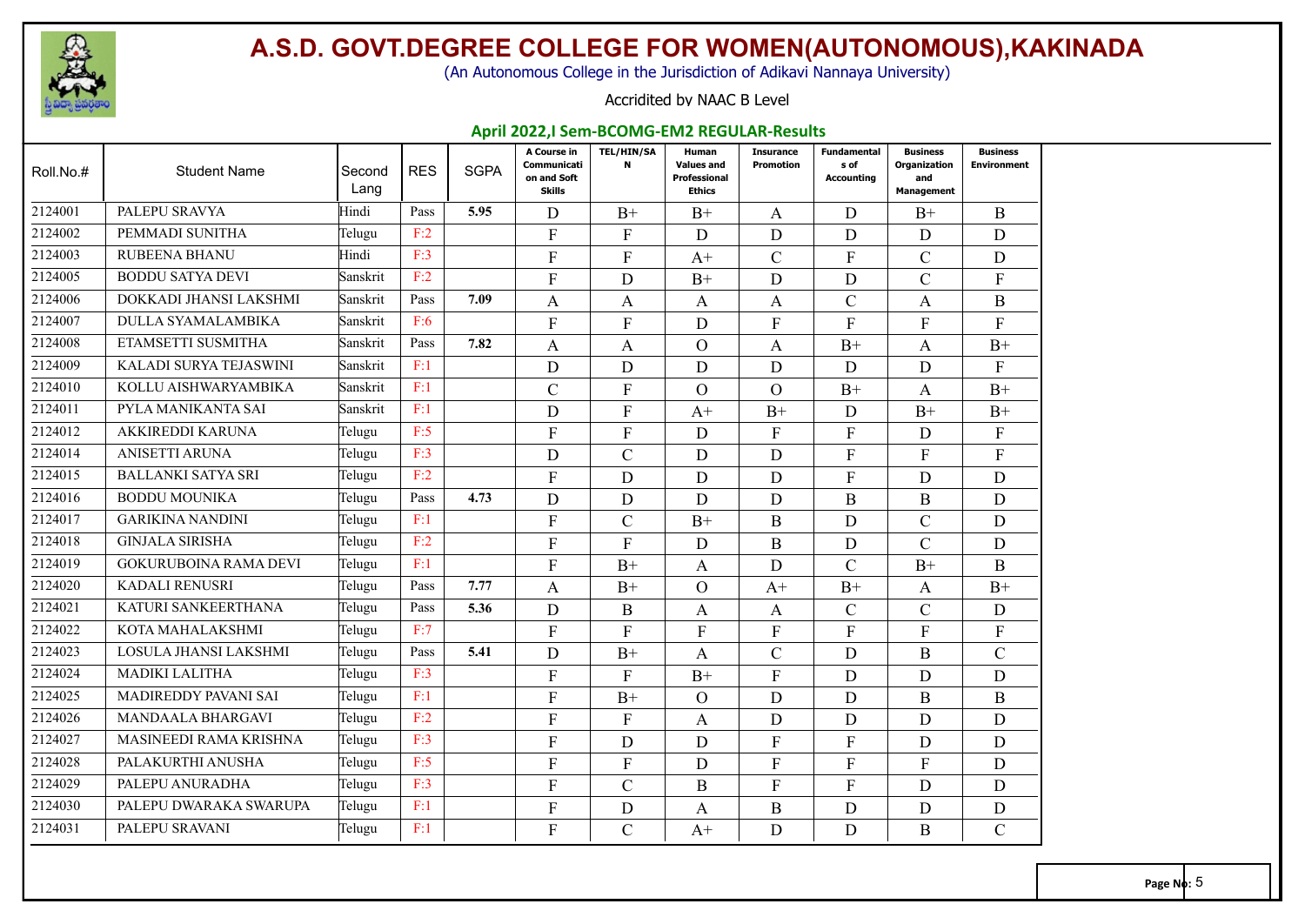

(An Autonomous College in the Jurisdiction of Adikavi Nannaya University)

#### Accridited by NAAC B Level

|         |                       |               |      |      | A Course in<br>Communicati<br>on and Soft<br><b>Skills</b> | <b>TEL/HIN/SA</b><br>N | Human<br><b>Values and</b><br>Professional<br><b>Ethics</b> | <b>Insurance</b><br>Promotion | <b>Fundamental</b><br>s of<br>Accounting | <b>Business</b><br>Organization<br>and<br>Management | <b>Business</b><br><b>Environment</b> |
|---------|-----------------------|---------------|------|------|------------------------------------------------------------|------------------------|-------------------------------------------------------------|-------------------------------|------------------------------------------|------------------------------------------------------|---------------------------------------|
| 2124032 | PALIVELA SRAVANI      | Telugu        | F:2  |      | $\boldsymbol{F}$                                           | D                      | D                                                           | D                             | D                                        | F                                                    | $\mathbf D$                           |
| 2124033 | PALLALA BINDU MADHAVI | Telugu        | F:2  |      | F                                                          | B                      | $\mathbf C$                                                 | D                             | D                                        | F                                                    | D                                     |
| 2124034 | <b>PANCHIKATLA</b>    | Telugu        | F:2  |      | F                                                          | D                      | D                                                           | D                             | F                                        | $\mathcal{C}$                                        | D                                     |
| 2124035 | PEETHALA NAVYASRI     | Telugu        | Pass | 4.59 | D                                                          | $\mathsf{C}$           | $A+$                                                        | D                             | D                                        | D                                                    | D                                     |
| 2124036 | PEMMADI KASTURI       | Telugu        | Pass | 7.73 | $\mathcal{C}$                                              | $B+$                   | $\Omega$                                                    | $A+$                          | $B+$                                     | $A+$                                                 | A                                     |
| 2124037 | PEPAKAYALA SURYA      | Telugu        | F:1  |      | F                                                          | D                      | D                                                           | D                             | D                                        | D                                                    | $\mathbf D$                           |
| 2124038 | SADARABOYINA UMA      | Telugu        | F:1  |      | F                                                          | $\mathcal{C}$          | $A^+$                                                       | D                             | D                                        | D                                                    | $\mathbf D$                           |
| 2124039 | <b>SURLA LAKSHMI</b>  | Telugu        | F:1  |      | F                                                          | D                      | A                                                           | D                             | D                                        | $\mathcal{C}$                                        | $\mathcal{C}$                         |
| 2124040 | <b>UDA RAMYA</b>      | Telugu        | F:2  |      | $\mathbf{F}$                                               | D                      | $\mathbf C$                                                 | D                             | F                                        | D                                                    | $\mathbf D$                           |
| 2124041 | UDA SANDHYA           | Telugu        | F:5  |      | F                                                          | F                      | D                                                           | F                             | F                                        | $\mathbf{F}$                                         | $\mathbf D$                           |
| 2124042 | VAKAPALLI JAHNAVI     | Telugu        | F:2  |      | F                                                          | F                      | A                                                           | D                             | D                                        | B                                                    | $\mathbf D$                           |
| 2124043 | VALLU LAVANYA         | Telugu        | F:1  | 4.00 | D                                                          | D                      | A                                                           | B                             | F                                        | D                                                    | $\mathcal{C}$                         |
| 2124044 | VANUM VEERA NAGA      | Telugu        | F:5  |      | F                                                          | F                      | D                                                           | F                             | F                                        | F                                                    | $\mathbf D$                           |
| 2124045 | VATHADA SINDHU        | <b>Telugu</b> | F:1  |      | ${\rm F}$                                                  | D                      | $B+$                                                        | $\mathcal{C}$                 | D                                        | D                                                    | $\mathbf D$                           |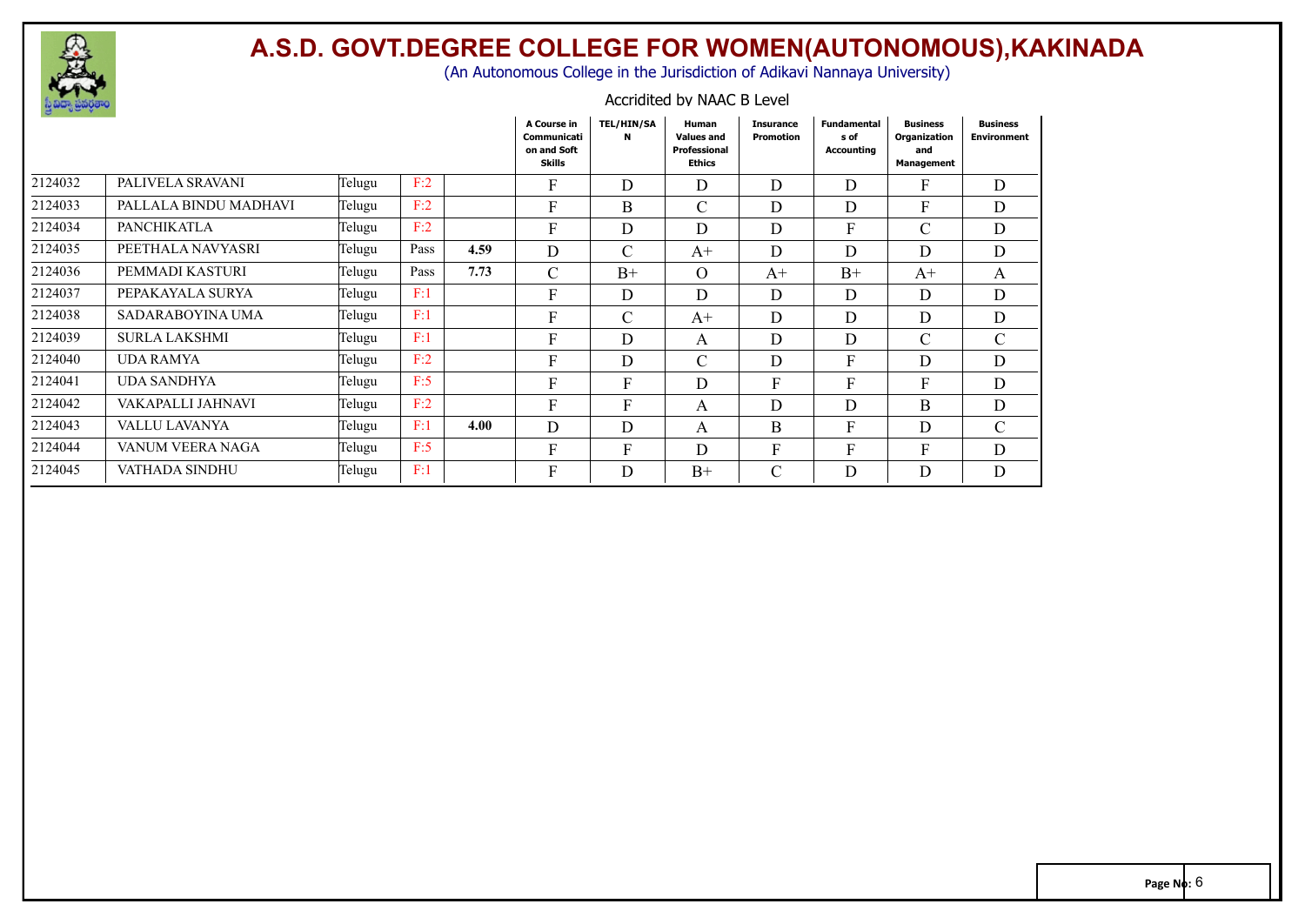

(An Autonomous College in the Jurisdiction of Adikavi Nannaya University)

#### Accridited by NAAC B Level

#### **April 2022,I Sem-CBHC REGULAR-Results**

| Roll.No.# | <b>Student Name</b>             | Second<br>Lang | <b>RES</b> | <b>SGPA</b> | A Course in<br>Communicati<br>on and Soft<br><b>Skills</b> | <b>TEL/HIN/SA</b><br>N | Human<br><b>Values and</b><br><b>Professional</b><br><b>Ethics</b> | <b>Plant Nursery</b> | Tourism<br>Guidance | Fundamental<br>s of Microbes<br>and Non<br>Vascular | Fundamental<br>s of<br><b>Horticulture</b><br>and Soil | Inorganic&P<br>hysical<br>Chemistry | Fund. of<br><b>Microbes and</b><br><b>NonVascular</b><br>Plants | Fund. of<br><b>Horticulture</b><br>and Soil<br><b>Science</b> |
|-----------|---------------------------------|----------------|------------|-------------|------------------------------------------------------------|------------------------|--------------------------------------------------------------------|----------------------|---------------------|-----------------------------------------------------|--------------------------------------------------------|-------------------------------------|-----------------------------------------------------------------|---------------------------------------------------------------|
| 2139001   | <b>ANJOORI HARISHA</b>          | Sanskrit       | Pass       | 8.08        | A                                                          | $B+$                   | $A^+$                                                              |                      | A                   | $A+$                                                | $A+$                                                   | <sub>B</sub>                        | $\Omega$                                                        | $A^+$                                                         |
| 2139002   | <b>BUNGA SUJITHA</b>            | Sanskrit       | Pass       | 8.36        | $B+$                                                       | A                      | $A+$                                                               |                      | $B+$                | $A+$                                                | $\Omega$                                               | $B+$                                | $\Omega$                                                        | $A+$                                                          |
| 2139003   | <b>GANISETTI LAKSHMI HARIKA</b> | Sanskrit       | Pass       | 8.72        | $A+$                                                       | $A+$                   | $A+$                                                               |                      | $A+$                | $A+$                                                | $A+$                                                   | $B+$                                | $\Omega$                                                        | $\Omega$                                                      |
| 2139004   | <b>GEDDADA PRATHIBHA</b>        | Sanskrit       | F:1        |             | $B+$                                                       | $B+$                   | A                                                                  |                      | D                   | A                                                   | B                                                      | F                                   | A                                                               | $A+$                                                          |
| 2139005   | <b>GUNDARAPU MEGHANA</b>        | Sanskrit       | Pass       | 7.28        | A                                                          | A                      | $B+$                                                               | A                    |                     | $B+$                                                | $B+$                                                   | $\overline{C}$                      | $\Omega$                                                        | $\Omega$                                                      |
| 2139006   | KONA NAGA SUSHMASRI             | Sanskrit       | Pass       | 8.84        | $A+$                                                       | $A+$                   | $A+$                                                               | $\Omega$             |                     | $A+$                                                | A                                                      | A                                   | $\Omega$                                                        | $\Omega$                                                      |
| 2139007   | THEEPARTHI ARUNA                | Sanskrit       | Pass       | 7.60        | A                                                          | $A+$                   | $A+$                                                               |                      | A                   | $B+$                                                | A                                                      | D                                   | $\Omega$                                                        | $\Omega$                                                      |
| 2139008   | BANTUPALLI DIVYAKRANTHI         | Telugu         | Pass       | 8.28        | $A+$                                                       | $A+$                   | $A+$                                                               | A                    |                     | A                                                   | $B+$                                                   | A                                   | $\Omega$                                                        | A                                                             |
| 2139009   | <b>DAKAMURI BHAVANI</b>         | Telugu         | Pass       | 7.68        | $A+$                                                       | A                      | A                                                                  | $\bf{B}$             |                     | A                                                   | $A+$                                                   | $\mathbf D$                         | $\Omega$                                                        | $\Omega$                                                      |
| 2139010   | EENDRI SUDHA RANI               | Telugu         | F:1        |             | $B+$                                                       | D                      | $B+$                                                               |                      | $\mathcal{C}$       | $\mathcal{C}_{\mathcal{C}}$                         | D                                                      | F                                   | $A+$                                                            | B                                                             |
| 2139011   | <b>ENAKOTI REVATHI</b>          | Telugu         | F:1        |             | A                                                          | A                      | $A+$                                                               |                      | A                   | $A+$                                                | $\mathbf{B}$                                           | $\mathbf{F}$                        | $A+$                                                            | B                                                             |
| 2139012   | ISUKAPATLA ANUSHA JYOTHI        | Telugu         | F:1        |             | $B+$                                                       | B                      | $B+$                                                               |                      | D                   | Β                                                   | C                                                      | F                                   | $\Omega$                                                        | A                                                             |
| 2139013   | <b>JUTTUKA AKSHAYA</b>          | Telugu         | F:1        |             | $A^+$                                                      | $A+$                   | $A+$                                                               |                      | A                   | A                                                   | A                                                      | F                                   | $\Omega$                                                        | $\Omega$                                                      |
| 2139014   | KANDIVALASA GANNEMMA            | Telugu         | Pass       | 9.04        | $A+$                                                       | $\Omega$               | A                                                                  |                      | A                   | $A+$                                                | $\Omega$                                               | A                                   | $\Omega$                                                        | $\Omega$                                                      |
| 2139015   | KUNDURI VEERAVIJAYA             | Telugu         | F:3        |             | D                                                          | $\mathcal{C}$          | $B+$                                                               | $\mathbf{F}$         |                     | $B+$                                                | F                                                      | F                                   | $\mathcal{C}$                                                   | A                                                             |
| 2139016   | LONDA KESAVI SREELEKHA          | Telugu         | F:1        |             | $_{\rm B+}$                                                | A                      | A                                                                  |                      | B                   | $B+$                                                | A                                                      | F                                   | $A+$                                                            | $B+$                                                          |
| 2139017   | <b>MADDILA DEVI</b>             | Telugu         | F:1        |             | $B+$                                                       | $B+$                   | A                                                                  |                      | D                   | $B+$                                                | $B+$                                                   | F                                   | $A+$                                                            | $A+$                                                          |
| 2139018   | <b>MALLADI MOUNIKA</b>          | Telugu         | F:1        |             | B                                                          | $B+$                   | $\mathcal{C}$                                                      | $B+$                 |                     | $B+$                                                | A                                                      | F                                   | $A+$                                                            | $\Omega$                                                      |
| 2139019   | <b>MOLLA PRAVALIKA</b>          | Telugu         | F:1        |             | $B+$                                                       | A                      | $A+$                                                               | $A^+$                |                     | $B+$                                                | B                                                      | F                                   | $A^+$                                                           | $A+$                                                          |
| 2139020   | MULAPARTHI JOSHNAVI             | Telugu         | F:4        |             | D                                                          | $\mathbf{F}$           | B                                                                  |                      | $\mathbf{F}$        | F                                                   | D                                                      | F                                   | $B+$                                                            | $\mathcal{C}$                                                 |
| 2139021   | MUPPIDI ANNAPURNA               | Telugu         | F:1        |             | D                                                          | $\mathbf B$            | A                                                                  |                      | $\mathcal{C}$       | D                                                   | D                                                      | F                                   | A                                                               | $B+$                                                          |
| 2139022   | <b>MUVVALA GEETHA</b>           | Telugu         | F:1        |             | B                                                          | A                      | A                                                                  | $B+$                 |                     | $B+$                                                | C                                                      | F                                   | $\Omega$                                                        | $A+$                                                          |
| 2139023   | PACHIMALA SUJITHA               | Telugu         | F:1        |             | D                                                          | A                      | $\mathsf{C}$                                                       | $B+$                 |                     | Β                                                   | B                                                      | F                                   | $A+$                                                            | $B+$                                                          |
| 2139024   | PARISINA VARA LAKSHMI           | Telugu         | Pass       | 8.72        | $A+$                                                       | $A+$                   | $\Omega$                                                           | $A+$                 |                     | A                                                   | $A+$                                                   | $B+$                                | $\Omega$                                                        | $\Omega$                                                      |
| 2139025   | <b>REDDY SRIDEVI</b>            | Telugu         | F:1        |             | B                                                          | A                      | A                                                                  |                      | B                   | $\mathcal{C}_{\mathcal{C}}$                         | $\mathsf{C}$                                           | F                                   | A                                                               | A                                                             |
| 2139026   | RELANGI ANURADHA RAMYA          | Telugu         | F:1        |             | D                                                          | A                      | $\mathbf{A}$                                                       | $B+$                 |                     | $B+$                                                | $\bf{B}$                                               | F                                   | $\Omega$                                                        | $\Omega$                                                      |
| 2139027   | SURABOYINA MALLESWARI           | Telugu         | F:1        |             | D                                                          | D                      | A                                                                  |                      | $\mathcal{C}$       | $\mathcal{C}_{\mathcal{C}}$                         | D                                                      | F                                   | D                                                               | $B+$                                                          |
| 2139028   | ULLI SAILAKSHMI                 | Telugu         | Pass       | 6.44        | B                                                          | $B+$                   | $A+$                                                               |                      | A                   | $B+$                                                | $\mathsf{C}$                                           | D                                   | $B+$                                                            | A                                                             |
| 2139029   | VASAMSETTI MEGHANA              | Telugu         | F:4        |             | $\mathbf{F}$                                               | D                      | D.                                                                 | F                    |                     | D                                                   | F                                                      | F                                   | <sub>B</sub>                                                    | B                                                             |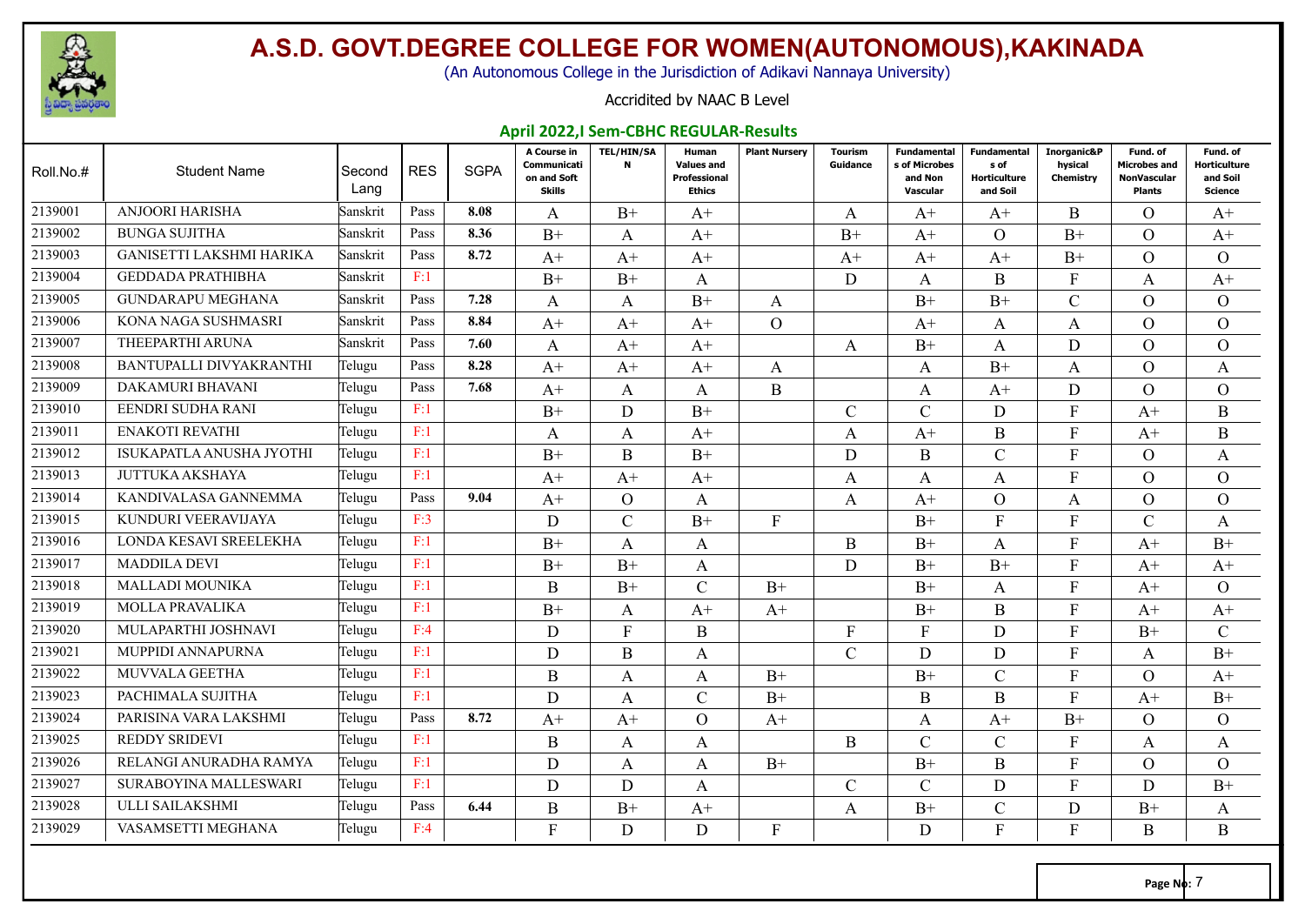| Roll.No.# | <b>Student Name</b>             | Second<br>Lang | <b>RES</b> | <b>SGPA</b> | <b>Inorganic &amp;</b><br>Physical<br>Chemistry<br><b>Practical</b> |
|-----------|---------------------------------|----------------|------------|-------------|---------------------------------------------------------------------|
| 2139001   | <b>ANJOORI HARISHA</b>          | Sanskrit       | Pass       | 8.08        | A                                                                   |
| 2139002   | <b>BUNGA SUJITHA</b>            | Sanskrit       | Pass       | 8.36        | $A+$                                                                |
| 2139003   | <b>GANISETTI LAKSHMI HARIKA</b> | Sanskrit       | Pass       | 8.72        | A                                                                   |
| 2139004   | <b>GEDDADA PRATHIBHA</b>        | Sanskrit       | F:1        |             | $A+$                                                                |
| 2139005   | <b>GUNDARAPU MEGHANA</b>        | Sanskrit       | Pass       | 7.28        | A                                                                   |
| 2139006   | KONA NAGA SUSHMASRI             | Sanskrit       | Pass       | 8.84        | $A+$                                                                |
| 2139007   | THEEPARTHI ARUNA                | Sanskrit       | Pass       | 7.60        | $A+$                                                                |
| 2139008   | BANTUPALLI DIVYAKRANTHI         | Telugu         | Pass       | 8.28        | $A+$                                                                |
| 2139009   | <b>DAKAMURI BHAVANI</b>         | Telugu         | Pass       | 7.68        | $A+$                                                                |
| 2139010   | EENDRI SUDHA RANI               | Telugu         | F:1        |             | A                                                                   |
| 2139011   | <b>ENAKOTI REVATHI</b>          | Telugu         | F:1        |             | A                                                                   |
| 2139012   | ISUKAPATLA ANUSHA JYOTHI        | Telugu         | F:1        |             | $A+$                                                                |
| 2139013   | <b>JUTTUKA AKSHAYA</b>          | Telugu         | F:1        |             | $B+$                                                                |
| 2139014   | KANDIVALASA GANNEMMA            | Telugu         | Pass       | 9.04        | $A+$                                                                |
| 2139015   | KUNDURI VEERAVIJAYA             | Telugu         | F:3        |             | $A+$                                                                |
| 2139016   | LONDA KESAVI SREELEKHA          | Telugu         | F:1        |             | $\mathbf{A}$                                                        |
| 2139017   | <b>MADDILA DEVI</b>             | Telugu         | F:1        |             | $A+$                                                                |
| 2139018   | MALLADI MOUNIKA                 | Telugu         | F:1        |             | $\Omega$                                                            |
| 2139019   | MOLLA PRAVALIKA                 | Telugu         | F:1        |             | $A+$                                                                |
| 2139020   | MULAPARTHI JOSHNAVI             | Telugu         | F:4        |             | $A+$                                                                |
| 2139021   | <b>MUPPIDI ANNAPURNA</b>        | Telugu         | F:1        |             | $A+$                                                                |
| 2139022   | MUVVALA GEETHA                  | Telugu         | F:1        |             | $A+$                                                                |
| 2139023   | PACHIMALA SUJITHA               | Telugu         | F:1        |             | $\Omega$                                                            |
| 2139024   | PARISINA VARA LAKSHMI           | Telugu         | Pass       | 8.72        | $\Omega$                                                            |
| 2139025   | <b>REDDY SRIDEVI</b>            | Telugu         | F:1        |             | $A+$                                                                |
| 2139026   | RELANGI ANURADHA RAMYA          | Telugu         | F:1        |             | $\Omega$                                                            |
| 2139027   | SURABOYINA MALLESWARI           | Telugu         | F:1        |             | A                                                                   |
| 2139028   | ULLI SAILAKSHMI                 | Telugu         | Pass       | 6.44        | $A+$                                                                |
| 2139029   | VASAMSETTI MEGHANA              | Telugu         | F:4        |             | $A+$                                                                |

#### **April 2022,I Sem-CBHC REGULAR-Results**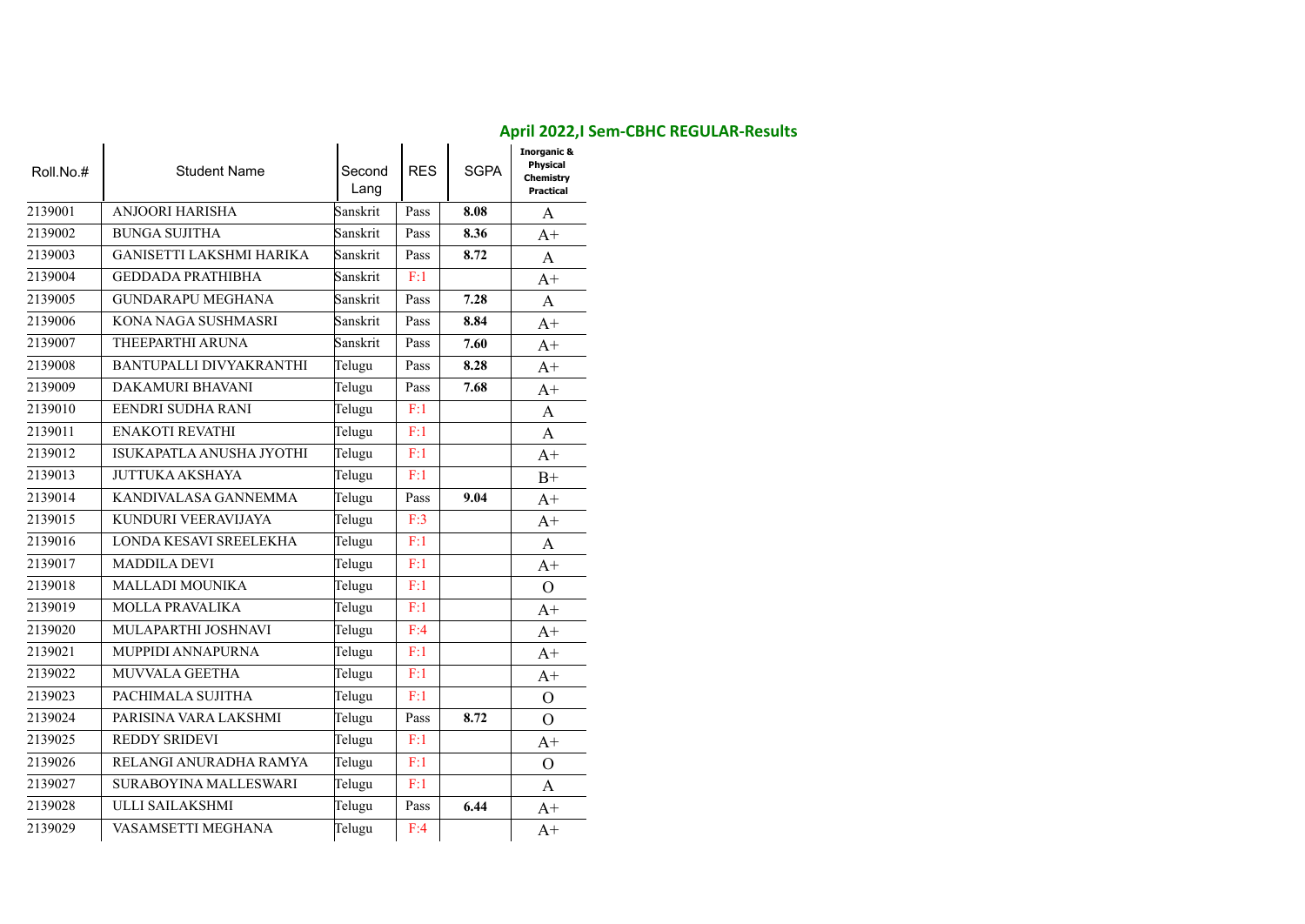

(An Autonomous College in the Jurisdiction of Adikavi Nannaya University)

#### Accridited by NAAC B Level

#### **April 2022,I Sem-CBMB REGULAR-Results**

| Roll.No.# | <b>Student Name</b>       | Second<br>Lang | <b>RES</b> | <b>SGPA</b> | A Course in<br>Communicati<br>on and Soft<br>Skills | <b>TEL/HIN/SA</b><br>N | Human<br><b>Values and</b><br>Professional<br><b>Ethics</b> | <b>Plant Nurserv</b> | <b>Tourism</b><br>Guidance | <b>Fundamental</b><br>s of Microbes<br>and Non<br>Vascular | <b>Introduction</b><br>to<br>Microbiology<br><b>&amp;Microbial</b> | Inorganic&P<br>hysical<br>Chemistry | Fund, of<br><b>Microbes and</b><br>NonVascular<br><b>Plants</b> | Intr. to<br><b>Microbiology</b><br><b>&amp;Microbial</b><br><b>Diversity</b> |
|-----------|---------------------------|----------------|------------|-------------|-----------------------------------------------------|------------------------|-------------------------------------------------------------|----------------------|----------------------------|------------------------------------------------------------|--------------------------------------------------------------------|-------------------------------------|-----------------------------------------------------------------|------------------------------------------------------------------------------|
| 2134001   | ALLAMPALLI SANDHYA        | Hindi          | F:1        | 5.68        | A                                                   | A                      | $A^+$                                                       | $\mathcal{C}$        |                            | A                                                          | F.                                                                 | D                                   | $A^+$                                                           | D                                                                            |
| 2134002   | <b>MOHAMMAD AHMED</b>     | Hindi          | F:1        |             | B                                                   | A                      | B                                                           | D                    |                            | C                                                          | D                                                                  | F                                   | $B+$                                                            | D                                                                            |
| 2134003   | UNDURTHI SUJANA           | Hindi          | F:3        |             | B                                                   | $\mathsf{C}$           | A                                                           | F                    |                            | C                                                          | F                                                                  | F                                   | A                                                               | D                                                                            |
| 2134004   | <b>BARRE SRI DURGA</b>    | Sanskrit       | Pass       | 6.60        | B                                                   | A                      | A                                                           | $B+$                 |                            | B                                                          | D.                                                                 | A                                   | $\Omega$                                                        | D                                                                            |
| 2134005   | <b>BONKU ASHA JYOTHI</b>  | Sanskrit       | Pass       | 6.60        | $B+$                                                | A                      | A                                                           |                      | $B+$                       | $B+$                                                       |                                                                    | D                                   | $\Omega$                                                        | $A^+$                                                                        |
| 2134006   | <b>GAMADAM PRASANNA</b>   | Sanskrit       | Pass       | 7.84        | $A+$                                                | $\Omega$               | $A+$                                                        |                      | $B+$                       | A                                                          | $B+$                                                               | C                                   | $\Omega$                                                        | $A+$                                                                         |
| 2134007   | <b>GORTHA SWATHI</b>      | Sanskrit       | F:4        |             | B                                                   | D                      | A                                                           | F                    |                            | B                                                          | F                                                                  | F.                                  | A                                                               | F                                                                            |
| 2134008   | <b>INJARAPU ANNAPURNA</b> | Sanskrit       | Pass       | 6.68        | $B+$                                                | $B+$                   | $\Omega$                                                    | $B+$                 |                            | A                                                          | $\mathsf{C}$                                                       | D                                   | $A+$                                                            | $B+$                                                                         |
| 2134009   | KADIYALA DURGA BHAVANI    | Sanskrit       | Pass       | 5.28        | $B+$                                                | $\mathcal{C}$          | $\mathsf{A}$                                                | D                    |                            | C                                                          | D.                                                                 | D                                   | $\Omega$                                                        | $\bf{B}$                                                                     |
| 2134010   | PALEPU DIVYA              | Sanskrit       | Pass       | 7.24        | $B+$                                                | $A+$                   | $\Omega$                                                    | B                    |                            | $B+$                                                       | <sub>B</sub>                                                       | A                                   | $A+$                                                            | $\mathbf D$                                                                  |
| 2134011   | VIPPARTHI VIJAYA KEERTHI  | Sanskrit       | F:3        |             | D                                                   | F                      | $B+$                                                        | F                    |                            | $\mathcal{C}$                                              | $\mathbf{F}$                                                       | D                                   | $\Omega$                                                        | D                                                                            |
| 2134013   | <b>CHEKKA SWARNA</b>      | Telugu         | Pass       | 5.00        | B                                                   | D                      | A                                                           | D                    |                            | $\mathsf{C}$                                               | D.                                                                 | D                                   | $A+$                                                            | D                                                                            |
| 2134014   | <b>DADALA NEELIMA</b>     | Telugu         | F:3        |             | $B+$                                                | D                      | $\mathsf{A}$                                                | D                    |                            | E                                                          | $\mathbf{F}$                                                       | D                                   | $\Omega$                                                        | $\mathbf{F}$                                                                 |
| 2134015   | <b>KALLA ASHWINI</b>      | Telugu         | Pass       | 6.20        | B                                                   | $B+$                   | A                                                           | $B+$                 |                            | A                                                          | D                                                                  | $\mathsf{C}$                        | $A+$                                                            | D                                                                            |
| 2134016   | KATIPAMULA THANUJA        | Telugu         | Pass       | 5.96        | $B+$                                                | B                      | $A+$                                                        | D                    |                            | $B+$                                                       | C                                                                  | D                                   | $\Omega$                                                        | D                                                                            |
| 2134017   | MORTHA NAGAMANI           | Telugu         | F:6        |             | F                                                   | F                      | A                                                           | F                    |                            | D                                                          | F                                                                  | F                                   | B                                                               | $\mathbf{F}$                                                                 |
| 2134018   | PILLI JAHNAVI             | Telugu         | Pass       | 7.96        | $A+$                                                | A                      | $A+$                                                        | B                    |                            | $B+$                                                       | $A+$                                                               | $B+$                                | $\Omega$                                                        | $A+$                                                                         |
| 2134019   | PINIREDDY VENKATA SATYA   | Telugu         | Pass       | 8.56        | $A+$                                                | A                      | $A+$                                                        |                      | $A+$                       | $\Omega$                                                   | A                                                                  | $B+$                                | $\Omega$                                                        | $\overline{O}$                                                               |
| 2134020   | <b>RONGALA KUSUMA</b>     | Telugu         | Pass       | 6.72        | $A+$                                                | $\mathcal{C}$          | $A+$                                                        |                      | $B+$                       | A                                                          | $\mathsf{C}$                                                       | $\mathbf{B}$                        | $\Omega$                                                        | D                                                                            |
| 2134021   | TEKUMUDI GANGA BHAVANI    | Telugu         | F:6        |             | F                                                   | F                      | $\mathbf{C}$                                                | F                    |                            | D                                                          | F                                                                  | E                                   | B                                                               |                                                                              |
| 2134022   | VANTHU SATYAVENI          | Telugu         | Pass       | 5.80        | B                                                   | A                      | $A+$                                                        | B                    |                            | B                                                          | D                                                                  | D                                   | A                                                               | D                                                                            |
| 2134023   | VITHANALA MANEESHA        | Telugu         | F:5        |             | F                                                   | D                      | D                                                           | F                    |                            | D                                                          |                                                                    |                                     | $\sim$                                                          | F                                                                            |
|           |                           |                |            |             |                                                     |                        |                                                             |                      |                            |                                                            |                                                                    |                                     |                                                                 |                                                                              |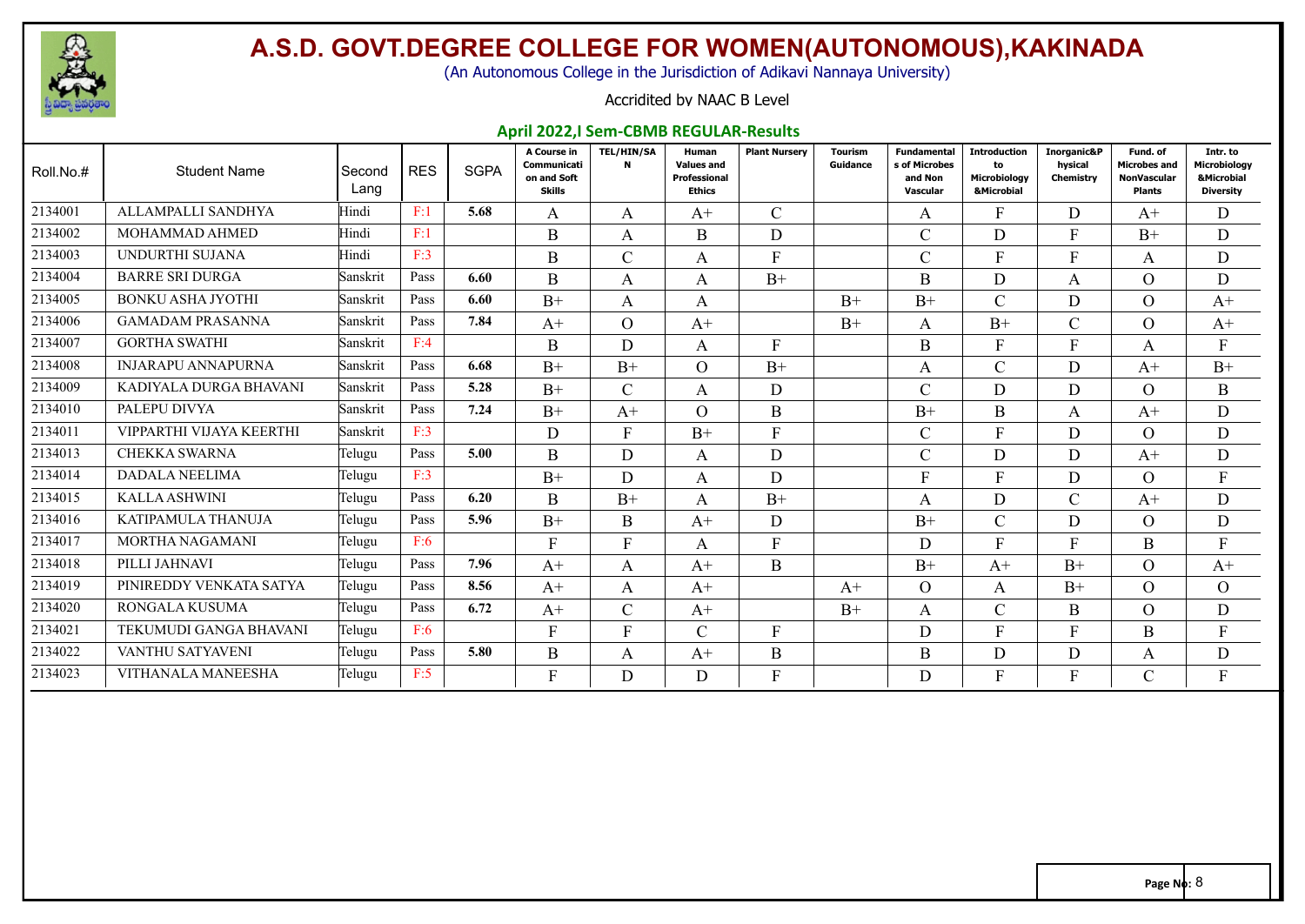| Roll.No.# | <b>Student Name</b>       | Second<br>Lang | <b>RES</b> | <b>SGPA</b> | <b>Inorganic &amp;</b><br><b>Physical</b><br>Chemistry<br><b>Practical</b> |
|-----------|---------------------------|----------------|------------|-------------|----------------------------------------------------------------------------|
| 2134001   | ALLAMPALLI SANDHYA        | Hindi          | F:1        | 5.68        | $\mathcal{C}$                                                              |
| 2134002   | <b>MOHAMMAD AHMED</b>     | Hindi          | F:1        |             | D                                                                          |
| 2134003   | UNDURTHI SUJANA           | Hindi          | F:3        |             | D                                                                          |
| 2134004   | <b>BARRE SRI DURGA</b>    | Sanskrit       | Pass       | 6.60        | $B+$                                                                       |
| 2134005   | <b>BONKU ASHA JYOTHI</b>  | Sanskrit       | Pass       | 6.60        | $B+$                                                                       |
| 2134006   | <b>GAMADAM PRASANNA</b>   | Sanskrit       | Pass       | 7.84        | A                                                                          |
| 2134007   | <b>GORTHA SWATHI</b>      | Sanskrit       | F:4        |             | $B+$                                                                       |
| 2134008   | <b>INJARAPU ANNAPURNA</b> | Sanskrit       | Pass       | 6.68        | $B+$                                                                       |
| 2134009   | KADIYALA DURGA BHAVANI    | Sanskrit       | Pass       | 5.28        | D                                                                          |
| 2134010   | PALEPU DIVYA              | Sanskrit       | Pass       | 7.24        | D                                                                          |
| 2134011   | VIPPARTHI VIJAYA KEERTHI  | Sanskrit       | F:3        |             | D                                                                          |
| 2134013   | <b>CHEKKA SWARNA</b>      | Telugu         | Pass       | 5.00        | $\boldsymbol{B}$                                                           |
| 2134014   | <b>DADALA NEELIMA</b>     | Telugu         | F:3        |             | $\overline{C}$                                                             |
| 2134015   | <b>KALLA ASHWINI</b>      | Telugu         | Pass       | 6.20        | $\mathcal{C}$                                                              |
| 2134016   | KATIPAMULA THANUJA        | Telugu         | Pass       | 5.96        | B                                                                          |
| 2134017   | <b>MORTHA NAGAMANI</b>    | Telugu         | F:6        |             | $\mathcal{C}$                                                              |
| 2134018   | PILLI JAHNAVI             | Telugu         | Pass       | 7.96        | $B+$                                                                       |
| 2134019   | PINIREDDY VENKATA SATYA   | Telugu         | Pass       | 8.56        | $B+$                                                                       |
| 2134020   | RONGALA KUSUMA            | Telugu         | Pass       | 6.72        | D                                                                          |
| 2134021   | TEKUMUDI GANGA BHAVANI    | Telugu         | F:6        |             | D                                                                          |
| 2134022   | VANTHU SATYAVENI          | Telugu         | Pass       | 5.80        | $\mathcal{C}$                                                              |
| 2134023   | VITHANALA MANEESHA        | Telugu         | F:5        |             | D                                                                          |

#### **April 2022,I Sem-CBMB REGULAR-Results**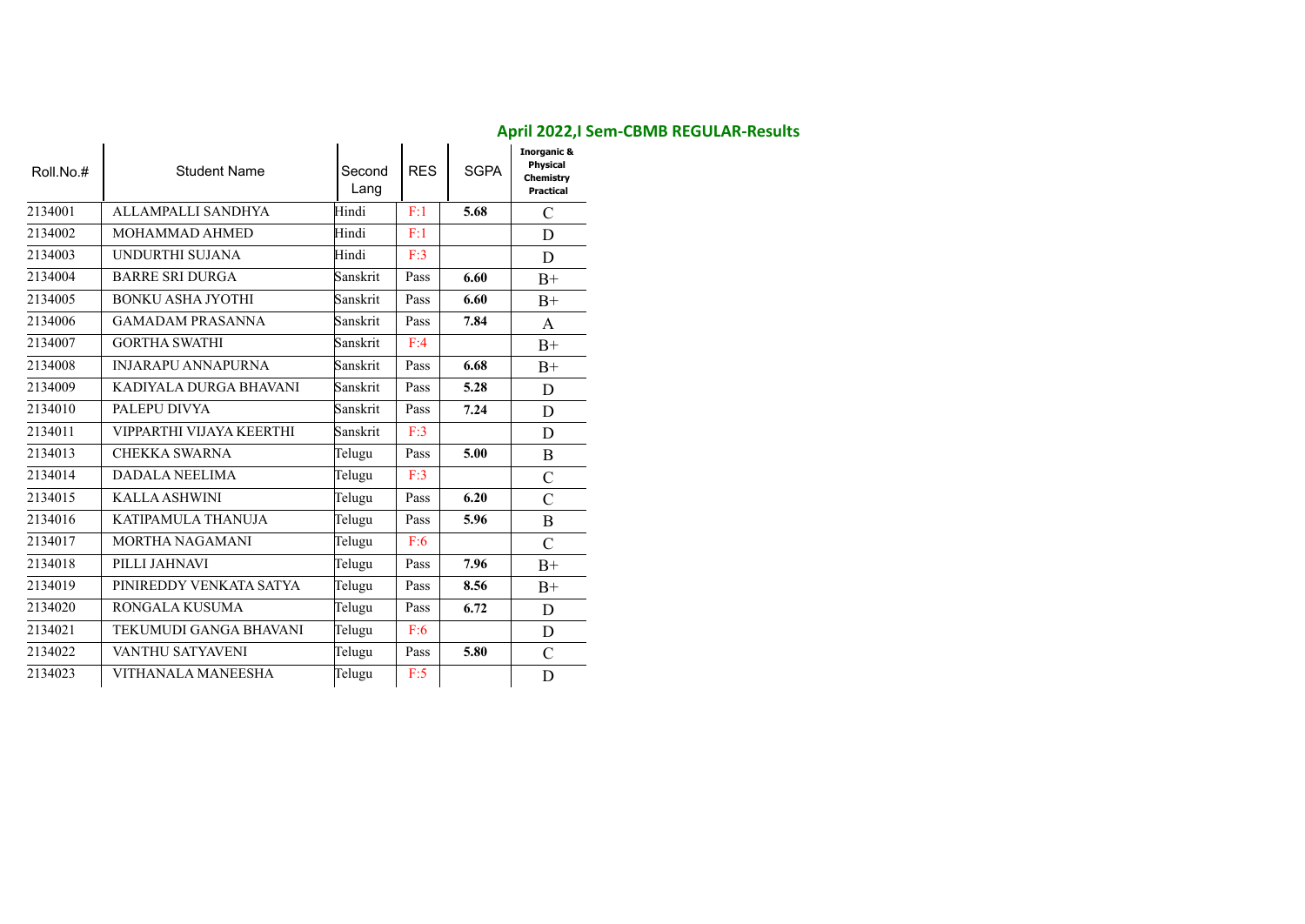

(An Autonomous College in the Jurisdiction of Adikavi Nannaya University)

#### Accridited by NAAC B Level

#### **April 2022,I Sem-CBZ-EM REGULAR-Results**

| Roll.No.# | <b>Student Name</b>        | Second<br>Lang | <b>RES</b> | <b>SGPA</b> | A Course in<br>Communicati<br>on and Soft<br>Skills | <b>TEL/HIN/SA</b><br>N | Human<br><b>Values and</b><br><b>Professional</b><br><b>Ethics</b> | <b>Plant Nursery</b> | Tourism<br>Guidance | Fundamental<br>s of Microbes<br>and Non<br>Vascular | Animal<br><b>Diversity-Biol</b><br>ogy of<br>Non-Chordat | Inorganic&P<br>hysical<br>Chemistry | Fund. of<br>Microbes and<br><b>NonVascular</b><br>Plants | Animal<br>Diversity -<br><b>Biology of</b><br><b>Non-Chordat</b> |
|-----------|----------------------------|----------------|------------|-------------|-----------------------------------------------------|------------------------|--------------------------------------------------------------------|----------------------|---------------------|-----------------------------------------------------|----------------------------------------------------------|-------------------------------------|----------------------------------------------------------|------------------------------------------------------------------|
| 2138001   | ROLUPALLI DHANA LAKSHMI    | Hindi          | Pass       | 5.60        | C                                                   | $\mathcal{C}$          | A                                                                  | $B+$                 |                     | C                                                   | C                                                        | D                                   | $A^+$                                                    | A                                                                |
| 2138002   | <b>SAKETI PRAJYNA SRI</b>  | Hindi          | F:3        |             | $B+$                                                | D                      | D                                                                  | $\mathcal{C}$        |                     | F                                                   | F                                                        | F                                   | A                                                        | $\mathcal{C}$                                                    |
| 2138003   | SIYADULU SITA              | Hindi          | F:5        |             | D                                                   | $\mathbf{F}$           | D                                                                  | F                    |                     | F                                                   | F                                                        | F                                   | $\mathcal{C}$                                            | A                                                                |
| 2138004   | <b>AKULA VANDANA</b>       | Sanskrit       | F:2        |             | D                                                   | $B+$                   | D                                                                  | $\bf{B}$             |                     | B                                                   | F                                                        | F                                   | $\mathcal{C}$                                            | $\mathcal{C}$                                                    |
| 2138005   | <b>ANIPE SRAVANI</b>       | Sanskrit       | F:2        |             | $\mathcal{C}$                                       | D                      | $B+$                                                               | $\mathbf{F}$         |                     | A                                                   | D                                                        | $F_{\rm}$                           | $B+$                                                     | $B+$                                                             |
| 2138006   | <b>BUNGA VANDANA</b>       | Sanskrit       | Pass       | 8.16        | A                                                   | $A+$                   | $A+$                                                               | $A+$                 |                     | A                                                   | $B+$                                                     | $B+$                                | $\Omega$                                                 | $\Omega$                                                         |
| 2138007   | <b>JANGA SRUJANA</b>       | Sanskrit       | F:1        |             | $B+$                                                | A                      | A                                                                  | $B+$                 |                     | $B+$                                                | $\mathcal{C}$                                            | F                                   | $\Omega$                                                 | $B+$                                                             |
| 2138008   | LOKAVARAPURNSDURGA         | Sanskrit       | Pass       | 7.48        | A                                                   | A                      | $A+$                                                               | $A+$                 |                     | A                                                   | B                                                        | $\bf{B}$                            | $\Omega$                                                 | A                                                                |
| 2138009   | <b>MUMMIDI SRAVANI</b>     | Sanskrit       | Pass       | 6.88        | $B+$                                                | B                      | A                                                                  | $A+$                 |                     | $B+$                                                | $B+$                                                     | $\mathcal{C}$                       | $\Omega$                                                 | $B+$                                                             |
| 2138010   | MUMMIDI VIJAYA LAKSHMI     | Sanskrit       | F:2        |             | D                                                   | D                      | $B+$                                                               | A                    |                     | D                                                   | F                                                        | F                                   | $B+$                                                     | A                                                                |
| 2138011   | PITHANI SAI PRASANNA       | Sanskrit       | F:5        |             | $\mathcal{C}$                                       | $B+$                   | $F_{\rm}$                                                          | $F_{\rm}$            |                     | F                                                   | F                                                        | F                                   | $\Omega$                                                 | $\Omega$                                                         |
| 2138012   | TADICHERLA RAMA LAKSHMI    | Sanskrit       | F:1        |             | $B+$                                                | $A+$                   | B                                                                  | A                    |                     | $B+$                                                | B                                                        | F                                   | $\Omega$                                                 | $\overline{O}$                                                   |
| 2138013   | <b>THANARI DEVI</b>        | Sanskrit       | Pass       | 6.64        | B                                                   | A                      | $A+$                                                               | $\mathcal{C}$        |                     | $A+$                                                | $\mathcal{C}$                                            | D                                   | $\Omega$                                                 | $A+$                                                             |
| 2138015   | ANKADI SANDHYA             | Telugu         | Pass       | 7.60        | $B+$                                                | $A+$                   | $A+$                                                               |                      | A                   | A                                                   | $B+$                                                     | $\mathbf{B}$                        | $\Omega$                                                 | $\Omega$                                                         |
| 2138016   | ANUSURI YUGALA SRI NAGA    | Telugu         | Pass       | 8.48        | A                                                   | A                      | $A+$                                                               |                      | A                   | A                                                   | $A+$                                                     | $A+$                                | $\Omega$                                                 | $\Omega$                                                         |
| 2138017   | AVULA VIJAYA LAKSHMI       | Telugu         | Pass       | 8.92        | $A+$                                                | $A+$                   | $A+$                                                               | $A+$                 |                     | $A+$                                                | A                                                        | $\Omega$                            | $\overline{O}$                                           | $\Omega$                                                         |
| 2138018   | <b>BALOJU HIMABINDU</b>    | Telugu         | F:3        |             | D                                                   | B                      | $B+$                                                               | $\mathbf{F}$         |                     | $\overline{C}$                                      | $F_{\rm}$                                                | F                                   | $\mathcal{C}$                                            | $B+$                                                             |
| 2138019   | <b>BONDI SARALA</b>        | Telugu         | Pass       | 6.08        | B                                                   | A                      | A                                                                  | D                    |                     | A                                                   | D                                                        | D                                   | $\Omega$                                                 | $B+$                                                             |
| 2138020   | <b>CHEKKA DIVYA</b>        | Telugu         | Pass       | 8.08        | A                                                   | $A+$                   | $A+$                                                               | A                    |                     | A                                                   | A                                                        | B                                   | $\Omega$                                                 | $\Omega$                                                         |
| 2138021   | CHITTUMURI VAINAVI         | Telugu         | F:2        |             | $\bf{B}$                                            | $B+$                   | $B+$                                                               |                      | $B+$                | D                                                   | F                                                        | F                                   | $\mathcal{C}$                                            | $\mathcal{C}$                                                    |
| 2138022   | DADALA SAILAJA             | Telugu         | F:1        |             | $\boldsymbol{B}$                                    | A                      | D                                                                  | A                    |                     | $B+$                                                | D                                                        | F                                   | A                                                        | B                                                                |
| 2138023   | DANDUPROLU RAVI            | Telugu         | F:2        |             | $\bf{B}$                                            | B                      | $B+$                                                               | $\mathbf{F}$         |                     | B                                                   | D                                                        | F                                   | $B+$                                                     | D                                                                |
| 2138024   | DARLA SRILAKSHMI           | Telugu         | F:3        |             | $\mathbf{F}$                                        | $B+$                   | B                                                                  | $\mathbf{F}$         |                     | $\mathbf{C}$                                        | D                                                        | F                                   | $B+$                                                     | $B+$                                                             |
| 2138025   | <b>DOMA VIMALATHA</b>      | Telugu         | F:1        |             | $B+$                                                | $A+$                   | $B+$                                                               | D                    |                     | $B+$                                                | $\mathsf{C}$                                             | F                                   | $A+$                                                     | A                                                                |
| 2138026   | DONADRI SANDHYA            | Telugu         | Pass       | 7.80        | A                                                   | $A+$                   | $B+$                                                               |                      | $B+$                | A                                                   | B                                                        | A                                   | $\Omega$                                                 | $\Omega$                                                         |
| 2138028   | <b>GANTI SRAVYA</b>        | Telugu         | Pass       | 6.60        | $B+$                                                | $B+$                   | A                                                                  | $\mathcal{C}$        |                     | $B+$                                                | B                                                        | $\mathcal{C}$                       | $B+$                                                     | $A+$                                                             |
| 2138029   | <b>GEDDADA NAGA</b>        | Telugu         | F:1        |             | $B+$                                                | A                      | $B+$                                                               | B                    |                     | $B+$                                                | B                                                        | F                                   | $A+$                                                     | A                                                                |
| 2138030   | <b>GOWRIPATTAPU DURGA</b>  | Telugu         | F:2        |             | $\mathbf{F}$                                        | $\mathbf B$            | $B+$                                                               | $\mathcal{C}$        |                     | $\mathcal{C}_{\mathcal{C}}$                         | $B+$                                                     | F                                   | $B+$                                                     | $A+$                                                             |
| 2138031   | <b>GUDEPU RAJYALAKSHMI</b> | Telugu         | F:1        |             | $B+$                                                | $A+$                   | $B+$                                                               | A                    |                     | A                                                   | $B+$                                                     | F                                   | $B+$                                                     | $A+$                                                             |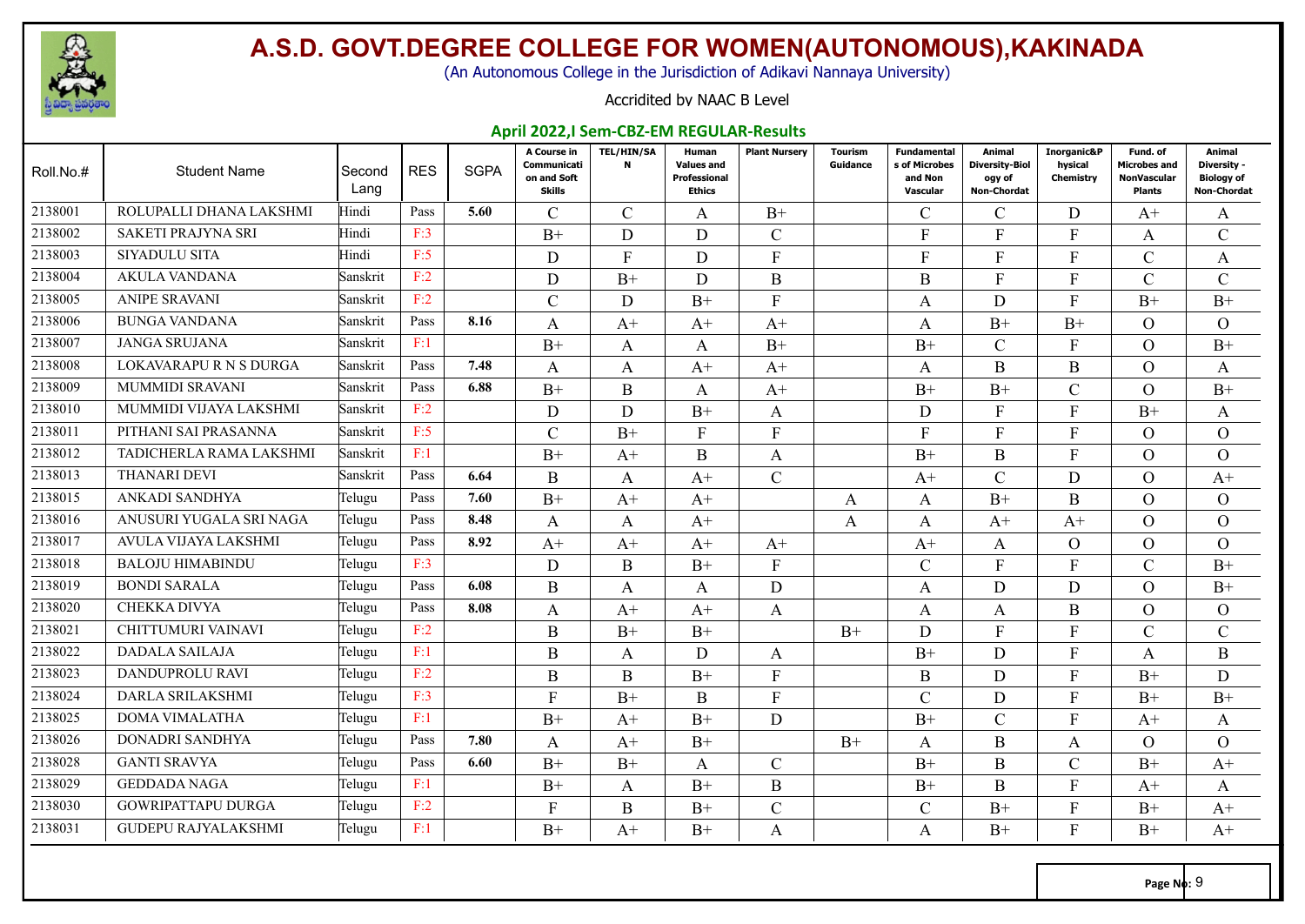| Roll.No.# | <b>Student Name</b>        | Second<br>Lang | <b>RES</b> | <b>SGPA</b> | <b>Inorganic &amp;</b><br>Physical<br>Chemistry<br>Practical |
|-----------|----------------------------|----------------|------------|-------------|--------------------------------------------------------------|
| 2138001   | ROLUPALLI DHANA LAKSHMI    | Hindi          | Pass       | 5.60        | $B+$                                                         |
| 2138002   | SAKETI PRAJYNA SRI         | Hindi          | F:3        |             | D                                                            |
| 2138003   | SIYADULU SITA              | Hindi          | F:5        |             | $\overline{C}$                                               |
| 2138004   | <b>AKULA VANDANA</b>       | Sanskrit       | F:2        |             | $\overline{C}$                                               |
| 2138005   | <b>ANIPE SRAVANI</b>       | Sanskrit       | F:2        |             | D                                                            |
| 2138006   | <b>BUNGA VANDANA</b>       | Sanskrit       | Pass       | 8.16        | $A+$                                                         |
| 2138007   | <b>JANGA SRUJANA</b>       | Sanskrit       | F:1        |             | $\mathcal{C}$                                                |
| 2138008   | LOKAVARAPURNSDURGA         | Sanskrit       | Pass       | 7.48        | $\mathcal{C}$                                                |
| 2138009   | <b>MUMMIDI SRAVANI</b>     | Sanskrit       | Pass       | 6.88        | $\bf{B}$                                                     |
| 2138010   | MUMMIDI VIJAYA LAKSHMI     | Sanskrit       | F:2        |             | D                                                            |
| 2138011   | PITHANI SAI PRASANNA       | Sanskrit       | F:5        |             | $\mathcal{C}$                                                |
| 2138012   | TADICHERLA RAMA LAKSHMI    | Sanskrit       | F:1        |             | $\mathcal{C}$                                                |
| 2138013   | <b>THANARI DEVI</b>        | Sanskrit       | Pass       | 6.64        | $\mathcal{C}$                                                |
| 2138015   | ANKADI SANDHYA             | Telugu         | Pass       | 7.60        | D                                                            |
| 2138016   | ANUSURI YUGALA SRI NAGA    | Telugu         | Pass       | 8.48        | $\bf{B}$                                                     |
| 2138017   | AVULA VIJAYA LAKSHMI       | Telugu         | Pass       | 8.92        | $\mathcal{C}$                                                |
| 2138018   | <b>BALOJU HIMABINDU</b>    | Telugu         | F:3        |             | $\mathcal{C}$                                                |
| 2138019   | <b>BONDI SARALA</b>        | Telugu         | Pass       | 6.08        | $\mathcal{C}$                                                |
| 2138020   | <b>CHEKKA DIVYA</b>        | Telugu         | Pass       | 8.08        | $A+$                                                         |
| 2138021   | CHITTUMURI VAINAVI         | Telugu         | F:2        |             | A                                                            |
| 2138022   | <b>DADALA SAILAJA</b>      | Telugu         | F:1        |             | $A+$                                                         |
| 2138023   | DANDUPROLU RAVI            | Telugu         | F:2        |             | $A+$                                                         |
| 2138024   | DARLA SRILAKSHMI           | Telugu         | F:3        |             | $A+$                                                         |
| 2138025   | DOMA VIMALATHA             | Telugu         | F:1        |             | A                                                            |
| 2138026   | DONADRI SANDHYA            | Telugu         | Pass       | 7.80        | A                                                            |
| 2138028   | <b>GANTI SRAVYA</b>        | Telugu         | Pass       | 6.60        | $A+$                                                         |
| 2138029   | <b>GEDDADA NAGA</b>        | Telugu         | F:1        |             | $A+$                                                         |
| 2138030   | <b>GOWRIPATTAPU DURGA</b>  | Telugu         | F:2        |             | A                                                            |
| 2138031   | <b>GUDEPU RAJYALAKSHMI</b> | Telugu         | F:1        |             | $A+$                                                         |

#### **April 2022,I Sem-CBZ-EM REGULAR-Results**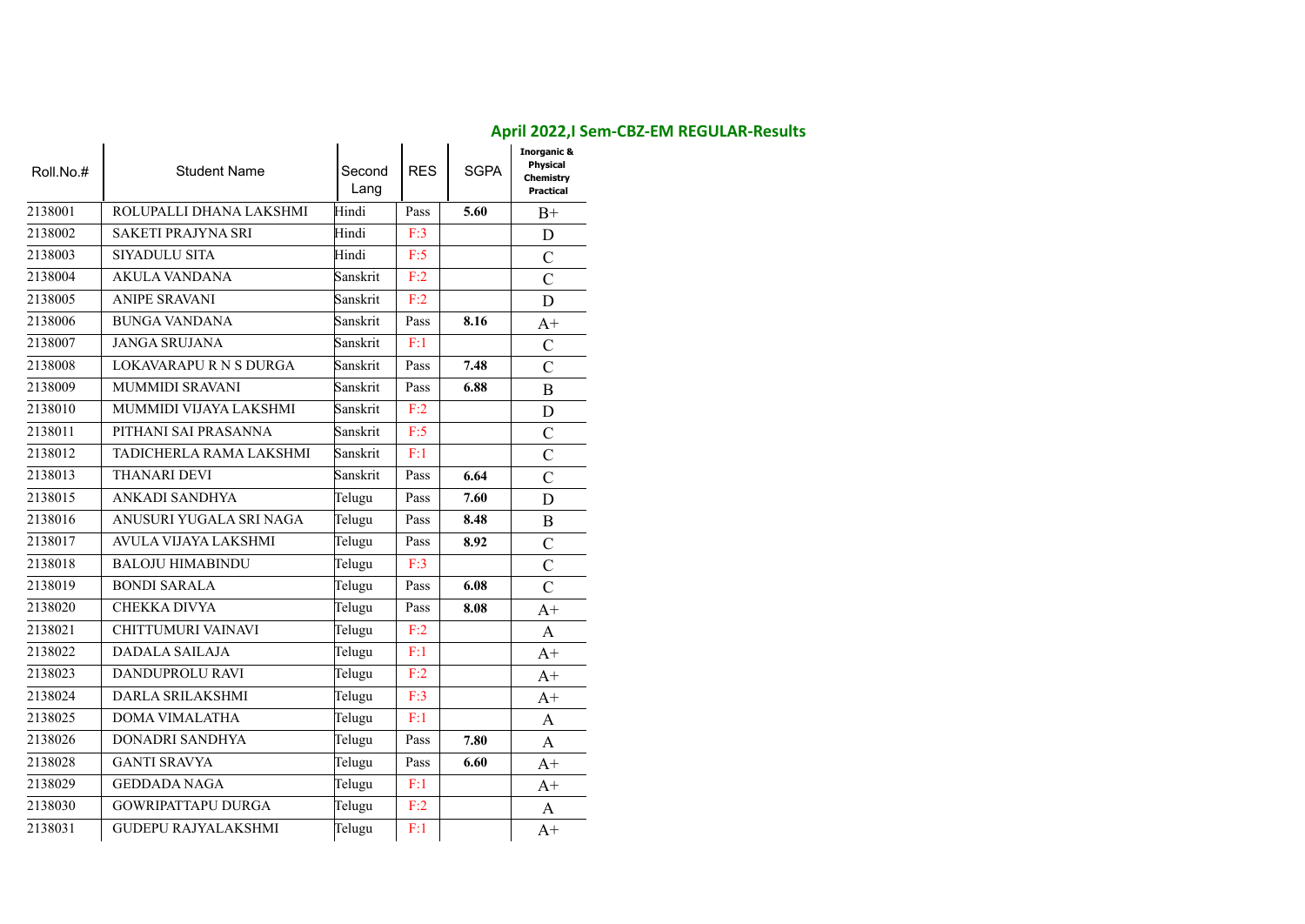

(An Autonomous College in the Jurisdiction of Adikavi Nannaya University)

#### Accridited by NAAC B Level

|         |                           |        |      |      | A Course in<br>Communicati<br>on and Soft<br><b>Skills</b> | TEL/HIN/SA<br>N | Human<br><b>Values and</b><br>Professional<br><b>Ethics</b> | <b>Plant Nurserv</b> | <b>Tourism</b><br>Guidance | <b>Fundamental</b><br>s of Microbes<br>and Non<br>Vascular | Animal<br><b>Diversity-Biol</b><br>ogy of<br><b>Non-Chordat</b> | Inorganic&P<br>hysical<br>Chemistry | Fund, of<br><b>Microbes and</b><br><b>NonVascular</b><br><b>Plants</b> | Animal<br>Diversity -<br><b>Biology of</b><br><b>Non-Chordat</b> |
|---------|---------------------------|--------|------|------|------------------------------------------------------------|-----------------|-------------------------------------------------------------|----------------------|----------------------------|------------------------------------------------------------|-----------------------------------------------------------------|-------------------------------------|------------------------------------------------------------------------|------------------------------------------------------------------|
| 2138032 | <b>JANIPELLA SUNITHA</b>  | Telugu | Pass | 7.80 | $B+$                                                       | $A+$            | A                                                           | A                    |                            | A                                                          | $B+$                                                            | $B+$                                | $\mathsf{A}$                                                           | $\Omega$                                                         |
| 2138033 | KANDELLI RENUKA           | Telugu | Pass | 8.60 | $A^+$                                                      | $A^+$           | $\Omega$                                                    | A                    |                            | A                                                          | $A^+$                                                           | $B+$                                | $\Omega$                                                               | $\Omega$                                                         |
| 2138034 | KANDRAKOTA KEERTHANA      | Telugu | F:1  |      | $\mathbf B$                                                | $B+$            | $A+$                                                        | B                    |                            | A                                                          | $\mathsf{C}$                                                    | F                                   | $A+$                                                                   | $B+$                                                             |
| 2138035 | <b>KATTA KRUPA ANGEL</b>  | Telugu | Pass | 7.80 | $B+$                                                       | $A+$            | $A+$                                                        | A                    |                            | A                                                          | A                                                               | B                                   | $B+$                                                                   | $A+$                                                             |
| 2138036 | KETHAVARAPU AMULYA        | Telugu | F:1  |      | B                                                          | $B+$            | A                                                           | $A+$                 |                            | $B+$                                                       | $\mathcal{C}$                                                   | E                                   | A                                                                      | $B+$                                                             |
| 2138037 | <b>KUNJA RASI</b>         | Telugu | Pass | 8.12 | A                                                          | $\Omega$        | $A+$                                                        | A                    |                            | $A+$                                                       | $A+$                                                            | D                                   | $\Omega$                                                               | A                                                                |
| 2138038 | <b>KURMA DEEPTHI</b>      | Telugu | Pass | 5.32 | $\mathsf{C}$                                               | B               | <sub>B</sub>                                                | $B+$                 |                            | $\mathcal{C}$                                              | D                                                               | D                                   | $B+$                                                                   | A                                                                |
| 2138039 | <b>MADAKAM VIJAYA</b>     | Telugu | Pass | 6.32 | $B+$                                                       | A               | $B+$                                                        | $B+$                 |                            | $B+$                                                       | $\overline{C}$                                                  | D                                   | A                                                                      | $\mathcal{C}$                                                    |
| 2138040 | MADIKI NALINI PRIYA       | Telugu | F:2  |      | A                                                          | A               | $A+$                                                        | $\mathbf{F}$         |                            | $B+$                                                       | $\overline{C}$                                                  | $\mathbf{F}$                        | A                                                                      | $\Omega$                                                         |
| 2138041 | MANCHIPALLI LOVA GOWRI    | Telugu | F:6  |      | D                                                          | $\mathbf{F}$    | F                                                           | F                    |                            | F                                                          | F                                                               | F                                   | $B+$                                                                   | $A+$                                                             |
| 2138042 | MANUKONDA PRAVALLIKA      | Telugu | F:1  |      | $B+$                                                       | $B+$            | A                                                           | F                    |                            | $B+$                                                       | D                                                               | D                                   | $A+$                                                                   | $B+$                                                             |
| 2138043 | <b>MATHURTHI PAVANI</b>   | Telugu | Pass | 8.12 | A                                                          | $A+$            | $\Omega$                                                    | $A^+$                |                            | A                                                          | A                                                               | B                                   | $\Omega$                                                               | $A^+$                                                            |
| 2138045 | <b>MOSA TEKLA GRACY</b>   | Telugu | Pass | 6.96 | $B+$                                                       | A               | A                                                           | A                    |                            | $B+$                                                       | $B+$                                                            | D                                   | $A+$                                                                   | $A+$                                                             |
| 2138046 | <b>NAKKA PAVANI</b>       | Telugu | Pass | 6.64 | $\mathcal{C}$                                              | A               | A                                                           | $B+$                 |                            | A                                                          | C                                                               | $\mathcal{C}$                       | $\Omega$                                                               | A                                                                |
| 2138047 | NARSI DURGA BHAVANI       | Telugu | F:1  |      | $B+$                                                       | $A+$            | $A+$                                                        | B                    |                            | $B+$                                                       | <sub>B</sub>                                                    | Е                                   | $A+$                                                                   | B                                                                |
| 2138048 | PALLA LAVANYA             | Telugu | F:2  |      | $\mathbf{F}$                                               | A               | $A+$                                                        | B                    |                            | $B+$                                                       | D                                                               | F                                   | $B+$                                                                   | D                                                                |
| 2138049 | PANTHADI CHAITANYA        | Telugu | Pass | 5.80 | D                                                          | B               | A                                                           | $B+$                 |                            | $B+$                                                       | C                                                               | D                                   | A                                                                      | $\boldsymbol{B}$                                                 |
| 2138050 | PYLA VENKATA SATYA        | Telugu | Pass | 6.88 | $B+$                                                       | $A^+$           | A                                                           | A                    |                            | A                                                          | $\mathsf{C}$                                                    | D                                   | $A+$                                                                   | A                                                                |
| 2138051 | <b>SEERAMREDDY JYOTHI</b> | Telugu | Pass | 6.68 | B                                                          | A               | $\Omega$                                                    | $\mathcal{C}$        |                            | $B+$                                                       | B                                                               | $\mathcal{C}$                       | A                                                                      | A                                                                |
| 2138052 | <b>SURLA RAMU</b>         | Telugu | Pass | 5.56 | D                                                          | $B+$            | $\mathsf{A}$                                                | D                    |                            | B                                                          | $\overline{C}$                                                  | D                                   | $A+$                                                                   | $\mathbf C$                                                      |
| 2138053 | <b>TALLA PALLAVI</b>      | Telugu | Pass | 7.12 | $B+$                                                       | $A^+$           | A                                                           | A                    |                            | A                                                          | <sub>B</sub>                                                    | D                                   | $\Omega$                                                               | A                                                                |
| 2138054 | VADABOINA GOWSYA REKHA    | Telugu | F:1  |      | $B+$                                                       | $A+$            | $A+$                                                        | $B+$                 |                            | A                                                          | $B+$                                                            | F                                   | $A+$                                                                   | $A+$                                                             |
| 2138055 | VADDI ANUSHA              | Telugu | Pass | 6.36 | $B+$                                                       | $\mathbf{A}$    | $\Omega$                                                    | $\mathbf{A}$         |                            | B                                                          | D                                                               | D                                   | A                                                                      | $B+$                                                             |
| 2138056 | VARA MEGHANA              | Telugu | Pass | 6.76 | $B+$                                                       | A               | A                                                           | D                    |                            | $B+$                                                       | A                                                               | D                                   | A                                                                      | $A+$                                                             |
| 2138057 | YADALA KAVYA              | Telugu | F:3  |      | F                                                          | $\mathcal{C}$   | C                                                           | $\overline{F}$       |                            | B                                                          | D                                                               | E                                   | $\mathcal{C}$                                                          | A                                                                |
|         |                           |        |      |      |                                                            |                 |                                                             |                      |                            |                                                            |                                                                 |                                     |                                                                        |                                                                  |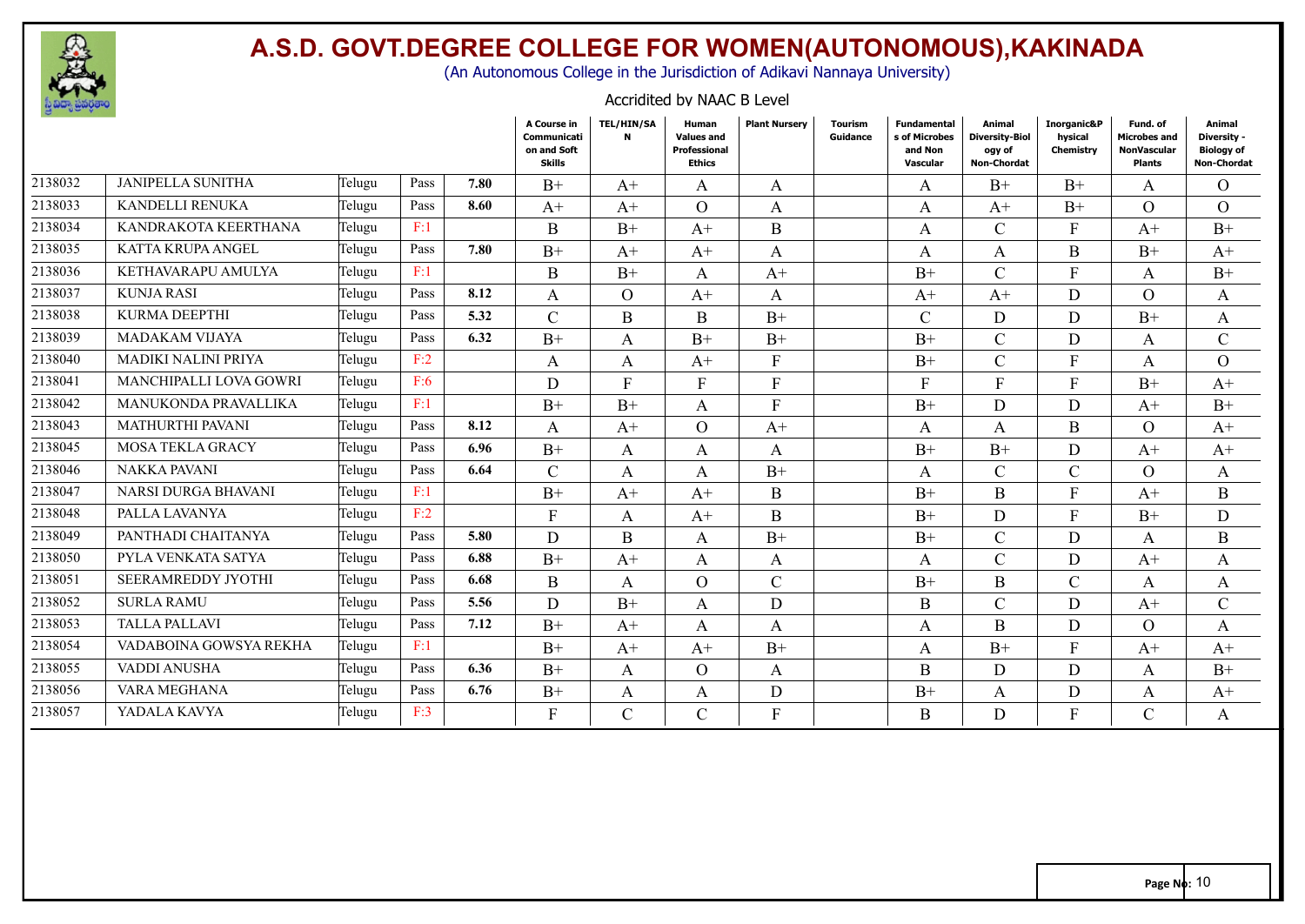|         |                            |        |      |      | Physical<br>Chemistry<br>Practical |
|---------|----------------------------|--------|------|------|------------------------------------|
| 2138032 | <b>JANIPELLA SUNITHA</b>   | Telugu | Pass | 7.80 | $A+$                               |
| 2138033 | <b>KANDELLI RENUKA</b>     | Telugu | Pass | 8.60 | $A+$                               |
| 2138034 | KANDRAKOTA KEERTHANA       | Telugu | F:1  |      | A                                  |
| 2138035 | <b>KATTA KRUPA ANGEL</b>   | Telugu | Pass | 7.80 | $A+$                               |
| 2138036 | KETHAVARAPU AMULYA         | Telugu | F:1  |      | A                                  |
| 2138037 | <b>KUNJA RASI</b>          | Telugu | Pass | 8.12 | $A+$                               |
| 2138038 | <b>KURMA DEEPTHI</b>       | Telugu | Pass | 5.32 | $B+$                               |
| 2138039 | <b>MADAKAM VIJAYA</b>      | Telugu | Pass | 6.32 | A                                  |
| 2138040 | <b>MADIKI NALINI PRIYA</b> | Telugu | F:2  |      | $B+$                               |
| 2138041 | MANCHIPALLI LOVA GOWRI     | Telugu | F:6  |      | $B+$                               |
| 2138042 | MANUKONDA PRAVALLIKA       | Telugu | F:1  |      | $B+$                               |
| 2138043 | <b>MATHURTHI PAVANI</b>    | Telugu | Pass | 8.12 | $B+$                               |
| 2138045 | <b>MOSA TEKLA GRACY</b>    | Telugu | Pass | 6.96 | $B+$                               |
| 2138046 | <b>NAKKA PAVANI</b>        | Telugu | Pass | 6.64 | $B+$                               |
| 2138047 | NARSI DURGA BHAVANI        | Telugu | F:1  |      | $B+$                               |
| 2138048 | PALLA LAVANYA              | Telugu | F:2  |      | $B+$                               |
| 2138049 | PANTHADI CHAITANYA         | Telugu | Pass | 5.80 | $B+$                               |
| 2138050 | PYLA VENKATA SATYA         | Telugu | Pass | 6.88 | $B+$                               |
| 2138051 | <b>SEERAMREDDY JYOTHI</b>  | Telugu | Pass | 6.68 | $B+$                               |
| 2138052 | <b>SURLA RAMU</b>          | Telugu | Pass | 5.56 | A                                  |
| 2138053 | <b>TALLA PALLAVI</b>       | Telugu | Pass | 7.12 | A                                  |
| 2138054 | VADABOINA GOWSYA REKHA     | Telugu | F:1  |      | A                                  |
| 2138055 | VADDI ANUSHA               | Telugu | Pass | 6.36 | $B+$                               |
| 2138056 | VARA MEGHANA               | Telugu | Pass | 6.76 | $B+$                               |
| 2138057 | YADALA KAVYA               | Telugu | F:3  |      | $B+$                               |

**Inorganic &**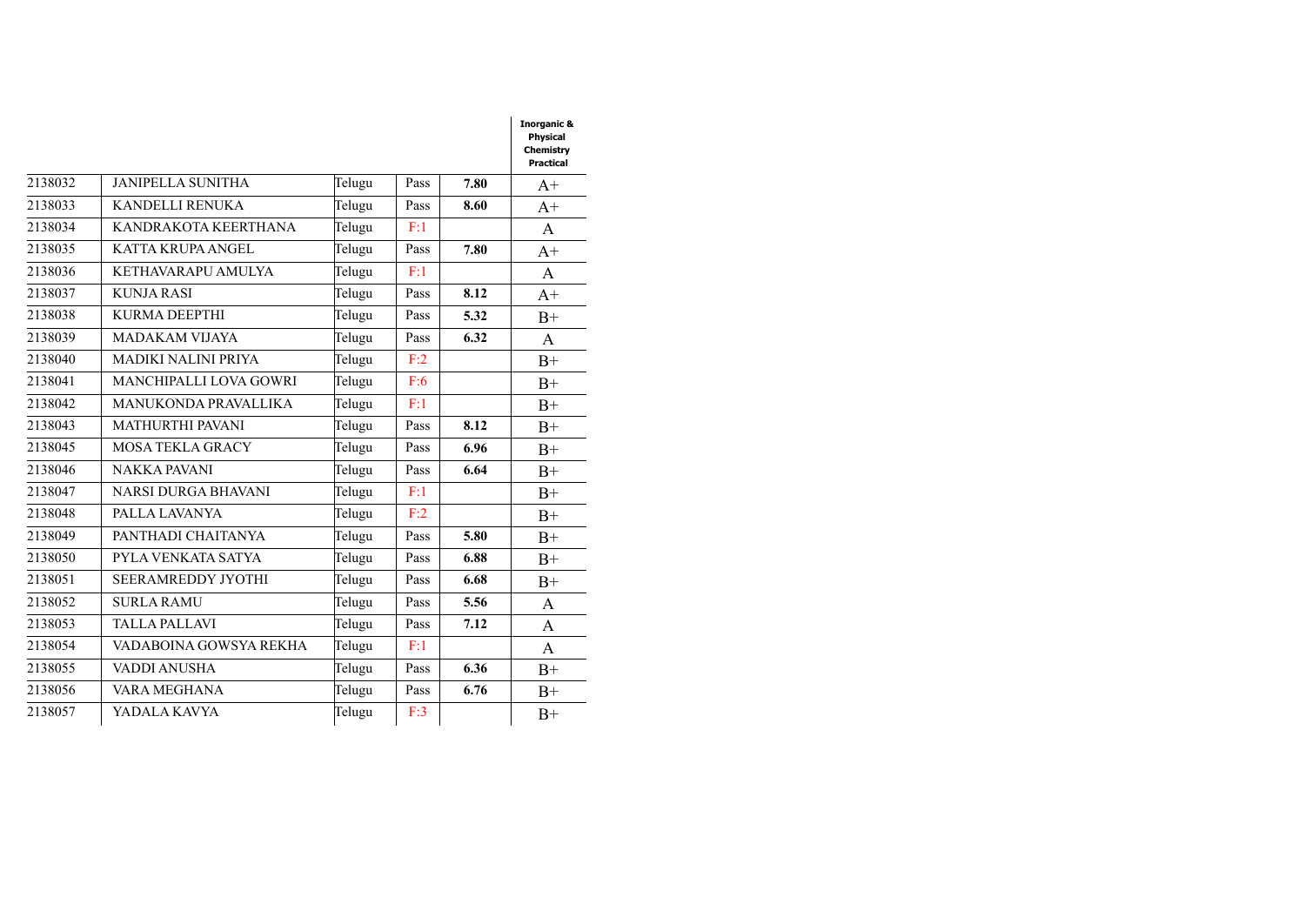

(An Autonomous College in the Jurisdiction of Adikavi Nannaya University)

#### Accridited by NAAC B Level

#### **April 2022,I Sem-CZAqT REGULAR-Results**

| Roll.No.# | <b>Student Name</b>        | Second<br>Lang | <b>RES</b> | <b>SGPA</b> | A Course in<br>Communicati<br>on and Soft<br><b>Skills</b> | <b>TEL/HIN/SA</b><br>$\mathbf N$ | Human<br><b>Values and</b><br>Professional<br><b>Ethics</b> | <b>Plant Nursery</b> | Basic<br><b>Principles of</b><br>Aquaculture | Animal<br><b>Diversity-Biol</b><br>ogy of<br>Non-Chordat | Inorganic&P<br>hysical<br>Chemistry | Basic<br><b>Principles of</b><br>Aquaculture<br>Practical | Animal<br>Diversity -<br><b>Biology of</b><br>Non-Chordat | <b>Inorganic &amp;</b><br><b>Physical</b><br>Chemistry<br>Practical |
|-----------|----------------------------|----------------|------------|-------------|------------------------------------------------------------|----------------------------------|-------------------------------------------------------------|----------------------|----------------------------------------------|----------------------------------------------------------|-------------------------------------|-----------------------------------------------------------|-----------------------------------------------------------|---------------------------------------------------------------------|
| 2136001   | <b>GEDALA YAMINI</b>       | Sanskrit       | Pass       | 6.96        | B                                                          | A                                | B                                                           | $B+$                 | A                                            | B                                                        | $\mathcal{C}$                       | $\Omega$                                                  | $\Omega$                                                  | $\Omega$                                                            |
| 2136002   | MOHAMMED RIZWANA           | Sanskrit       | Pass       | 6.52        | D                                                          | $B+$                             | $A+$                                                        | D                    | A                                            | B                                                        | $\mathcal{C}$                       | $\Omega$                                                  | $A+$                                                      | $A+$                                                                |
| 2136003   | MORTHA ANGEL SUGUNA        | Sanskrit       | F:2        |             | D                                                          | $\rm F$                          | $A+$                                                        | D                    | $B+$                                         | $\overline{C}$                                           | $\mathbf{F}$                        | $\Omega$                                                  | $A+$                                                      | A                                                                   |
| 2136004   | <b>MOSALI ESTHERU RANI</b> | Sanskrit       | F:1        |             | $\mathcal{C}$                                              | F                                | $A+$                                                        | D                    | $B+$                                         | $\overline{C}$                                           | D                                   | $\Omega$                                                  | $A+$                                                      | $\Omega$                                                            |
| 2136005   | ADIGARLA SATYAVENI         | Telugu         | Pass       | 7.28        | $B+$                                                       | A                                | $A+$                                                        | $\mathcal{C}$        | A                                            | $B+$                                                     | $\mathcal{C}$                       | $\Omega$                                                  | $A+$                                                      | $\Omega$                                                            |
| 2136006   | <b>AKULA BHAVYA VEERA</b>  | Telugu         | Pass       | 7.68        | $B+$                                                       | $B+$                             | $A+$                                                        | $B+$                 | $\Omega$                                     | A                                                        | D                                   | $\Omega$                                                  | $\Omega$                                                  | $\Omega$                                                            |
| 2136007   | <b>BANDI VINODINI</b>      | Telugu         | F:3        |             | D                                                          | D                                | B                                                           | $\mathbf{F}$         | D                                            | $F_{\rm}$                                                | F                                   | $\Omega$                                                  | $\mathbf{A}$                                              | A                                                                   |
| 2136008   | <b>BEERA USHA VANI</b>     | Telugu         | F:2        |             | D                                                          | F                                | $B+$                                                        | $\mathcal{C}$        | C                                            | F                                                        | D                                   | A                                                         | D                                                         | A                                                                   |
| 2136009   | <b>CHODIPILLI INDRAJA</b>  | Telugu         | Pass       | 7.20        | B                                                          | $B+$                             | $A+$                                                        | $\mathcal{C}$        | A                                            | $B+$                                                     | B                                   | $\Omega$                                                  | $A+$                                                      | $\Omega$                                                            |
| 2136010   | <b>DANGETI DEEPIKA</b>     | Telugu         | F:3        |             | D                                                          | $\mathcal{C}$                    | $B+$                                                        | F                    | D                                            | F                                                        | F                                   | $A+$                                                      | $B+$                                                      | $A^+$                                                               |
| 2136011   | <b>ELIPE MADHUSREE</b>     | Telugu         | Pass       | 8.72        | $\mathbf{A}$                                               | A                                | $\Omega$                                                    | A                    | $\Omega$                                     | $A^+$                                                    | $B+$                                | $\Omega$                                                  | $\Omega$                                                  | $\Omega$                                                            |
| 2136012   | <b>GUDAPARTHI DURGA</b>    | Telugu         | F:1        |             | $B+$                                                       | $\mathbf{F}$                     | $A+$                                                        | D                    | $A+$                                         | B                                                        | D.                                  | $\Omega$                                                  | $\Omega$                                                  | $A^+$                                                               |
| 2136013   | <b>GURRAPU RAMYA</b>       | Telugu         | Pass       | 8.20        | $\mathbf{A}$                                               | $\bf{B}$                         | $A+$                                                        | $\Omega$             | $\Omega$                                     | A                                                        | B                                   | $\Omega$                                                  | $A+$                                                      | $\Omega$                                                            |
| 2136014   | JEEREDDY DURGA BHAVANI     | Telugu         | F:3        |             | D                                                          | $\mathbf{F}$                     | A                                                           | F                    | $B+$                                         | F                                                        | D.                                  | $\Omega$                                                  | $A+$                                                      | A                                                                   |
| 2136015   | KAKADI RISHITHA            | Telugu         | F:1        |             | $B+$                                                       | $\mathcal{C}$                    | $B+$                                                        | D                    | $B+$                                         | F                                                        | D                                   | $\Omega$                                                  | $B+$                                                      | $A^+$                                                               |
| 2136016   | KUNCHE MERCY RANI          | Telugu         | Pass       | 6.92        | A                                                          | B                                | $A+$                                                        | $\mathcal{C}$        | $\Omega$                                     | C                                                        | D.                                  | $\Omega$                                                  | A                                                         | $A^+$                                                               |
| 2136017   | LALAM NAGALAXMI            | Telugu         | Pass       | 6.68        | $\mathcal{C}$                                              | $\mathbf B$                      | $A+$                                                        | D                    | $A+$                                         | $B+$                                                     | D                                   | $\Omega$                                                  | $A+$                                                      | $A^+$                                                               |
| 2136018   | LANKE VENKATA KEERTHI      | Telugu         | Pass       | 7.52        | B                                                          | $A+$                             | $A+$                                                        | D                    | $A+$                                         | B                                                        | $B+$                                | $\Omega$                                                  | $\Omega$                                                  | $A^+$                                                               |
| 2136019   | MADIKI RESHMADEVI          | Telugu         | F:1        |             | B                                                          | F                                | $\mathbf{A}$                                                | D                    | $B+$                                         | D                                                        | D                                   | $\Omega$                                                  | $B+$                                                      | A                                                                   |
| 2136020   | <b>MALLADI DEVI SRI</b>    | Telugu         | F:3        |             | D                                                          | $\mathbf{F}$                     | $\mathcal{C}$                                               | $F_{\rm}$            | B                                            | F                                                        | D                                   | $\mathcal{C}$                                             | D                                                         | A                                                                   |
| 2136021   | <b>MASA NANDINI</b>        | Telugu         | F:1        | 5.20        | D                                                          | D                                | $A+$                                                        | $\mathcal{C}$        | $A+$                                         | F                                                        | D                                   | $\Omega$                                                  | $B+$                                                      | $A+$                                                                |
| 2136022   | MUMMIDI CHAKRA DEVI        | Telugu         | F:1        | 5.80        | $B+$                                                       | B                                | A                                                           | $\mathcal{C}$        | $A^+$                                        | F                                                        | D                                   | $A+$                                                      | $\Omega$                                                  | $A+$                                                                |
| 2136023   | NARALA SRAVANI SANDHYA     | Telugu         | F:2        |             | D                                                          | $A+$                             | $B+$                                                        | F                    | B                                            | F                                                        | D                                   | $A+$                                                      | $\Omega$                                                  | A                                                                   |
| 2136024   | PANDRU SYAMALATHA          | Telugu         | Pass       | 5.76        | $\mathcal{C}$                                              | B                                | $B+$                                                        | $\mathcal{C}$        | A                                            | D                                                        | D                                   | A                                                         | $B+$                                                      | A                                                                   |
| 2136025   | POLINATI DIVYA JYOTHIKA    | Telugu         | Pass       | 6.60        | $\bf{B}$                                                   | $B+$                             | $A+$                                                        | D                    | $A^+$                                        | $\overline{C}$                                           | $\mathsf{C}$                        | A                                                         | A                                                         | A                                                                   |
| 2136026   | PONUGUPATI TEJA SREE       | Telugu         | F:1        |             | $\mathcal{C}$                                              | $B+$                             | $B+$                                                        | $\mathcal{C}$        | A                                            | D                                                        | $\mathbf{F}$                        | $\Omega$                                                  | A                                                         | A                                                                   |
| 2136027   | <b>SURLA SEETHADEVI</b>    | Telugu         | Pass       | 6.32        | $\mathcal{C}$                                              | $\mathcal{C}$                    | $A+$                                                        | B                    | $A+$                                         | D                                                        | $\mathsf{C}$                        | $\Omega$                                                  | $A+$                                                      | $B+$                                                                |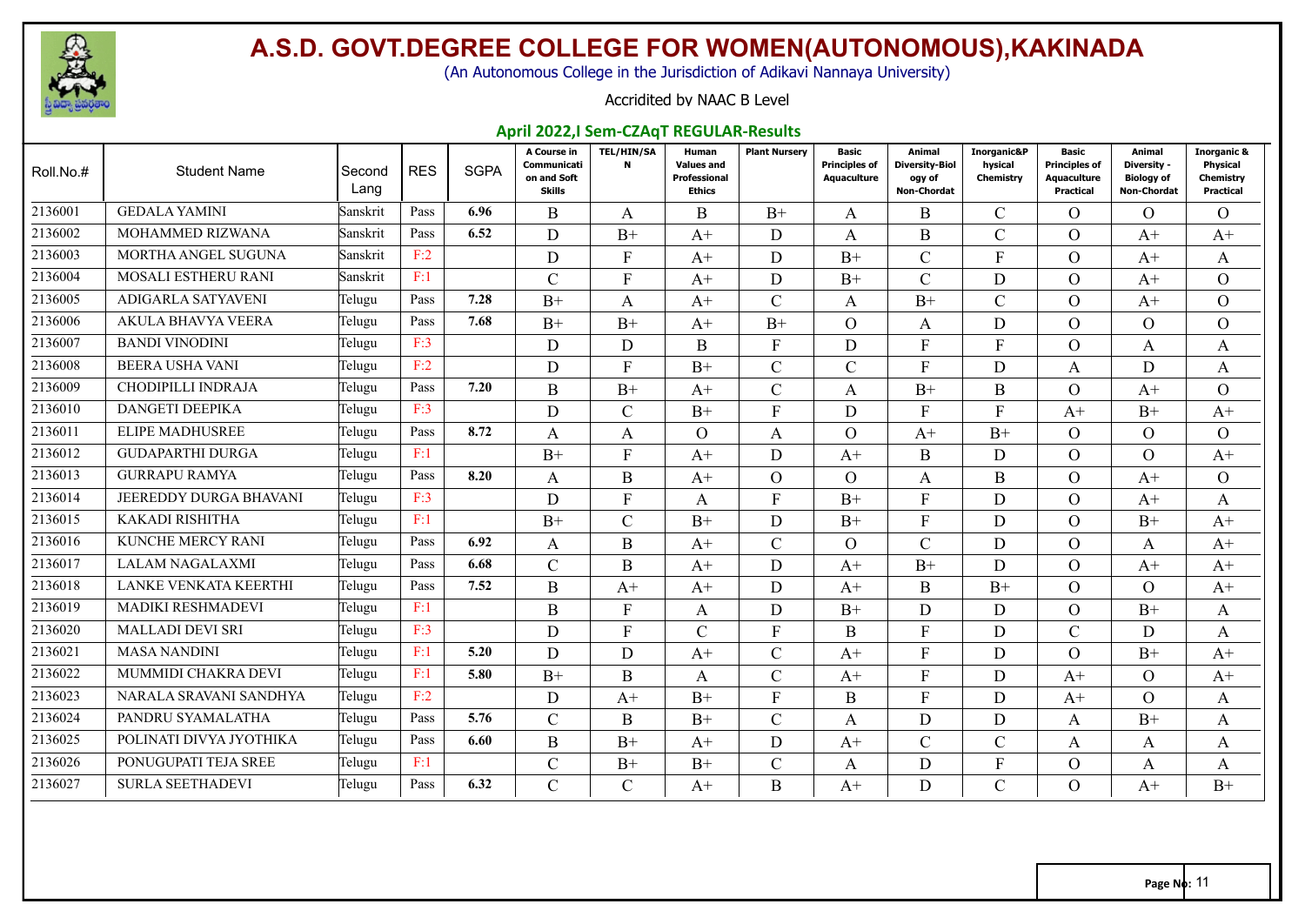

(An Autonomous College in the Jurisdiction of Adikavi Nannaya University)

#### Accridited by NAAC B Level

#### **April 2022,I Sem-HEP-EM REGULAR-Results**

| Roll.No.# | <b>Student Name</b>      | Second<br>Lang | <b>RES</b> | <b>SGPA</b> | A Course in<br>Communicati<br>on and Soft<br><b>Skills</b> | <b>TEL/HIN/SA</b><br>N | Human<br><b>Values and</b><br>Professional<br><b>Ethics</b> | <b>Tourism</b><br>Guidance | <b>Ancient</b><br>Indian<br>History &<br>Culture | Micro<br><b>Economic</b><br><b>Analysis</b> | <b>Introduction</b><br>to Political<br><b>Science</b> |
|-----------|--------------------------|----------------|------------|-------------|------------------------------------------------------------|------------------------|-------------------------------------------------------------|----------------------------|--------------------------------------------------|---------------------------------------------|-------------------------------------------------------|
| 2114001   | CHINTHA PALLAVI          | Hindi          | F:1        |             | $\mathbf D$                                                | $\mathbf{B}$           | $A+$                                                        | ${\bf F}$                  | $\mathcal{C}$                                    | $\mathcal{C}$                               | $\mathcal{C}$                                         |
| 2114002   | <b>KAMADI ROOPADEVI</b>  | Hindi          | Pass       | 5.41        | $\mathcal{C}$                                              | D                      | $A+$                                                        | $\mathcal{C}$              | D                                                | $\mathcal{C}$                               | $B+$                                                  |
| 2114004   | KOTNALA HARSHA PRIYA     | Hindi          | Pass       | 8.05        | A                                                          | $A+$                   | $A+$                                                        | B                          | A                                                | A                                           | A                                                     |
| 2114005   | <b>MAGAPU SINDHU</b>     | Hindi          | F:2        |             | D                                                          | $\mathbf{F}$           | $\Omega$                                                    | $B+$                       | $\mathbf{F}$                                     | D                                           | A                                                     |
| 2114006   | <b>MALLADI SATYAVENI</b> | Hindi          | Pass       | 6.45        | $\mathcal{C}$                                              | $B+$                   | A                                                           | $\mathcal{C}$              | $B+$                                             | $\bf{B}$                                    | $B+$                                                  |
| 2114007   | PINAPOTHU MOUNIKA        | Hindi          | F:3        |             | D                                                          | $\mathbf{F}$           | A                                                           | D                          | $\mathbf{F}$                                     | F                                           | $\mathbf B$                                           |
| 2114008   | YADALA ABHISHIKTHA       | Hindi          | Pass       | 9.36        | $\overline{O}$                                             | $\Omega$               | $\Omega$                                                    | $B+$                       | $\Omega$                                         | $A+$                                        | $A+$                                                  |
| 2114009   | OLETI DHANA SYAMALA      | Sanskrit       | F:1        |             | D                                                          | $B+$                   | $B+$                                                        | $\mathbf{F}$               | D                                                | B                                           | A                                                     |
| 2114010   | PETLA VYSHNAVI           | Sanskrit       | Pass       | 6.14        | B                                                          | $B+$                   | $\Omega$                                                    | D                          | D                                                | B                                           | $B+$                                                  |
| 2114011   | PINAPOTHU JAYA SRAVANI   | Sanskrit       | Pass       | 6.09        | $\mathcal{C}$                                              | $B+$                   | A                                                           | $\mathcal{C}$              | D                                                | B                                           | A                                                     |
| 2114012   | YEDDU REHNA              | Sanskrit       | F:3        |             | D                                                          | $\mathbf{F}$           | $A+$                                                        | $\mathbf{F}$               | $\mathbf{F}$                                     | D                                           | $B+$                                                  |
| 2114013   | <b>BADE DRAKSHAYANI</b>  | Telugu         | Pass       | 7.73        | $B+$                                                       | $A+$                   | $\Omega$                                                    | $\mathcal{C}$              | $B+$                                             | A                                           | A                                                     |
| 2114014   | <b>BANKA RENUKA</b>      | Telugu         | F:3        |             | $\mathbf{F}$                                               | D                      | D                                                           | $\mathbf{F}$               | $\mathbf{F}$                                     | D                                           | D                                                     |
| 2114015   | <b>BOTCHA PUSHPA</b>     | Telugu         | F:4        |             | $\mathbf D$                                                | $\mathbf{F}$           | $\mathcal{C}$                                               | $\overline{F}$             | $\overline{F}$                                   | $\mathbf{F}$                                | $\bf{B}$                                              |
| 2114016   | CHEVALA SANDHYA          | Telugu         | F:2        |             | D                                                          | $B+$                   | $A+$                                                        | $\mathbf F$                | $\overline{F}$                                   | $B+$                                        | A                                                     |
| 2114017   | <b>CHINTHA SANTHI</b>    | Telugu         | F:4        |             | $\mathbf{F}$                                               | $\mathbf{F}$           | A                                                           | ${\rm F}$                  | $\mathbf{F}$                                     | B                                           | $\mathcal{C}$                                         |
| 2114018   | <b>DADALA SUPRAJA</b>    | Telugu         | F:2        |             | D                                                          | $\mathbf B$            | $A+$                                                        | F                          | $\overline{F}$                                   | $B+$                                        | $B+$                                                  |
| 2114019   | DEYYALA VIJAYA LAKSHMI   | Telugu         | F:1        |             | $\mathcal{C}$                                              | $\mathsf{C}$           | $A+$                                                        | ${\bf F}$                  | D                                                | $B+$                                        | $B+$                                                  |
| 2114020   | <b>GANTIMALLA</b>        | Telugu         | F:3        |             | $\mathbf{F}$                                               | $\mathcal{C}$          | A                                                           | ${\rm F}$                  | $\mathbf{F}$                                     | $\mathcal{C}$                               | $\mathbf C$                                           |
| 2114021   | <b>GEDELA AKHILA</b>     | Telugu         | F:5        |             | $\mathbf{F}$                                               | $\mathbf{F}$           | D                                                           | $\mathbf F$                | $\overline{F}$                                   | $\mathcal{C}$                               | ${\bf F}$                                             |
| 2114023   | <b>ISSAKULA VIDYASRI</b> | Telugu         | Pass       | 6.23        | D                                                          | $B+$                   | $\Omega$                                                    | D                          | D                                                | $B+$                                        | A                                                     |
| 2114024   | KALIGITHI LIDIYA         | Telugu         | F:6        |             | F                                                          | F                      | D                                                           | ${\rm F}$                  | $\mathbf{F}$                                     | $\mathbf{F}$                                | ${\rm F}$                                             |
| 2114025   | <b>KALLA RATHNAM</b>     | Telugu         | F:2        |             | $\bf{B}$                                                   | D                      | $A+$                                                        | $\mathbf{F}$               | $\mathbf{F}$                                     | B                                           | A                                                     |
| 2114026   | <b>KAMADI ESWARI</b>     | Telugu         | F:4        |             | $\mathbf{F}$                                               | $\mathbf{F}$           | $B+$                                                        | $\mathbf{F}$               | $\overline{F}$                                   | D                                           | D                                                     |
| 2114027   | KANDUKURI SOWJANYA       | Telugu         | F:2        |             | D                                                          | D                      | $\Omega$                                                    | ${\rm F}$                  | $\overline{F}$                                   | $\mathcal{C}$                               | $\mathbf B$                                           |
| 2114028   | <b>KAPARAPU SRIDEVI</b>  | Telugu         | F:5        |             | $\mathbf{F}$                                               | $\mathbf{F}$           | D                                                           | F                          | $\mathbf{F}$                                     | F                                           | D                                                     |
| 2114029   | KATAKAM ISWARYA          | Telugu         | F:5        |             | $\mathbf{F}$                                               | F                      | D                                                           | F                          | $\boldsymbol{F}$                                 | F                                           | D                                                     |
| 2114030   | <b>KATEM HIMALA</b>      | Telugu         | F:2        |             | D                                                          | D                      | $\mathbf C$                                                 | $\mathbf F$                | $\overline{F}$                                   | $\mathcal{C}$                               | $\mathcal{C}$                                         |
| 2114031   | <b>KOLA BHAVANA</b>      | Telugu         | F:4        |             | $\mathbf{F}$                                               | D                      | $B+$                                                        | F                          | $\overline{F}$                                   | $\mathbf{F}$                                | D                                                     |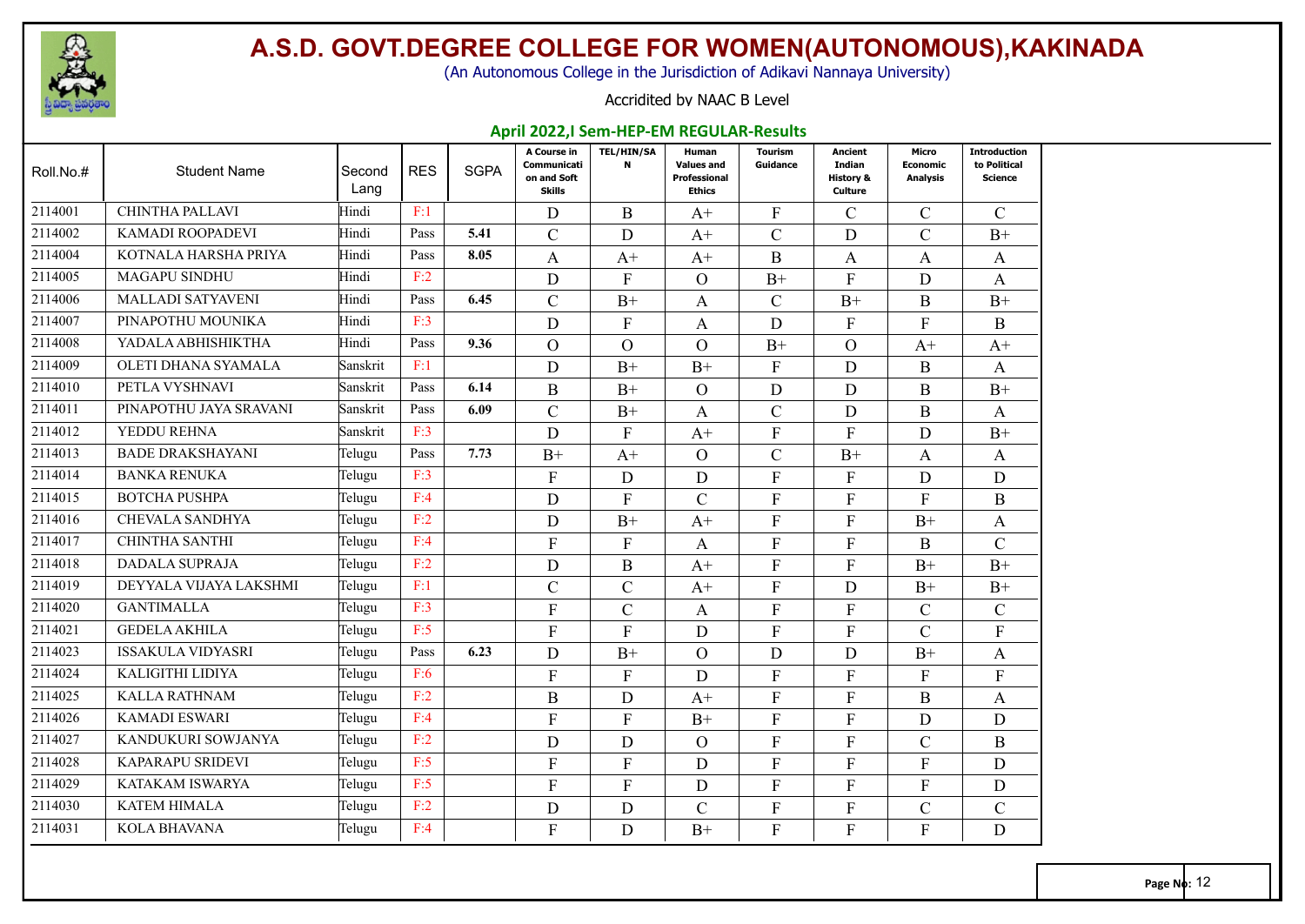

(An Autonomous College in the Jurisdiction of Adikavi Nannaya University)

#### Accridited by NAAC B Level

|         |                          |        |      |      | A Course in<br>Communicati<br>on and Soft<br><b>Skills</b> | TEL/HIN/SA<br>N | Human<br><b>Values and</b><br>Professional<br><b>Ethics</b> | <b>Tourism</b><br>Guidance | Ancient<br><b>Indian</b><br><b>History &amp;</b><br>Culture | Micro<br><b>Economic</b><br><b>Analysis</b> | <b>Introduction</b><br>to Political<br><b>Science</b> |
|---------|--------------------------|--------|------|------|------------------------------------------------------------|-----------------|-------------------------------------------------------------|----------------------------|-------------------------------------------------------------|---------------------------------------------|-------------------------------------------------------|
| 2114032 | KONDEPUDI SUDHARANI      | Telugu | Pass | 5.00 | D                                                          | B               | D                                                           | D                          | D                                                           | $\mathcal{C}$                               | $B+$                                                  |
| 2114033 | KOPPANATHI DEVAKI        | Telugu | F:2  |      | D                                                          | D               | A                                                           | ${\bf F}$                  | D                                                           | F                                           | $B+$                                                  |
| 2114034 | LOTHA SUBHALAKSHMI       | Telugu | F:1  |      | $\mathcal{C}$                                              | $B+$            | A                                                           | ${\bf F}$                  | D                                                           | $B+$                                        | A                                                     |
| 2114035 | <b>MAMIDI MAMATHA</b>    | Telugu | F:2  |      | $\mathbf{F}$                                               | D               | A                                                           | $\mathcal{C}$              | $\mathbf{F}$                                                | $B+$                                        | $B+$                                                  |
| 2114036 | <b>MEDE VINEETHA</b>     | Telugu | F:1  |      | $\mathcal{C}$                                              | $\mathbf{A}$    | $A+$                                                        | $\mathcal{C}$              | $\mathbf{F}$                                                | A                                           | A                                                     |
| 2114037 | MENITI ADI LAKSHMI       | Telugu | F:2  |      | D                                                          | $\mathbf{F}$    | $B+$                                                        | D                          | $\mathbf{F}$                                                | $\mathcal{C}$                               | $\bf{B}$                                              |
| 2114038 | MOKA SRAVANI             | Telugu | F:4  |      | $\mathbf{F}$                                               | $\mathbf{F}$    | $\mathsf{C}$                                                | $\mathbf{F}$               | $\mathbf{F}$                                                | D                                           | $B+$                                                  |
| 2114039 | MUDIKI SINDHU            | Telugu | F:1  |      | D                                                          | $\mathsf{C}$    | $\Omega$                                                    | ${\bf F}$                  | D                                                           | D                                           | $A+$                                                  |
| 2114040 | NAGABATHULA SIROMANI     | Telugu | Pass | 5.36 | D                                                          | D               | $B+$                                                        | D                          | D                                                           | $B+$                                        | $B+$                                                  |
| 2114041 | NAGEDI KUSUMA            | Telugu | F:2  |      | D                                                          | D               | $B+$                                                        | $\mathbf F$                | $\mathbf{F}$                                                | $\mathcal{C}$                               | $\mathcal{C}$                                         |
| 2114042 | <b>NAINI ANKITHA</b>     | Telugu | F:6  |      | F                                                          | F               | D                                                           | $\boldsymbol{\mathrm{F}}$  | F                                                           | F                                           | $\boldsymbol{\mathrm{F}}$                             |
| 2114043 | PALEPU SRIDEVI PRIYA     | Telugu | Pass | 6.09 | $\mathbf B$                                                | $\mathbf D$     | $A+$                                                        | $\mathcal{C}$              | $\bf{B}$                                                    | $\mathcal{C}$                               | A                                                     |
| 2114044 | POLAMANCHI RATHNA        | Telugu | Pass | 6.00 | $B+$                                                       | $B+$            | $A+$                                                        | D                          | D                                                           | $\mathbf C$                                 | $B+$                                                  |
| 2114045 | POTHABATHULA ANJALI DEVI | Telugu | F:5  |      | $\mathbf{F}$                                               | $\mathbf{F}$    | $B+$                                                        | $\mathbf{F}$               | $\mathbf{F}$                                                | $\mathbf{F}$                                | $\mathcal{C}$                                         |
| 2114046 | PYLA GOWRI DURGA         | Telugu | Pass | 7.73 | $\mathbf B$                                                | A               | $\Omega$                                                    | $\mathbf{A}$               | $B+$                                                        | $\mathbf{A}$                                | $\mathbf{A}$                                          |
| 2114047 | RAJLA VIJAYA KUMARI      | Telugu | F:3  |      | D                                                          | ${\bf F}$       | D                                                           | ${\bf F}$                  | $\mathbf{F}$                                                | D                                           | $\mathbf D$                                           |
| 2114048 | <b>RAYUDU BANGARAM</b>   | Telugu | Pass | 5.55 | D                                                          | B               | $B+$                                                        | $\mathcal{C}$              | D                                                           | $\mathcal{C}$                               | $\mathbf{A}$                                          |
| 2114049 | <b>SAMANA SAROJA</b>     | Telugu | Pass | 7.45 | $B+$                                                       | $B+$            | O                                                           | $B+$                       | $\bf{B}$                                                    | $B+$                                        | $A+$                                                  |
| 2114050 | SEEKOTI ANANTHA LASHMI   | Telugu | F:4  |      | $\Gamma$                                                   | $\overline{F}$  | B                                                           | $\overline{F}$             | $\mathbf{F}$                                                | D                                           | $\mathcal{C}$                                         |
| 2114051 | TIRIDI GANGA BHAVANI     | Telugu | Pass | 6.32 | $\mathbf{B}$                                               | $B+$            | $A+$                                                        | $B+$                       | D                                                           | $\mathcal{C}$                               | A                                                     |
| 2114052 | VADDI SAHITHI            | Telugu | F:1  |      | $\mathbf{B}$                                               | B               | $B+$                                                        | D                          | $\mathbf{F}$                                                | D                                           | $B+$                                                  |
| 2114053 | VANAMADI VENKATA PADMA   | Telugu | F:2  |      | D                                                          | F               | $\mathcal{C}$                                               | $\mathbf{F}$               | D                                                           | D                                           | $B+$                                                  |
| 2114054 | VASIPILLI PRIYADARSHINI  | Telugu | F:4  |      | $\mathbf{F}$                                               | F               | D                                                           | $\mathbf{F}$               | $\mathbf{F}$                                                | D                                           | $B+$                                                  |
| 2114055 | YADALA SULOCHNA RANI     | Telugu | Pass | 5.64 | D                                                          | B               | $\mathcal{C}$                                               | D                          | D                                                           | $B+$                                        | A                                                     |
| 2114056 | YAMALAPALLI SEETHA DEVI  | Telugu | Pass | 7.59 | A                                                          | $B+$            | $\Omega$                                                    | $B+$                       | $B+$                                                        | $B+$                                        | A                                                     |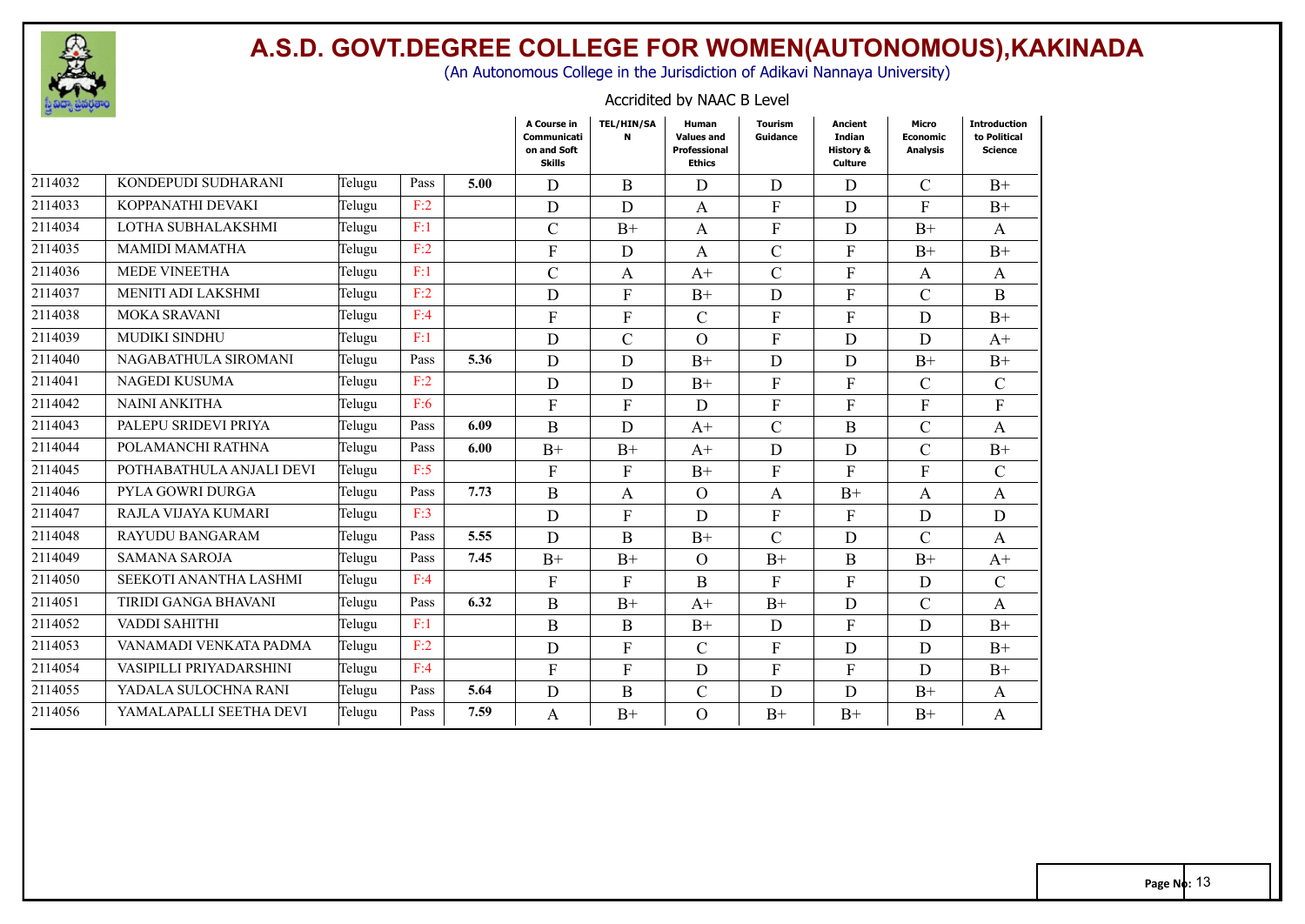

(An Autonomous College in the Jurisdiction of Adikavi Nannaya University)

#### Accridited by NAAC B Level

#### **April 2022,I Sem-HSc-EM REGULAR-Results**

| Roll.No.# | <b>Student Name</b>       | Second<br>Lang | <b>RES</b> | <b>SGPA</b> | A Course in<br>Communicati<br>on and Soft<br>Skills | <b>TEL/HIN/SA</b><br>N | Human<br><b>Values and</b><br><b>Professional</b><br><b>Ethics</b> | Tourism<br>Guidance | Basic<br><b>Nutrition</b> | General<br>Psychology | Fundamental<br>s of Textiles | <b>Basic</b><br><b>Nutrition</b><br><b>Practicals</b> | Fundamental<br>s of Textiles<br><b>Practicals</b> | General<br><b>Psychology</b><br><b>Practicals</b> |
|-----------|---------------------------|----------------|------------|-------------|-----------------------------------------------------|------------------------|--------------------------------------------------------------------|---------------------|---------------------------|-----------------------|------------------------------|-------------------------------------------------------|---------------------------------------------------|---------------------------------------------------|
| 2140001   | KAMIREDDY VIJAYA KUMARI   | Hindi          | Pass       | 8.72        | $A^+$                                               | $A^+$                  | $A^+$                                                              | A                   | A                         | A                     | $A^+$                        | $\Omega$                                              | $\Omega$                                          | $\Omega$                                          |
| 2140002   | <b>MD HABIBUNNISA</b>     | Hindi          | F:1        |             | D                                                   | D                      | $B+$                                                               | D                   | $\mathcal{C}$             | F                     | D                            | $A+$                                                  | $B+$                                              | D                                                 |
| 2140003   | PICHUKA GAYATRI DEVI      | Hindi          | F:10       |             | $\mathbf{F}$                                        | $\mathbf{F}$           | F                                                                  | F                   | F                         | F                     | F                            | F                                                     | F                                                 | F                                                 |
| 2140004   | <b>SHAIK RESHMA</b>       | Hindi          | Pass       | 8.32        | A                                                   | $\Omega$               | A                                                                  | A                   | A                         | $B+$                  | A                            | $\Omega$                                              | $\Omega$                                          | $\Omega$                                          |
| 2140005   | <b>BATTULA SINDHUJA</b>   | Sanskrit       | Pass       | 7.72        | A                                                   | A                      | $B+$                                                               | A                   | $B+$                      | B                     | $A+$                         | $A+$                                                  | $A+$                                              | $A+$                                              |
| 2140006   | <b>GIDLA SRIVALLI</b>     | Sanskrit       | Pass       | 6.84        | $B+$                                                | $\mathbf B$            | A                                                                  | $B+$                | $B+$                      | Β                     | $B+$                         | A                                                     | $B+$                                              | $B+$                                              |
| 2140007   | <b>GUMMADI REMALYA</b>    | Sanskrit       | Pass       | 9.64        | $A^+$                                               | $\Omega$               | $A+$                                                               | A                   | $\Omega$                  | $\Omega$              | $\Omega$                     | $\Omega$                                              | $\Omega$                                          | $\Omega$                                          |
| 2140008   | KARRI SAI SWATHI DEVI     | Sanskrit       | Pass       | 8.20        | $A+$                                                | $A+$                   | $A+$                                                               | $B+$                | A                         | $B+$                  | A                            | $\Omega$                                              | A                                                 | $A+$                                              |
| 2140009   | KOPPISETTI VIJAYALAKSHMI  | Sanskrit       | Pass       | 7.44        | A                                                   | A                      | $B+$                                                               | $B+$                | $\mathcal{C}$             | A                     | A                            | $\Omega$                                              | $B+$                                              | $A+$                                              |
| 2140010   | MOYYETI VAISHNAVI         | Sanskrit       | F:4        |             | D                                                   | $\mathbf{F}$           | D                                                                  | D                   | $\mathbf{F}$              | F                     | F                            | $B+$                                                  | $B+$                                              | D                                                 |
| 2140011   | PABBINEEDI MAHALAKSHMI    | Sanskrit       | Pass       | 7.80        | A                                                   | A                      | $B+$                                                               | D                   | A                         | $B+$                  | $A+$                         | $\Omega$                                              | $A+$                                              | $\Omega$                                          |
| 2140012   | PALIVELA JAYA SWETHA      | Sanskrit       | F:4        |             | D                                                   | $\mathbf{F}$           | D                                                                  | F                   | $\mathbf{F}$              | F                     | D                            | A                                                     | $A+$                                              | $B+$                                              |
| 2140013   | POTHURU RAJESWARI         | Sanskrit       | F:2        |             | D                                                   | D                      | $B+$                                                               | $\mathbf{F}$        | F                         | D                     | $B+$                         | A                                                     | A                                                 | C                                                 |
| 2140014   | SANGADI AMBIKA            | Sanskrit       | Pass       | 5.52        | A                                                   | $\mathcal{C}$          | A                                                                  | D                   | D                         | D                     | $\mathcal{C}$                | A                                                     | $\mathbf{A}$                                      | $B+$                                              |
| 2140016   | ALLAM S V LAKSHMI         | Telugu         | Pass       | 6.56        | $B+$                                                | $\mathbf B$            | $\bf{B}$                                                           | D                   | $\bf{B}$                  | Β                     | $B+$                         | $\Omega$                                              | $\overline{O}$                                    | $A+$                                              |
| 2140017   | <b>CHILAKASERLA DEVI</b>  | Telugu         | F:1        |             | D                                                   | $B+$                   | A                                                                  | D                   | $\mathbf{F}$              | D                     | D                            | $\Omega$                                              | A                                                 | $B+$                                              |
| 2140018   | <b>DASARI MOUNIKA</b>     | Telugu         | Pass       | 6.36        | $B+$                                                | B                      | $A+$                                                               | B                   | D                         | $B+$                  | $\mathcal{C}$                | $A+$                                                  | $\mathbf{A}$                                      | $A+$                                              |
| 2140019   | GOLLAPALLI LIKHITHA       | Telugu         | Pass       | 9.44        | $\Omega$                                            | A                      | $\Omega$                                                           | A                   | $\Omega$                  | $A+$                  | $\Omega$                     | $\Omega$                                              | $\Omega$                                          | $\Omega$                                          |
| 2140020   | <b>GUDIVADA YAMINI</b>    | Telugu         | Pass       | 7.56        | A                                                   | $B+$                   | $A+$                                                               | $\mathcal{C}$       | $B+$                      | A                     | A                            | $\Omega$                                              | $B+$                                              | $B+$                                              |
| 2140021   | JAGADAM HARSHITHA         | Telugu         | Pass       | 7.00        | $\boldsymbol{B}$                                    | $B+$                   | A                                                                  | D                   | $B+$                      | $B+$                  | $A+$                         | A                                                     | $B+$                                              | $\mathcal{C}$                                     |
| 2140022   | KOLLU SARANYA             | Telugu         | Pass       | 8.84        | $A+$                                                | A                      | $A+$                                                               | $B+$                | $A+$                      | $A+$                  | $A+$                         | $\Omega$                                              | $\Omega$                                          | $\Omega$                                          |
| 2140023   | KONDEPUDI SRI LAKSHMI     | Telugu         | Pass       | 6.12        | $\mathcal{C}$                                       | $\mathcal{C}$          | $A+$                                                               | D                   | $B+$                      | D                     | A                            | $A+$                                                  | $B+$                                              | $\mathcal{C}$                                     |
| 2140024   | LAGUDU SIVARAMA DURGA     | Telugu         | Pass       | 4.80        | D                                                   | D                      | B                                                                  | D                   | D                         | $\overline{C}$        | D                            | $B+$                                                  | $B+$                                              | $\Omega$                                          |
| 2140025   | <b>MALLADI NUKARATNAM</b> | Telugu         | F:1        |             | A                                                   | $\mathbf{F}$           | A                                                                  | $\mathcal{C}$       | $B+$                      | B                     | $A+$                         | $A+$                                                  | A                                                 | $A+$                                              |
| 2140026   | MERAPUREDDI SATYAVENI     | Telugu         | Pass       | 7.00        | $\mathcal{C}$                                       | $B+$                   | A                                                                  | $B+$                | B                         | $B+$                  | A                            | $A+$                                                  | $B+$                                              | $A+$                                              |
| 2140027   | PALEPU SRI DURGA          | Telugu         | Pass       | 8.28        | $A+$                                                | $\Omega$               | A                                                                  | B                   | $B+$                      | $B+$                  | $A+$                         | $\Omega$                                              | $\Omega$                                          | $\Omega$                                          |
| 2140028   | POSAPALLI GOWRI ANUSHA    | Telugu         | F:6        |             | $\mathbf{F}$                                        | F                      | $B+$                                                               | F                   | $\mathbf{F}$              | F                     | F                            | B                                                     | $B+$                                              | $B+$                                              |
| 2140029   | POTHURI SUGUNA            | Telugu         | F:1        |             | D                                                   | D                      | A                                                                  | F                   | D                         | D                     | C                            | $B+$                                                  | A                                                 | A                                                 |
| 2140030   | VASAMSETTI SIRISHA        | Telugu         | Pass       | 5.96        | B                                                   | $B+$                   | $B+$                                                               | B                   | $\mathcal{C}$             | D                     | B.                           | $B+$                                                  | $B+$                                              | $\Omega$                                          |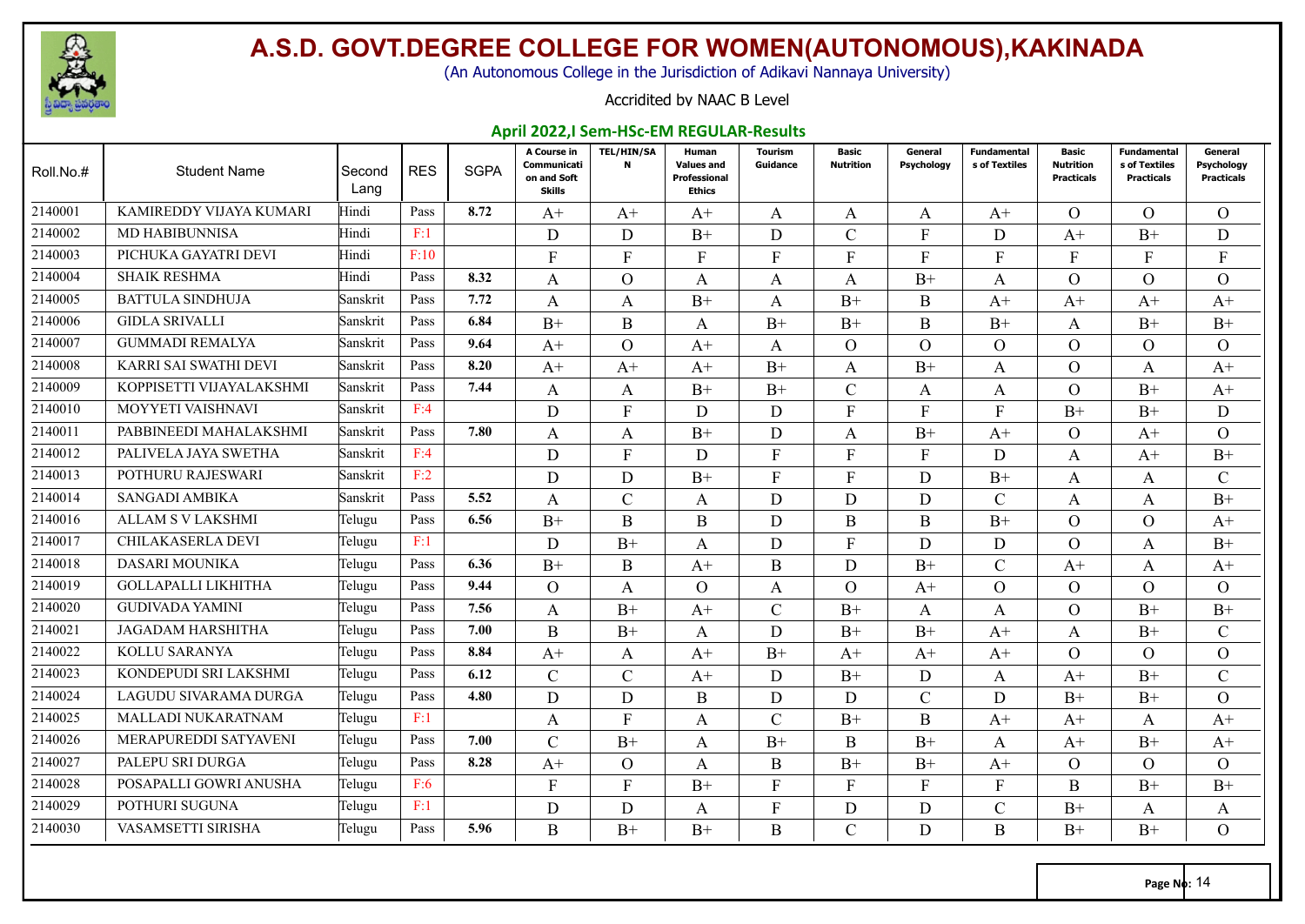

(An Autonomous College in the Jurisdiction of Adikavi Nannaya University)

#### Accridited by NAAC B Level

#### **April 2022,I Sem-MPC-EM REGULAR-Results**

| Roll.No.# | <b>Student Name</b>         | Second<br>Lang | <b>RES</b> | <b>SGPA</b> | A Course in<br>Communicati<br>on and Soft<br>Skills | <b>TEL/HIN/SA</b><br>N | <b>Entrepreneur</b><br>ship<br><b>Development</b> | Human<br><b>Values and</b><br>Professional<br><b>Ethics</b> | <b>Plant Nursery</b> | Tourism<br>Guidance | <b>Differential</b><br><b>Equations</b> | <b>Mechanics, W</b><br>aves and<br><b>Oscillations</b> | Inorganic&P<br>hysical<br>Chemistry | Mechanics,<br><b>Waves and</b><br><b>Oscillations</b><br><b>Practical</b> |
|-----------|-----------------------------|----------------|------------|-------------|-----------------------------------------------------|------------------------|---------------------------------------------------|-------------------------------------------------------------|----------------------|---------------------|-----------------------------------------|--------------------------------------------------------|-------------------------------------|---------------------------------------------------------------------------|
| 2137001   | KOLLI VENKATA LAKSHMI       | Hindi          | Pass       | 7.48        | $\Omega$                                            | $\Omega$               |                                                   | D                                                           | D                    |                     | $A+$                                    | $B+$                                                   | $\mathcal{C}$                       | $A+$                                                                      |
| 2137002   | <b>BADE MANASA</b>          | Sanskrit       | F:1        |             | A                                                   | $A+$                   |                                                   | $A+$                                                        |                      | $B+$                | D                                       | $F_{\rm}$                                              | D                                   | $\Omega$                                                                  |
| 2137003   | CHEKKA MALLISWARI           | Sanskrit       | F:9        |             | $\mathbf{F}$                                        | F                      |                                                   | F                                                           |                      | F                   | F                                       | F                                                      | F                                   | F                                                                         |
| 2137004   | CHIRIKI SATYA               | Sanskrit       | F:1        |             | A                                                   | $A+$                   |                                                   | A                                                           | $B+$                 |                     | F                                       | D                                                      | $\mathcal{C}$                       | $\Omega$                                                                  |
| 2137005   | CHUKKA RAMYA SRI            | Sanskrit       | Pass       | 7.56        | A                                                   | $B+$                   |                                                   | $A+$                                                        |                      | $B+$                | A                                       | B                                                      | $B+$                                | $\Omega$                                                                  |
| 2137006   | DEVADA LAKSHMI KEERTHI      | Sanskrit       | Pass       | 8.88        | $A+$                                                | $\overline{O}$         |                                                   | $A+$                                                        | $A+$                 |                     | $\overline{O}$                          | $B+$                                                   | A                                   | $\overline{O}$                                                            |
| 2137007   | <b>GEDELA NAVYA</b>         | Sanskrit       | F:1        |             | $A^+$                                               | $A+$                   |                                                   | $\Omega$                                                    | $A^+$                |                     | $\Omega$                                | $B+$                                                   | $\mathbf{F}$                        | $\Omega$                                                                  |
| 2137008   | <b>KARRI DEVI</b>           | Sanskrit       | Pass       | 9.20        | $\Omega$                                            | $\Omega$               |                                                   | $\Omega$                                                    | A                    |                     | $\Omega$                                | A                                                      | A                                   | $\Omega$                                                                  |
| 2137009   | KARRI SANDHYA               | Sanskrit       | Pass       | 9.76        | $\Omega$                                            | $\Omega$               |                                                   | $\Omega$                                                    | $A+$                 |                     | $\Omega$                                | $A+$                                                   | $\Omega$                            | $\overline{O}$                                                            |
| 2137010   | KONDA ASHA LATHA            | Sanskrit       | Pass       | 5.48        | B                                                   | $B+$                   |                                                   | A                                                           | $B+$                 |                     | D                                       | D                                                      | D                                   | $A+$                                                                      |
| 2137011   | <b>KORAM REENA</b>          | Sanskrit       | F:3        |             | A                                                   | B                      |                                                   | $A+$                                                        | D                    |                     | $\mathbf{F}$                            | F                                                      | F                                   | $\Omega$                                                                  |
| 2137012   | <b>MALLADI MALINI</b>       | Sanskrit       | Pass       | 8.52        | A                                                   | A                      |                                                   | A                                                           | A                    |                     | $\overline{O}$                          | A                                                      | A                                   | $\overline{O}$                                                            |
| 2137013   | <b>MALLADI SUDHA SRI</b>    | Sanskrit       | Pass       | 9.12        | $\Omega$                                            | $\Omega$               |                                                   | $A+$                                                        | A                    |                     | $\Omega$                                | A                                                      | A                                   | $\Omega$                                                                  |
| 2137014   | MEDAPATI NAVYASRI           | Sanskrit       | F:1        |             | $B+$                                                | $B+$                   |                                                   | $\mathbf{A}$                                                | A                    |                     | $\mathbf{F}$                            | $\mathbf C$                                            | $\bf{B}$                            | $\overline{O}$                                                            |
| 2137015   | MIRIYALA KEERTHI            | Sanskrit       | Pass       | 6.40        | $B+$                                                | A                      |                                                   | $A+$                                                        |                      | $B+$                | D                                       | $\mathcal{C}$                                          | B                                   | $\Omega$                                                                  |
| 2137016   | MURAMALLA DEVI SRI          | Sanskrit       | Pass       | 7.08        | A                                                   | A                      |                                                   | A                                                           | $B+$                 |                     | B                                       | B                                                      | $B+$                                | $A+$                                                                      |
| 2137017   | NEDUNURI JOSHNAVI           | Sanskrit       | Pass       | 8.00        | $A+$                                                | A                      |                                                   | $\Omega$                                                    |                      | $B+$                | A                                       | $B+$                                                   | $B+$                                | $\Omega$                                                                  |
| 2137018   | <b>OLETI KANAKA</b>         | Sanskrit       | Pass       | 6.68        | B                                                   | A                      |                                                   | $A+$                                                        | D                    |                     | A                                       | B                                                      | D                                   | $A+$                                                                      |
| 2137019   | PANTHADI BHAVANI            | Sanskrit       | Pass       | 7.76        | $B+$                                                | $A^+$                  |                                                   | $A^+$                                                       | A                    |                     | $A+$                                    | $B+$                                                   | $\mathcal{C}$                       | $A^+$                                                                     |
| 2137020   | PANTHADI JHANSI             | Sanskrit       | Pass       | 7.92        | A                                                   | $A+$                   |                                                   | $\Omega$                                                    | A                    |                     | A                                       | A                                                      | $\mathcal{C}$                       | $\Omega$                                                                  |
| 2137021   | PANTHADI MANASA             | Sanskrit       | Pass       | 7.04        | A                                                   | $B+$                   |                                                   | $A+$                                                        | A                    |                     | B                                       | $B+$                                                   | $\mathcal{C}$                       | $A+$                                                                      |
| 2137022   | PEMMADI LAVANYA SATYA       | Sanskrit       | Pass       | 9.08        | $A^+$                                               | $\Omega$               |                                                   | $A+$                                                        | $A+$                 |                     | $\Omega$                                | A                                                      | A                                   | $\Omega$                                                                  |
| 2137023   | <b>TANGELLA KALYANI</b>     | Sanskrit       | F:4        |             | $B+$                                                | A                      |                                                   | $B+$                                                        | $\Gamma$             |                     | F                                       | F                                                      | $\mathbf{F}$                        | A                                                                         |
| 2137024   | VALLU SURYA VIJAYASRI       | Sanskrit       | Pass       | 7.84        | $B+$                                                | $A+$                   |                                                   | $A+$                                                        | A                    |                     | A                                       | $B+$                                                   | $B+$                                | $A+$                                                                      |
| 2137025   | YELUGUBANTI SAI NIKITHA     | Sanskrit       | Pass       | 6.80        | $A^+$                                               | A                      |                                                   | $B+$                                                        | A                    |                     | $\bf{B}$                                | $\mathcal{C}$                                          | $\mathcal{C}$                       | $A+$                                                                      |
| 2137027   | <b>BANDARU SAIKALYANI</b>   | Telugu         | F:1        |             | $\mathcal{C}$                                       | $B+$                   |                                                   | A                                                           | A                    |                     | D                                       | D                                                      | F                                   | $A+$                                                                      |
| 2137028   | <b>BODDETI VEERA PRABHA</b> | Telugu         | Pass       | 6.64        | $B+$                                                | $B+$                   |                                                   | $A^+$                                                       | $B+$                 |                     | B                                       | $\mathbf D$                                            | $B+$                                | $A+$                                                                      |
| 2137029   | <b>BOTSA SURYAVATHI</b>     | Telugu         | Pass       | 7.36        | A                                                   | $A+$                   |                                                   | $A^+$                                                       | A                    |                     | $B+$                                    | $\mathcal{C}$                                          | $B+$                                | $A+$                                                                      |
| 2137030   | CHANDALA MAHALAKSHMI        | Telugu         | Pass       | 6.40        | $B+$                                                | B                      |                                                   | $A+$                                                        | $\mathcal{C}$        |                     | $B+$                                    | B                                                      | D                                   | $\Omega$                                                                  |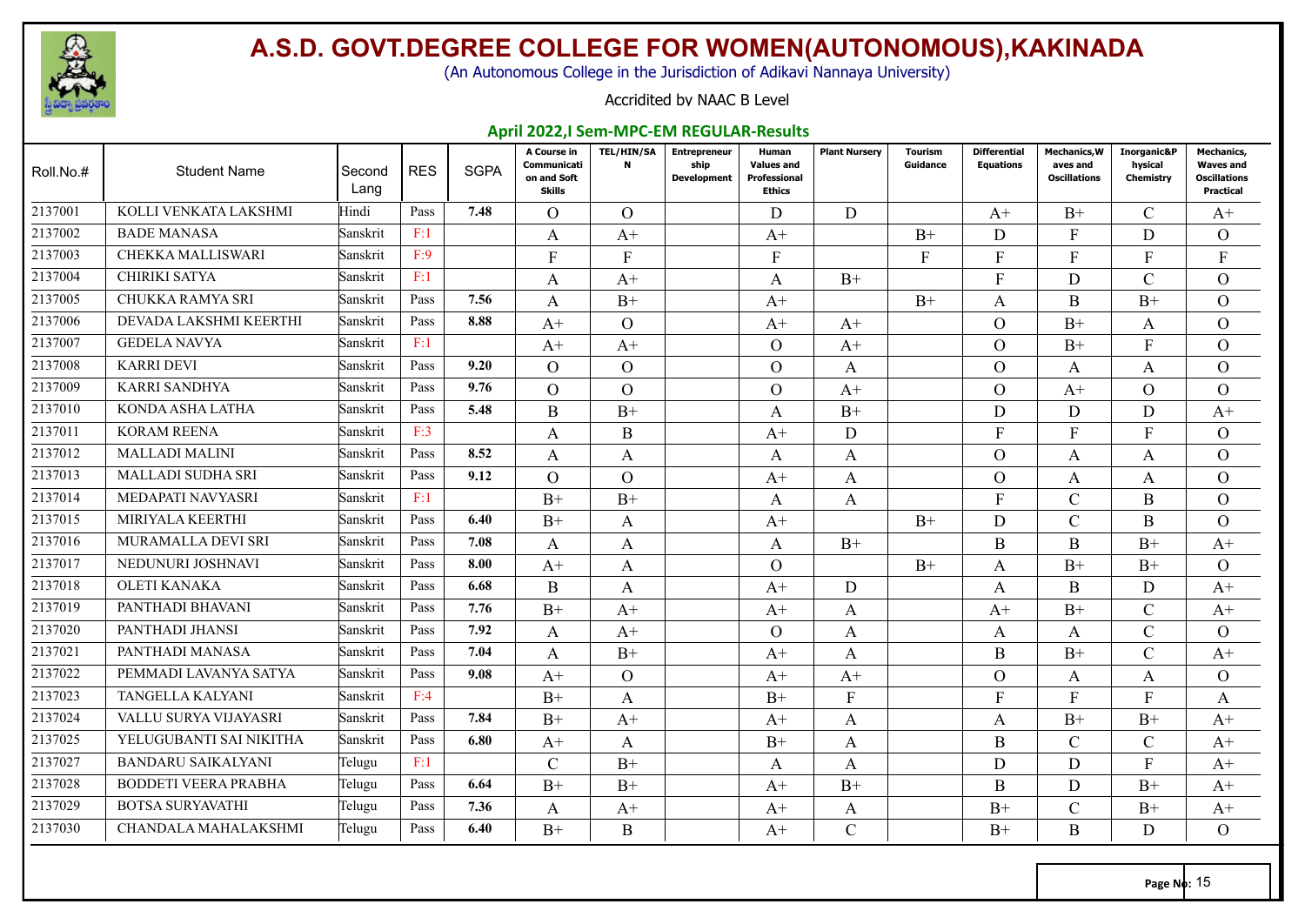| Roll.No.# | <b>Student Name</b>         | Second<br>Lang | <b>RES</b> | <b>SGPA</b> | <b>Inorganic &amp;</b><br>Physical<br>Chemistry<br>Practical |
|-----------|-----------------------------|----------------|------------|-------------|--------------------------------------------------------------|
| 2137001   | KOLLI VENKATA LAKSHMI       | Hindi          | Pass       | 7.48        | $A+$                                                         |
| 2137002   | <b>BADE MANASA</b>          | Sanskrit       | F:1        |             | A                                                            |
| 2137003   | CHEKKA MALLISWARI           | Sanskrit       | F:9        |             | $\Gamma$                                                     |
| 2137004   | CHIRIKI SATYA               | Sanskrit       | F:1        |             | $A+$                                                         |
| 2137005   | CHUKKA RAMYA SRI            | Sanskrit       | Pass       | 7.56        | $\Omega$                                                     |
| 2137006   | DEVADA LAKSHMI KEERTHI      | Sanskrit       | Pass       | 8.88        | $A+$                                                         |
| 2137007   | <b>GEDELA NAVYA</b>         | Sanskrit       | F:1        |             | $\Omega$                                                     |
| 2137008   | <b>KARRI DEVI</b>           | Sanskrit       | Pass       | 9.20        | $\Omega$                                                     |
| 2137009   | <b>KARRI SANDHYA</b>        | Sanskrit       | Pass       | 9.76        | $\Omega$                                                     |
| 2137010   | KONDA ASHA LATHA            | Sanskrit       | Pass       | 5.48        | $B+$                                                         |
| 2137011   | <b>KORAM REENA</b>          | Sanskrit       | F:3        |             | A                                                            |
| 2137012   | <b>MALLADI MALINI</b>       | Sanskrit       | Pass       | 8.52        | $A+$                                                         |
| 2137013   | MALLADI SUDHA SRI           | Sanskrit       | Pass       | 9.12        | $\Omega$                                                     |
| 2137014   | MEDAPATI NAVYASRI           | Sanskrit       | F:1        |             | $\Omega$                                                     |
| 2137015   | MIRIYALA KEERTHI            | Sanskrit       | Pass       | 6.40        | $A+$                                                         |
| 2137016   | MURAMALLA DEVI SRI          | Sanskrit       | Pass       | 7.08        | A                                                            |
| 2137017   | NEDUNURI JOSHNAVI           | Sanskrit       | Pass       | 8.00        | $A+$                                                         |
| 2137018   | <b>OLETI KANAKA</b>         | Sanskrit       | Pass       | 6.68        | $\Omega$                                                     |
| 2137019   | PANTHADI BHAVANI            | Sanskrit       | Pass       | 7.76        | $\Omega$                                                     |
| 2137020   | PANTHADI JHANSI             | Sanskrit       | Pass       | 7.92        | $A+$                                                         |
| 2137021   | PANTHADI MANASA             | Sanskrit       | Pass       | 7.04        | $\Omega$                                                     |
| 2137022   | PEMMADI LAVANYA SATYA       | Sanskrit       | Pass       | 9.08        | $\Omega$                                                     |
| 2137023   | TANGELLA KALYANI            | Sanskrit       | F:4        |             | $A+$                                                         |
| 2137024   | VALLU SURYA VIJAYASRI       | Sanskrit       | Pass       | 7.84        | $A+$                                                         |
| 2137025   | YELUGUBANTI SAI NIKITHA     | Sanskrit       | Pass       | 6.80        | $\Omega$                                                     |
| 2137027   | <b>BANDARU SAIKALYANI</b>   | Telugu         | F:1        |             | $B+$                                                         |
| 2137028   | <b>BODDETI VEERA PRABHA</b> | Telugu         | Pass       | 6.64        | $A+$                                                         |
| 2137029   | <b>BOTSA SURYAVATHI</b>     | Telugu         | Pass       | 7.36        | $B+$                                                         |
| 2137030   | CHANDALA MAHALAKSHMI        | Telugu         | Pass       | 6.40        | A                                                            |

#### **April 2022,I Sem-MPC-EM REGULAR-Results**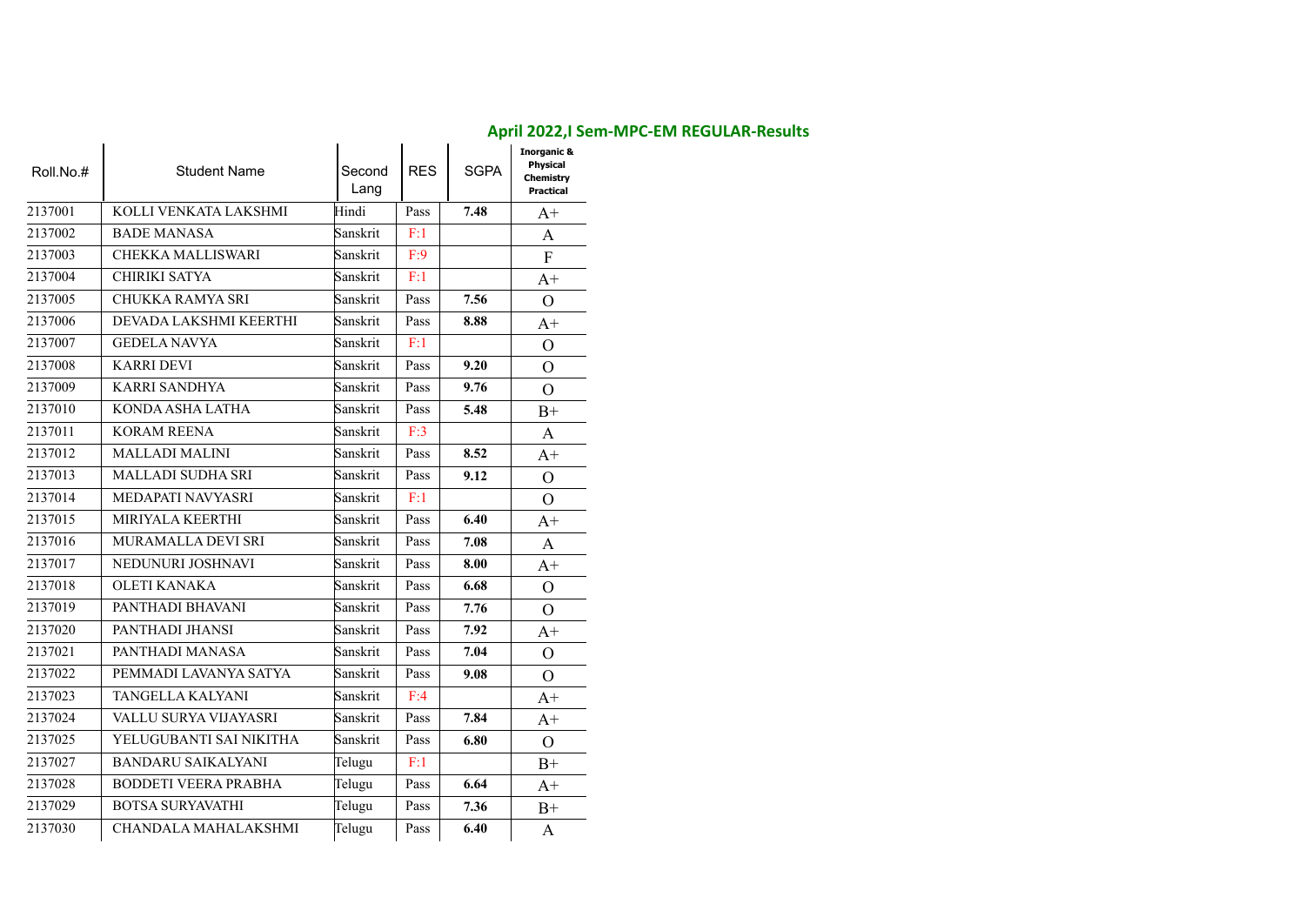

LAKSHMISIRICHANDANA DI SERIKA DI SERIKA DI SERIKA DI SERIKA DI SERIKA DI SERIKA DI SERIKA DI SERIKA DI SERIKA <br>Serika di Serika di Serika di Serika di Serika di Serika di Serika di Serika di Serika di Serika di Serika di

### **A.S.D. GOVT.DEGREE COLLEGE FOR WOMEN(AUTONOMOUS),KAKINADA**

(An Autonomous College in the Jurisdiction of Adikavi Nannaya University)

#### Accridited by NAAC B Level

|         |                             |        |      |      | A Course in<br>Communicati<br>on and Soft<br>Skills | <b>TEL/HIN/SA</b><br>N | <b>Entrepreneur</b><br>ship<br><b>Development</b> | Human<br><b>Values and</b><br>Professional<br>Ethics | <b>Plant Nursery</b> | <b>Tourism</b><br>Guidance | <b>Differential</b><br><b>Equations</b> | <b>Mechanics, W</b><br>aves and<br><b>Oscillations</b> | Inorganic&P<br>hvsical<br>Chemistry | <b>Mechanics,</b><br><b>Waves and</b><br><b>Oscillations</b><br>Practical |
|---------|-----------------------------|--------|------|------|-----------------------------------------------------|------------------------|---------------------------------------------------|------------------------------------------------------|----------------------|----------------------------|-----------------------------------------|--------------------------------------------------------|-------------------------------------|---------------------------------------------------------------------------|
| 2137031 | CHINTHAKAYALA KUMARI        | Telugu | Pass | 7.20 | $A+$                                                | A                      |                                                   | A                                                    | $B+$                 |                            | A                                       | D                                                      | $B+$                                | $A^+$                                                                     |
| 2137032 | <b>CHODISETTY SWATHISRI</b> | Telugu | F:6  |      | W                                                   | F                      |                                                   | $B+$                                                 | $\mathbf{F}$         |                            | F                                       | F                                                      | F                                   | $A^+$                                                                     |
| 2137033 | <b>DURYODHANULA</b>         | Telugu | Pass | 5.32 | B                                                   | B                      |                                                   | $B+$                                                 | D                    |                            | D                                       | B                                                      | D                                   | $A^+$                                                                     |
| 2137034 | <b>GULAMALA DURGA DEVI</b>  | Telugu | F:2  |      | $B+$                                                | B                      |                                                   | D                                                    |                      | D                          | F                                       | D                                                      | F                                   | $A^+$                                                                     |
| 2137035 | KAKURU SOWJANYA             | Telugu | F:3  |      | D                                                   | D                      |                                                   | D                                                    | D                    |                            | F                                       | F                                                      | F                                   | A                                                                         |
| 2137036 | <b>KANDIRLA RAMYA</b>       | Telugu | F:5  |      | A                                                   | $\mathbf{F}$           |                                                   | A                                                    | $\mathbf{F}$         |                            | Е                                       | F                                                      | F                                   | $A+$                                                                      |
| 2137037 | KONADA PRAVALLIKA           | Telugu | Pass | 5.88 | B                                                   | $B+$                   |                                                   | A                                                    | D                    |                            | $B+$                                    | D                                                      | D.                                  | $A+$                                                                      |
| 2137038 | MADADHA HARIKA              | Telugu | Pass | 6.88 | A                                                   | $A+$                   |                                                   | $\Omega$                                             | B                    |                            | $B+$                                    | D                                                      | $\mathcal{C}$                       | $A+$                                                                      |
| 2137039 | <b>MADAKAM ANUSHA</b>       | Telugu | Pass | 6.68 | $A+$                                                | A                      |                                                   | $B+$                                                 | B                    |                            | C                                       | $B+$                                                   | $\mathcal{C}$                       | $A^+$                                                                     |
| 2137040 | <b>MUMMITHI LATHASRI</b>    | Telugu | Pass | 6.92 | $B+$                                                | $B+$                   |                                                   | $A+$                                                 | $B+$                 |                            | $B+$                                    | B                                                      | B                                   | $A+$                                                                      |
| 2137041 | PEDIREDDY MADHURI           | Telugu | Pass | 5.36 | A                                                   | $\mathcal{C}$          |                                                   | A                                                    | $\mathcal{C}$        |                            | D                                       | D                                                      | D                                   | $A+$                                                                      |
| 2137042 | <b>POTHABATHULA</b>         | Telugu | Pass | 7.96 | A                                                   | A                      |                                                   | $A+$                                                 |                      | $B+$                       | $A+$                                    | A                                                      | B                                   | $A^+$                                                                     |
| 2137043 | PRATHI SRAVYA               | Telugu | Pass | 8.48 | $A+$                                                | $A+$                   |                                                   | $A+$                                                 | A                    |                            | $A+$                                    | A                                                      | $B+$                                | $\Omega$                                                                  |
| 2137044 | PUNYAMANTULA SRAVYA         | Telugu | F:1  |      | A                                                   | $B+$                   |                                                   | A                                                    | $B+$                 |                            | B                                       | B                                                      | F                                   | $A^+$                                                                     |
| 2137046 | <b>RAJAMENU BHAVANA</b>     | Telugu | F:2  |      | B                                                   | A                      |                                                   | A                                                    | $B+$                 |                            | Е                                       | E                                                      | $\cap$<br>U                         | $A+$                                                                      |
| 2137047 | <b>SEELI NEELIMA</b>        | Telugu | F:3  |      | B                                                   | B                      |                                                   | A                                                    | D                    |                            | F.                                      |                                                        | Е                                   | $A^+$                                                                     |
| 2137048 | SURADA SATYAKALA            | Telugu | Pass | 9.08 | $\Omega$                                            | $\Omega$               |                                                   | $\Omega$                                             | $B+$                 |                            | $\Omega$                                | $B+$                                                   | $A+$                                | $\Omega$                                                                  |
| 2137049 | VANKA HARITHA               | Telugu | F:1  |      | $\mathcal{C}$                                       | $B+$                   |                                                   | $B+$                                                 | $B+$                 |                            | $\overline{C}$                          | F                                                      | D                                   | $A^+$                                                                     |
| 2137050 | YARRAMNEEDI VEERA           | Telugu | F:2  |      | D                                                   | A                      |                                                   | $B+$                                                 | $\mathbf{F}$         |                            | $B+$                                    | D                                                      | F.                                  | $A+$                                                                      |
| 2137051 | <b>YATSAM</b>               | Telugu | F:3  |      | $B+$                                                | $B+$                   | B                                                 |                                                      |                      | $B+$                       |                                         |                                                        |                                     | $A^+$                                                                     |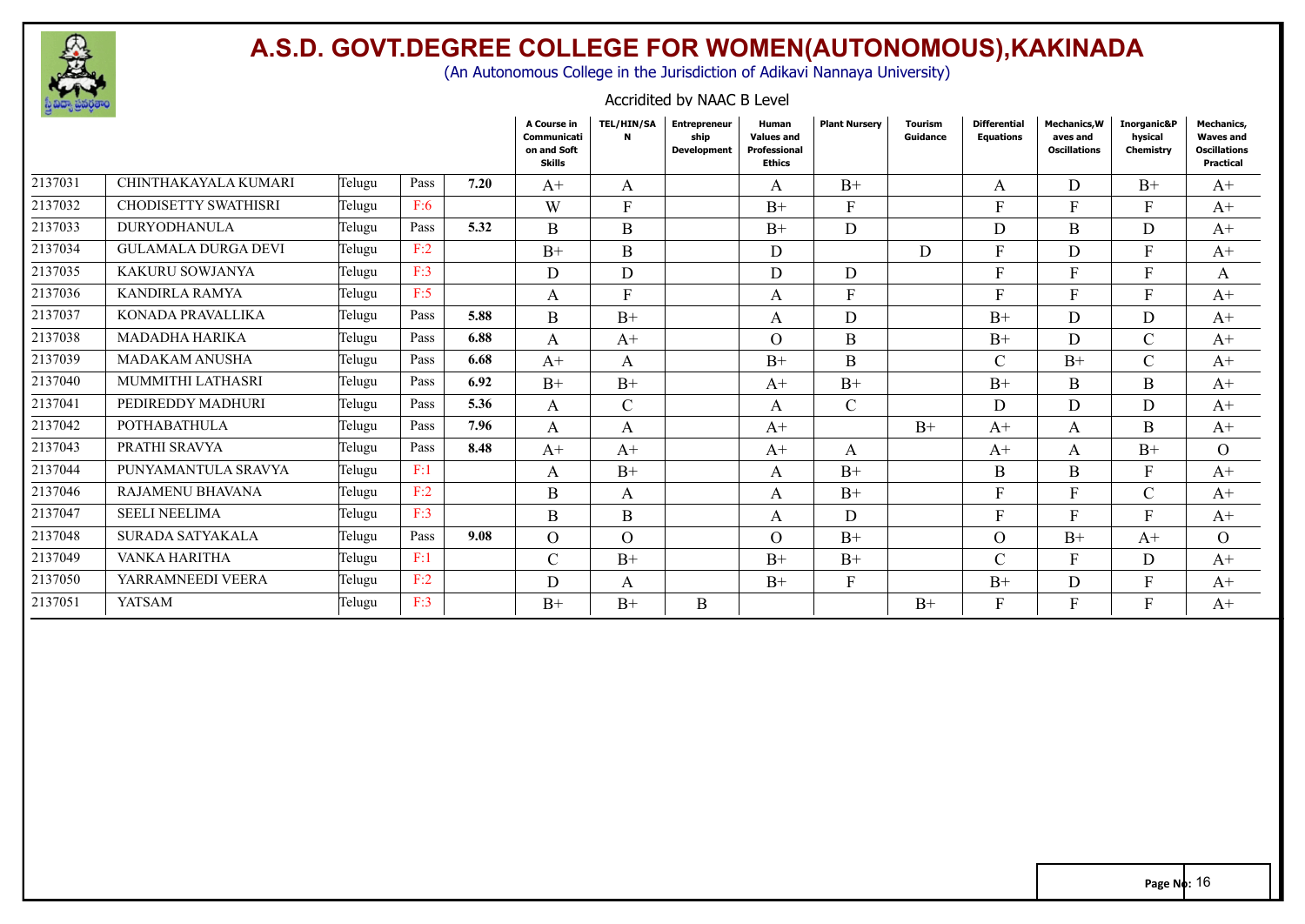#### **Physical Practical** 2137031 CHINTHAKAYALA KUMARI Telugu Pass 7.20 B 2137032 CHODISETTY SWATHISRI Telugu F:6 **0.00** B 2137033 DURYODHANULA DURGADEVI 2137034 GULAMALA DURGA DEVI Telugu F:2 **0.00** A Telugu Pass **5.32** B 2137035 KAKURU SOWJANYA Telugu F:3 **0.00** A+ 2137036 KANDIRLA RAMYA Telugu F:5 **0.00** O 2137037 KONADA PRAVALLIKA Telugu Pass **5.88** A 2137038 MADADHA HARIKA Telugu Pass **6.88** A+ 2137039 | MADAKAM ANUSHA **Telugu** | Pass | 6.68 | A 2137040 MUMMITHI LATHASRI Telugu Pass **6.92** B+ 2137041 PEDIREDDY MADHURI Telugu Pass **5.36** A 2137042 POTHABATHULA 2137043 PRATHI SRAVYA Telugu Pass 8.48 A+ Telugu Pass **7.96** A+ 2137044 PUNYAMANTULA SRAVYA Telugu F:1 **A** 2137046 RAJAMENU BHAVANA Telugu F:2 A 2137047 SEELI NEELIMA **Telugu** F:3 **A** 2137048 SURADA SATYAKALA Telugu Pass **9.08** A+ 2137049 | VANKA HARITHA **Telugu** | F:1 |  $A+$ 2137050 YARRAMNEEDI VEERA 2137051 YATSAM Telugu Telugu  $F:2$   $A+$ Telugu  $F:3$   $\overline{)}$  A

LAKSHMISIRICHANDANA

**Inorganic &**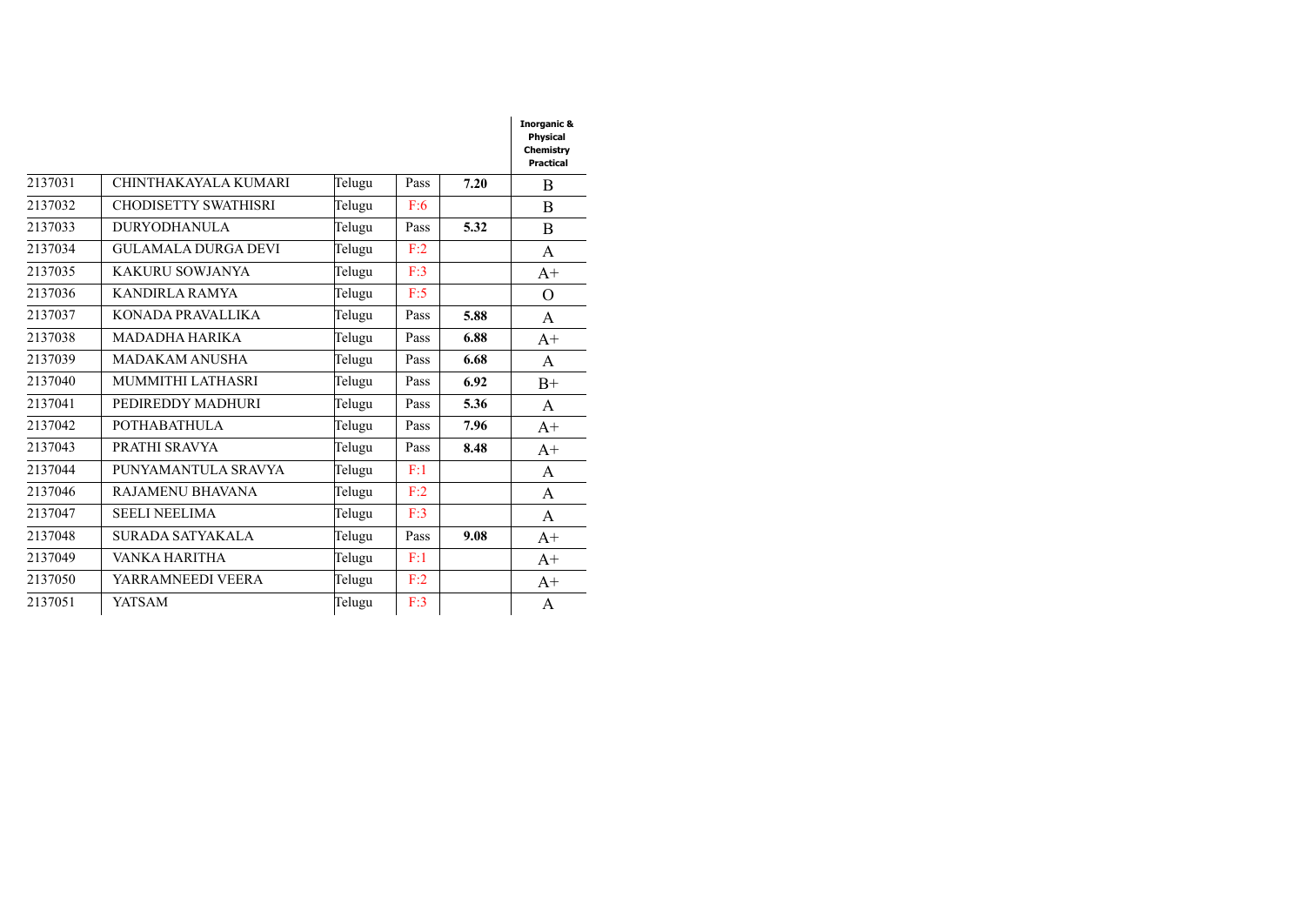

(An Autonomous College in the Jurisdiction of Adikavi Nannaya University)

#### Accridited by NAAC B Level

#### **April 2022,I Sem-MPCs REGULAR-Results**

| Roll.No.# | <b>Student Name</b>          | Second<br>Lang | <b>RES</b> | <b>SGPA</b> | A Course in<br>Communicati<br>on and Soft<br><b>Skills</b> | <b>TEL/HIN/SA</b><br>$\mathbf N$ | <b>Entrepreneur</b><br>ship<br><b>Development</b> | Human<br><b>Values and</b><br>Professional<br><b>Ethics</b> | <b>Insurance</b><br><b>Promotion</b> | <b>Plant Nursery</b> | <b>Tourism</b><br>Guidance | <b>Differential</b><br><b>Equations</b> | <b>Mechanics, W</b><br>aves and<br><b>Oscillations</b> | Problem<br>Solving in C |
|-----------|------------------------------|----------------|------------|-------------|------------------------------------------------------------|----------------------------------|---------------------------------------------------|-------------------------------------------------------------|--------------------------------------|----------------------|----------------------------|-----------------------------------------|--------------------------------------------------------|-------------------------|
| 2132001   | <b>AMALAKANTI</b>            | Hindi          | F:1        |             | $\mathcal{C}$                                              | A                                |                                                   | $A+$                                                        |                                      | D                    |                            | D                                       | $\mathbf{F}$                                           | $B+$                    |
| 2132002   | <b>DARAPU JAYA SRI</b>       | Hindi          | Pass       | 9.00        | $A+$                                                       | $A+$                             |                                                   | $\Omega$                                                    |                                      |                      | $A+$                       | $A+$                                    | A                                                      | $A^+$                   |
| 2132003   | KANTIMUCHU HARIKA            | Hindi          | Pass       | 7.80        | A                                                          | A                                |                                                   | $\Omega$                                                    |                                      | $\mathcal{C}$        |                            | $\Omega$                                | B                                                      | B                       |
| 2132004   | MOSA SOWJANYA                | Hindi          | Pass       | 8.72        | A                                                          | $\Omega$                         | $A+$                                              |                                                             |                                      |                      | A                          | $\Omega$                                | $B+$                                                   | A                       |
| 2132005   | <b>ALLU SRI DURGA</b>        | Sanskrit       | Pass       | 7.60        | B                                                          | $\Omega$                         |                                                   | $A+$                                                        |                                      | B                    |                            | $\mathsf{A}$                            | $\mathcal{C}$                                          | A                       |
| 2132006   | ANUSURI AKSHAYA              | Sanskrit       | Pass       | 9.60        | $\Omega$                                                   | $\Omega$                         | $\Omega$                                          |                                                             |                                      |                      | $A+$                       | $\Omega$                                | $A+$                                                   | $A+$                    |
| 2132007   | <b>BOLISETTI SEERISHA</b>    | Sanskrit       | Pass       | 7.20        | $B+$                                                       | A                                |                                                   | $\Omega$                                                    |                                      | $A+$                 |                            | $\mathcal{C}$                           | $\mathcal{C}$                                          | A                       |
| 2132008   | <b>BOTTA SAHITHI</b>         | Sanskrit       | Pass       | 8.32        | A                                                          | $A+$                             |                                                   | $\Omega$                                                    |                                      |                      | $A+$                       | $A+$                                    | $B+$                                                   | $B+$                    |
| 2132009   | CHAGANTI RUKMINI SRI         | Sanskrit       | Pass       | 8.12        | A                                                          | $A+$                             |                                                   | A                                                           |                                      |                      | A                          | A                                       | $B+$                                                   | A                       |
| 2132010   | CHAVAKULA CHANDRIKA          | Sanskrit       | Pass       | 8.96        | $B+$                                                       | $A+$                             |                                                   | $\overline{O}$                                              |                                      | $\Omega$             |                            | $\Omega$                                | A                                                      | $A+$                    |
| 2132011   | <b>CHODISETTI VISHNU SRI</b> | Sanskrit       | Pass       | 7.36        | $\mathcal{C}$                                              | $A+$                             |                                                   | $B+$                                                        |                                      |                      | $B+$                       | $\mathsf{A}$                            | $B+$                                                   | $B+$                    |
| 2132013   | <b>GEDDADA SRAVANI</b>       | Sanskrit       | Pass       | 7.40        | A                                                          | A                                |                                                   | A                                                           |                                      |                      | $B+$                       | A                                       | $\mathcal{C}$                                          | $B+$                    |
| 2132014   | <b>GUDA SHARON GRACE</b>     | Sanskrit       | Pass       | 7.56        | A                                                          | A                                |                                                   | $A+$                                                        |                                      |                      | $B+$                       | $B+$                                    | $\mathbf{B}$                                           | A                       |
| 2132015   | <b>KARRI KAVYA</b>           | Sanskrit       | F:1        | 5.16        | $\mathcal{C}$                                              | $\mathsf{A}$                     | $B+$                                              |                                                             | A                                    |                      |                            | D                                       | $F_{\rm}$                                              | B                       |
| 2132016   | KARRI LAKSHMI LAVANYA        | Sanskrit       | Pass       | 9.08        | A                                                          | $A+$                             |                                                   | $\Omega$                                                    |                                      | $A+$                 |                            | $\Omega$                                | A                                                      | $A+$                    |
| 2132017   | <b>KARRI RAMA TULASI</b>     | Sanskrit       | Pass       | 6.72        | $\mathcal{C}$                                              | A                                | B                                                 |                                                             |                                      | $B+$                 |                            | A                                       | D                                                      | $B+$                    |
| 2132018   | KARRI SATYA SOWJANYA         | Sanskrit       | Pass       | 8.96        | $A+$                                                       | $A+$                             |                                                   | $\Omega$                                                    |                                      | A                    |                            | $\Omega$                                | $B+$                                                   | $A+$                    |
| 2132019   | KONUKU JAYASRI               | Sanskrit       | Pass       | 7.84        | $A^+$                                                      | $A^+$                            |                                                   | $A^+$                                                       |                                      |                      | $B+$                       | A                                       | $B+$                                                   | B                       |
| 2132020   | LANKA PADMAVATHI             | Sanskrit       | Pass       | 7.68        | A                                                          | $\Omega$                         |                                                   | $\mathcal{O}$                                               |                                      |                      | $A+$                       | $\mathcal{C}$                           | B                                                      | A                       |
| 2132021   | PADALA KAVYASRI SATYA        | Sanskrit       | Pass       | 8.32        | $B+$                                                       | $\Omega$                         |                                                   | $A+$                                                        |                                      |                      | A                          | $A+$                                    | $B+$                                                   | A                       |
| 2132022   | PALEPU DHANA JAYA            | Sanskrit       | Pass       | 7.12        | $B+$                                                       | $A+$                             |                                                   | $A+$                                                        |                                      | D                    |                            | $A+$                                    | D                                                      | $\boldsymbol{B}$        |
| 2132023   | PETTA NIKITHA                | Sanskrit       | Pass       | 8.52        | $A+$                                                       | $A+$                             |                                                   | $\Omega$                                                    |                                      |                      | $A+$                       | $\Omega$                                | B                                                      | $B+$                    |
| 2132024   | POTHABATHULA PARVATHI        | Sanskrit       | Pass       | 5.68        | B                                                          | $B+$                             | $\mathcal{C}$                                     |                                                             | D                                    |                      |                            | B                                       | D                                                      | $\mathcal{C}$           |
| 2132025   | PYLA SYAMALA                 | Sanskrit       | Pass       | 8.28        | A                                                          | $A+$                             |                                                   | $A+$                                                        |                                      | A                    |                            | $\Omega$                                | $\mathbf B$                                            | $B+$                    |
| 2132026   | RAYUDU JYOTHI                | Sanskrit       | Pass       | 8.76        | A                                                          | $A+$                             |                                                   | $\Omega$                                                    |                                      |                      | $A+$                       | $\Omega$                                | $B+$                                                   | A                       |
| 2132027   | SALADI KUMARI SRI GANGA      | Sanskrit       | Pass       | 5.76        | D                                                          | $B+$                             |                                                   | $A+$                                                        |                                      |                      | $B+$                       | $\mathcal{C}$                           | D                                                      | $\mathsf{C}$            |
| 2132028   | SAPPA DEEPIKA                | Sanskrit       | Pass       | 6.64        | $B+$                                                       | $B+$                             |                                                   | $A+$                                                        |                                      |                      | $B+$                       | B                                       | $\mathcal{C}$                                          | B                       |
| 2132029   | SEERAM SURYA PRASANNA        | Sanskrit       | Pass       | 8.44        | A                                                          | $A^+$                            |                                                   | $\Omega$                                                    |                                      |                      | A                          | $\Omega$                                | B                                                      | A                       |
| 2132030   | <b>SHALA BHARATHI DEVI</b>   | Sanskrit       | Pass       | 6.92        | $B+$                                                       | $A+$                             |                                                   | $B+$                                                        |                                      | C                    |                            | A                                       | D                                                      | $B+$                    |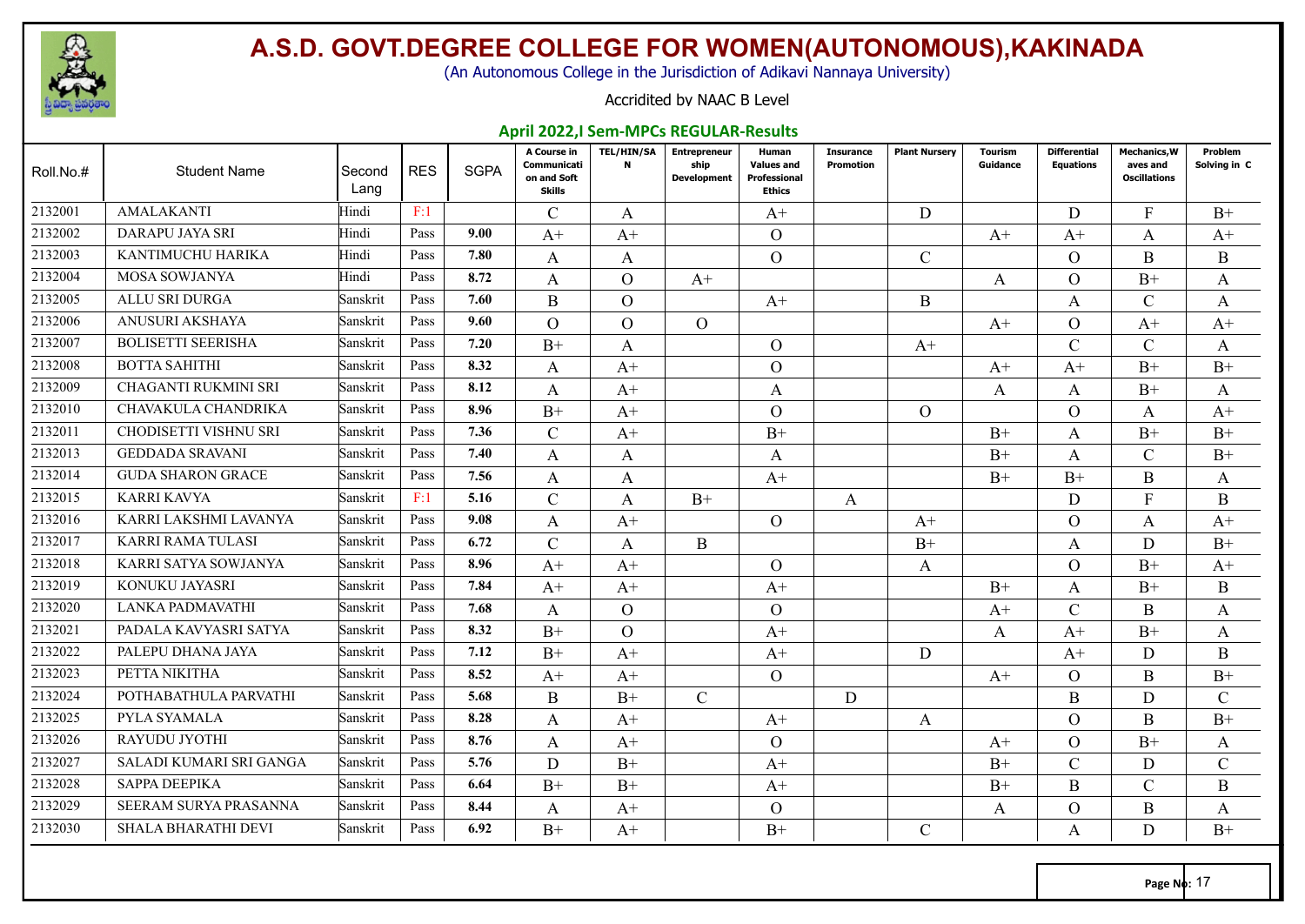| Roll.No.# | <b>Student Name</b>         | Second<br>Lang | <b>RES</b> | <b>SGPA</b> | <b>Mechanics,</b><br><b>Waves and</b><br><b>Oscillations</b><br>Practical | Problem<br>Solving in C<br>Practical |
|-----------|-----------------------------|----------------|------------|-------------|---------------------------------------------------------------------------|--------------------------------------|
| 2132001   | AMALAKANTI                  | Hindi          | F:1        |             | $A+$                                                                      | A                                    |
| 2132002   | DARAPU JAYA SRI             | Hindi          | Pass       | 9.00        | $\Omega$                                                                  | $\Omega$                             |
| 2132003   | KANTIMUCHU HARIKA           | Hindi          | Pass       | 7.80        | $A+$                                                                      | $\Omega$                             |
| 2132004   | <b>MOSA SOWJANYA</b>        | Hindi          | Pass       | 8.72        | $\Omega$                                                                  | $\Omega$                             |
| 2132005   | <b>ALLU SRI DURGA</b>       | Sanskrit       | Pass       | 7.60        | $\overline{O}$                                                            | $\Omega$                             |
| 2132006   | ANUSURI AKSHAYA             | Sanskrit       | Pass       | 9.60        | $\overline{O}$                                                            | $\Omega$                             |
| 2132007   | <b>BOLISETTI SEERISHA</b>   | Sanskrit       | Pass       | 7.20        | $\overline{O}$                                                            | $\Omega$                             |
| 2132008   | <b>BOTTA SAHITHI</b>        | Sanskrit       | Pass       | 8.32        | $\overline{O}$                                                            | A                                    |
| 2132009   | <b>CHAGANTI RUKMINI SRI</b> | Sanskrit       | Pass       | 8.12        | $\overline{O}$                                                            | $\mathcal{O}$                        |
| 2132010   | CHAVAKULA CHANDRIKA         | Sanskrit       | Pass       | 8.96        | $\Omega$                                                                  | A                                    |
| 2132011   | CHODISETTI VISHNU SRI       | Sanskrit       | Pass       | 7.36        | $A+$                                                                      | $A+$                                 |
| 2132013   | <b>GEDDADA SRAVANI</b>      | Sanskrit       | Pass       | 7.40        | $\mathcal{O}$                                                             | $A+$                                 |
| 2132014   | <b>GUDA SHARON GRACE</b>    | Sanskrit       | Pass       | 7.56        | $A+$                                                                      | $A+$                                 |
| 2132015   | <b>KARRI KAVYA</b>          | Sanskrit       | F:1        | 5.16        | A                                                                         | A                                    |
| 2132016   | KARRI LAKSHMI LAVANYA       | Sanskrit       | Pass       | 9.08        | $\overline{O}$                                                            | $\Omega$                             |
| 2132017   | KARRI RAMA TULASI           | Sanskrit       | Pass       | 6.72        | $A+$                                                                      | $\Omega$                             |
| 2132018   | KARRI SATYA SOWJANYA        | Sanskrit       | Pass       | 8.96        | $\overline{O}$                                                            | $\Omega$                             |
| 2132019   | KONUKU JAYASRI              | Sanskrit       | Pass       | 7.84        | A                                                                         | $\Omega$                             |
| 2132020   | LANKA PADMAVATHI            | Sanskrit       | Pass       | 7.68        | $\Omega$                                                                  | $A+$                                 |
| 2132021   | PADALA KAVYASRI SATYA       | Sanskrit       | Pass       | 8.32        | $A+$                                                                      | $A+$                                 |
| 2132022   | PALEPU DHANA JAYA           | Sanskrit       | Pass       | 7.12        | $A+$                                                                      | $\Omega$                             |
| 2132023   | PETTA NIKITHA               | Sanskrit       | Pass       | 8.52        | $A+$                                                                      | $\Omega$                             |
| 2132024   | POTHABATHULA PARVATHI       | Sanskrit       | Pass       | 5.68        | $A+$                                                                      | $\mathcal{O}$                        |
| 2132025   | PYLA SYAMALA                | Sanskrit       | Pass       | 8.28        | $\mathcal{O}$                                                             | $\Omega$                             |
| 2132026   | RAYUDU JYOTHI               | Sanskrit       | Pass       | 8.76        | $\Omega$                                                                  | $\Omega$                             |
| 2132027   | SALADI KUMARI SRI GANGA     | Sanskrit       | Pass       | 5.76        | $A+$                                                                      | $A+$                                 |
| 2132028   | <b>SAPPA DEEPIKA</b>        | Sanskrit       | Pass       | 6.64        | $A+$                                                                      | $A+$                                 |
| 2132029   | SEERAM SURYA PRASANNA       | Sanskrit       | Pass       | 8.44        | $A+$                                                                      | $A+$                                 |
| 2132030   | <b>SHALA BHARATHI DEVI</b>  | Sanskrit       | Pass       | 6.92        | $A+$                                                                      | A                                    |

#### **April 2022,I Sem-MPCs REGULAR-Results**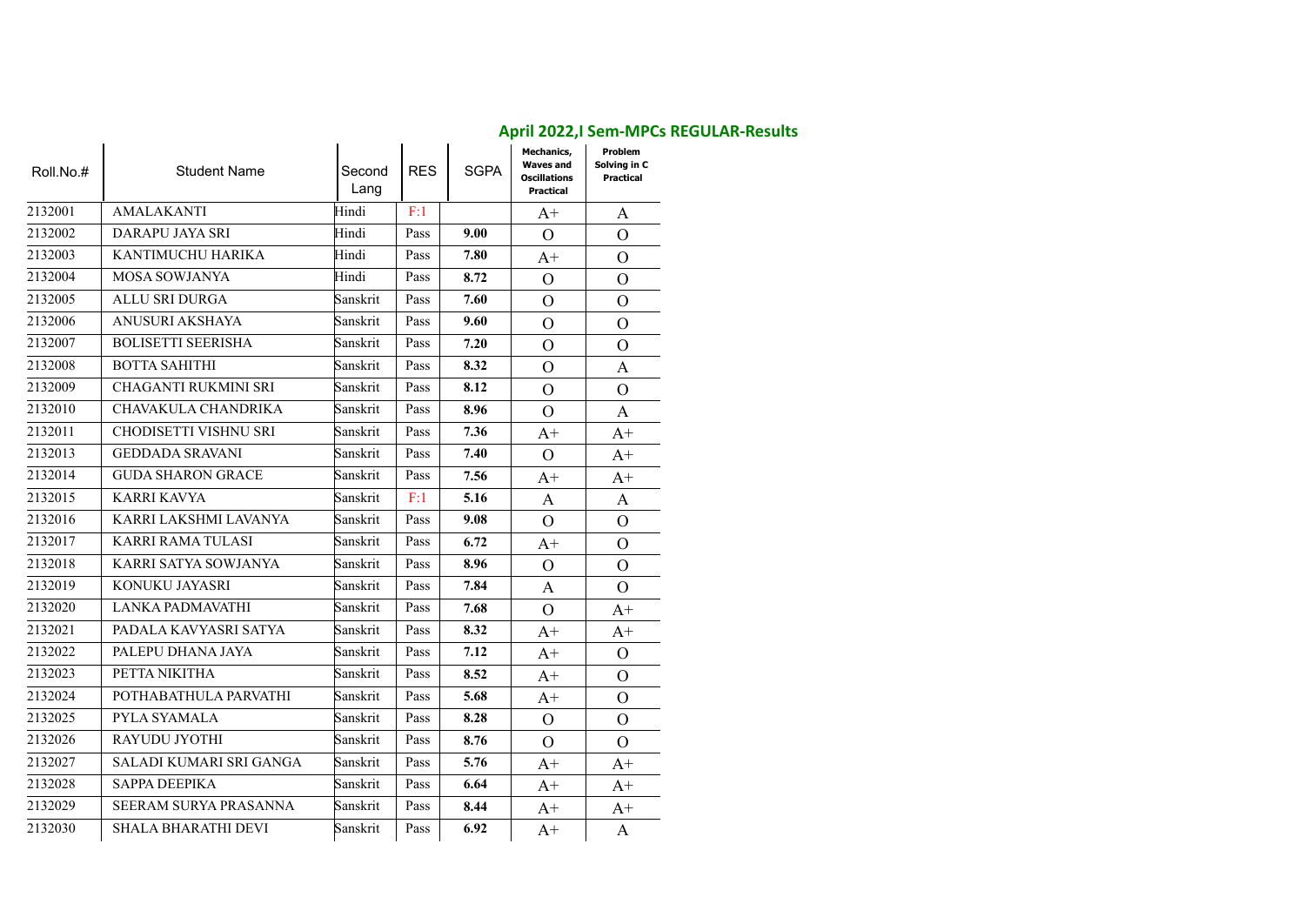

(An Autonomous College in the Jurisdiction of Adikavi Nannaya University)

#### Accridited by NAAC B Level

|         |                         |          |      |      | A Course in<br>Communicati<br>on and Soft<br>Skills | <b>TEL/HIN/SA</b><br>N | <b>Entrepreneur</b><br>ship<br><b>Development</b> | Human<br><b>Values and</b><br>Professional<br><b>Ethics</b> | <b>Insurance</b><br><b>Promotion</b> | <b>Plant Nursery</b> | <b>Tourism</b><br>Guidance | <b>Differential</b><br><b>Equations</b> | <b>Mechanics, W</b><br>aves and<br><b>Oscillations</b> | Problem<br>Solving in C |
|---------|-------------------------|----------|------|------|-----------------------------------------------------|------------------------|---------------------------------------------------|-------------------------------------------------------------|--------------------------------------|----------------------|----------------------------|-----------------------------------------|--------------------------------------------------------|-------------------------|
| 2132031 | <b>SRIPADAM LAVANYA</b> | Sanskrit | Pass | 8.72 | A                                                   | $A+$                   |                                                   | $\Omega$                                                    | $B+$                                 |                      |                            | $\Omega$                                | A                                                      | A                       |
| 2132032 | TEKUMUDI SUNITHA        | Sanskrit | Pass | 8.36 | A                                                   | $A+$                   |                                                   | $\overline{O}$                                              |                                      |                      | A                          | A                                       | $B+$                                                   | $A+$                    |
| 2132033 | <b>TIRIDI SARITHA</b>   | Sanskrit | Pass | 9.12 | A                                                   | $\Omega$               |                                                   | $\overline{O}$                                              |                                      | A                    |                            | $\Omega$                                | A                                                      | $A+$                    |
| 2132034 | VAIDADI ARUNA           | Sanskrit | Pass | 9.24 | $A+$                                                | $\Omega$               | $A+$                                              |                                                             |                                      |                      | $A+$                       | $\Omega$                                | $\mathbf{A}$                                           | $A+$                    |
| 2132035 | VELUGUBANTLA NANDINI    | Sanskrit | Pass | 7.52 | A                                                   | $A+$                   |                                                   | $\overline{O}$                                              |                                      |                      | $A+$                       | D                                       | $B+$                                                   | A                       |
| 2132037 | <b>ANUSURI DEVI</b>     | Telugu   | Pass | 6.56 | B                                                   | B                      |                                                   | A                                                           |                                      | D                    |                            | B                                       | $B+$                                                   | $B+$                    |
| 2132038 | CHINTHA SURYA BHAVANI   | Telugu   | F:2  |      | D                                                   | $\mathbf{F}$           |                                                   | A                                                           |                                      | D                    |                            | D                                       | F                                                      | $\boldsymbol{B}$        |
| 2132039 | CHOWDALLA SRI LAKSHMI   | Telugu   | Pass | 5.20 | B                                                   | $B+$                   |                                                   | $B+$                                                        |                                      | D                    |                            | D                                       | D                                                      | D                       |
| 2132040 | DONGADA SINGARALAKSHMI  | Telugu   | F:1  |      | D                                                   | $\mathcal{C}$          |                                                   | $B+$                                                        |                                      | D                    |                            | F                                       | D                                                      | $\mathcal{C}$           |
| 2132041 | DUMMU SANTHI KUMARI     | Telugu   | Pass | 6.60 | $B+$                                                | A                      |                                                   | $A+$                                                        |                                      | A                    |                            | $\mathcal{C}$                           | D                                                      | $B+$                    |
| 2132042 | <b>GODUGU ANUHYA</b>    | Telugu   | Pass | 7.68 | A                                                   | A                      |                                                   | $\overline{O}$                                              |                                      | $B+$                 |                            | $B+$                                    | $B+$                                                   | $B+$                    |
| 2132043 | JATHULA DIVYA NAGA      | Telugu   | Pass | 7.44 | A                                                   | $A+$                   |                                                   | $\Omega$                                                    |                                      | B                    |                            | B                                       | $B+$                                                   | $B+$                    |
| 2132044 | KADAGALA BHARGAVI       | Telugu   | Pass | 8.00 | A                                                   | A                      |                                                   | $\Omega$                                                    |                                      | $B+$                 |                            | $A+$                                    | <sub>B</sub>                                           | A                       |
| 2132045 | KADUPU APARNA           | Telugu   | Pass | 8.48 | A                                                   | $\Omega$               |                                                   | $\overline{O}$                                              |                                      | $B+$                 |                            | A                                       | A                                                      | A                       |
| 2132046 | KUNISETTY USHA LAKSHMI  | Telugu   | F:8  |      | $\mathbf{F}$                                        | $\mathbf{F}$           |                                                   | $\mathbf{F}$                                                |                                      |                      | $\mathbf{F}$               | F                                       | $\mathbf{F}$                                           | $\mathbf{F}$            |
| 2132047 | <b>MALLARAPU SAILU</b>  | Telugu   | Pass | 7.60 | A                                                   | A                      |                                                   | $A+$                                                        |                                      |                      | $B+$                       | $B+$                                    | A                                                      | B                       |
| 2132048 | MANDAPALLI MADHURI      | Telugu   | Pass | 5.96 | $B+$                                                | $B+$                   |                                                   | $\overline{O}$                                              |                                      | $\overline{C}$       |                            | D                                       | B                                                      | D                       |
| 2132049 | NALLALA NAGA DURGA      | Telugu   | Pass | 8.76 | $A+$                                                | $A+$                   |                                                   | A                                                           |                                      |                      | A                          | $\Omega$                                | A                                                      | A                       |
| 2132050 | PALIVELA SAILAJA        | Telugu   | Pass | 7.92 | A                                                   | A                      |                                                   | A                                                           |                                      | $B+$                 |                            | A                                       | $B+$                                                   | A                       |
| 2132051 | PALLA SANTHI            | Telugu   | Pass | 7.36 | A                                                   | $A+$                   |                                                   | $A+$                                                        |                                      | $\mathsf{C}$         |                            | $B+$                                    | B                                                      | $B+$                    |
| 2132052 | PANCHADA LAKSHMI        | Telugu   | Pass | 8.56 | $A+$                                                | $\Omega$               |                                                   | $\overline{O}$                                              |                                      |                      | $A+$                       | $B+$                                    | A                                                      | A                       |
| 2132053 | PARUPALLI KUSUMASRI     | Telugu   | Pass | 8.08 | $B+$                                                | A                      |                                                   | $A+$                                                        |                                      | A                    |                            | $A+$                                    | A                                                      | $B+$                    |
| 2132054 | PATTEM VARA LAKSHMI     | Telugu   | Pass | 8.20 | A                                                   | A                      |                                                   | $\overline{O}$                                              |                                      | $B+$                 |                            | A                                       | $\mathbf{A}$                                           | A                       |
| 2132055 | PERLA INDU              | Telugu   | Pass | 5.96 | D                                                   | $B+$                   |                                                   | $B+$                                                        |                                      | D                    |                            | B                                       | $\mathcal{C}$                                          | $B+$                    |
| 2132056 | POSUPOYINA DIVYA        | Telugu   | Pass | 8.48 | A                                                   | A                      |                                                   | $\overline{O}$                                              |                                      | A                    |                            | $A^+$                                   | A                                                      | A                       |
| 2132057 | PRATHIPATI LAKSHMI      | Telugu   | F:1  |      | $B+$                                                | $B+$                   |                                                   | D                                                           |                                      | $\mathsf{C}$         |                            | B                                       | F                                                      | D                       |
| 2132058 | PULUGU PREMA JYOTHI     | Telugu   | Pass | 8.48 | A                                                   | A                      |                                                   | A                                                           |                                      | A                    |                            | $A+$                                    | $A+$                                                   | A                       |
| 2132059 | <b>REKADI MANI</b>      | Telugu   | Pass | 6.72 | $B+$                                                | $\mathcal{C}$          | $B+$                                              |                                                             | $B+$                                 |                      |                            | B                                       | $B+$                                                   | $B+$                    |
| 2132060 | <b>SETTI ASHA DEVI</b>  | Telugu   | Pass | 5.84 | $\mathcal{C}$                                       | $\mathcal{C}$          |                                                   | A                                                           |                                      | $B+$                 |                            | $\mathcal{C}$                           | D                                                      | $B+$                    |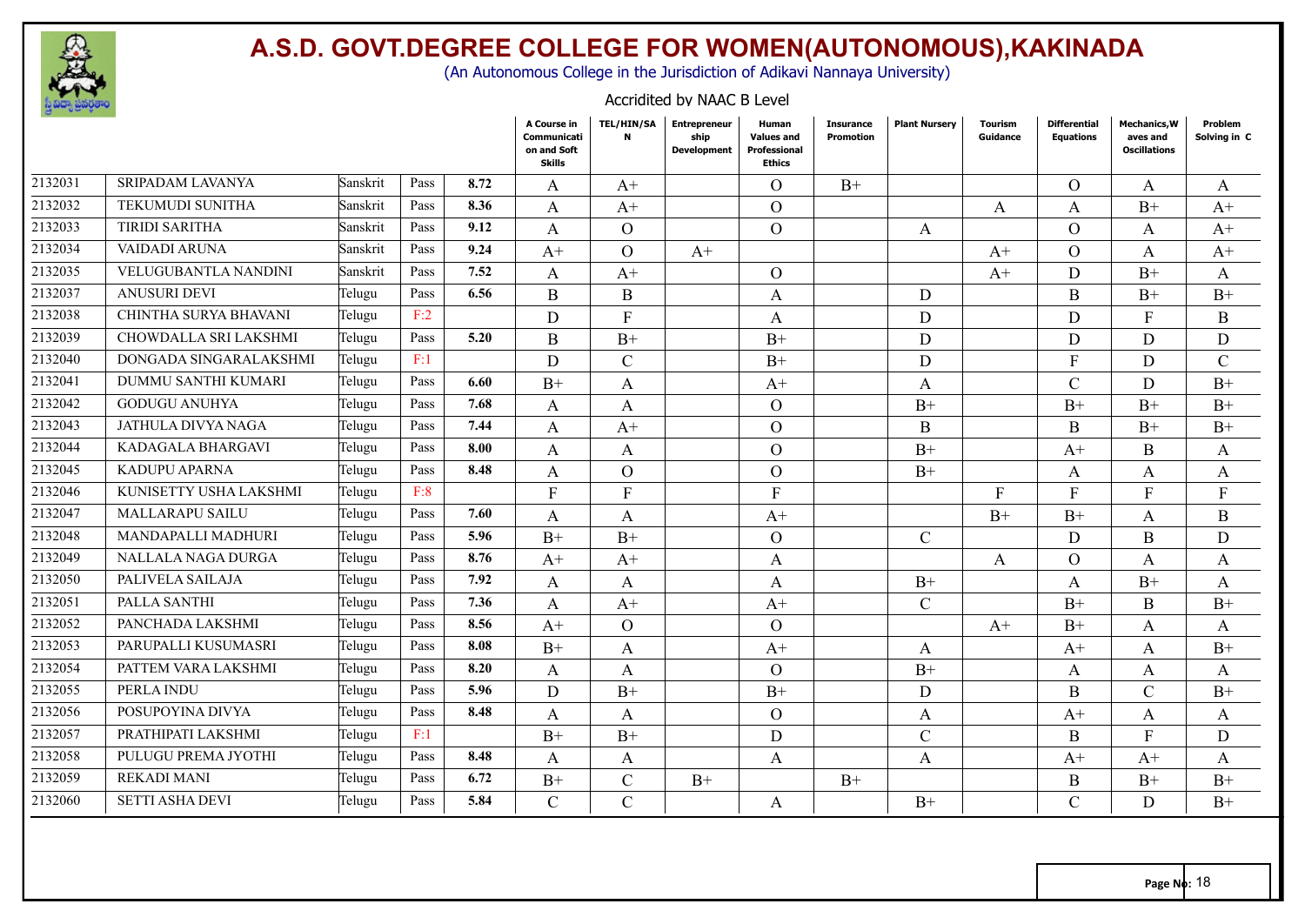|         |                         |          |      |      | Mechanics,<br><b>Waves and</b><br><b>Oscillations</b><br>Practical | Problem<br>Solving in C<br>Practical |
|---------|-------------------------|----------|------|------|--------------------------------------------------------------------|--------------------------------------|
| 2132031 | <b>SRIPADAM LAVANYA</b> | Sanskrit | Pass | 8.72 | $\Omega$                                                           | $A+$                                 |
| 2132032 | <b>TEKUMUDI SUNITHA</b> | Sanskrit | Pass | 8.36 | $A+$                                                               | $A+$                                 |
| 2132033 | <b>TIRIDI SARITHA</b>   | Sanskrit | Pass | 9.12 | $\overline{O}$                                                     | $\Omega$                             |
| 2132034 | VAIDADI ARUNA           | Sanskrit | Pass | 9.24 | $\overline{O}$                                                     | $\Omega$                             |
| 2132035 | VELUGUBANTLA NANDINI    | Sanskrit | Pass | 7.52 | $A+$                                                               | $\Omega$                             |
| 2132037 | <b>ANUSURI DEVI</b>     | Telugu   | Pass | 6.56 | $A+$                                                               | $A+$                                 |
| 2132038 | CHINTHA SURYA BHAVANI   | Telugu   | F:2  |      | $A+$                                                               | $\Omega$                             |
| 2132039 | CHOWDALLA SRI LAKSHMI   | Telugu   | Pass | 5.20 | $\mathbf{A}$                                                       | $A+$                                 |
| 2132040 | DONGADA SINGARALAKSHMI  | Telugu   | F:1  |      | $A+$                                                               | A                                    |
| 2132041 | DUMMU SANTHI KUMARI     | Telugu   | Pass | 6.60 | $A+$                                                               | $\mathbf{A}$                         |
| 2132042 | <b>GODUGU ANUHYA</b>    | Telugu   | Pass | 7.68 | $\mathcal{O}$                                                      | $A+$                                 |
| 2132043 | JATHULA DIVYA NAGA      | Telugu   | Pass | 7.44 | $\mathbf{A}$                                                       | $A+$                                 |
| 2132044 | KADAGALA BHARGAVI       | Telugu   | Pass | 8.00 | A                                                                  | $A+$                                 |
| 2132045 | <b>KADUPU APARNA</b>    | Telugu   | Pass | 8.48 | $\overline{O}$                                                     | $\Omega$                             |
| 2132046 | KUNISETTY USHA LAKSHMI  | Telugu   | F:8  |      | $\overline{F}$                                                     | $B+$                                 |
| 2132047 | <b>MALLARAPU SAILU</b>  | Telugu   | Pass | 7.60 | $A+$                                                               | $\Omega$                             |
| 2132048 | MANDAPALLI MADHURI      | Telugu   | Pass | 5.96 | A                                                                  | $A+$                                 |
| 2132049 | NALLALA NAGA DURGA      | Telugu   | Pass | 8.76 | $\overline{O}$                                                     | $A+$                                 |
| 2132050 | PALIVELA SAILAJA        | Telugu   | Pass | 7.92 | $\Omega$                                                           | $\Omega$                             |
| 2132051 | PALLA SANTHI            | Telugu   | Pass | 7.36 | $A+$                                                               | $A+$                                 |
| 2132052 | PANCHADA LAKSHMI        | Telugu   | Pass | 8.56 | $\overline{O}$                                                     | $\Omega$                             |
| 2132053 | PARUPALLI KUSUMASRI     | Telugu   | Pass | 8.08 | $\overline{O}$                                                     | A                                    |
| 2132054 | PATTEM VARA LAKSHMI     | Telugu   | Pass | 8.20 | $\overline{O}$                                                     | $A+$                                 |
| 2132055 | PERLA INDU              | Telugu   | Pass | 5.96 | $A+$                                                               | $B+$                                 |
| 2132056 | POSUPOYINA DIVYA        | Telugu   | Pass | 8.48 | $\overline{O}$                                                     | $A+$                                 |
| 2132057 | PRATHIPATI LAKSHMI      | Telugu   | F:1  |      | $\overline{O}$                                                     | $B+$                                 |
| 2132058 | PULUGU PREMA JYOTHI     | Telugu   | Pass | 8.48 | $A+$                                                               | $\Omega$                             |
| 2132059 | <b>REKADI MANI</b>      | Telugu   | Pass | 6.72 | $A+$                                                               | $A+$                                 |
| 2132060 | <b>SETTI ASHA DEVI</b>  | Telugu   | Pass | 5.84 | $\Omega$                                                           | $B+$                                 |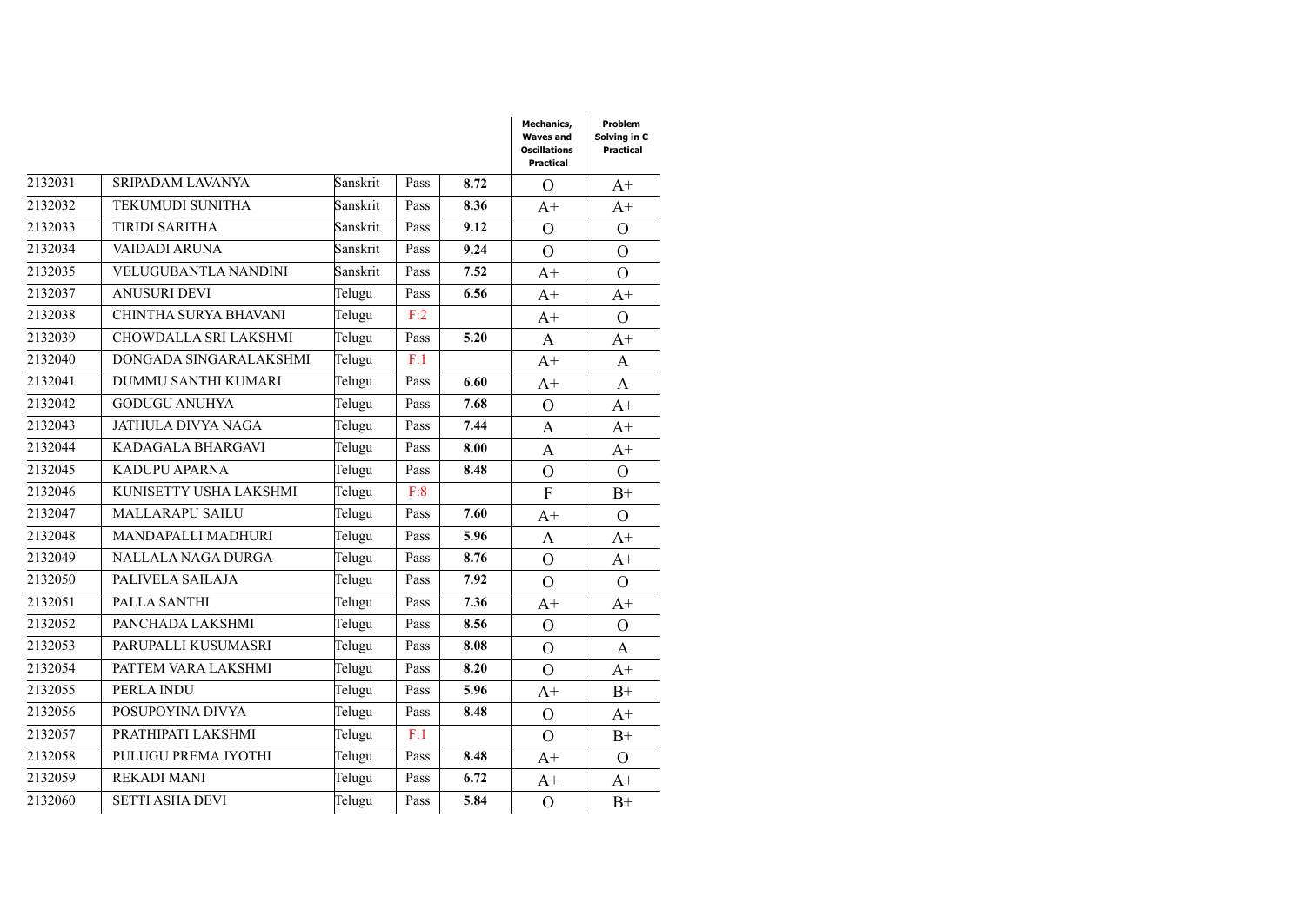

(An Autonomous College in the Jurisdiction of Adikavi Nannaya University)

#### Accridited by NAAC B Level

#### **April 2022,I Sem-THP-EM REGULAR-Results**

| Roll.No.# | <b>Student Name</b>           | l Second<br>Lang | <b>RES</b> | <b>SGPA</b> | A Course in<br>Communicati<br>on and Soft<br>Skills | <b>TEL/HIN/SA</b><br>N | Human<br><b>Values and</b><br>Professional<br>Ethics | <b>Tourism</b><br>Guidance | Ancient<br>Indian<br><b>History &amp;</b><br>Culture | Pracheena<br>Kavithaa<br>Parichayam | <b>Introduction</b><br>to Political<br>Science |
|-----------|-------------------------------|------------------|------------|-------------|-----------------------------------------------------|------------------------|------------------------------------------------------|----------------------------|------------------------------------------------------|-------------------------------------|------------------------------------------------|
| 2115001   | <b>VADDI SADA</b>             | Hindi            | F:3        |             | C                                                   | F                      | A                                                    | F                          |                                                      | D                                   | $B+$                                           |
| 2115002   | PINAPOTHU YAMUNA              | Sanskrit         | F:3        |             | F                                                   | F                      | $B+$                                                 | F                          | D                                                    | D                                   | $B+$                                           |
| 2115003   | POTHABATHULA BHOOMIKA         | Sanskrit         | F:2        |             | D                                                   | $B+$                   | $B+$                                                 | F                          | F.                                                   | $B+$                                | $B+$                                           |
| 2115004   | <b>BOMMITHI GANGA BHAVANI</b> | Telugu           | F:3        |             | F                                                   | $\mathcal{C}$          | $\cap$<br>U                                          | $\mathbf{F}$               |                                                      | C                                   | D                                              |
| 2115006   | KUKKALA AMULYA                | Telugu           | F:1        |             | $\mathcal{C}$                                       | $B+$                   | A                                                    | F                          | D                                                    | $B+$                                | $B+$                                           |
| 2115007   | MASIRIPALLI JHANSI            | Telugu           | F:3        |             | F                                                   | D                      |                                                      | F                          |                                                      | D                                   | C                                              |
| 2115008   | NEELAM UMA MAHESWARI          | Telugu           | F:5        |             | F                                                   | E.                     | $B+$                                                 | F                          |                                                      | D                                   | $\mathbf{F}$                                   |
| 2115009   | NEMANI KRISHNA VENI           | Telugu           | F:2        |             | F                                                   | $B+$                   | $A+$                                                 | F                          | D                                                    | $B+$                                | $\mathsf{C}$                                   |
| 2115010   | POLUPARTHI SRAVANI            | Telugu           | Pass       | 7.64        | $B+$                                                | $B+$                   | $\Omega$                                             | $B+$                       | $B+$                                                 | $B+$                                | $A+$                                           |
| 2115011   | SAMGADI VEERA VASANTHA        | Telugu           | F:4        |             | F                                                   | D                      | $B+$                                                 | F                          |                                                      | $\mathcal{C}$                       | F                                              |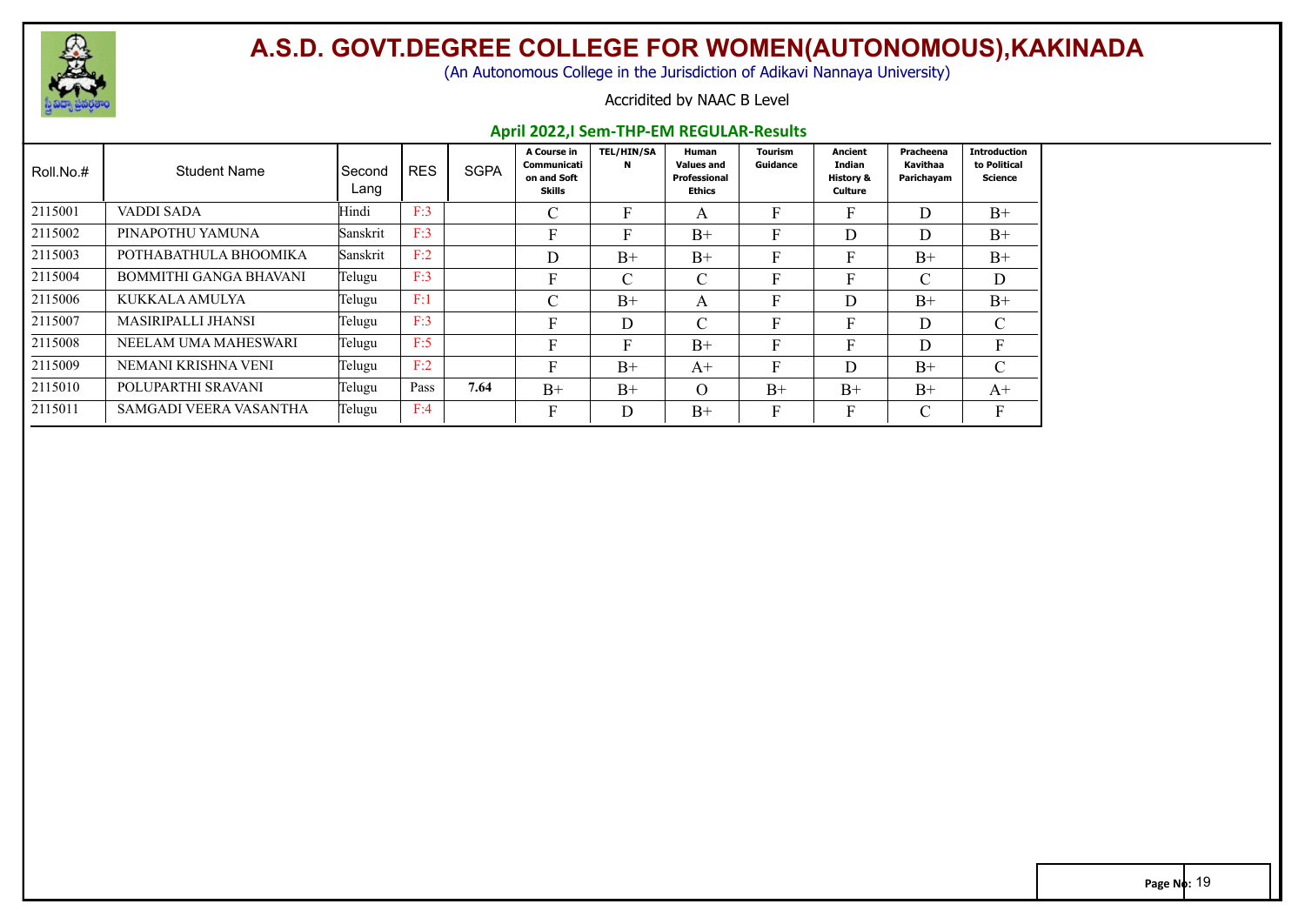

(An Autonomous College in the Jurisdiction of Adikavi Nannaya University)

#### Accridited by NAAC B Level

#### **April 2022,III Sem-BCOM(VOC) REGULAR-Results**

| Roll.No.# | <b>Student Name</b>      | Second<br>Lang | <b>RES</b> | <b>SGPA</b> | A Course in<br>Conventional<br><b>Skills</b> | <b>TEL/HIN/SA</b><br>$\mathbf{N}$ | <b>Environment</b><br>al Education<br>(EE) | Personality<br><b>Development</b><br>and<br>Leadership | Online<br><b>Business</b> | Advanced<br>Accounting | <b>Business</b><br><b>Statistics</b> | Programming<br>with C<br>$8C++$ | Programming<br>with C<br>$8C++$<br>Practical |
|-----------|--------------------------|----------------|------------|-------------|----------------------------------------------|-----------------------------------|--------------------------------------------|--------------------------------------------------------|---------------------------|------------------------|--------------------------------------|---------------------------------|----------------------------------------------|
| 2023001   | PALIVELA ANKITHA         | Hindi          | Pass       | 7.50        | $\mathcal{C}$                                | $A+$                              | A                                          | $B+$                                                   | $A+$                      | A                      | A                                    | B.                              | A                                            |
| 2023003   | KALLURI DAIVAKRUPA       | Sanskrit       | Pass       | 8.42        | $A+$                                         | $\overline{O}$                    | A                                          | $B+$                                                   | $A+$                      | A                      | A                                    | A                               | $A+$                                         |
| 2023004   | MEDISETTI JAHNAVI        | Sanskrit       | Pass       | 8.29        | $A+$                                         | A                                 | A                                          | $\mathcal{C}$                                          | $A+$                      | $A+$                   | A                                    | $A+$                            | $A+$                                         |
| 2023006   | <b>MOHAMMED</b>          | Sanskrit       | Pass       | 8.04        | $A+$                                         | $A+$                              | $\mathcal{C}$                              | $B+$                                                   | $A+$                      | $A+$                   | $B+$                                 | A                               | $A+$                                         |
| 2023007   | PEDAVEGI MAHA LAKSHMI    | Sanskrit       | Pass       | 9.04        | $A+$                                         | $A+$                              | $\overline{O}$                             | A                                                      | $\Omega$                  | $A+$                   | $A+$                                 | $A^+$                           | A                                            |
| 2023008   | YAGA RAJI                | Sanskrit       | Pass       | 7.21        | B                                            | $A+$                              | $B+$                                       | $\mathcal{C}$                                          | $A+$                      | $A+$                   | $B+$                                 | $\mathcal{C}$                   | $B+$                                         |
| 2023009   | <b>BACHALA BHARGAVI</b>  | Telugu         | Pass       | 6.08        | D                                            | D                                 | A                                          | $\mathcal{C}$                                          | A                         | A                      | $B+$                                 | D                               | A                                            |
| 2023010   | DADALA PREMALATHA        | Telugu         | Pass       | 6.00        | D                                            | $B+$                              | $B+$                                       | $\mathcal{C}$                                          | $\mathbf{A}$              | A                      | D                                    | $\mathsf{C}$                    | A                                            |
| 2023012   | <b>GANTA DURGA DEVI</b>  | Telugu         | Pass       | 8.46        | A                                            | $A+$                              | A                                          | A                                                      | $A+$                      | $A+$                   | A                                    | A                               | $\overline{O}$                               |
| 2023013   | KONDA SANDHYA RANI       | Telugu         | Pass       | 8.71        | $A+$                                         | $A+$                              | $A+$                                       | $A+$                                                   | $A+$                      | $A+$                   | $B+$                                 | $A+$                            | $\Omega$                                     |
| 2023014   | MEKA JOY VICTORIA        | Telugu         | Pass       | 9.00        | $A+$                                         | O.                                | A                                          | A                                                      | $A+$                      | $A+$                   | $A+$                                 | $A^+$                           | $\Omega$                                     |
| 2023015   | NAGABATHULA RAMYA        | Telugu         | F:2        |             | $B+$                                         | $\mathcal{C}$                     | F                                          | $\mathbf{F}$                                           | $\mathbf{B}$              | A                      | $\mathcal{C}$                        | $\mathsf{C}$                    | $B+$                                         |
| 2023016   | NAGALLA AKHILAMBIKA      | Telugu         | Pass       | 7.67        | A                                            | A                                 | $B+$                                       | $B+$                                                   | A                         | A                      | A                                    | $B+$                            | $B+$                                         |
| 2023017   | NUNNAGUPPALA ROJA        | Telugu         | Pass       | 8.38        | A                                            | $A+$                              | $A+$                                       | A                                                      | $A+$                      | A                      | A                                    | A                               | $\Omega$                                     |
| 2023018   | PALEPU DHANA LAKSHMI     | Telugu         | Pass       | 8.50        | $A+$                                         | A                                 | A                                          | $B+$                                                   | $A+$                      | A                      | $A+$                                 | $A+$                            | $\Omega$                                     |
| 2023019   | PALIVELA MOUNIKA         | Telugu         | Pass       | 8.42        | $A+$                                         | $A+$                              | $B+$                                       | B                                                      | $A+$                      | A                      | $A+$                                 | $A+$                            | $A+$                                         |
| 2023020   | PEKETI BHAVANI           | Telugu         | Pass       | 8.38        | $A+$                                         | $A+$                              | A                                          | $B+$                                                   | $A+$                      | $A+$                   | A                                    | A                               | $B+$                                         |
| 2023021   | PESINGI SAILAJA          | Telugu         | Pass       | 7.58        | A                                            | $B+$                              | $B+$                                       | $\mathcal{C}$                                          | A                         | A                      | $B+$                                 | $A+$                            | $\Omega$                                     |
| 2023022   | PILLARISETTI DIVYA       | Telugu         | Pass       | 7.88        | A                                            | $B+$                              | $B+$                                       | $\mathcal{C}$                                          | $A+$                      | A                      | $A+$                                 | A                               | $\Omega$                                     |
| 2023023   | PODIYAM RADHA PRIYA      | Telugu         | Pass       | 6.04        | B                                            | B                                 | B                                          | D                                                      | $B+$                      | A                      | $\mathbf{B}$                         | D                               | $B+$                                         |
| 2023024   | PULI SUBBALAXMI          | Telugu         | Pass       | 7.29        | A                                            | $B+$                              | $\mathcal{C}$                              | B                                                      | A                         | $A+$                   | $B+$                                 | $B+$                            | $B+$                                         |
| 2023025   | RASIPILLI AKHILA         | Telugu         | Pass       | 8.71        | $A^+$                                        | $A+$                              | A                                          | $B+$                                                   | $\Omega$                  | $A+$                   | A                                    | $A^+$                           | $\Omega$                                     |
| 2023026   | <b>SYPUREDDY HARITHA</b> | Telugu         | Pass       | 7.08        | $B+$                                         | A                                 | A                                          | $B+$                                                   | $A+$                      | $B+$                   | B                                    | B                               | $B+$                                         |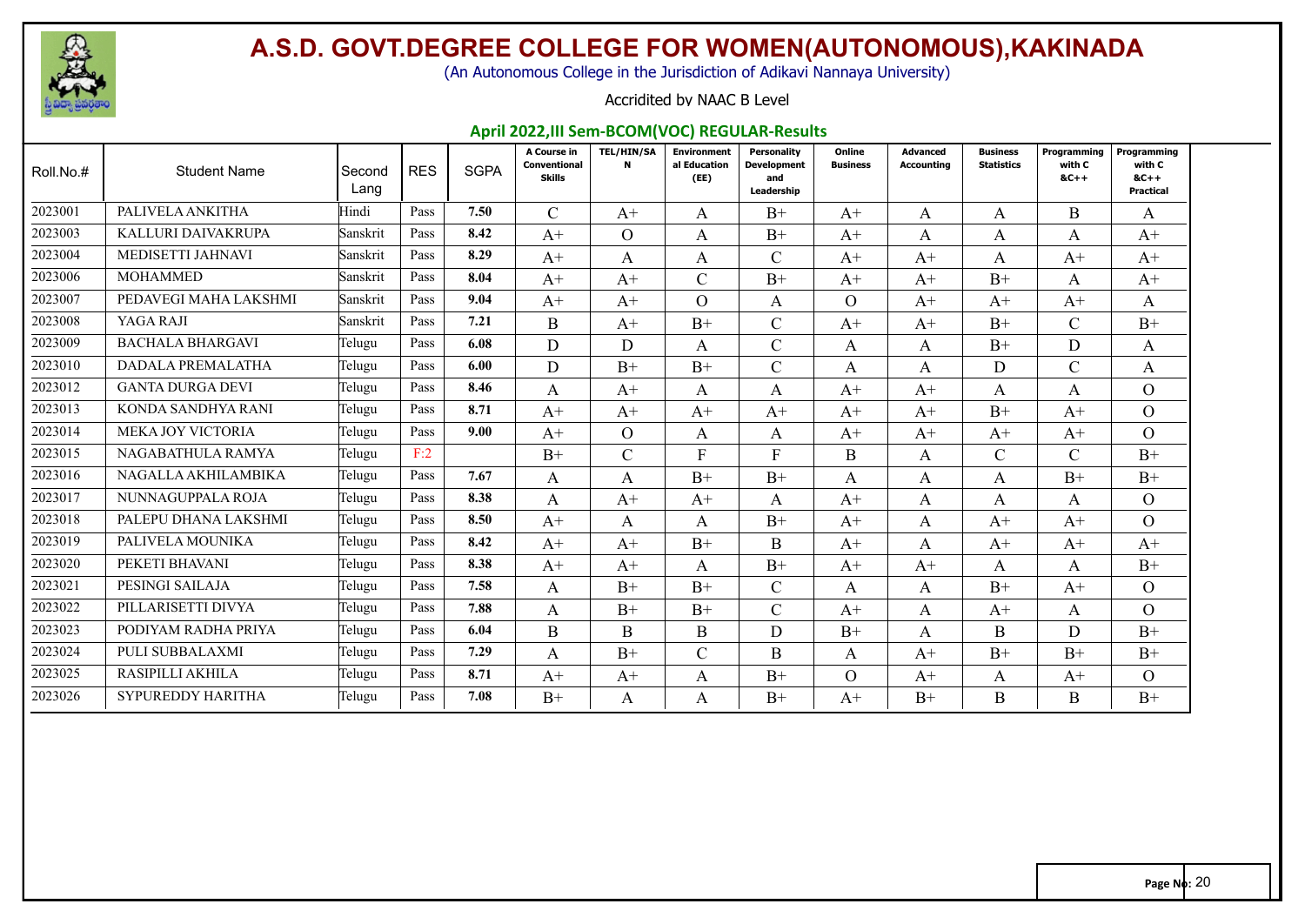

(An Autonomous College in the Jurisdiction of Adikavi Nannaya University)

#### Accridited by NAAC B Level

#### **April 2022,III Sem-BCOMG-EM REGULAR-Results**

| Roll.No.# | <b>Student Name</b>          | Second<br>Lang | <b>RES</b> | <b>SGPA</b> | A Course in<br>Conventional<br><b>Skills</b> | <b>TEL/HIN/SA</b><br>$\mathbf N$ | <b>Environment</b><br>al Education<br>(EE) | <b>Personality</b><br><b>Development</b><br>and<br>Leadership | <b>Financial</b><br><b>Markets</b> | <b>Advanced</b><br><b>Accounting</b> | <b>Business</b><br><b>Statistics</b> | Marketing     |
|-----------|------------------------------|----------------|------------|-------------|----------------------------------------------|----------------------------------|--------------------------------------------|---------------------------------------------------------------|------------------------------------|--------------------------------------|--------------------------------------|---------------|
| 2022001   | PANTHADI KUSUMANJALI         | Hindi          | Pass       | 8.79        | $A^+$                                        | $\Omega$                         | A                                          | $A^+$                                                         | O                                  | $A+$                                 | A                                    | A             |
| 2022002   | <b>SHAIK MUSEERA</b>         | Hindi          | Pass       | 7.25        | $B+$                                         | $B+$                             | D                                          | $A+$                                                          | $A+$                               | $\mathbf{A}$                         | $B+$                                 | $B+$          |
| 2022003   | <b>BAREE SATYA SREELEKHA</b> | Sanskrit       | F:1        |             | A                                            | F                                | $\mathcal{C}$                              | $A+$                                                          | $A+$                               | $B+$                                 | $B+$                                 | $B+$          |
| 2022004   | CHITIKELA SOMESWARI          | Sanskrit       | Pass       | 7.58        | $B+$                                         | $B+$                             | $B+$                                       | A                                                             | $A+$                               | A                                    | A                                    | $B+$          |
| 2022005   | <b>GUNDI SANDHYA</b>         | Sanskrit       | Pass       | 6.33        | B                                            | D                                | $\mathcal{C}$                              | $B+$                                                          | $A+$                               | $B+$                                 | B                                    | $B+$          |
| 2022006   | <b>INAVILLI KANAKA</b>       | Sanskrit       | Pass       | 7.38        | $A+$                                         | A                                | D                                          | A                                                             | $B+$                               | $B+$                                 | $B+$                                 | A             |
| 2022007   | <b>ISUNAPALLI DHARANI</b>    | Sanskrit       | Pass       | 8.33        | $A+$                                         | $A+$                             | $A+$                                       | A                                                             | A                                  | A                                    | A                                    | A             |
| 2022010   | KAMADI NAGALAKSHMI           | Sanskrit       | Pass       | 8.04        | $B+$                                         | $\Omega$                         | A                                          | A                                                             | $B+$                               | $\mathbf{A}$                         | A                                    | A             |
| 2022011   | KANDALA RAMALAKSHMI          | Sanskrit       | Pass       | 8.33        | $A+$                                         | $A+$                             | $A+$                                       | $B+$                                                          | $A+$                               | A                                    | A                                    | A             |
| 2022012   | KOPPISETTI DIVYA             | Sanskrit       | F:1        |             | F                                            | $B+$                             | D                                          | B                                                             | A                                  | A                                    | $B+$                                 | $B+$          |
| 2022013   | <b>KOPPISETTI</b>            | Sanskrit       | F:1        |             | F                                            | $B+$                             | D                                          | $B+$                                                          | A                                  | $\mathcal{C}$                        | $B+$                                 | $B+$          |
| 2022014   | KORRI SANDHYA RUPA           | Sanskrit       | F:2        |             | F                                            | $\mathcal{C}$                    | $\mathbf{F}$                               | $B+$                                                          | A                                  | $B+$                                 | B                                    | $B+$          |
| 2022015   | KOTA BHUVANESWARI            | Sanskrit       | Pass       | 8.13        | A                                            | $A+$                             | $B+$                                       | $A+$                                                          | A                                  | $B+$                                 | $A+$                                 | A             |
| 2022016   | <b>LANKE MALLIKA</b>         | Sanskrit       | Pass       | 6.54        | $\mathbf{B}$                                 | $\mathcal{C}$                    | $\mathcal{C}$                              | $A+$                                                          | $\Omega$                           | $\mathsf{A}$                         | D                                    | $B+$          |
| 2022018   | MUMMIDI SRIVINEELA           | Sanskrit       | Pass       | 7.29        | A                                            | $B+$                             | $\mathcal{C}$                              | A                                                             | A                                  | $B+$                                 | $B+$                                 | A             |
| 2022019   | MURAMALLA JAGADESWARI        | Sanskrit       | F:3        |             | D                                            | B                                | $\mathbf{F}$                               | D                                                             | $\mathbf{F}$                       | $\mathbf{F}$                         | D                                    | D             |
| 2022020   | NELLI BHAGYA SRI             | Sanskrit       | Pass       | 5.71        | $\mathbf{B}$                                 | $\mathcal{C}$                    | D                                          | $\boldsymbol{B}$                                              | $\bf{B}$                           | B                                    | B                                    | $\bf{B}$      |
| 2022021   | PALEPU DHANA KUMARI          | Sanskrit       | Pass       | 6.92        | $B+$                                         | $A+$                             | A                                          | A                                                             | $\mathcal{C}$                      | $B+$                                 | $B+$                                 | $\mathcal{C}$ |
| 2022023   | PULIPATI APARNA              | Sanskrit       | F:1        |             | $B+$                                         | $\mathbf{F}$                     | A                                          | $A+$                                                          | A                                  | A                                    | $B+$                                 | $B+$          |
| 2022024   | PULIPATI KAVYA               | Sanskrit       | F:1        |             | $B+$                                         | $\mathbf{F}$                     | A                                          | A                                                             | $B+$                               | A                                    | B                                    | A             |
| 2022025   | <b>SEELAM RAJA RAJESWARI</b> | Sanskrit       | Pass       | 7.33        | $B+$                                         | $B+$                             | B                                          | А                                                             | $B+$                               | A                                    | $B+$                                 | A             |
| 2022026   | THOTAKURA SIRISHA            | Sanskrit       | Pass       | 6.25        | $B+$                                         | $B+$                             | D                                          | $B+$                                                          | $B+$                               | B                                    | $B+$                                 | $\mathcal{C}$ |
| 2022028   | <b>ARATHAKATLA</b>           | Telugu         | Pass       | 6.50        | $B+$                                         | $B+$                             | $B+$                                       | $\mathbf{B}$                                                  | D                                  | B                                    | $B+$                                 | $B+$          |
| 2022029   | <b>BALAGAM RADHIKA</b>       | Telugu         | Pass       | 5.75        | $\mathcal{C}$                                | $\mathbf C$                      | D                                          | A                                                             | D                                  | $B+$                                 | C                                    | $B+$          |
| 2022030   | <b>BATHINA GOPIKA</b>        | Telugu         | Pass       | 4.67        | B                                            | D                                | D                                          | $\mathcal{C}$                                                 | D                                  | B                                    | D                                    | D             |
| 2022031   | <b>BODAPATI SIREESHA</b>     | Telugu         | F:1        |             | $B+$                                         | $\mathcal{C}$                    | $\mathcal{C}$                              | B                                                             | $\mathbf{F}$                       | A                                    | $\mathsf{C}$                         | B             |
| 2022032   | <b>BOMMIDI MOHANA VIJAYA</b> | Telugu         | Pass       | 6.25        | A                                            | A                                | D                                          | $\mathcal{C}$                                                 | D                                  | $\mathcal{C}$                        | A                                    | B             |
| 2022033   | DADALA SUPRIYA DARSINI       | Telugu         | F:1        |             | $B+$                                         | B                                | F                                          | $\mathcal{C}$                                                 | $\mathcal{C}$                      | $B+$                                 | $B+$                                 | $B+$          |
| 2022034   | DAKI SWAROOPA RANI           | Telugu         | F:1        |             | D                                            | D                                | D                                          | B                                                             | F                                  | B                                    | D                                    | D             |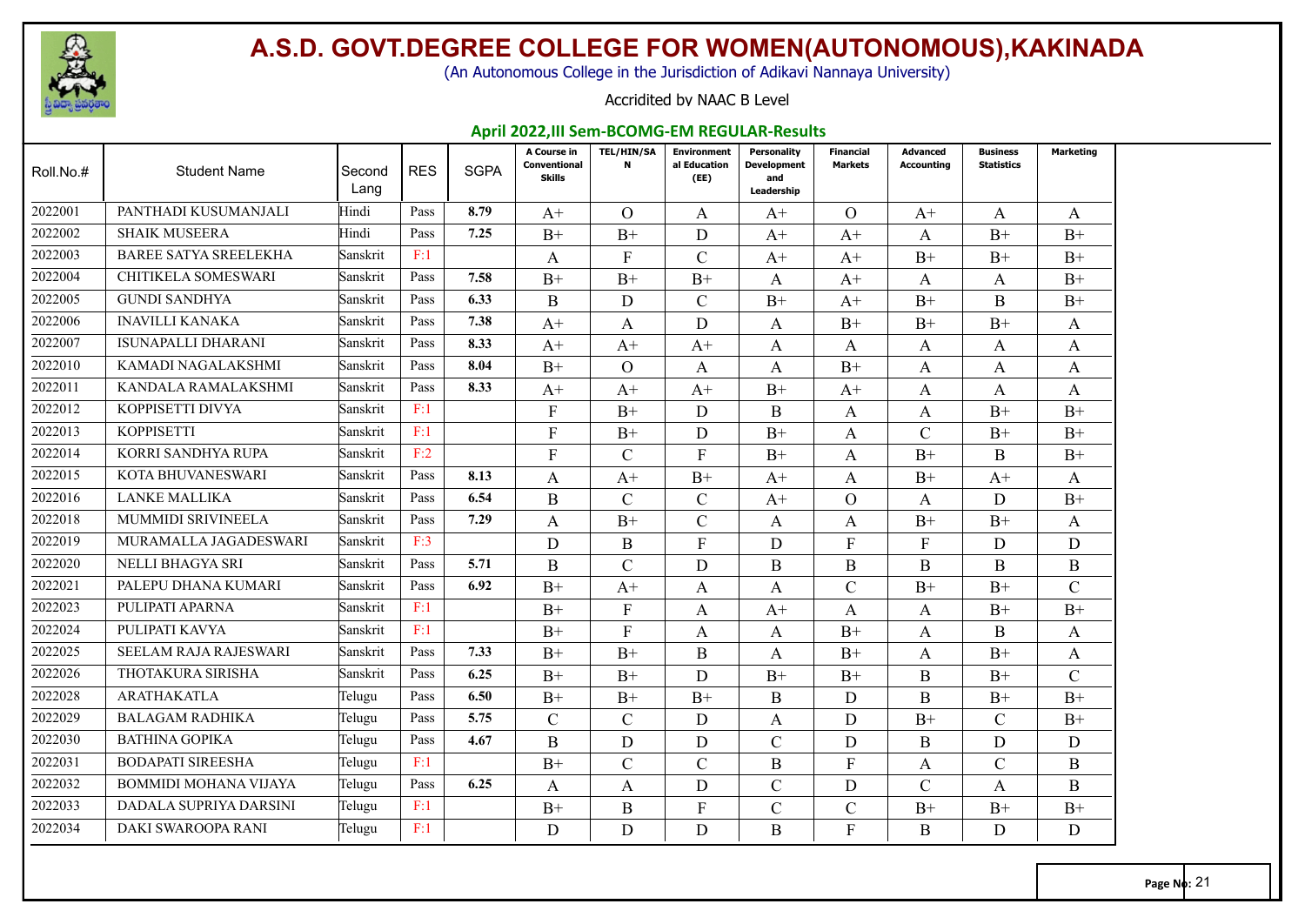

(An Autonomous College in the Jurisdiction of Adikavi Nannaya University)

| $\theta$ and $\theta$ and $\theta$ |                            |        |      |      |                                              |                   |                                            |                                                        |                                    |                               |                                      |                  |
|------------------------------------|----------------------------|--------|------|------|----------------------------------------------|-------------------|--------------------------------------------|--------------------------------------------------------|------------------------------------|-------------------------------|--------------------------------------|------------------|
|                                    |                            |        |      |      | A Course in<br>Conventional<br><b>Skills</b> | <b>TEL/HIN/SA</b> | <b>Environment</b><br>al Education<br>(EE) | Personality<br><b>Development</b><br>and<br>Leadership | <b>Financial</b><br><b>Markets</b> | <b>Advanced</b><br>Accounting | <b>Business</b><br><b>Statistics</b> | <b>Marketing</b> |
| 2022035                            | <b>DIMMILI SUNEETHA</b>    | Telugu | Pass | 6.96 | $B+$                                         | A                 | D                                          | $B+$                                                   | D                                  | $B+$                          | $B+$                                 | $A+$             |
| 2022036                            | <b>GANJA MOUNIKA</b>       | Telugu | Pass | 7.21 | $B+$                                         | A                 | $A+$                                       | D                                                      | $B+$                               | $B+$                          | $B+$                                 | A                |
| 2022037                            | <b>GIDDI VIJAYALAKSHMI</b> | Telugu | F:5  |      | $\mathbf{F}$                                 | F                 | F                                          | F                                                      | D                                  | $\mathbf{F}$                  | D                                    | D                |
| 2022038                            | KADAMATI SUREKHA           | Telugu | Pass | 5.83 | $\mathcal{C}$                                | $\mathsf{C}$      | $B+$                                       | $\mathcal{C}$                                          | $\mathcal{C}$                      | $\mathcal{C}$                 | B                                    | A                |
| 2022039                            | KANDAVALLI SRISOWMYA       | Telugu | Pass | 4.92 | $B+$                                         | C                 | $\mathcal{C}$                              | D                                                      | D                                  | D                             | $\mathcal{C}$                        | C                |
| 2022040                            | KONALA MOUNIKA             | Telugu | Pass | 8.08 | A                                            | A                 | A                                          | B                                                      | $A^+$                              | A                             | A                                    | $A+$             |
| 2022041                            | <b>MALLADI SATYA SINDU</b> | Telugu | Pass | 6.96 | $B+$                                         | $\mathsf{A}$      | A                                          | A                                                      | $B+$                               | C                             | $B+$                                 | $B+$             |
| 2022043                            | MUPPIDI KAVYA              | Telugu | F:1  |      | F                                            | $B+$              | A                                          | $B+$                                                   | $A^+$                              | $B+$                          | B.                                   | A                |
| 2022044                            | <b>MURRE SRAVANI</b>       | Telugu | Pass | 7.79 | A                                            | $A^+$             | $A+$                                       | $\mathcal{C}$                                          | $\mathbf{A}$                       | A                             | $B+$                                 | $\mathbf{A}$     |
| 2022045                            | PALEPU JHANSI LAKSHMI      | Telugu | Pass | 6.92 | A                                            | A                 | $B+$                                       | $B+$                                                   | $B+$                               | $B+$                          | D                                    | A                |
| 2022047                            | PANDRINKI YAMUNA           | Telugu | Pass | 6.33 | B                                            | B                 | $\mathcal{C}$                              | D                                                      | $B+$                               | B                             | A                                    | $B+$             |
| 2022048                            | PEETHALA AMRUTHAVALLI      | Telugu | Pass | 7.08 | D                                            | $\mathbf{A}$      | $A+$                                       | $B+$                                                   | $\mathcal{C}$                      | A                             | $B+$                                 | A                |
| 2022049                            | PEPAKAYALA VEERA SRAVANI   | Telugu | Pass | 6.54 | B                                            | $B+$              | $B+$                                       | D                                                      | A                                  | $B+$                          | B                                    | $B+$             |
| 2022050                            | POTLAKAYALA MANASA         | Telugu | Pass | 7.88 | $B+$                                         | A                 | A                                          | $B+$                                                   | $A^+$                              | A                             | A                                    | A                |
| 2022051                            | <b>PUDI PEJYURA</b>        | Telugu | Pass | 6.75 | D                                            | A                 | A                                          | $B+$                                                   | $\Omega$                           | $B+$                          | $\mathcal{C}$                        | $B+$             |
| 2022052                            | <b>SAPE JAHNAVI</b>        | Telugu | Pass | 7.29 | <sub>B</sub>                                 | $B+$              | $B+$                                       | $B+$                                                   | B                                  | $A+$                          | $B+$                                 | A                |
| 2022053                            | <b>SEERAPU NUTHANA</b>     | Telugu | Pass | 7.00 | B                                            | A                 | $B+$                                       | A                                                      | B                                  | A                             | $B+$                                 | B.               |
| 2022055                            | SUGGU PRASANNA KUMARI      | Telugu | Pass | 7.50 | A                                            | A                 | A                                          | $B+$                                                   | $B+$                               | $B+$                          | A                                    | $B+$             |
| 2022056                            | VANUM PADMA TEJA           | Telugu | F:1  |      | D                                            | D                 | D                                          | F                                                      | D                                  | D                             | $\mathcal{C}$                        | D                |
| 2022057                            | VANUM SARITHA              | Telugu | F:7  |      | F                                            | F                 | F                                          | F                                                      | F                                  | F                             | $\mathcal{C}$                        | $\mathbf{F}$     |
| 2022058                            | VASAMSETTI SRIDEVI         | Telugu | Pass | 7.67 | $B+$                                         | $B+$              | $B+$                                       | $B+$                                                   | $A+$                               | A                             | A                                    | A                |
|                                    |                            |        |      |      |                                              |                   |                                            |                                                        |                                    |                               |                                      |                  |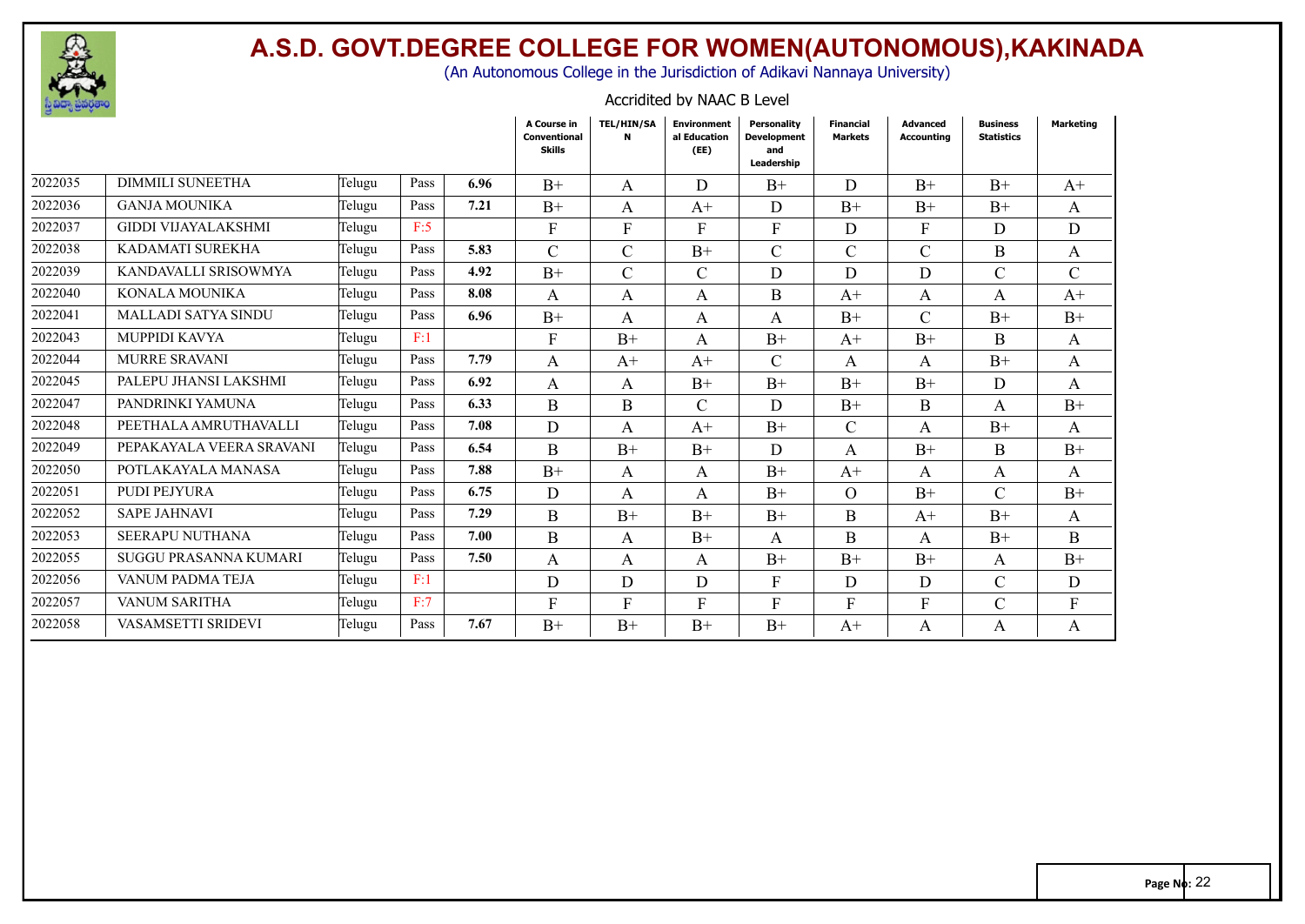

(An Autonomous College in the Jurisdiction of Adikavi Nannaya University)

#### Accridited by NAAC B Level

#### **April 2022,III Sem-BCOMG-TM REGULAR-Results**

| Roll.No.# | <b>Student Name</b>             | Second<br>Lang | <b>RES</b> | <b>SGPA</b> | A Course in<br>Conventional<br><b>Skills</b> | <b>TEL/HIN/SA</b><br>$\mathbf N$ | <b>Environment</b><br>al Education<br>(EE) | <b>Personality</b><br><b>Development</b><br>and<br>Leadership | Disaster<br><b>Management</b> | Online<br><b>Business</b> | <b>Advanced</b><br><b>Accounting</b> | <b>Business</b><br><b>Statistics</b> | Marketing |
|-----------|---------------------------------|----------------|------------|-------------|----------------------------------------------|----------------------------------|--------------------------------------------|---------------------------------------------------------------|-------------------------------|---------------------------|--------------------------------------|--------------------------------------|-----------|
| 2021001   | ANGARA PAVANI                   | Hindi          | Pass       | 6.42        | B                                            | B                                | D                                          | A                                                             | $B+$                          |                           | $B+$                                 | $\mathcal{C}$                        | A         |
| 2021002   | MOHAMMED MAHABUNNISA            | Hindi          | Pass       | 4.42        | D                                            | D                                | D                                          | $B+$                                                          | D                             |                           | $\mathcal{C}$                        | D                                    | D         |
| 2021003   | <b>SHEIK SABERA</b>             | Hindi          | Pass       | 9.04        | $A+$                                         | $\overline{O}$                   | A                                          | $\mathbf{O}$                                                  | $\Omega$                      |                           | A                                    | $A+$                                 | $A+$      |
| 2021004   | <b>ANGADI MANI</b>              | Sanskrit       | F:4        |             | F                                            | F                                | $\mathbf{F}$                               | D                                                             | D                             |                           | D                                    | F                                    | D         |
| 2021005   | BEHARA MAHA LAKSHMI             | Sanskrit       | F:1        |             | $B+$                                         | B                                | D                                          | $B+$                                                          | D                             |                           | B                                    | F                                    | $B+$      |
| 2021006   | CHINTHAKAYALA PADMA             | Sanskrit       | Pass       | 7.71        | A                                            | $A+$                             | $B+$                                       | A                                                             | A                             |                           | $B+$                                 | $B+$                                 | A         |
| 2021007   | JONNALAGADDA KUMARI             | Sanskrit       | Pass       | 6.58        | D                                            | B                                | $B+$                                       | $A+$                                                          | A                             |                           | A                                    | D                                    | A         |
| 2021008   | <b>MALLADI KARUNA</b>           | Sanskrit       | Pass       | 7.25        | $B+$                                         | $A+$                             | $B+$                                       | $B+$                                                          | $B+$                          |                           | $B+$                                 | <sub>B</sub>                         | A         |
| 2021009   | <b>MALLADI KASUSRI</b>          | Sanskrit       | Pass       | 7.21        | $B+$                                         | A                                | $\mathcal{C}$                              | A                                                             | $B+$                          |                           | $B+$                                 | $B+$                                 | A         |
| 2021010   | <b>SHAIK SHAKHEENA BEGUM</b>    | Sanskrit       | Pass       | 7.75        | A                                            | A                                | $B+$                                       | $B+$                                                          | $B+$                          |                           | $B+$                                 | A                                    | $A+$      |
| 2021011   | VADAMODALU NAVYA                | Sanskrit       | Pass       | 9.04        | $A+$                                         | $\overline{O}$                   | $\mathbf{A}$                               | $\mathbf{A}$                                                  | $\Omega$                      |                           | $A+$                                 | $A+$                                 | $A+$      |
| 2021012   | VENTAPALLI DEEPIKA              | Sanskrit       | F:4        |             | F                                            | $\mathbf{F}$                     | D                                          | D                                                             | D                             |                           | $\mathbf{F}$                         | F                                    | D         |
| 2021013   | <b>BALASADI DEVI</b>            | Telugu         | Pass       | 8.79        | $B+$                                         | $\Omega$                         | $\mathcal{C}$                              | $A+$                                                          | $\Omega$                      |                           | $\Omega$                             | $A+$                                 | $A+$      |
| 2021014   | <b>BHEEMALA DURGA</b>           | Telugu         | Pass       | 7.54        | B                                            | $B+$                             | $A+$                                       | $B+$                                                          | $A+$                          |                           | A                                    | $B+$                                 | A         |
| 2021015   | <b>BODDU SRI LAKSHMI</b>        | Telugu         | Pass       | 6.13        | $\overline{C}$                               | B                                | $\mathcal{C}$                              | B                                                             | B                             |                           | $B+$                                 | $\mathcal{C}$                        | A         |
| 2021016   | <b>BODDU VIJITHA</b>            | Telugu         | F:1        |             | F                                            | $B+$                             | D                                          | $B+$                                                          | $\mathcal{C}$                 |                           | $B+$                                 | $\mathcal{C}$                        | $B+$      |
| 2021017   | <b>BODDU YAMUNA</b>             | Telugu         | Pass       | 8.00        | $B+$                                         | $A+$                             | $B+$                                       | A                                                             | $B+$                          |                           | A                                    | A                                    | $A+$      |
| 2021018   | <b>BOLLINKALA VARA JYOTHI</b>   | Telugu         | Pass       | 6.17        | B                                            | A                                | D                                          | $B+$                                                          | D                             |                           | $\mathcal{C}$                        | B                                    | A         |
| 2021019   | <b>BOMMITHI NAVYA</b>           | Telugu         | Pass       | 7.71        | $\mathsf{C}$                                 | A                                | $\mathbf B$                                | $A+$                                                          | A                             |                           | $\Omega$                             | A                                    | $B+$      |
| 2021020   | <b>CHINNI SAILAJA</b>           | Telugu         | Pass       | 6.67        | D                                            | B                                | B                                          | A                                                             | $\mathcal{C}$                 |                           | A                                    | $B+$                                 | A         |
| 2021021   | DASARI BHAVANI                  | Telugu         | Pass       | 6.96        | D                                            | $B+$                             | B                                          | A                                                             | $B+$                          |                           | A                                    | $B+$                                 | A         |
| 2021022   | <b>GANTA GEETHANJALI</b>        | Telugu         | Pass       | 7.25        | $\mathsf{C}$                                 | $B+$                             | $\mathcal{C}$                              | A                                                             | A                             |                           | $A+$                                 | $B+$                                 | A         |
| 2021023   | <b>GEDDAM ANITHA</b>            | Telugu         | Pass       | 6.88        | D                                            | $B+$                             | D                                          | $A+$                                                          | $B+$                          |                           | $A+$                                 | $B+$                                 | $B+$      |
| 2021024   | <b>GOLLAPALLI VEERA</b>         | Telugu         | Pass       | 6.33        | D                                            | B                                | D                                          | $B+$                                                          | B                             |                           | A                                    | $B+$                                 | $B+$      |
| 2021027   | <b>JADA BHAGYA SREE LAKSHMI</b> | Telugu         | Pass       | 7.17        | D                                            | A                                | $B+$                                       | $A+$                                                          | A                             |                           | $B+$                                 | $B+$                                 | A         |
| 2021029   | KAJULURI DHARANI                | Telugu         | F:1        |             | F                                            | D                                | B                                          | $\mathcal{C}$                                                 | $B+$                          |                           | $B+$                                 | D                                    | A         |
| 2021030   | <b>KAMADI NAVEENA</b>           | Telugu         | Pass       | 4.50        | D                                            | D                                | D                                          | D                                                             | D                             |                           | $B+$                                 | D                                    | D         |
| 2021031   | KARRI VENKATA RAMANA            | Telugu         | F:1        |             | F                                            | A                                | B                                          | A                                                             | $A+$                          |                           | $B+$                                 | A                                    | A         |
| 2021032   | KOMARAPU MOUNIKA                | Telugu         | F:1        |             | F                                            | D                                | D                                          | $B+$                                                          | D                             |                           | $\mathcal{C}$                        | D                                    | B         |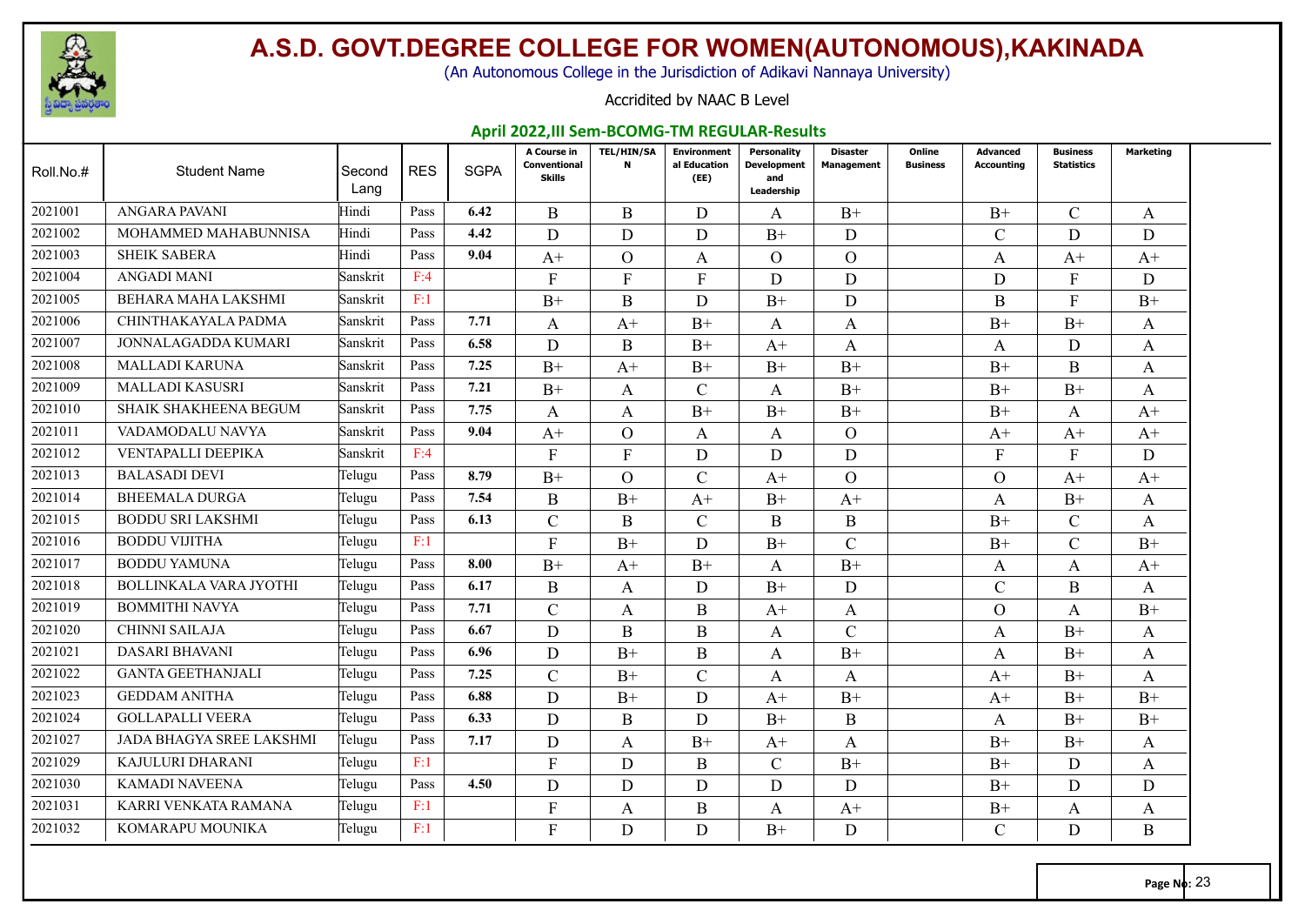

(An Autonomous College in the Jurisdiction of Adikavi Nannaya University)

| Accridited by NAAC B Level |  |
|----------------------------|--|
|----------------------------|--|

|         |                                |        |      |      | A Course in<br><b>Conventional</b><br>Skills | TEL/HIN/SA<br>N | <b>Environment</b><br>al Education<br>(EE) | Personality<br><b>Development</b><br>and<br>Leadership | <b>Disaster</b><br><b>Management</b> | Online<br><b>Business</b> | <b>Advanced</b><br>Accounting | <b>Business</b><br><b>Statistics</b> | Marketing |
|---------|--------------------------------|--------|------|------|----------------------------------------------|-----------------|--------------------------------------------|--------------------------------------------------------|--------------------------------------|---------------------------|-------------------------------|--------------------------------------|-----------|
| 2021033 | <b>KONADA SIREESHA</b>         | Telugu | Pass | 7.54 | $B+$                                         | A               | $B+$                                       | $B+$                                                   | A                                    |                           | A                             | $B+$                                 | A         |
| 2021034 | KUSUMA KRANTHI KUMARI          | Telugu | Pass | 7.21 | A                                            | $A+$            | $\mathcal{C}$                              | $A+$                                                   | $A+$                                 |                           | $B+$                          | B                                    | B         |
| 2021035 | <b>MEDA VEERA MAHA</b>         | Telugu | F:1  |      | F                                            | $B+$            | $B+$                                       | B                                                      | A                                    |                           | $B+$                          | B                                    | A         |
| 2021036 | <b>MEDISETTI DEVI</b>          | Telugu | F:1  |      | $\mathbf{F}$                                 | A               | $B+$                                       | $B+$                                                   | A                                    |                           | A                             | $B+$                                 | $B+$      |
| 2021037 | <b>MYLAPILLI PAVANI</b>        | Telugu | Pass | 7.92 | B                                            | A               | A                                          | $A^+$                                                  | $A+$                                 |                           | $A+$                          | A                                    | $B+$      |
| 2021038 | <b>MYLAPILLI VENKATA DURGA</b> | Telugu | Pass | 4.83 | D.                                           | D.              | D                                          | $B+$                                                   | $B+$                                 |                           | $\mathcal{C}$                 | $\mathcal{C}$                        | D         |
| 2021039 | PALEPU DURGA DEVI              | Telugu | Pass | 8.21 | B                                            | $A+$            | $B+$                                       | $\Omega$                                               | $A+$                                 |                           | $A+$                          | A                                    | A         |
| 2021041 | PALLI RITU SRI                 | Telugu | F:1  |      | $\mathbf{F}$                                 | A               | $B+$                                       | $A+$                                                   | A                                    |                           | A                             | B                                    | $B+$      |
| 2021042 | PEMMADI HEMA                   | Telugu | F:1  |      | <sub>B</sub>                                 | $A+$            | $\mathcal{C}$                              | $A+$                                                   | A                                    |                           | F                             | $B+$                                 | A         |
| 2021043 | <b>PENKE BUJJI</b>             | Telugu | F:1  |      | F                                            | D               | $\mathcal{C}$                              | B                                                      | $B+$                                 |                           | B                             | D                                    | B         |
| 2021044 | PILLA TULASI                   | Telugu | Pass | 7.08 | <sub>B</sub>                                 | <sub>B</sub>    | $B+$                                       | $B+$                                                   |                                      | $A+$                      | A                             | $B+$                                 | $B+$      |
| 2021045 | POLAMURI HARIKALYANI           | Telugu | Pass | 5.63 | D                                            | $\mathcal{C}$   | $\mathcal{C}$                              | A                                                      |                                      | $B+$                      | $B+$                          | D                                    | B         |
| 2021046 | RAKOTHI KOMALIKA               | Telugu | Pass | 7.71 | $B+$                                         | A               | $B+$                                       | A                                                      | $A+$                                 |                           | A                             | $B+$                                 | A         |
| 2021047 | RANGALA VIJAYA LAKSHMI         | Telugu | Pass | 7.79 | <sub>B</sub>                                 | $A+$            | A                                          | A                                                      | $A+$                                 |                           | $A+$                          | $B+$                                 | $B+$      |
| 2021048 | <b>SEELAM DEEVENA</b>          | Telugu | Pass | 7.50 | D                                            | $\Omega$        | D                                          | A                                                      | $A+$                                 |                           | $A+$                          | $B+$                                 | A         |
| 2021049 | <b>TIRAGATI ANUSHA</b>         | Telugu | Pass | 7.63 | B                                            | $A+$            | $B+$                                       | $A+$                                                   | $A+$                                 |                           | A                             | B                                    | A         |
| 2021050 | <b>TULURI TEJASWINI</b>        | Telugu | Pass | 6.63 | D.                                           | $A+$            | D                                          | A                                                      | A                                    |                           | $B+$                          | B.                                   | $B+$      |
| 2021051 | VALLIPUDI TRINADHATULASI       | Telugu | Pass | 6.75 | D                                            | A               | $\mathcal{C}$                              | A                                                      | A                                    |                           | $B+$                          | $B+$                                 | $B+$      |
| 2021052 | VANAMADI DEVI                  | Telugu | Pass | 8.08 | A                                            | A               | $B+$                                       | $A+$                                                   | $A+$                                 |                           | A                             | A                                    | A         |
| 2021053 | <b>VITHANALA HEMA</b>          | Telugu | F:1  |      | D                                            | D               | D                                          | $\mathsf{C}$                                           | D                                    |                           | $\mathcal{C}$                 | F                                    | D         |
| 2021054 | YERIPILLI SURYAM               | Telugu | F:1  |      | F                                            | D               | B                                          | A                                                      | A                                    |                           | A                             | D                                    | $B+$      |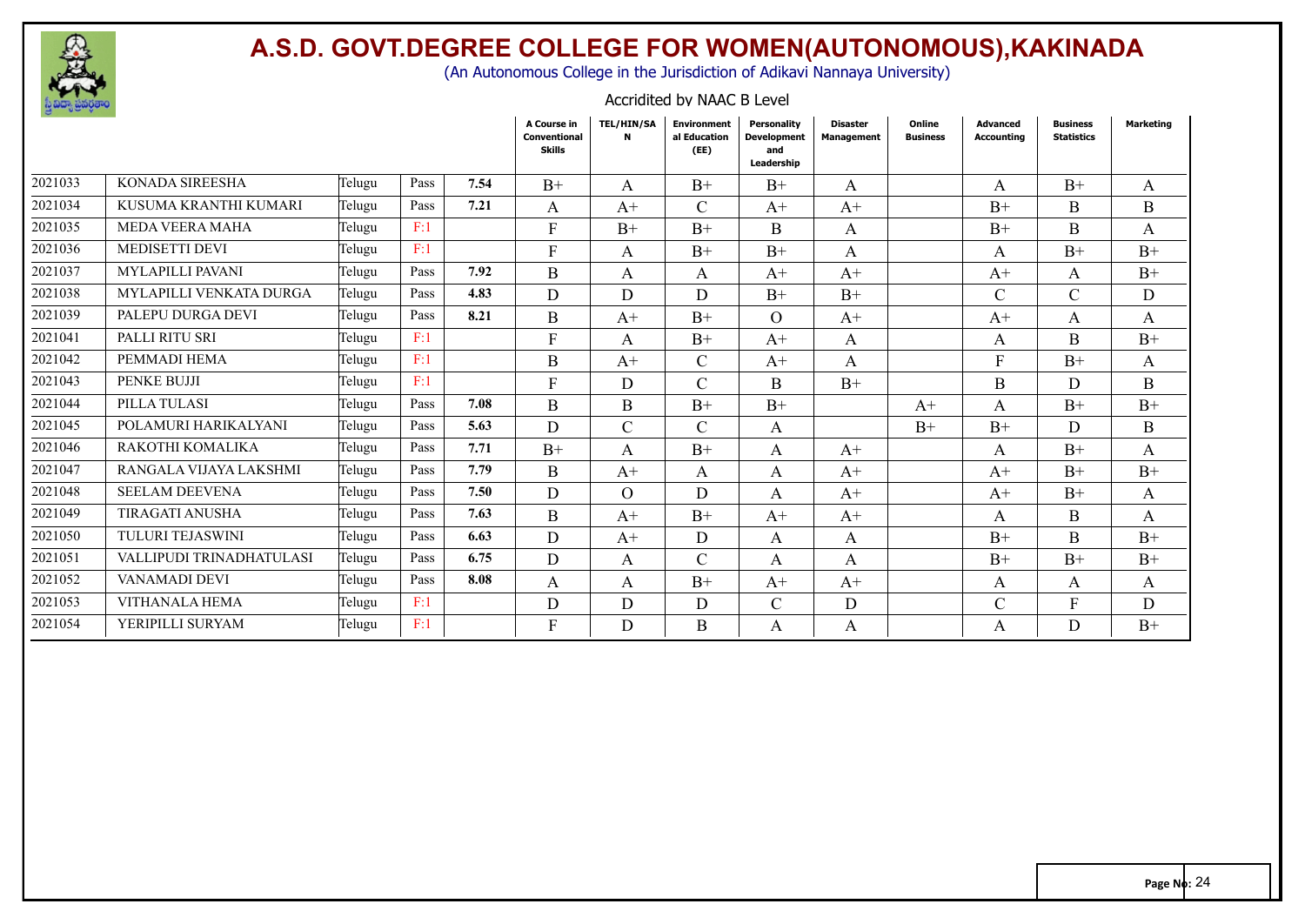

(An Autonomous College in the Jurisdiction of Adikavi Nannaya University)

#### Accridited by NAAC B Level

#### **April 2022,III Sem-CBHC REGULAR-Results**

| Roll.No.# | <b>Student Name</b>            | Second<br>Lang | <b>RES</b> | <b>SGPA</b> | A Course in<br>Conventional<br><b>Skills</b> | <b>TEL/HIN/SA</b><br>N | Environment<br>al Education<br>(EE) | <b>Personality</b><br><b>Development</b><br>and<br>Leadership | <b>Disaster</b><br><b>Management</b> | Anatomy and<br><b>Embryology</b><br>of<br>Angiosperms, | <b>Basics of</b><br>Vegetable<br><b>Science</b> | Organic<br>Chemistry<br>and<br>Spectroscopy | <b>Anatomy and</b><br><b>Embryology</b><br>of<br>Angiosperms, | <b>Basics of</b><br>Vegetable<br>Science<br>Practical |
|-----------|--------------------------------|----------------|------------|-------------|----------------------------------------------|------------------------|-------------------------------------|---------------------------------------------------------------|--------------------------------------|--------------------------------------------------------|-------------------------------------------------|---------------------------------------------|---------------------------------------------------------------|-------------------------------------------------------|
| 2039001   | <b>BOMMIDI DHANA VENKATA</b>   | Sanskrit       | Pass       | 5.93        | $\sim$<br>∪                                  | D                      | $B+$                                | D                                                             | $B+$                                 | D.                                                     | $B+$                                            | D                                           | $\Omega$                                                      | A                                                     |
| 2039002   | <b>GUDAPARTHI NEEHA RESHMI</b> | Sanskrit       | F:2        |             | A                                            | $B+$                   | $A+$                                | $A+$                                                          | A                                    | F                                                      | $B+$                                            | $\mathbf{F}$                                | $\Omega$                                                      | $\Omega$                                              |
| 2039003   | KARRI RAJESWARI                | Sanskrit       | F:1        |             | D                                            | $B+$                   | A                                   | <sub>B</sub>                                                  | $\mathcal{C}$                        | г                                                      | D                                               | $\sim$<br>U.                                | $\Omega$                                                      | $\overline{O}$                                        |
| 2039004   | MEDISETTI RAMYA JOY            | Sanskrit       | Pass       | 8.37        | $A+$                                         | $A+$                   | $\mathsf{A}$                        | $A+$                                                          | $\overline{O}$                       | $B+$                                                   | A                                               | U                                           | $\Omega$                                                      | $\Omega$                                              |
| 2039005   | RAJALA DEDEEPYA                | Sanskrit       | Pass       | 8.15        | $B+$                                         | $\Omega$               | $\Omega$                            | $A+$                                                          | $A+$                                 | D                                                      | $B+$                                            | A                                           | $\Omega$                                                      | $\Omega$                                              |
| 2039006   | AYITHABATHULA JHANSI           | Telugu         | F:1        |             | D                                            | A                      | A                                   | A                                                             | $\mathcal{C}$                        | T.                                                     | B                                               | B                                           | $A+$                                                          | $\Omega$                                              |
| 2039007   | CHILAKA INDU                   | Telugu         | Pass       | 8.93        | A                                            | $\Omega$               | $A+$                                | $A+$                                                          | $\Omega$                             | B                                                      | $\Omega$                                        | $A+$                                        | $\Omega$                                                      | $\overline{O}$                                        |
| 2039008   | <b>KADALI PADMINI</b>          | Telugu         | F:1        |             | F                                            | D                      | A                                   | $B+$                                                          | D                                    | D                                                      | D                                               | A                                           | $\Omega$                                                      | $\overline{O}$                                        |
| 2039009   | KAVITHA KALYANI                | Telugu         | Pass       | 7.11        | D                                            | A                      | A                                   | A                                                             | A                                    | D                                                      | B                                               | A                                           | $A+$                                                          | $\Omega$                                              |
| 2039010   | <b>LALAM RAVEENA</b>           | Telugu         | Pass       | 7.63        | C                                            | $A+$                   | $A^+$                               | A                                                             | $B+$                                 | B                                                      | $B+$                                            | $B+$                                        | $\Omega$                                                      | $\Omega$                                              |
| 2039011   | LINGAM NOOKA RATNAM            | Telugu         | F:1        | 6.41        | E                                            | $B+$                   | A                                   | $B+$                                                          | $B+$                                 | B                                                      | B                                               | B                                           | $\Omega$                                                      | $A^+$                                                 |
| 2039012   | <b>MADE KANCHANA</b>           | Telugu         | F:1        |             | E                                            | A                      | A                                   | A                                                             | D                                    | D                                                      | $\sim$                                          | B                                           | $\Omega$                                                      | $\Omega$                                              |
| 2039013   | <b>MANGAM SUMA</b>             | Telugu         | F:1        |             | F                                            | A                      | $A+$                                | $A+$                                                          | D                                    | B                                                      | $B+$                                            | $B+$                                        | $\Omega$                                                      | $\Omega$                                              |
| 2039014   | <b>MOSALI INDU</b>             | Telugu         | Pass       | 6.19        | D                                            | A                      | A                                   | B                                                             | $B+$                                 | D                                                      | D                                               | $\sim$                                      | A                                                             | $A^+$                                                 |
| 2039015   | PATI MEHAR GAYATHRI            | Telugu         | Pass       | 7.33        | D                                            | $A+$                   | A                                   | A                                                             | $B+$                                 | D.                                                     | $B+$                                            | A                                           | $\Omega$                                                      | $\Omega$                                              |
| 2039016   | POLAMURI AKHILA                | Telugu         | Pass       | 6.59        | D                                            | A                      | $A+$                                | A                                                             | C.                                   | D                                                      | B                                               | D                                           | $\Omega$                                                      | $\overline{O}$                                        |
| 2039017   | YEDIDA MANISHA                 | Telugu         | F:1        |             | F                                            | A                      | $A+$                                | $A+$                                                          | $\sim$<br>U                          | B                                                      | $\mathbf{A}$                                    | $A+$                                        | $\Omega$                                                      | $\Omega$                                              |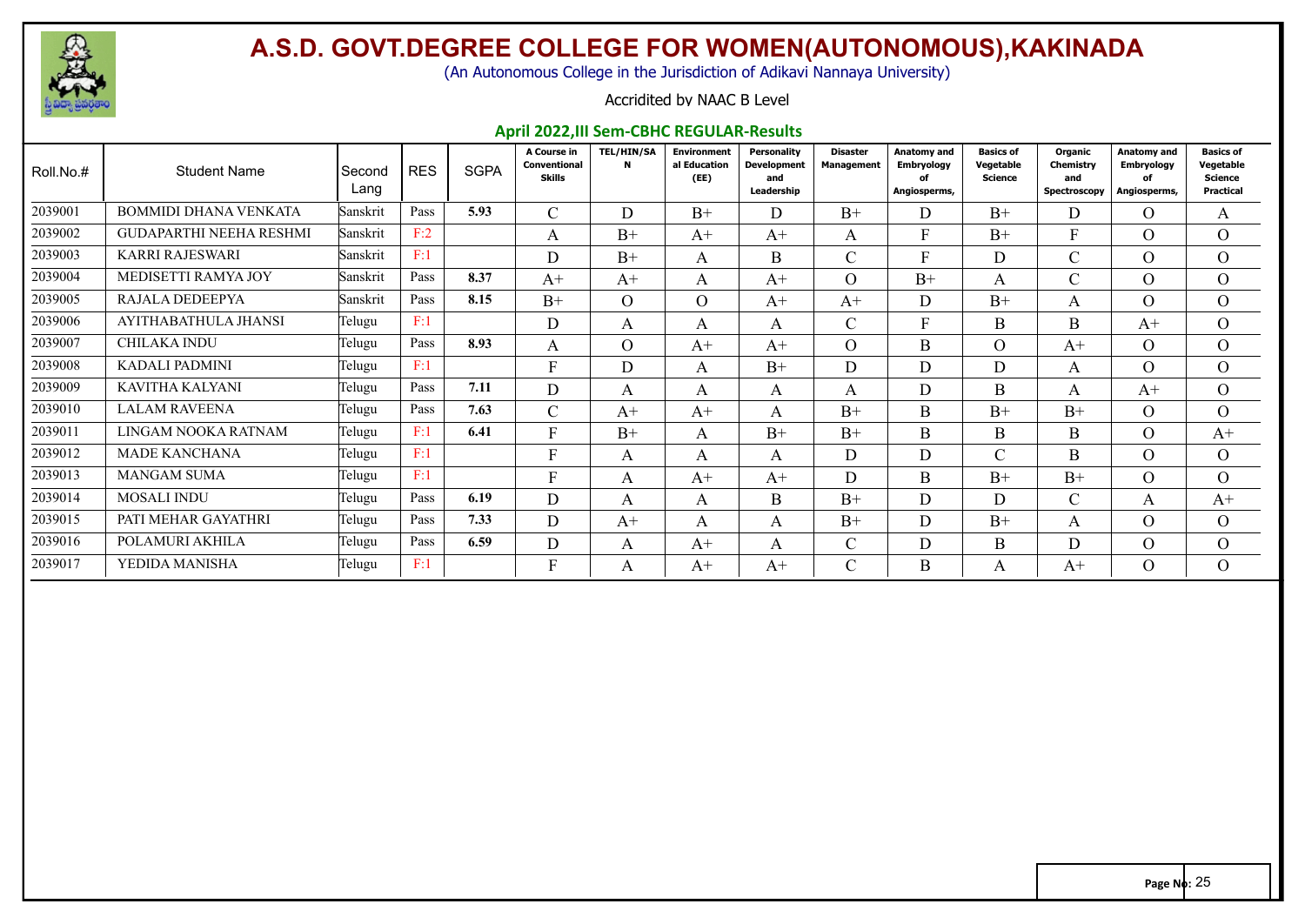| Roll.No.# | <b>Student Name</b>            | Second<br>Lang | <b>RES</b> | <b>SGPA</b> | Organic<br>Chemistry<br>and<br>Spectroscopy |
|-----------|--------------------------------|----------------|------------|-------------|---------------------------------------------|
| 2039001   | <b>BOMMIDI DHANA VENKATA</b>   | Sanskrit       | Pass       | 5.93        | A                                           |
| 2039002   | <b>GUDAPARTHI NEEHA RESHMI</b> | Sanskrit       | F:2        |             | $A+$                                        |
| 2039003   | KARRI RAJESWARI                | Sanskrit       | F:1        |             | A                                           |
| 2039004   | MEDISETTI RAMYA JOY            | Sanskrit       | Pass       | 8.37        | $A+$                                        |
| 2039005   | RAJALA DEDEEPYA                | Sanskrit       | Pass       | 8.15        | A                                           |
| 2039006   | AYITHABATHULA JHANSI           | Telugu         | F:1        |             | A                                           |
| 2039007   | <b>CHILAKA INDU</b>            | Telugu         | Pass       | 8.93        | A                                           |
| 2039008   | KADALI PADMINI                 | Telugu         | F:1        |             | A                                           |
| 2039009   | KAVITHA KALYANI                | Telugu         | Pass       | 7.11        | A                                           |
| 2039010   | <b>LALAM RAVEENA</b>           | Telugu         | Pass       | 7.63        | A                                           |
| 2039011   | LINGAM NOOKA RATNAM            | Telugu         | F:1        | 6.41        | $\mathsf{A}$                                |
| 2039012   | MADE KANCHANA                  | Telugu         | F:1        |             | $A+$                                        |
| 2039013   | <b>MANGAM SUMA</b>             | Telugu         | F:1        |             | A                                           |
| 2039014   | <b>MOSALI INDU</b>             | Telugu         | Pass       | 6.19        | A                                           |
| 2039015   | PATI MEHAR GAYATHRI            | Telugu         | Pass       | 7.33        | A                                           |
| 2039016   | POLAMURI AKHILA                | Telugu         | Pass       | 6.59        | A                                           |
| 2039017   | YEDIDA MANISHA                 | Telugu         | F:1        |             | $A+$                                        |

#### **April 2022,III Sem-CBHC REGULAR-Results**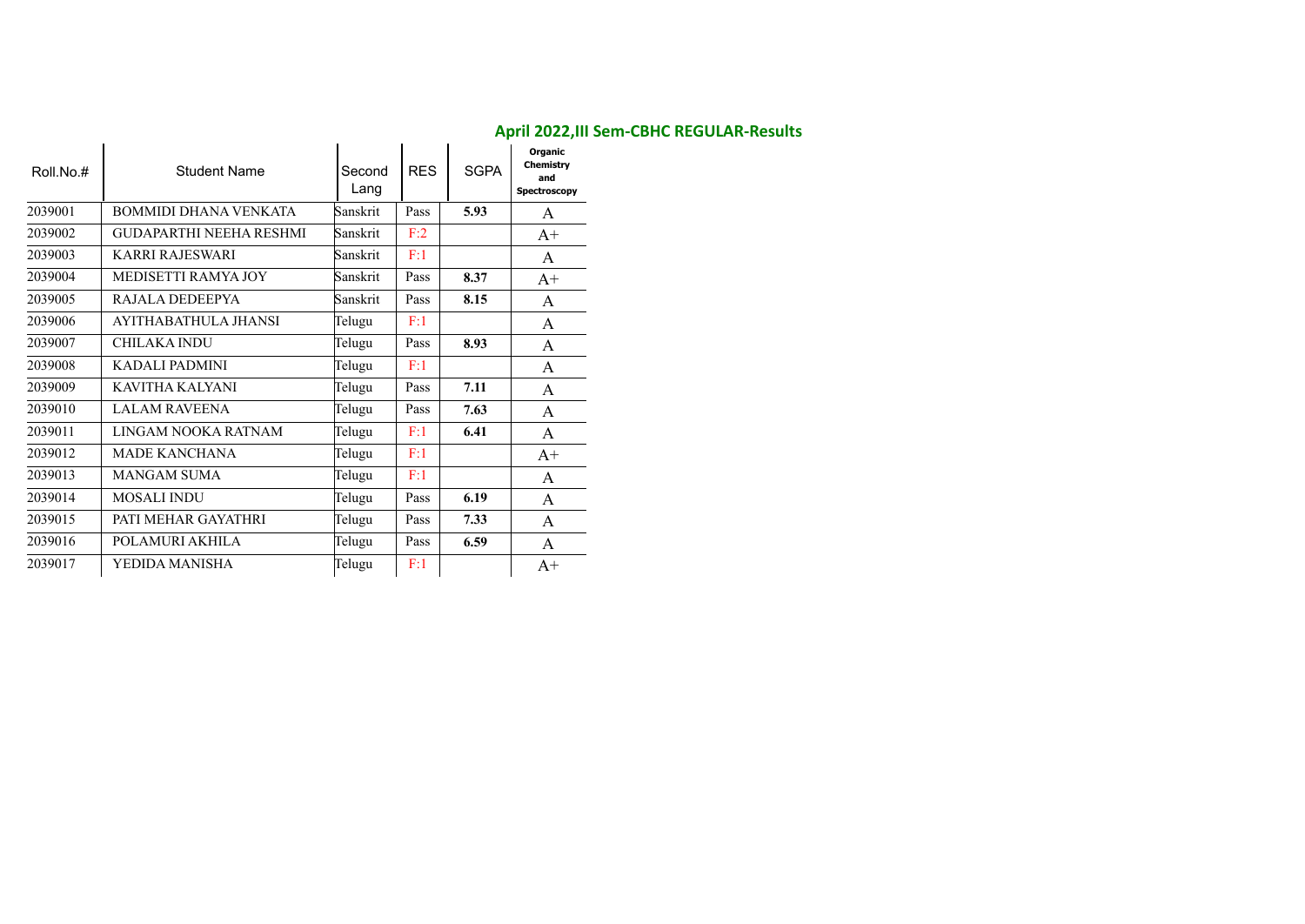

(An Autonomous College in the Jurisdiction of Adikavi Nannaya University)

#### Accridited by NAAC B Level

#### **April 2022,III Sem-CBMB REGULAR-Results**

| Roll.No.# | <b>Student Name</b>     | Second<br>Lang | <b>RES</b> | <b>SGPA</b> | A Course in<br>Conventional<br>Skills | <b>TEL/HIN/SA</b><br>N | <b>Environment</b><br>al Education<br>(EE) | Personality<br><b>Development</b><br>and<br>Leadership | <b>Disaster</b><br>Management | <b>Anatomy and</b><br><b>Embryology</b><br>of<br>Angiosperms, | <b>Molecular</b><br><b>Biology and</b><br><b>Microbial</b><br>Genetics | Organic<br>Chemistry<br>and<br>Spectroscopy | <b>Anatomy and</b><br><b>Embryology</b><br>Angiosperms, | Molecular<br><b>Biology and</b><br><b>Microbial</b><br>Genetics |
|-----------|-------------------------|----------------|------------|-------------|---------------------------------------|------------------------|--------------------------------------------|--------------------------------------------------------|-------------------------------|---------------------------------------------------------------|------------------------------------------------------------------------|---------------------------------------------|---------------------------------------------------------|-----------------------------------------------------------------|
| 2034001   | MOHAMMAD BIBIJAN        | Hindi          | F:2        |             | $B+$                                  | $\overline{O}$         | $B+$                                       | F.                                                     | $A+$                          |                                                               |                                                                        | B                                           | $\Omega$                                                | $A^+$                                                           |
| 2034002   | <b>BODDU SATYA</b>      | Sanskrit       | F:3        |             | $B+$                                  | $\mathbf{F}$           | A                                          | D.                                                     | $A+$                          |                                                               |                                                                        |                                             | $A+$                                                    | D                                                               |
| 2034003   | CHINTA CHINNATHALLI     | Sanskrit       | F:1        |             | $A+$                                  | $B+$                   | B                                          | $\cap$<br>U.                                           | $A+$                          | Ð                                                             | B                                                                      | D                                           | $A+$                                                    | B                                                               |
| 2034004   | DANDUPROLU RAJA SRI     | Sanskrit       | Pass       | 8.63        | $A+$                                  | $\Omega$               | A                                          | $B+$                                                   | $A+$                          | B                                                             | $\Omega$                                                               | A                                           | $\Omega$                                                | $A^+$                                                           |
| 2034007   | <b>MUTHYALA KEERTHI</b> | Sanskrit       | Pass       | 6.33        | $B+$                                  | $B+$                   | $\mathcal{C}$                              | D.                                                     | $\mathsf{A}$                  | $\sim$                                                        | B.                                                                     | D                                           | $A+$                                                    | $B+$                                                            |
| 2034008   | <b>SAYED MUSEERA</b>    | Sanskrit       | F:2        |             | $B+$                                  | B                      | B                                          | $\cap$<br>U.                                           | A                             | Ē                                                             | B.                                                                     |                                             | $\Omega$                                                | D                                                               |
| 2034010   | KODAMANCHILI ANITHA     | Telugu         | F:1        |             | $A+$                                  | $B+$                   | B                                          | A                                                      | $A+$                          | Ð                                                             | B.                                                                     | D                                           | $\Omega$                                                | D                                                               |
| 2034011   | NANDIKI ANITHA          | Telugu         | Pass       | 6.85        | $A+$                                  | A                      | $\mathsf{A}$                               | $B+$                                                   | $A+$                          | $\sim$<br>U                                                   | $\sim$                                                                 | D                                           | $\Omega$                                                | D                                                               |
| 2034012   | PENUGONDA NAGAPARVATHI  | Telugu         | F:1        |             | $B+$                                  | A                      | $B+$                                       | $\mathbf{A}$                                           | $\mathbf{A}$                  | $\blacksquare$                                                |                                                                        | D                                           | $\Omega$                                                | $\sim$                                                          |
| 2034013   | PULAGALA PRIYANKA       | Telugu         | F:3        |             | А                                     | A                      | A                                          | A                                                      | $B+$                          | Ð                                                             |                                                                        |                                             | $\Omega$                                                |                                                                 |
| 2034014   | PUSALA JYOTHI           | Telugu         | F:1        |             | A                                     | $B+$                   | A                                          | $B+$                                                   | $B+$                          | D                                                             | D                                                                      |                                             | $\Omega$                                                | D                                                               |
| 2034015   | <b>RAJALA GRACY</b>     | Telugu         | F:5        |             | Ð                                     | D                      | $\Omega$                                   | D                                                      | D                             |                                                               |                                                                        |                                             | $A+$                                                    |                                                                 |
| 2034016   | VITHANALA MANISHA       | Telugu         | F:5        |             | Ð                                     | D                      | $B+$                                       | D                                                      | D                             |                                                               |                                                                        |                                             | A                                                       |                                                                 |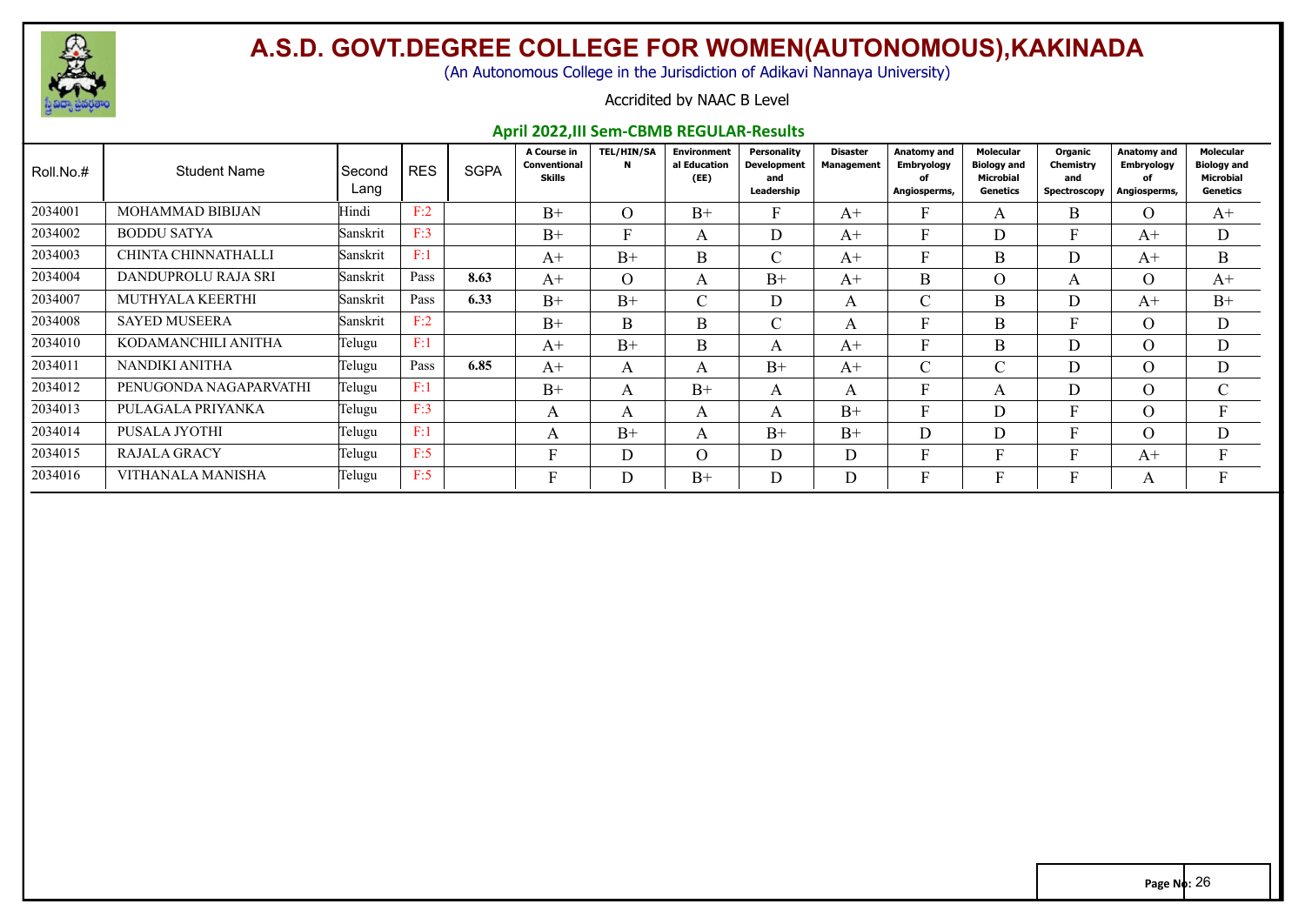| Roll.No.# | Student Name            | Second<br>Lang | <b>RES</b> | <b>SGPA</b> | Organic<br>Chemistry<br>and<br>Spectroscopy |
|-----------|-------------------------|----------------|------------|-------------|---------------------------------------------|
| 2034001   | <b>MOHAMMAD BIBIJAN</b> | Hindi          | F:2        |             | $A+$                                        |
| 2034002   | <b>BODDU SATYA</b>      | Sanskrit       | F:3        |             | A                                           |
| 2034003   | CHINTA CHINNATHALLI     | Sanskrit       | F:1        |             | $A+$                                        |
| 2034004   | DANDUPROLU RAJA SRI     | Sanskrit       | Pass       | 8.63        | $A+$                                        |
| 2034007   | <b>MUTHYALA KEERTHI</b> | Sanskrit       | Pass       | 6.33        | $A+$                                        |
| 2034008   | <b>SAYED MUSEERA</b>    | Sanskrit       | F:2        |             | $A+$                                        |
| 2034010   | KODAMANCHILI ANITHA     | Telugu         | F:1        |             | $A^+$                                       |
| 2034011   | NANDIKI ANITHA          | Telugu         | Pass       | 6.85        | A                                           |
| 2034012   | PENUGONDA NAGAPARVATHI  | Telugu         | F:1        |             | A                                           |
| 2034013   | PULAGALA PRIYANKA       | Telugu         | F:3        |             | A                                           |
| 2034014   | PUSALA JYOTHI           | Telugu         | F:1        |             | A                                           |
| 2034015   | <b>RAJALA GRACY</b>     | Telugu         | F:5        |             | A                                           |
| 2034016   | VITHANALA MANISHA       | Telugu         | F:5        |             | A                                           |

#### **April 2022,III Sem-CBMB REGULAR-Results**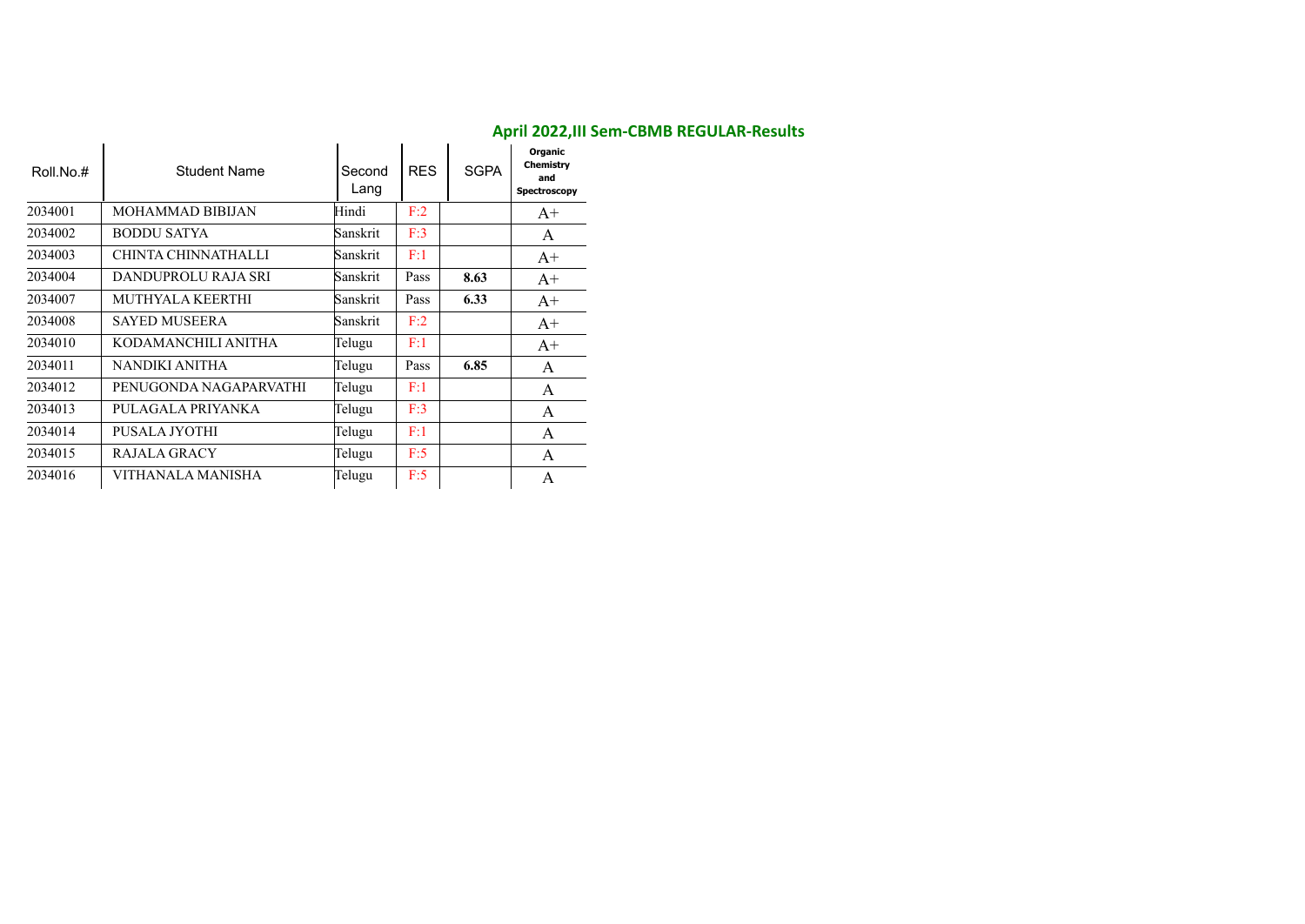

(An Autonomous College in the Jurisdiction of Adikavi Nannaya University)

#### Accridited by NAAC B Level

#### **April 2022,III Sem-CBZ REGULAR-Results**

| Roll.No.# | <b>Student Name</b>        | Second<br>Lang | <b>RES</b> | <b>SGPA</b> | A Course in<br>Conventional<br><b>Skills</b> | <b>TEL/HIN/SA</b><br>N | <b>Environment</b><br>al Education<br>(EE) | <b>Personality</b><br><b>Development</b><br>and<br>Leadership | <b>Disaster</b><br><b>Management</b> | Poultry<br>Farming | Anatomy and<br><b>Embryology</b><br>of<br>Angiosperms, | Cell Biology,<br>Genetics,<br><b>Molecular</b><br><b>Biology and</b> | Organic<br>Chemistrv<br>and<br>Spectroscopy | Anatomy and<br><b>Embryology</b><br>Ωf<br>Angiosperms, |
|-----------|----------------------------|----------------|------------|-------------|----------------------------------------------|------------------------|--------------------------------------------|---------------------------------------------------------------|--------------------------------------|--------------------|--------------------------------------------------------|----------------------------------------------------------------------|---------------------------------------------|--------------------------------------------------------|
| 2033001   | <b>BANDARU VENKATA SAI</b> | Hindi          | Pass       | 7.48        | $B+$                                         | $\Omega$               | A                                          | B                                                             | $A+$                                 |                    | D                                                      | A                                                                    | $\mathcal{C}$                               | $\overline{O}$                                         |
| 2033002   | KAKURU DIVYA               | Sanskrit       | F:2        |             | $\mathcal{C}$                                | $B+$                   | $\mathcal{C}$                              | $B+$                                                          | A                                    |                    | $\mathbf{F}$                                           | $B+$                                                                 | F                                           | A                                                      |
| 2033003   | PONNADA KASTURI            | Sanskrit       | Pass       | 7.78        | A                                            | A                      | A                                          | A                                                             | $A^+$                                |                    | $\mathcal{C}$                                          | $A+$                                                                 | D                                           | $\overline{O}$                                         |
| 2033004   | <b>CHILLA KEERTHI</b>      | Telugu         | F:1        |             | F                                            | $B+$                   | B                                          | D                                                             | A                                    |                    | D                                                      | $B+$                                                                 | D                                           | $A+$                                                   |
| 2033005   | <b>CHINTALA DEVI</b>       | Telugu         | Pass       | 7.44        | B                                            | $A+$                   | $A+$                                       | $B+$                                                          | A                                    |                    | $B+$                                                   | $B+$                                                                 | D                                           | $A^+$                                                  |
| 2033006   | DEBARIKA SUSEELA           | Telugu         | F:1        |             | $B+$                                         | A                      | A                                          | A                                                             | $A+$                                 |                    | $\mathcal{C}$                                          | A                                                                    | F                                           | $A+$                                                   |
| 2033008   | <b>EEKA ANUSHA</b>         | Telugu         | Pass       | 8.07        | A                                            | $\Omega$               | $B+$                                       | $B+$                                                          | A                                    |                    | B                                                      | $A+$                                                                 | $B+$                                        | $\Omega$                                               |
| 2033009   | <b>GANDI HANEESHA</b>      | Telugu         | Pass       | 7.56        | A                                            | $A+$                   | A                                          | $B+$                                                          | A                                    |                    | B                                                      | $A+$                                                                 | D                                           | A                                                      |
| 2033010   | <b>GANTIMALLA HARIKA</b>   | Telugu         | F:4        |             | F                                            | $B+$                   | $\mathbf{C}$                               | $\mathcal{C}$                                                 | A                                    |                    | F                                                      | W                                                                    | F                                           | $A^+$                                                  |
| 2033011   | GUDAPARTHI DURGA NAGA      | Telugu         | F:3        |             | F                                            | A                      | $B+$                                       | $B+$                                                          | $A+$                                 |                    | F                                                      | A                                                                    | F                                           | $A+$                                                   |
| 2033012   | KANCHUMARTHI SATYA SAI     | Telugu         | F:3        |             | F                                            | A                      | $B+$                                       | $B+$                                                          | $B+$                                 |                    | F                                                      | $B+$                                                                 | F                                           | $A+$                                                   |
| 2033013   | KANDRAKOTA VEERA           | Telugu         | F:2        |             | D                                            | A                      | $B+$                                       | <sub>B</sub>                                                  | $A+$                                 |                    | F                                                      | A                                                                    | F                                           | $A+$                                                   |
| 2033015   | KOPPANATHI DHANA           | Telugu         | F:4        |             | F                                            | B                      | D                                          | D                                                             | $\mathcal{C}$                        |                    | F                                                      |                                                                      | F                                           | A                                                      |
| 2033016   | KOTTAPU VEERA VENKATA      | Telugu         | F:3        |             | F                                            | $B+$                   | $\mathbf B$                                | $\mathcal{C}$                                                 | A                                    |                    | F                                                      | B                                                                    | F                                           | A                                                      |
| 2033018   | MATHA SRILEKHA             | Telugu         | F:2        |             | $\mathcal{C}$                                | $B+$                   | D                                          | D                                                             | $B+$                                 |                    | F                                                      | B                                                                    | F                                           | $A+$                                                   |
| 2033019   | NALLAMILLI JYOTHI          | Telugu         | F:1        |             | F                                            | $B+$                   | $\mathcal{C}$                              | D                                                             | A                                    |                    | $\mathsf{C}$                                           | A                                                                    | $\mathcal{C}$                               | $A+$                                                   |
| 2033020   | NANDIKA ASHA               | Telugu         | Pass       | 7.56        | $B+$                                         | $A+$                   | $A+$                                       | D                                                             | $A+$                                 |                    | D                                                      | A                                                                    | B.                                          | $\Omega$                                               |
| 2033023   | PULAPAKURA SMYLEE          | Telugu         | F:2        |             | $B+$                                         | $B+$                   | $B+$                                       | D                                                             |                                      | A                  | F                                                      | $\boldsymbol{B}$                                                     | F                                           | $A+$                                                   |
| 2033024   | REDDY UMA SATYA            | Telugu         | F:2        |             | $\mathcal{C}$                                | $B+$                   | $B+$                                       | $B+$                                                          | A                                    |                    | F                                                      | $B+$                                                                 | F                                           | $\Omega$                                               |
| 2033025   | <b>REVU RENUKA</b>         | Telugu         | F:1        |             | $B+$                                         | $B+$                   | A                                          | A                                                             | $A^+$                                |                    | F                                                      | A                                                                    | $\mathcal{C}$                               | $\Omega$                                               |
| 2033026   | <b>SUNNAM SUBBALAXMI</b>   | Telugu         | F:2        |             | $\mathcal{C}$                                | $B+$                   | $B+$                                       | $\mathcal{C}$                                                 | A                                    |                    | $\mathbf{F}$                                           | A                                                                    | $\mathbf{F}$                                | $A+$                                                   |
| 2033028   | YAJJALA PRAVALLIKA         | Telugu         | F:1        |             | B                                            | $A+$                   | $B+$                                       | $B+$                                                          |                                      | $A+$               | F                                                      | $B+$                                                                 | D                                           | $\overline{O}$                                         |
| 2033029   | YALLA VENKATA RAMANI       | Telugu         | F:3        |             | D                                            | $B+$                   | D                                          | F                                                             | A                                    |                    | F                                                      | $B+$                                                                 | F                                           | $\overline{O}$                                         |
| 2033030   | YERRAMNEEDI SRIDEVI        | Telugu         | F:1        |             | B                                            | $B+$                   | $A+$                                       | A                                                             | $A+$                                 |                    | F                                                      | $B+$                                                                 | D                                           | $\Omega$                                               |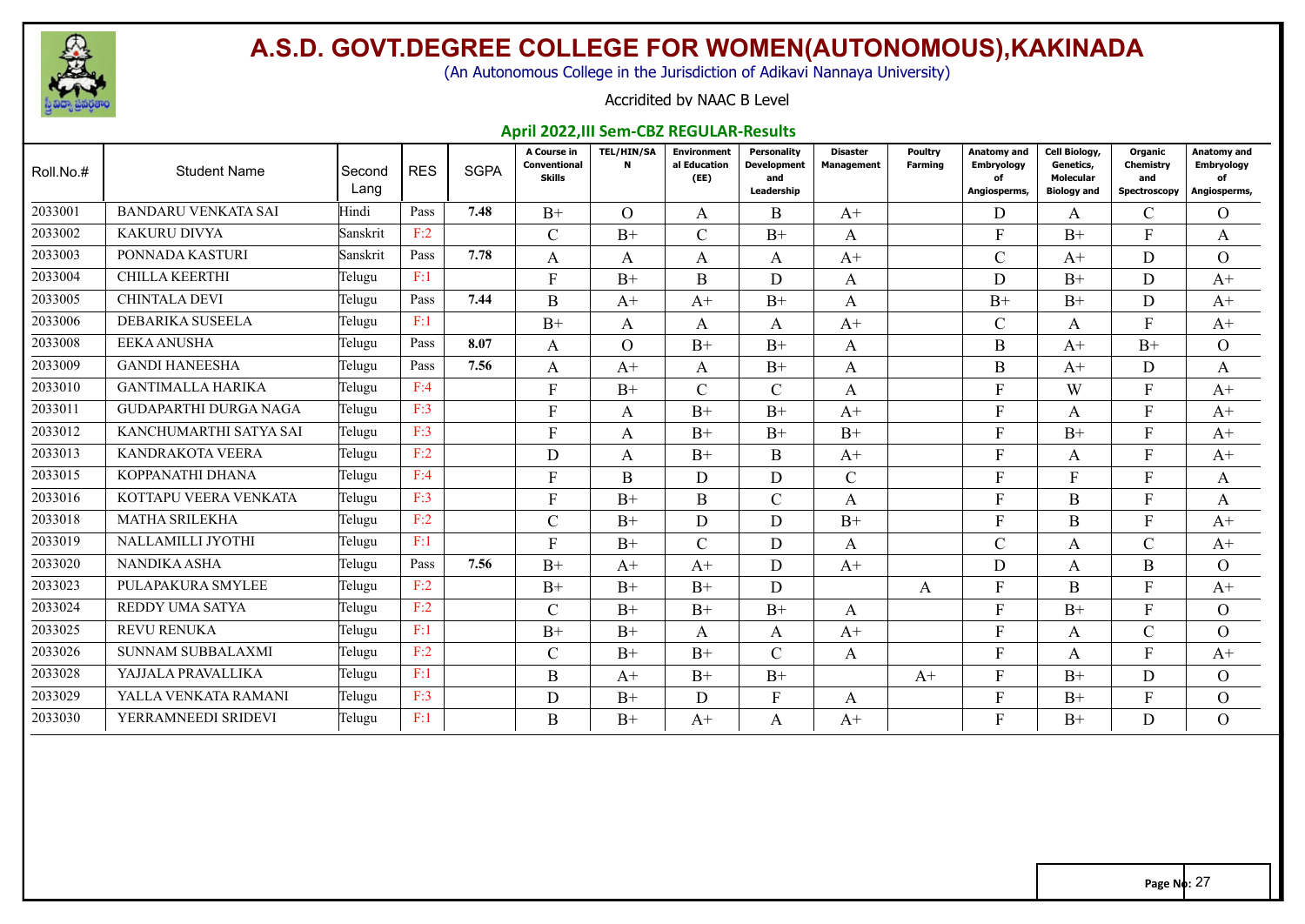| Roll.No.# | <b>Student Name</b>          | Second<br>Lang | <b>RES</b> | <b>SGPA</b> | Cell Biology,<br>Genetics,<br><b>Molecular</b><br><b>Biology and</b> | Organic<br>Chemistry<br>and<br>Spectroscopy |
|-----------|------------------------------|----------------|------------|-------------|----------------------------------------------------------------------|---------------------------------------------|
| 2033001   | <b>BANDARU VENKATA SAI</b>   | Hindi          | Pass       | 7.48        | A                                                                    | $A+$                                        |
| 2033002   | <b>KAKURU DIVYA</b>          | Sanskrit       | F:2        |             | A                                                                    | $A+$                                        |
| 2033003   | PONNADA KASTURI              | Sanskrit       | Pass       | 7.78        | $\overline{O}$                                                       | $A+$                                        |
| 2033004   | CHILLA KEERTHI               | Telugu         | F:1        |             | $A+$                                                                 | A                                           |
| 2033005   | <b>CHINTALA DEVI</b>         | Telugu         | Pass       | 7.44        | $A+$                                                                 | $A+$                                        |
| 2033006   | DEBARIKA SUSEELA             | Telugu         | F:1        |             | $\overline{O}$                                                       | A                                           |
| 2033008   | <b>EEKA ANUSHA</b>           | Telugu         | Pass       | 8.07        | $A+$                                                                 | A                                           |
| 2033009   | <b>GANDI HANEESHA</b>        | Telugu         | Pass       | 7.56        | $A+$                                                                 | A                                           |
| 2033010   | <b>GANTIMALLA HARIKA</b>     | Telugu         | F:4        |             | A                                                                    | $A+$                                        |
| 2033011   | <b>GUDAPARTHI DURGA NAGA</b> | Telugu         | F:3        |             | $\mathbf{A}$                                                         | A                                           |
| 2033012   | KANCHUMARTHI SATYA SAI       | Telugu         | F:3        |             | $B+$                                                                 | $B+$                                        |
| 2033013   | <b>KANDRAKOTA VEERA</b>      | Telugu         | F:2        |             | $A+$                                                                 | $A+$                                        |
| 2033015   | KOPPANATHI DHANA             | Telugu         | F:4        |             | $A+$                                                                 | A                                           |
| 2033016   | KOTTAPU VEERA VENKATA        | Telugu         | F:3        |             | $\overline{O}$                                                       | A                                           |
| 2033018   | <b>MATHA SRILEKHA</b>        | Telugu         | F:2        |             | $A+$                                                                 | A                                           |
| 2033019   | NALLAMILLI JYOTHI            | Telugu         | F:1        |             | $A+$                                                                 | A                                           |
| 2033020   | <b>NANDIKA ASHA</b>          | Telugu         | Pass       | 7.56        | $\overline{O}$                                                       | $A+$                                        |
| 2033023   | PULAPAKURA SMYLEE            | Telugu         | F:2        |             | $B+$                                                                 | A                                           |
| 2033024   | REDDY UMA SATYA              | Telugu         | F:2        |             | $B+$                                                                 | A                                           |
| 2033025   | <b>REVU RENUKA</b>           | Telugu         | F:1        |             | $A+$                                                                 | A                                           |
| 2033026   | SUNNAM SUBBALAXMI            | Telugu         | F:2        |             | $B+$                                                                 | $A+$                                        |
| 2033028   | YAJJALA PRAVALLIKA           | Telugu         | F:1        |             | $A+$                                                                 | A                                           |
| 2033029   | YALLA VENKATA RAMANI         | Telugu         | F:3        |             | $A+$                                                                 | A                                           |
| 2033030   | YERRAMNEEDI SRIDEVI          | Telugu         | F:1        |             | $A+$                                                                 | $A+$                                        |

#### **April 2022,III Sem-CBZ REGULAR-Results**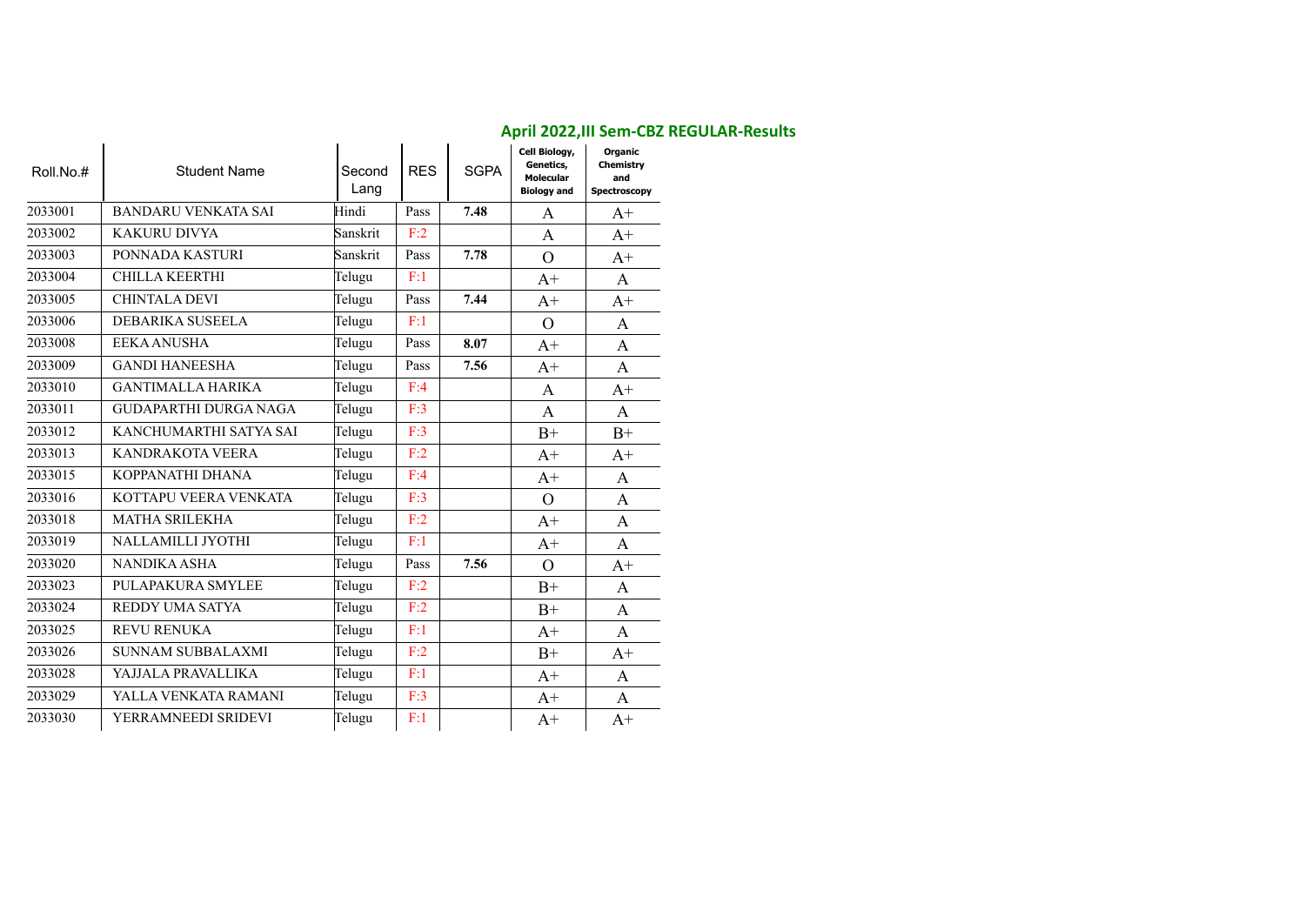

(An Autonomous College in the Jurisdiction of Adikavi Nannaya University)

#### Accridited by NAAC B Level

#### **April 2022,III Sem-CBZ-EM REGULAR-Results**

| Roll.No.# | <b>Student Name</b>         | Second<br>Lang | <b>RES</b> | <b>SGPA</b> | A Course in<br>Conventional<br><b>Skills</b> | <b>TEL/HIN/SA</b><br>$\mathbf N$ | <b>Environment</b><br>al Education<br>(EE) | Personality<br><b>Development</b><br>and<br>Leadership | Disaster<br><b>Management</b> | Online<br><b>Business</b> | Poultry<br><b>Farming</b> | Anatomy and<br><b>Embryology</b><br>of<br>Angiosperms, | Cell Biology,<br>Genetics,<br>Molecular<br><b>Biology and</b> | Organic<br>Chemistry<br>and<br>Spectroscopy |
|-----------|-----------------------------|----------------|------------|-------------|----------------------------------------------|----------------------------------|--------------------------------------------|--------------------------------------------------------|-------------------------------|---------------------------|---------------------------|--------------------------------------------------------|---------------------------------------------------------------|---------------------------------------------|
| 2038001   | <b>KASI RAMYA</b>           | Hindi          | Pass       | 7.33        | A                                            | $B+$                             | A                                          | A                                                      | $A+$                          |                           |                           | $\mathcal{C}$                                          | A                                                             | D                                           |
| 2038002   | <b>CHERUKURI SWATHISREE</b> | Sanskrit       | Pass       | 8.11        | $\mathbf{A}$                                 | $A+$                             | $B+$                                       | A                                                      | A                             |                           |                           | B                                                      | $\Omega$                                                      | B                                           |
| 2038003   | GUNDARAPU VARALAKSHMI       | Sanskrit       | F:2        |             | $\mathbf{A}$                                 | A                                | A                                          | $A+$                                                   | D                             |                           |                           | F                                                      | $B+$                                                          | $\mathbf{F}$                                |
| 2038004   | KOLLATI VIJAYADURGA         | Sanskrit       | F:1        |             | $B+$                                         | $\mathcal{C}$                    | $B+$                                       | $B+$                                                   | D                             |                           |                           | F                                                      | D                                                             | D                                           |
| 2038005   | <b>ODUGU GUNASRI</b>        | Sanskrit       | F:1        |             | A                                            | A                                | $\mathbf{A}$                               | $B+$                                                   | A                             |                           |                           | F                                                      | A                                                             | $\mathcal{C}$                               |
| 2038006   | PAKURTHI KAVYA VARSHINI     | Sanskrit       | Pass       | 6.85        | $\mathbf{A}$                                 | $B+$                             | A                                          | $B+$                                                   | A                             |                           |                           | D                                                      | $\mathcal{C}$                                                 | $\mathcal{C}$                               |
| 2038007   | PAYAM BHARGAVI              | Sanskrit       | F:1        |             | $\mathcal{C}$                                | $B+$                             | $A+$                                       | A                                                      | D                             |                           |                           | F                                                      | $A+$                                                          | $B+$                                        |
| 2038008   | PEYYALA HIMA BINDU          | Sanskrit       | F:1        |             | A                                            | A                                | A                                          | $B+$                                                   | $\mathsf{C}$                  |                           |                           | F                                                      | D                                                             | $\mathbf C$                                 |
| 2038009   | PONNADA APARNA              | Sanskrit       | F:2        |             | $A+$                                         | A                                | $A+$                                       | $B+$                                                   | $A+$                          |                           |                           | F                                                      | A                                                             | $\mathbf{F}$                                |
| 2038010   | SINGAMPALLI YAMINI          | Sanskrit       | Pass       | 9.15        | $\mathbf{A}$                                 | $\Omega$                         | $\Omega$                                   | $A+$                                                   | $\overline{O}$                |                           |                           | $B+$                                                   | $\Omega$                                                      | $\overline{O}$                              |
| 2038011   | <b>AMBATI TEJASRI</b>       | Telugu         | F:1        |             | $B+$                                         | A                                | A                                          | A                                                      | D                             |                           |                           | F                                                      | $A+$                                                          | $\mathcal{C}$                               |
| 2038012   | <b>BEERABOINA KAMALA</b>    | Telugu         | Pass       | 8.52        | $A+$                                         | $A+$                             | $A+$                                       | $A+$                                                   |                               |                           | $\Omega$                  | B                                                      | $A+$                                                          | $B+$                                        |
| 2038013   | <b>DASARI NAVYA</b>         | Telugu         | Pass       | 8.52        | $A+$                                         | A                                | $A+$                                       | $A+$                                                   |                               |                           | $A+$                      | $\bf{B}$                                               | $\Omega$                                                      | $B+$                                        |
| 2038014   | <b>GANDI SANDHYA RANI</b>   | Telugu         | Pass       | 8.41        | A                                            | $A+$                             | A                                          | A                                                      |                               |                           | $A+$                      | $B+$                                                   | $A+$                                                          | A                                           |
| 2038015   | <b>GOLLAPALLI CHINNA</b>    | Telugu         | F:2        |             | $\mathbf{F}$                                 | D                                | $\mathbf{A}$                               | $\mathcal{C}$                                          | D                             |                           |                           | F                                                      | $B+$                                                          | D                                           |
| 2038016   | JEEDEM LOVA KUMARI          | Telugu         | F:1        |             | $\bf{B}$                                     | $B+$                             | A                                          | $\bf{B}$                                               | D                             |                           |                           | F                                                      | $B+$                                                          | B                                           |
| 2038017   | <b>KARAM SRIDEVI</b>        | Telugu         | F:2        |             | $\mathbf{F}$                                 | A                                | $A+$                                       | A                                                      |                               |                           | $B+$                      | F                                                      | $A+$                                                          | $A+$                                        |
| 2038018   | KEDARI MALLESWARI           | Telugu         | Pass       | 8.26        | A                                            | A                                | A                                          | A                                                      | $A+$                          |                           |                           | $\bf{B}$                                               | $A+$                                                          | A                                           |
| 2038019   | KONA DURGA MEENAKSHI        | Telugu         | F:2        |             | $\bf{B}$                                     | $B+$                             | A                                          | $B+$                                                   | $B+$                          |                           |                           | F                                                      | $B+$                                                          | F                                           |
| 2038020   | KONDLA USHA SATYA           | Telugu         | Pass       | 7.52        | $\mathbf{A}$                                 | A                                | $A+$                                       | $A+$                                                   | A                             |                           |                           | $\mathcal{C}$                                          | $B+$                                                          | $\mathbf C$                                 |
| 2038021   | PALEPU MANASA               | Telugu         | Pass       | 7.70        | $B+$                                         | $A+$                             | A                                          | A                                                      |                               |                           | A                         | D                                                      | $B+$                                                          | $B+$                                        |
| 2038022   | PALIVELA DEVI SRI           | Telugu         | F:1        |             | $B+$                                         | A                                | $A+$                                       | A                                                      |                               | $A+$                      |                           | F                                                      | A                                                             | $A+$                                        |
| 2038023   | PANCHADA KUSUMA             | Telugu         | Pass       | 8.63        | $A+$                                         | $A+$                             | $A+$                                       | $A+$                                                   | $\overline{O}$                |                           |                           | $\bf{B}$                                               | $A+$                                                          | A                                           |
| 2038024   | PAYAM NAGALAXMI             | Telugu         | Pass       | 7.48        | B                                            | A                                | A                                          | $A+$                                                   | D                             |                           |                           | $\mathcal{C}$                                          | $A+$                                                          | A                                           |
| 2038025   | PERLA MEGHANA               | Telugu         | F:1        |             | $B+$                                         | A                                | $\mathbf{A}$                               | $\mathbf{A}$                                           |                               |                           | A                         | F                                                      | $B+$                                                          | D                                           |
| 2038026   | PUSAM CHANDINI DEVI         | Telugu         | Pass       | 8.41        | $B+$                                         | $A+$                             | $A+$                                       | $A+$                                                   | $\overline{O}$                |                           |                           | $\bf{B}$                                               | $A+$                                                          | A                                           |
| 2038027   | <b>SIRASAM RAMYASRI</b>     | Telugu         | F:1        |             | B                                            | A                                | $B+$                                       | A                                                      | $\mathbf C$                   |                           |                           | F                                                      | A                                                             | B                                           |
| 2038028   | SIRASAM SRI LATHA DURGA     | Telugu         | Pass       | 7.74        | $\bf{B}$                                     | A                                | $A+$                                       | $A+$                                                   | $B+$                          |                           |                           | $\bf{B}$                                               | $A+$                                                          | B                                           |
| 2038029   | VANTHU INDHU PRIYA          | Telugu         | F:2        |             | $\mathbf{F}$                                 | A                                | $A+$                                       | $A+$                                                   | D                             |                           |                           | F                                                      | $A+$                                                          | $B+$                                        |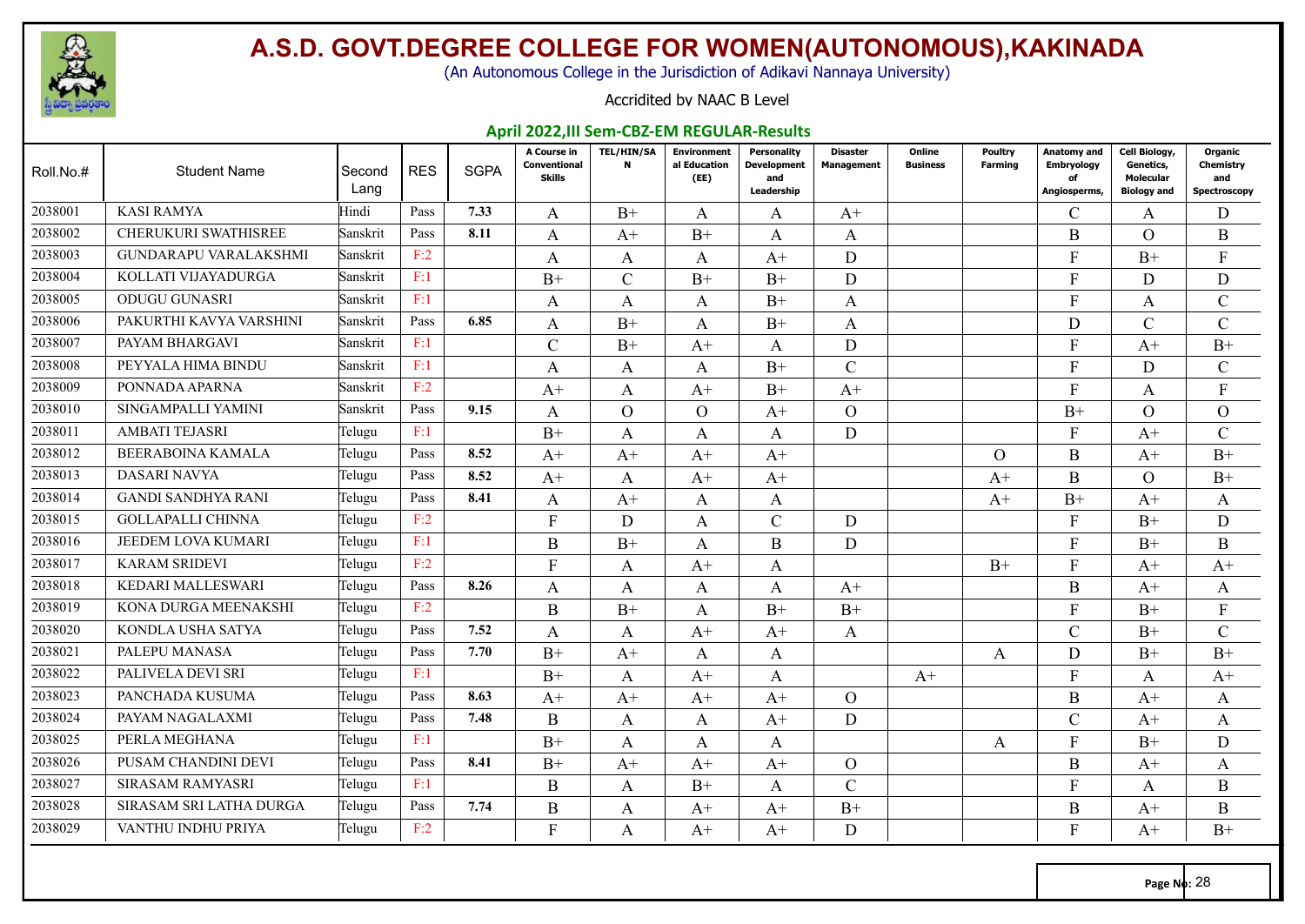|           |                              |                |            |             | April 2022, III Sem-CBZ-EIVI REGULAR-RESUITS                  |                                                               |                                             |
|-----------|------------------------------|----------------|------------|-------------|---------------------------------------------------------------|---------------------------------------------------------------|---------------------------------------------|
| Roll.No.# | <b>Student Name</b>          | Second<br>Lang | <b>RES</b> | <b>SGPA</b> | <b>Anatomy and</b><br><b>Embryology</b><br>of<br>Angiosperms, | Cell Biology,<br>Genetics,<br>Molecular<br><b>Biology and</b> | Organic<br>Chemistry<br>and<br>Spectroscopy |
| 2038001   | <b>KASI RAMYA</b>            | Hindi          | Pass       | 7.33        | $\overline{O}$                                                | $\mathbf{A}$                                                  | $\mathbf{A}$                                |
| 2038002   | <b>CHERUKURI SWATHISREE</b>  | Sanskrit       | Pass       | 8.11        | $\Omega$                                                      | $A+$                                                          | $A+$                                        |
| 2038003   | <b>GUNDARAPU VARALAKSHMI</b> | Sanskrit       | F:2        |             | $\Omega$                                                      | $B+$                                                          | $A+$                                        |
| 2038004   | KOLLATI VIJAYADURGA          | Sanskrit       | F:1        |             | $A+$                                                          | $B+$                                                          | $\mathbf{A}$                                |
| 2038005   | <b>ODUGU GUNASRI</b>         | Sanskrit       | F:1        |             | $\Omega$                                                      | $\mathbf{A}$                                                  | A                                           |
| 2038006   | PAKURTHI KAVYA VARSHINI      | Sanskrit       | Pass       | 6.85        | $\mathcal{O}$                                                 | $\mathbf{A}$                                                  | A                                           |
| 2038007   | PAYAM BHARGAVI               | Sanskrit       | F:1        |             | $\overline{O}$                                                | $\mathbf{A}$                                                  | $\mathbf{A}$                                |
| 2038008   | PEYYALA HIMA BINDU           | Sanskrit       | F:1        |             | $\overline{O}$                                                | $B+$                                                          | $\mathbf{A}$                                |
| 2038009   | PONNADA APARNA               | Sanskrit       | F:2        |             | $\Omega$                                                      | D                                                             | A                                           |
| 2038010   | SINGAMPALLI YAMINI           | Sanskrit       | Pass       | 9.15        | $\overline{O}$                                                | $A+$                                                          | $\mathbf{A}$                                |
| 2038011   | <b>AMBATI TEJASRI</b>        | Telugu         | F:1        |             | $\overline{O}$                                                | A                                                             | $\mathbf{A}$                                |
| 2038012   | BEERABOINA KAMALA            | Telugu         | Pass       | 8.52        | $\Omega$                                                      | $A+$                                                          | A                                           |
| 2038013   | <b>DASARI NAVYA</b>          | Telugu         | Pass       | 8.52        | $\Omega$                                                      | $\mathbf{A}$                                                  | $\Omega$                                    |
| 2038014   | <b>GANDI SANDHYA RANI</b>    | Telugu         | Pass       | 8.41        | $\overline{O}$                                                | $A+$                                                          | A                                           |
| 2038015   | <b>GOLLAPALLI CHINNA</b>     | Telugu         | F:2        |             | $\mathbf{A}$                                                  | $B+$                                                          | $A+$                                        |
| 2038016   | JEEDEM LOVA KUMARI           | Telugu         | F:1        |             | $\overline{O}$                                                | $\mathbf{A}$                                                  | $A+$                                        |
| 2038017   | <b>KARAM SRIDEVI</b>         | Telugu         | F:2        |             | $\mathcal{O}$                                                 | $A+$                                                          | $\Omega$                                    |
| 2038018   | <b>KEDARI MALLESWARI</b>     | Telugu         | Pass       | 8.26        | $\mathcal{O}$                                                 | $\mathbf{A}$                                                  | $\Omega$                                    |
| 2038019   | KONA DURGA MEENAKSHI         | Telugu         | F:2        |             | $A+$                                                          | $\mathbf{A}$                                                  | $\Omega$                                    |
| 2038020   | KONDLA USHA SATYA            | Telugu         | Pass       | 7.52        | $A+$                                                          | $B+$                                                          | $\Omega$                                    |
| 2038021   | PALEPU MANASA                | Telugu         | Pass       | 7.70        | $\Omega$                                                      | $\overline{O}$                                                | $A+$                                        |
| 2038022   | PALIVELA DEVI SRI            | Telugu         | F:1        |             | $\Omega$                                                      | $A+$                                                          | $\Omega$                                    |
| 2038023   | PANCHADA KUSUMA              | Telugu         | Pass       | 8.63        | $\mathcal{O}$                                                 | $\overline{O}$                                                | $B+$                                        |
| 2038024   | PAYAM NAGALAXMI              | Telugu         | Pass       | 7.48        | $\mathcal{O}$                                                 | $A+$                                                          | $B+$                                        |
| 2038025   | PERLA MEGHANA                | Telugu         | F:1        |             | $\mathcal{O}$                                                 | $\overline{O}$                                                | A                                           |
| 2038026   | PUSAM CHANDINI DEVI          | Telugu         | Pass       | 8.41        | $\overline{O}$                                                | $A+$                                                          | $\mathbf{A}$                                |
| 2038027   | SIRASAM RAMYASRI             | Telugu         | F:1        |             | $\Omega$                                                      | $\mathbf{A}$                                                  | A                                           |
| 2038028   | SIRASAM SRI LATHA DURGA      | Telugu         | Pass       | 7.74        | $\overline{O}$                                                | $\mathbf{A}$                                                  | $A+$                                        |
| 2038029   | VANTHU INDHU PRIYA           | Telugu         | F:2        |             | $\overline{O}$                                                | $\overline{A}$                                                | $A+$                                        |

# **April 2022,III Sem-CBZ-EM REGULAR-Results**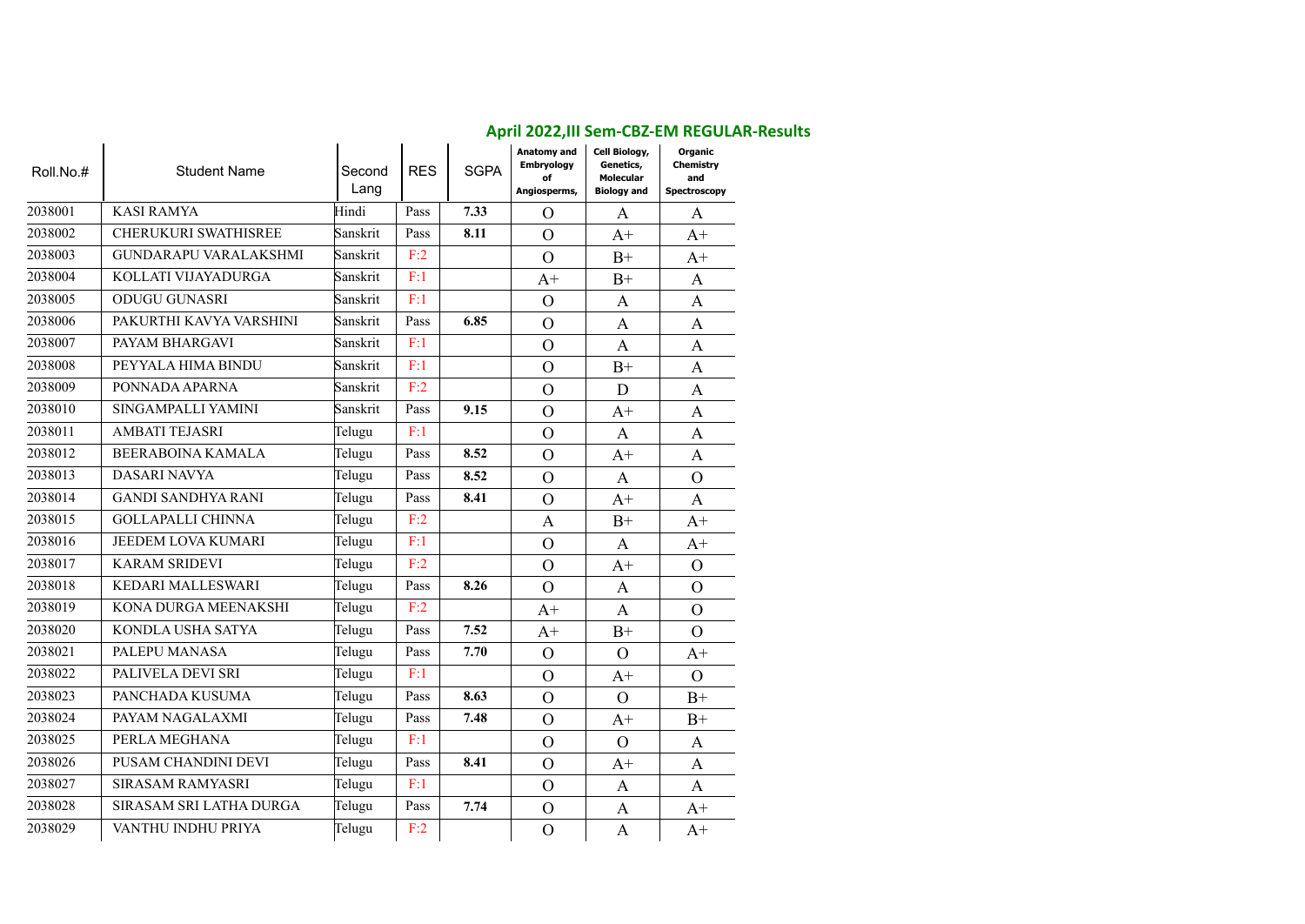

(An Autonomous College in the Jurisdiction of Adikavi Nannaya University)

#### Accridited by NAAC B Level

|         |                 |          |      |      | A Course in<br>Conventional<br><b>Skills</b> | <b>TEL/HIN/SA</b><br>N | Environment<br>al Education<br>(EE) | Personality<br><b>Development</b><br>and<br>Leadership | <b>Disaster</b><br><b>Management</b> | Online<br><b>Business</b> | <b>Poultry</b><br><b>Farming</b> | Anatomy and<br>Embryology<br>Angiosperms, | Cell Biology,<br>Genetics,<br>Molecular<br><b>Biology and</b> | Organic<br>Chemistry<br>and<br>Spectroscopy |
|---------|-----------------|----------|------|------|----------------------------------------------|------------------------|-------------------------------------|--------------------------------------------------------|--------------------------------------|---------------------------|----------------------------------|-------------------------------------------|---------------------------------------------------------------|---------------------------------------------|
| 2038030 | VASARAPU ANJALI | [lelugu] | Pass | 8.41 | A+                                           | .                      | $A^+$                               | $A^+$                                                  | $\overline{1}$                       |                           |                                  |                                           | A-                                                            | $B-$                                        |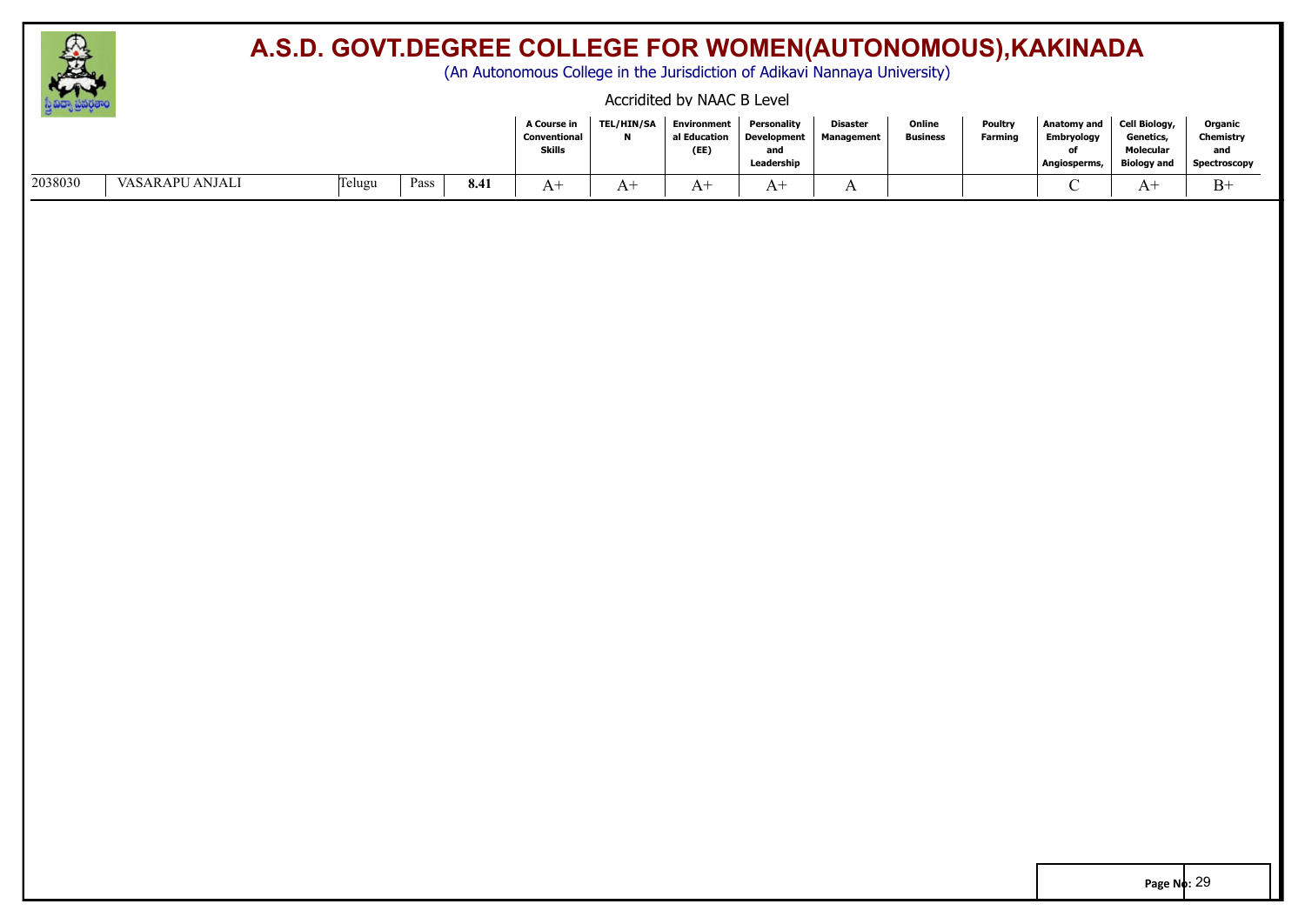|         |                 |        |      |      | Anatomy and       | Cell Biology,      | Organic      |
|---------|-----------------|--------|------|------|-------------------|--------------------|--------------|
|         |                 |        |      |      | <b>Embryology</b> | Genetics,          | Chemistry    |
|         |                 |        |      |      | of                | Molecular          | and          |
|         |                 |        |      |      | Angiosperms,      | <b>Biology and</b> | Spectroscopy |
| 2038030 | VASARAPU ANJALI | Felugu | Pass | 8.41 |                   |                    | A            |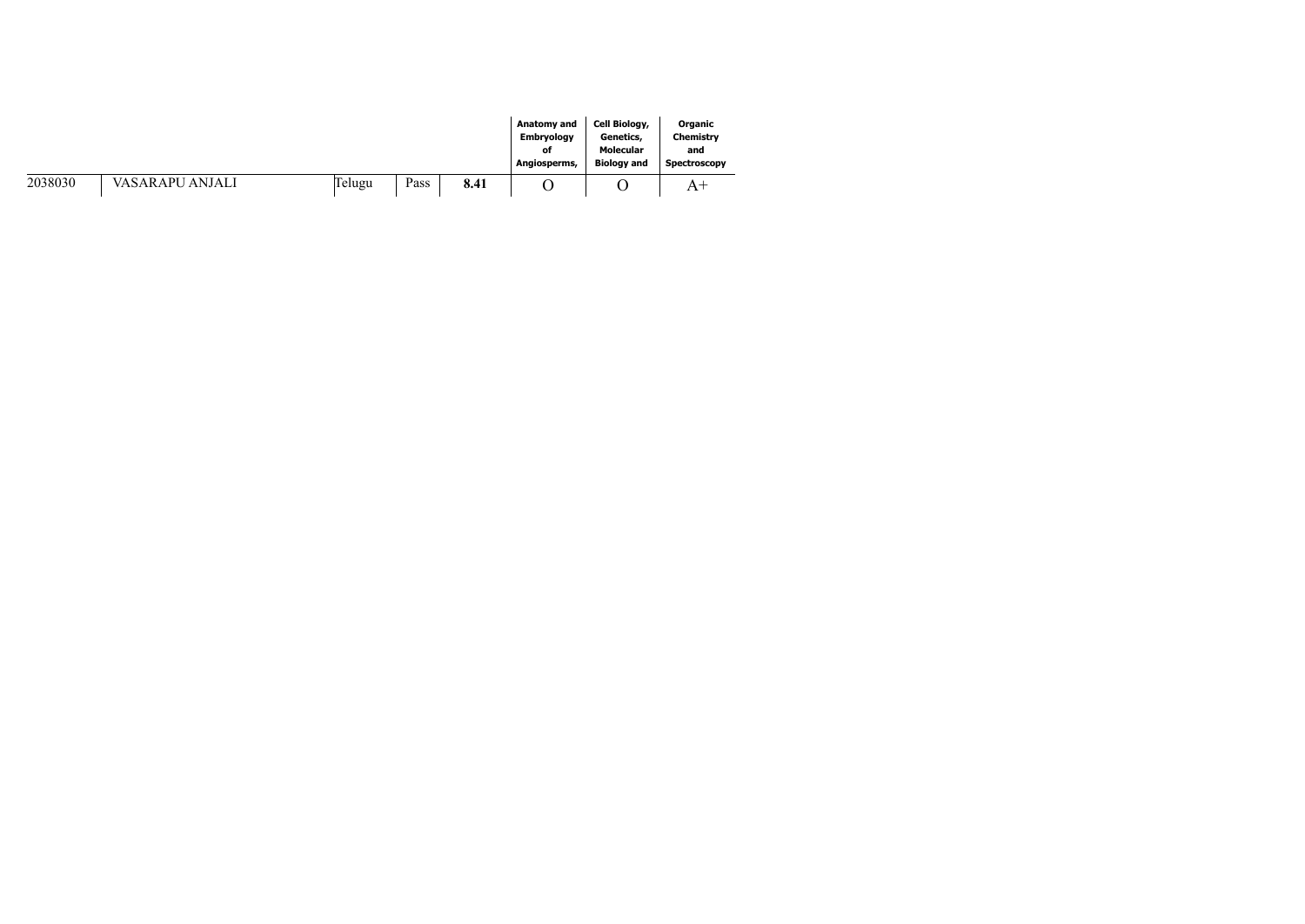

(An Autonomous College in the Jurisdiction of Adikavi Nannaya University)

#### Accridited by NAAC B Level

#### **April 2022,III Sem-CZAqT REGULAR-Results**

| Roll.No.# | <b>Student Name</b>          | Second<br>Lang | <b>RES</b> | <b>SGPA</b> | A Course in<br>Conventional<br>Skills | <b>TEL/HIN/SA</b><br>N | Environment<br>al Education<br>(EE) | Personalitv<br><b>Development</b><br>and<br>Leadership | <b>Disaster</b><br><b>Management</b> | Poultry<br><b>Farming</b> | <b>Fish Nutrition</b><br>& Feed<br><b>Technology</b> | Cell Biology,<br>Genetics,<br><b>Molecular</b><br><b>Biology and</b> | Organic<br>Chemistry<br>and<br>Spectroscopy | <b>Fish Nutrition</b><br>& Feed<br><b>Technology</b><br><b>Practical</b> |
|-----------|------------------------------|----------------|------------|-------------|---------------------------------------|------------------------|-------------------------------------|--------------------------------------------------------|--------------------------------------|---------------------------|------------------------------------------------------|----------------------------------------------------------------------|---------------------------------------------|--------------------------------------------------------------------------|
| 2036001   | <b>DONAM NEELIMA</b>         | Sanskrit       | F:1        |             | A                                     | A                      | $A+$                                | A                                                      |                                      | А                         | A                                                    | A                                                                    | F.                                          | O                                                                        |
| 2036002   | <b>DUNNA SONY</b>            | Sanskrit       | Pass       | 6.89        | $B+$                                  | $B+$                   | $\mathsf{C}$                        | D                                                      | $A+$                                 |                           | $B+$                                                 | $B+$                                                                 | D                                           | $A^+$                                                                    |
| 2036003   | KAMADI GNANA NAGESWARI       | Sanskrit       | Pass       | 8.22        | A                                     | $A+$                   | A                                   | A                                                      |                                      | A                         | $A+$                                                 | A                                                                    | D                                           | $\overline{O}$                                                           |
| 2036004   | SIGATAPULA HEMA DURGA        | Sanskrit       | F:1        |             | B                                     | A                      | A                                   | $B+$                                                   |                                      | $A+$                      | $A+$                                                 | A                                                                    | F                                           | $\Omega$                                                                 |
| 2036005   | <b>SURLA PAVANI</b>          | Sanskrit       | F:1        |             | А                                     | B                      | A                                   | $B+$                                                   |                                      | $B+$                      | $\Omega$                                             | A                                                                    | F                                           | $\Omega$                                                                 |
| 2036007   | <b>DADALA PUJITHA</b>        | Telugu         | F:4        |             | B                                     | $\mathbf{F}$           | $B+$                                | F                                                      |                                      |                           | B                                                    | A                                                                    |                                             | $\Omega$                                                                 |
| 2036008   | <b>GANDI SATYAVENI</b>       | Telugu         | Pass       | 7.89        | A                                     | A                      | A                                   | A                                                      |                                      | $A+$                      | $A+$                                                 | A                                                                    | D                                           | $A^+$                                                                    |
| 2036009   | <b>GUNAPALLI KRISHNAVENI</b> | Telugu         | F:1        |             | $B+$                                  | $B+$                   | A                                   | B                                                      |                                      | $A+$                      | A                                                    | $B+$                                                                 | F                                           | B                                                                        |
| 2036010   | <b>GUNAPALLI SWATHI</b>      | Telugu         | F:1        |             | B                                     | $\mathcal{C}$          | A                                   | D                                                      |                                      | $A+$                      | A                                                    | $\sim$<br>U                                                          | F                                           | $B+$                                                                     |
| 2036011   | KHANDAVALLI LAKSHMI          | Telugu         | F:1        |             | $\mathcal{C}$                         | $B+$                   | $R+$                                | B                                                      |                                      | A                         | B                                                    | D                                                                    | F                                           | $\Omega$                                                                 |
| 2036012   | KUNCHE KUSUMA                | Telugu         | F:1        |             | $B+$                                  | $B+$                   | A                                   | $B+$                                                   |                                      | A                         | A                                                    | $B+$                                                                 | F                                           | $A^+$                                                                    |
| 2036013   | <b>MADHURA KAVYASRI</b>      | Telugu         | F:1        |             | A                                     | $B+$                   | A                                   | $B+$                                                   |                                      | $A+$                      | A                                                    | A                                                                    |                                             | $\Omega$                                                                 |
| 2036014   | <b>MADIKI PRIYA</b>          | Telugu         | Pass       | 7.96        | A                                     | $B+$                   | $A+$                                | $B+$                                                   |                                      | $A+$                      | $A+$                                                 | $A+$                                                                 | D                                           | $\Omega$                                                                 |
| 2036015   | MASA SUVARNA LATHA           | Telugu         | F:2        |             | D                                     | F                      | $B+$                                | D                                                      |                                      | $B+$                      | $\mathsf{A}$                                         | D                                                                    | F                                           | $\Omega$                                                                 |
| 2036016   | PENKE SANDHYA RANI           | Telugu         | F:1        |             | D                                     | $\mathcal{C}$          | A                                   | D                                                      |                                      | $B+$                      | $B+$                                                 | $\sim$<br>U                                                          | F                                           | A                                                                        |
| 2036017   | PENTA CHUNALIKA              | Telugu         | F:1        |             | $B+$                                  | $\mathsf{A}$           | A                                   | $B+$                                                   |                                      | $A+$                      | $A+$                                                 | $A+$                                                                 | Е                                           | A                                                                        |
| 2036018   | PILAKA SAI LAKSHMI           | Telugu         | F:1        |             | B                                     | $B+$                   | $A+$                                | $B+$                                                   |                                      | A                         | A                                                    | A                                                                    |                                             | $\Omega$                                                                 |
| 2036019   | PUKKELLA ANITHA              | Telugu         | F:3        |             | F                                     | B                      | $B+$                                | $\mathsf{C}$                                           |                                      | ⌒                         | B                                                    |                                                                      |                                             | $A^+$                                                                    |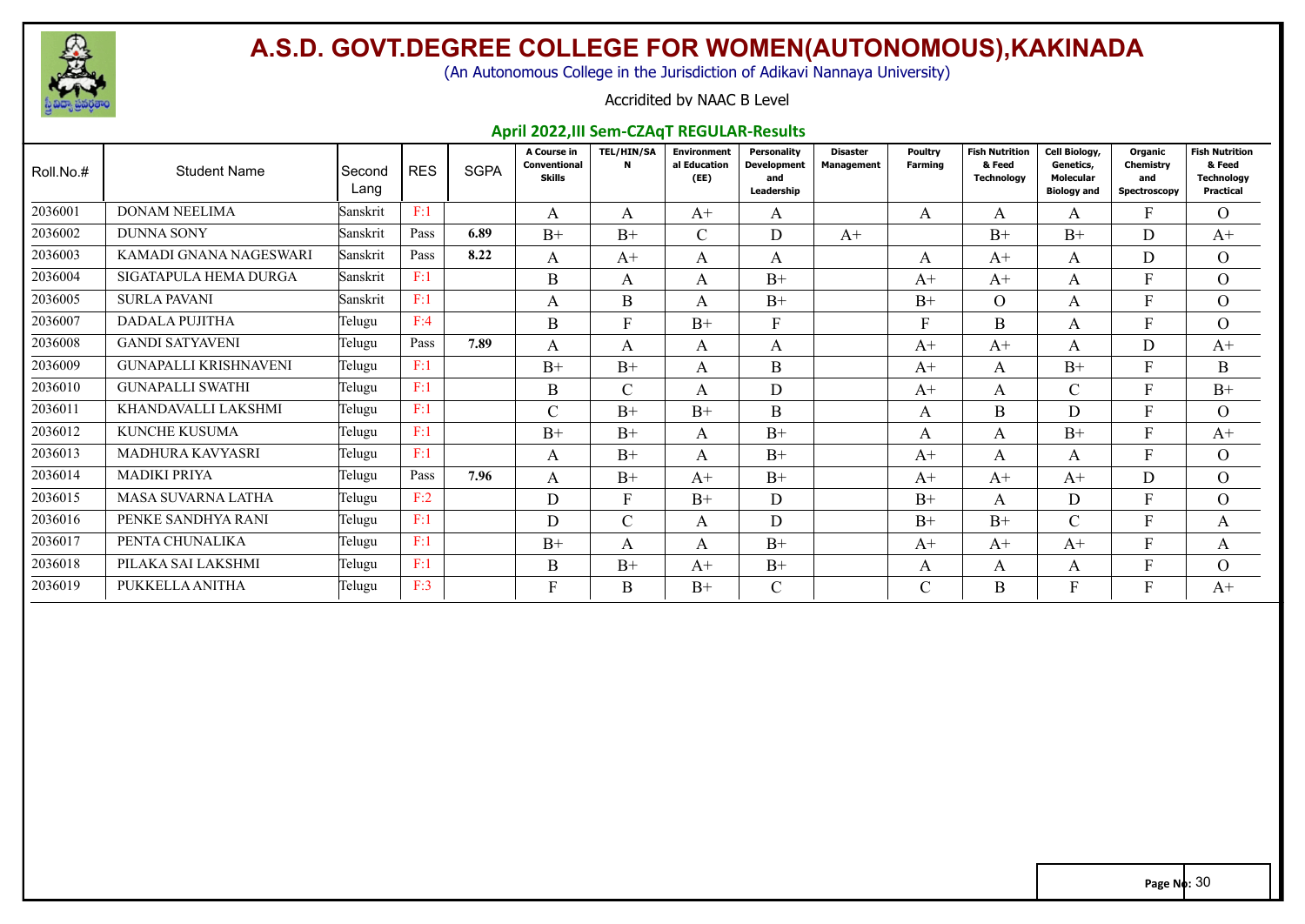| Roll.No.# | <b>Student Name</b>          | Second<br>Lang | <b>RES</b> | <b>SGPA</b> | Cell Biology,<br>Genetics,<br><b>Molecular</b><br><b>Biology and</b> | Organic<br>Chemistry<br>and<br>Spectroscopy |
|-----------|------------------------------|----------------|------------|-------------|----------------------------------------------------------------------|---------------------------------------------|
| 2036001   | DONAM NEELIMA                | Sanskrit       | F:1        |             | $A^+$                                                                | $\Omega$                                    |
| 2036002   | <b>DUNNA SONY</b>            | Sanskrit       | Pass       | 6.89        | A                                                                    | $\Omega$                                    |
| 2036003   | KAMADI GNANA NAGESWARI       | Sanskrit       | Pass       | 8.22        | $\Omega$                                                             | $\Omega$                                    |
| 2036004   | SIGATAPULA HEMA DURGA        | Sanskrit       | F:1        |             | $A^+$                                                                | $A+$                                        |
| 2036005   | <b>SURLA PAVANI</b>          | Sanskrit       | F:1        |             | $\Omega$                                                             | $A+$                                        |
| 2036007   | DADALA PUJITHA               | Telugu         | F:4        |             | $\mathcal{C}$                                                        | $A+$                                        |
| 2036008   | <b>GANDI SATYAVENI</b>       | Telugu         | Pass       | 7.89        | A                                                                    | $A^+$                                       |
| 2036009   | <b>GUNAPALLI KRISHNAVENI</b> | Telugu         | F:1        |             | $\mathcal{C}$                                                        | $A+$                                        |
| 2036010   | <b>GUNAPALLI SWATHI</b>      | Telugu         | F:1        |             | D                                                                    | A                                           |
| 2036011   | KHANDAVALLI LAKSHMI          | Telugu         | F:1        |             | $B+$                                                                 | A                                           |
| 2036012   | KUNCHE KUSUMA                | Telugu         | F:1        |             | <sub>B</sub>                                                         | A                                           |
| 2036013   | <b>MADHURA KAVYASRI</b>      | Telugu         | F:1        |             | $B+$                                                                 | $\Omega$                                    |
| 2036014   | <b>MADIKI PRIYA</b>          | Telugu         | Pass       | 7.96        | A                                                                    | $A+$                                        |
| 2036015   | MASA SUVARNA LATHA           | Telugu         | F:2        |             | $B+$                                                                 | $\Omega$                                    |
| 2036016   | PENKE SANDHYA RANI           | Telugu         | F:1        |             | $\mathcal{C}$                                                        | A                                           |
| 2036017   | PENTA CHUNALIKA              | Telugu         | F:1        |             | $B+$                                                                 | $\Omega$                                    |
| 2036018   | PILAKA SAI LAKSHMI           | Telugu         | F:1        |             | $\mathcal{C}$                                                        | $A+$                                        |
| 2036019   | PUKKELLA ANITHA              | Telugu         | F:3        |             | B                                                                    | $A+$                                        |

### **April 2022,III Sem-CZAqT REGULAR-Results**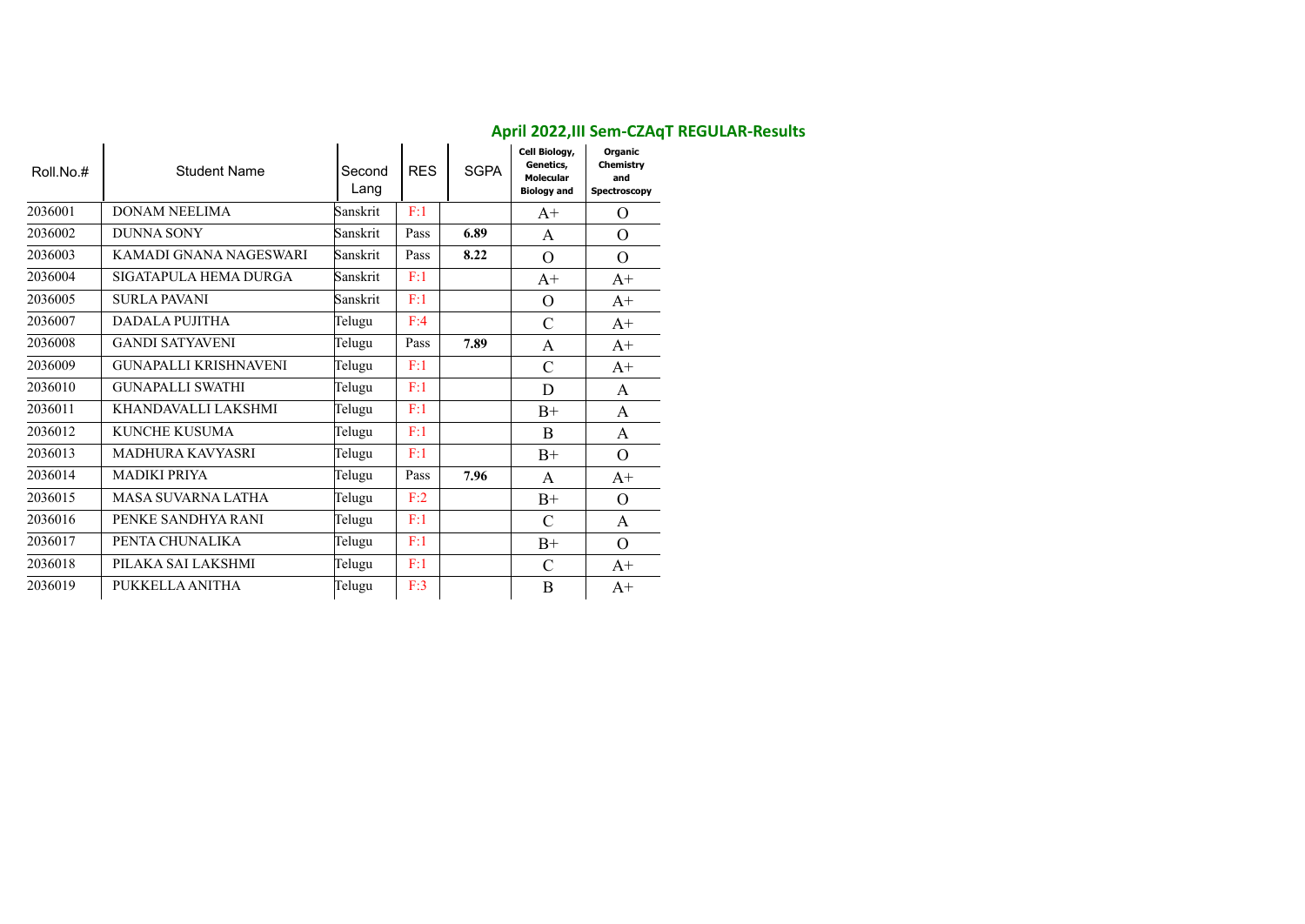

(An Autonomous College in the Jurisdiction of Adikavi Nannaya University)

#### Accridited by NAAC B Level

#### **April 2022,III Sem-HEP REGULAR-Results**

| Roll.No.# | <b>Student Name</b>         | Second<br>Lang | <b>RES</b> | <b>SGPA</b> | A Course in<br>Conventional<br><b>Skills</b> | <b>TEL/HIN/SA</b><br>$\mathbf{N}$ | <b>Environment</b><br>al Education<br>(EE) | Personality<br>Development<br>and<br>Leadership | <b>Disaster</b><br><b>Management</b> | <b>Financial</b><br><b>Markets</b> | Modern<br>Indian<br><b>History &amp;</b><br><b>Culture</b> | Development<br><b>Economics</b> | Indian<br>Government<br>and Politics |
|-----------|-----------------------------|----------------|------------|-------------|----------------------------------------------|-----------------------------------|--------------------------------------------|-------------------------------------------------|--------------------------------------|------------------------------------|------------------------------------------------------------|---------------------------------|--------------------------------------|
| 2011001   | <b>BOMMIDI POOJITHA</b>     | Hindi          | F:1        |             | A                                            | $B+$                              | $B+$                                       | $A+$                                            | $A^+$                                |                                    | F                                                          | $B+$                            | $B+$                                 |
| 2011003   | ANIPEDDI SIVADURGA          | Sanskrit       | Pass       | 5.17        | D                                            | D                                 | B                                          | $B+$                                            | $\mathcal{C}$                        |                                    | D                                                          | $\mathcal{C}$                   | $B+$                                 |
| 2011004   | <b>BASHEERA KHATHOON</b>    | Sanskrit       | F:1        |             | D                                            | $\mathbf{F}$                      | $\mathcal{C}$                              | $B+$                                            | $B+$                                 |                                    | D                                                          | B                               | A                                    |
| 2011005   | KOPPADI KRISHNAVENI         | Sanskrit       | Pass       | 6.92        | $B+$                                         | $A^+$                             | B                                          | $A^+$                                           |                                      | D                                  | $\mathcal{C}$                                              | $B+$                            | A                                    |
| 2011007   | RANDHI RUPA SRIDEVI         | Sanskrit       | Pass       | 7.50        | $A+$                                         | $A+$                              | B                                          | $A+$                                            |                                      | B                                  | $B+$                                                       | $B+$                            | $B+$                                 |
| 2011008   | VOLETI DURGA SATYA SREE     | Sanskrit       | Pass       | 8.54        | $A+$                                         | $\overline{O}$                    | A                                          | A                                               |                                      | $\mathbf B$                        | A                                                          | $A+$                            | $A+$                                 |
| 2011009   | ANASURI SARAYU SRIJA        | Telugu         | F:1        |             | A                                            | B                                 | D                                          | A                                               |                                      | $B+$                               | F                                                          | $B+$                            | A                                    |
| 2011011   | <b>BATHINA LAKSHMISREYA</b> | Telugu         | F:1        |             | A                                            | $\mathbf{B}$                      | $\mathcal{C}$                              | A                                               | $\mathbf{A}$                         |                                    | $\mathbf{F}$                                               | $B+$                            | A                                    |
| 2011014   | DADALA VIJAYA LAKSHMI       | Telugu         | F:1        |             | C                                            | $B+$                              | $\mathcal{C}$                              | A                                               | B                                    |                                    | F                                                          | $B+$                            | A                                    |
| 2011015   | <b>DULLA KAVITHA</b>        | Telugu         | Pass       | 7.29        | $B+$                                         | A                                 | $\mathcal{C}$                              | $A+$                                            | $A^+$                                |                                    | B                                                          | $B+$                            | A                                    |
| 2011016   | <b>GEDELA DEVI</b>          | Telugu         | Pass       | 7.58        | $B+$                                         | $A+$                              | $\mathbf{B}$                               | $A+$                                            |                                      | B                                  | B                                                          | A                               | $A+$                                 |
| 2011017   | <b>GEDELA KAMAKSHI</b>      | Telugu         | Pass       | 7.33        | $B+$                                         | $A+$                              | $B+$                                       | $A+$                                            |                                      | D                                  | $B+$                                                       | $B+$                            | A                                    |
| 2011018   | <b>KAPARAPU MOUNIKA</b>     | Telugu         | Pass       | 6.58        | $B+$                                         | $B+$                              | $\mathcal{C}$                              | $B+$                                            | A                                    |                                    | $\mathcal{C}$                                              | $B+$                            | $B+$                                 |
| 2011019   | <b>KARI SANTHA SRI</b>      | Telugu         | F:1        |             | $\overline{C}$                               | D                                 | D                                          | $\mathbf{C}$                                    | $\mathcal{C}$                        |                                    | $\mathbf{F}$                                               | D                               | D                                    |
| 2011021   | KOPPADI SATYA VEERAVENI     | Telugu         | F:1        |             | $B+$                                         | B                                 | D                                          | A                                               | A                                    |                                    | F                                                          | $\mathcal{C}$                   | $B+$                                 |
| 2011024   | LAVUDU DURGA BHAVANI        | Telugu         | F:1        |             | D                                            | A                                 | $B+$                                       | $A+$                                            |                                      | $B+$                               | $\mathbf{F}$                                               | $B+$                            | A                                    |
| 2011025   | MALLADI JANAKI KASTURI      | Telugu         | Pass       | 5.79        | B                                            | $\mathcal{C}$                     | D                                          | $B+$                                            |                                      | D                                  | D                                                          | $B+$                            | A                                    |
| 2011028   | <b>MORTHA SWATHI</b>        | Telugu         | Pass       | 7.54        | A                                            | $A+$                              | $\mathcal{C}$                              | A                                               |                                      | B                                  | $B+$                                                       | A                               | A                                    |
| 2011029   | MURLA DURGA VASANTHA        | Telugu         | Pass       | 7.42        | A                                            | A                                 | $B+$                                       | A                                               | B                                    |                                    | B                                                          | A                               | A                                    |
| 2011030   | <b>MUVVALA VENKATA</b>      | Telugu         | Pass       | 6.21        | A                                            | $B+$                              | $\mathcal{C}$                              | $B+$                                            |                                      | D                                  | D                                                          | $B+$                            | $B+$                                 |
| 2011031   | NAKKA NAVITHA               | Telugu         | Pass       | 6.79        | B                                            | $A+$                              | B                                          | A                                               | $B+$                                 |                                    | D                                                          | $B+$                            | A                                    |
| 2011032   | OLETI NAGA LAKSHMI          | Telugu         | Pass       | 7.67        | $B+$                                         | $A+$                              | $\mathcal{C}$                              | $B+$                                            | $\mathbf{A}$                         |                                    | $B+$                                                       | $A+$                            | A                                    |
| 2011033   | PUDI DURGA MALATHI          | Telugu         | Pass       | 6.08        | B                                            | B                                 | D                                          | A                                               | $B+$                                 |                                    | D                                                          | $B+$                            | $B+$                                 |
| 2011035   | RASIPALLI KEERTHI           | Telugu         | F:1        |             | $A+$                                         | $A+$                              | D                                          | $A+$                                            |                                      | A                                  | $\mathbf{F}$                                               | A                               | A                                    |
| 2011036   | RASIPILLI MANISHA RANI      | Telugu         | Pass       | 7.38        | $A^+$                                        | $\Omega$                          | $\mathcal{C}$                              | $A^+$                                           |                                      | A                                  | $\mathcal{C}$                                              | $B+$                            | $B+$                                 |
| 2011037   | <b>REVU KASTURI</b>         | Telugu         | Pass       | 6.63        | $B+$                                         | A                                 | $\mathcal{C}$                              | $A+$                                            | $\mathcal{C}$                        |                                    | B                                                          | B                               | $B+$                                 |
| 2011038   | <b>SADALA KAVERI</b>        | Telugu         | F:1        |             | D                                            | $B+$                              | D                                          | $\mathsf{C}$                                    | B                                    |                                    | $\mathbf{E}$                                               | B                               | B                                    |
| 2011039   | <b>SANGANI SRAVYA</b>       | Telugu         | F:1        |             | C.                                           | A                                 | D                                          | $A+$                                            |                                      | $B+$                               | F                                                          | $B+$                            | $B+$                                 |
| 2011040   | <b>SEELAM ANUSHA</b>        | Telugu         | F:1        |             | D                                            | A                                 | $\mathcal{C}$                              | $A+$                                            | $B+$                                 |                                    | $F_{\rm}$                                                  | $B+$                            | A                                    |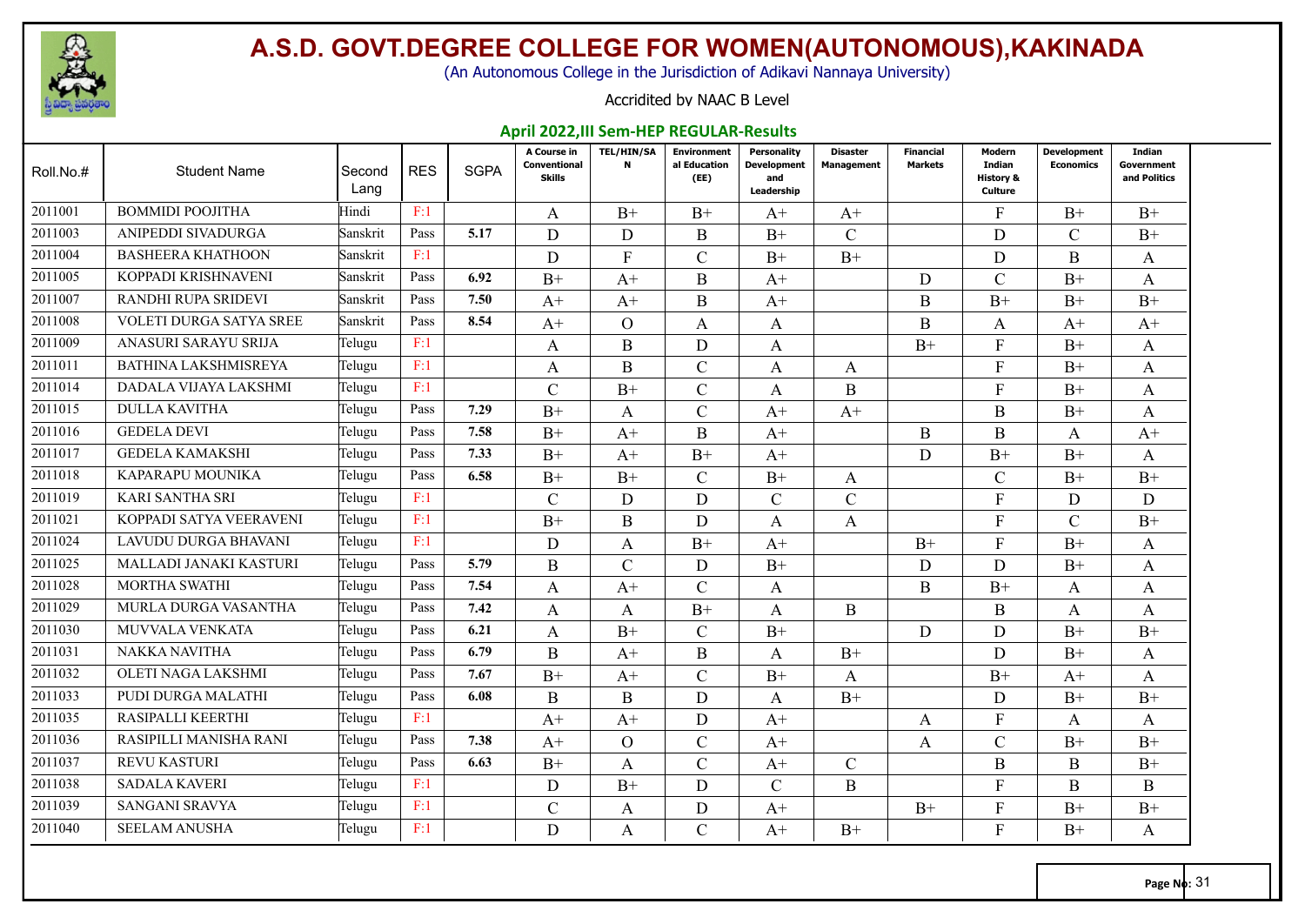

(An Autonomous College in the Jurisdiction of Adikavi Nannaya University)

#### Accridited by NAAC B Level

|         |                      |        |      |      | A Course in<br>Conventional<br><b>Skills</b> | <b>TEL/HIN/SA</b><br>N | <b>Environment</b><br>al Education<br>(EE) | Personality<br><b>Development</b><br>and<br>Leadership | Disaster<br>Management | Financial<br>Markets | Modern<br>Indian<br><b>History &amp;</b><br>Culture | <b>Development</b><br><b>Economics</b> | Indian<br>Government<br>and Politics |
|---------|----------------------|--------|------|------|----------------------------------------------|------------------------|--------------------------------------------|--------------------------------------------------------|------------------------|----------------------|-----------------------------------------------------|----------------------------------------|--------------------------------------|
| 2011041 | SUNKARA SATYA VENI   | Telugu | F:1  |      |                                              | A                      | ◡                                          | $B+$                                                   |                        | $B+$                 |                                                     |                                        | $B+$                                 |
| 2011042 | VARANASI NAGALAKSHMI | Telugu | Pass | 5.08 |                                              |                        | ∸                                          | $B+$                                                   |                        |                      |                                                     |                                        | $B+$                                 |
| 2011044 | YADALA KEERTHANA     | Telugu | Pass | 8.38 | $A^+$                                        | $\Omega$               | B                                          | $A^+$                                                  | $A^+$                  |                      | $B+$                                                |                                        | $A^+$                                |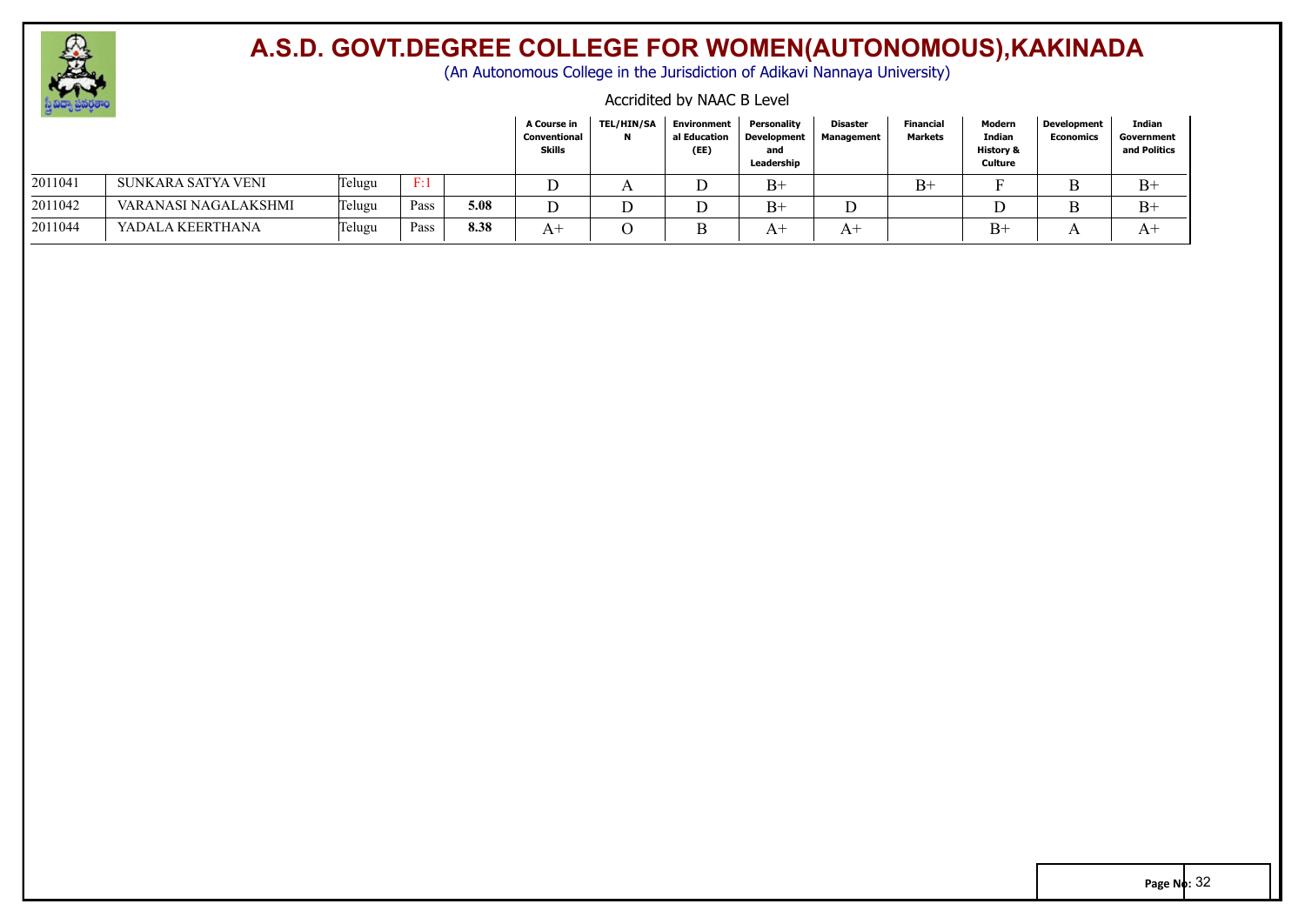

(An Autonomous College in the Jurisdiction of Adikavi Nannaya University)

#### Accridited by NAAC B Level

#### **April 2022,III Sem-HETT REGULAR-Results**

| Roll.No.# | <b>Student Name</b>    | Second<br>Lang | <b>RES</b> | <b>SGPA</b> | A Course in<br>Conventional<br>Skills | <b>TEL/HIN/SA</b><br>N | <b>Environment</b><br>al Education<br>(EE) | Personality<br>Development<br>and<br>Leadership | Disaster<br><b>Management</b> | Modern<br>Indian<br>History &<br>Culture | <b>Development</b><br>Economics | <b>Travel And</b><br>Tourism<br>Management |
|-----------|------------------------|----------------|------------|-------------|---------------------------------------|------------------------|--------------------------------------------|-------------------------------------------------|-------------------------------|------------------------------------------|---------------------------------|--------------------------------------------|
| 2013001   | MEDISETTI GOWRISUJATHA | Sanskrit       | F:1        |             | A                                     | $B+$                   | D                                          | $B+$                                            | D                             |                                          |                                 | B                                          |
| 2013003   | SIKILE MINNIE MELVINA  | Sanskrit       | Pass       | 6.88        | A                                     | $B+$                   | $B+$                                       | $A^+$                                           | D                             | ◡                                        | $B+$                            | A                                          |
| 2013004   | ALAPU SRI LOWKITHA     | Telugu         | Pass       | 6.00        | D                                     |                        | $\sim$                                     | A+                                              | $\cap$<br>◡                   | D                                        | $B+$                            | A                                          |
| 2013005   | CHIRUMALLA NIHARIKA    | Telugu         | Pass       | 9.04        | A                                     | $A^+$                  | $A+$                                       |                                                 | 0                             | $A^+$                                    | $A+$                            | $A+$                                       |
| 2013006   | KONDLA DEVISREE        | Telugu         | Pass       | 8.58        | $A+$                                  | $B+$                   | $A+$                                       | $\Omega$                                        | A                             | A                                        | $A+$                            | $A+$                                       |
| 2013007   | KONDRU DEEPIKA         | Telugu         | Pass       | 8.83        | $A^+$                                 | $A^+$                  | $B+$                                       |                                                 | 0                             | A                                        | $A+$                            | $A+$                                       |
| 2013008   | KORAMATI MARY GRACE    | Telugu         | F:2        |             | D                                     | D                      | П                                          |                                                 | n                             | -                                        |                                 | B                                          |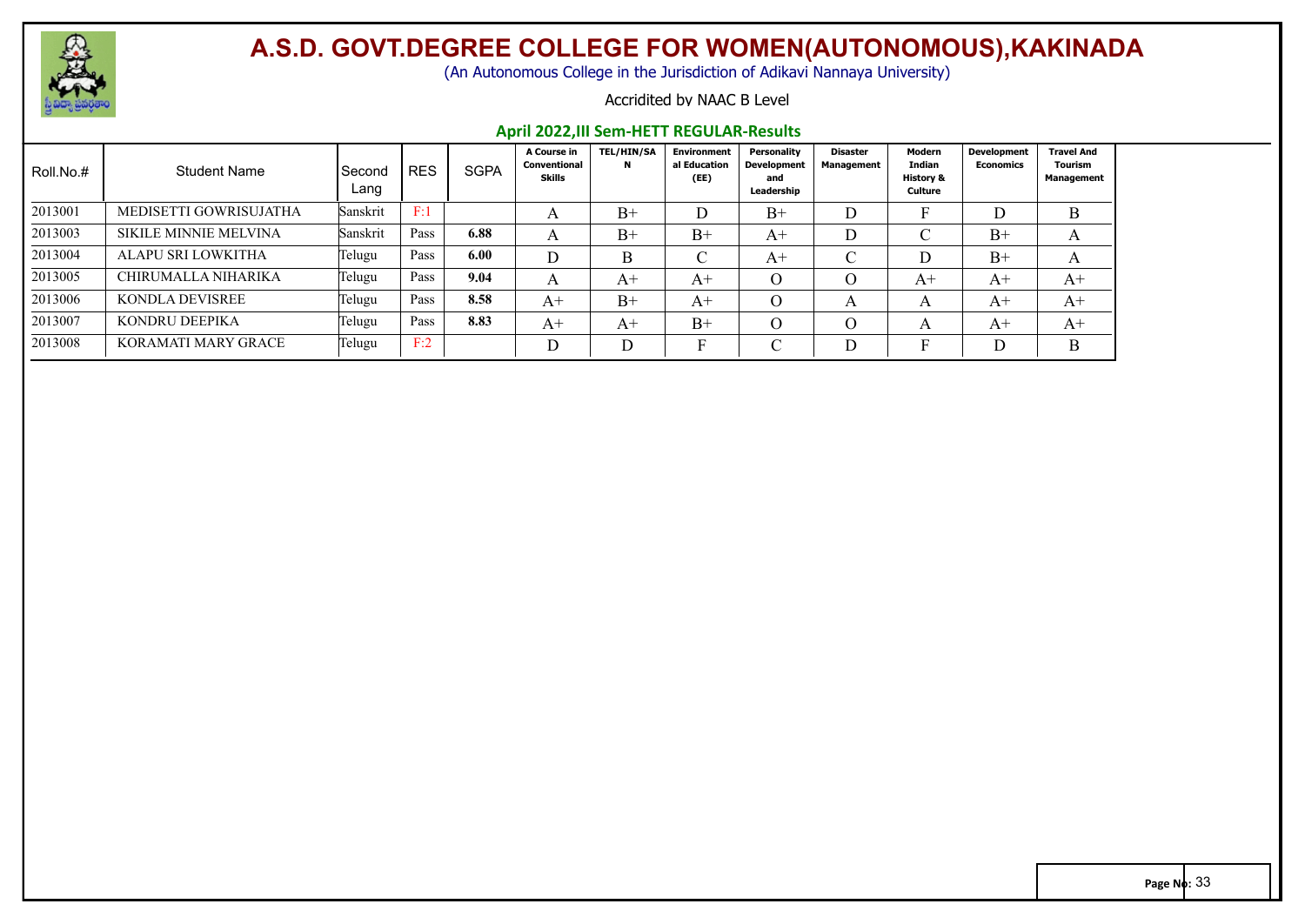

(An Autonomous College in the Jurisdiction of Adikavi Nannaya University)

#### Accridited by NAAC B Level

#### **April 2022,III Sem-HSc REGULAR-Results**

| Roll.No.# | <b>Student Name</b>            | Second<br>Lang | <b>RES</b> | <b>SGPA</b> | A Course in<br>Conventional<br><b>Skills</b> | <b>TEL/HIN/SA</b><br>N | <b>Environment</b><br>al Education<br>(EE) | Personality<br><b>Development</b><br>and<br>Leadership | <b>Disaster</b><br><b>Management</b> | Online<br><b>Business</b> | <b>Community</b><br><b>Nutrition</b> | <b>Principles of</b><br>Garment<br>Construction | Child<br><b>Development</b> | Community<br><b>Nutrition</b><br><b>Practical</b> |
|-----------|--------------------------------|----------------|------------|-------------|----------------------------------------------|------------------------|--------------------------------------------|--------------------------------------------------------|--------------------------------------|---------------------------|--------------------------------------|-------------------------------------------------|-----------------------------|---------------------------------------------------|
| 2035001   | <b>GUTHULA ESTHER FLORANCE</b> | Hindi          | Pass       | 8.81        | A                                            | $A+$                   | A                                          | A                                                      | $\overline{O}$                       |                           | $A+$                                 | $\Omega$                                        | A                           | A                                                 |
| 2035002   | SANGADI RAMYA JYOTHI           | Hindi          | F:1        |             | F                                            | $B+$                   | A                                          | A                                                      | D.                                   |                           | $B+$                                 | $A^+$                                           | A                           | $A^+$                                             |
| 2035003   | <b>BANDARULANKA NAGA</b>       | Sanskrit       | Pass       | 8.63        | A                                            | A                      | $A+$                                       | $A+$                                                   | $A+$                                 |                           | A                                    | $A+$                                            | A                           | A                                                 |
| 2035004   | DADISETTI BHUMIKA              | Sanskrit       | Pass       | 8.59        | A                                            | $B+$                   | $A+$                                       | A                                                      | A                                    |                           | $A+$                                 | $A+$                                            | $A+$                        | $A+$                                              |
| 2035005   | DEVARA LAVANYA                 | Sanskrit       | F:1        |             | $B+$                                         | F                      | $A+$                                       | $A+$                                                   | B                                    |                           | A                                    | A                                               | A                           | $B+$                                              |
| 2035006   | <b>DOMMETI SUJITHA</b>         | Sanskrit       | Pass       | 8.41        | A                                            | $B+$                   | A                                          | $A+$                                                   | $A+$                                 |                           | A                                    | A                                               | A                           | $\overline{O}$                                    |
| 2035009   | <b>MUMMASANI SRI</b>           | Sanskrit       | Pass       | 5.96        | B                                            | $\mathcal{C}$          | $B+$                                       | $\mathsf{C}$                                           | $\mathsf{C}$                         |                           | D                                    | B                                               | D                           | A                                                 |
| 2035010   | MUVVALA KRISHNA YAMINI         | Sanskrit       | Pass       | 7.81        | A                                            | A                      | $A+$                                       | $B+$                                                   | D                                    |                           | $B+$                                 | A                                               | A                           | $A^+$                                             |
| 2035011   | PASANA NANDINI                 | Sanskrit       | F:3        |             | $\overline{C}$                               | F                      | $B+$                                       | $\mathcal{C}$                                          | $\mathcal{C}$                        |                           | F                                    | D                                               | F                           | A                                                 |
| 2035012   | PEMMADI SANDHYA                | Sanskrit       | Pass       | 6.44        | $B+$                                         | D                      | A                                          | $B+$                                                   | B                                    |                           | C                                    | B                                               | B                           | $B+$                                              |
| 2035013   | VINTHA MOUNJI ROY              | Sanskrit       | Pass       | 9.52        | $A+$                                         | $A+$                   | $A+$                                       | $A+$                                                   | $\Omega$                             |                           | $A+$                                 | $\Omega$                                        | $\Omega$                    | $\Omega$                                          |
| 2035014   | ANKAMREDDI NEELIMA             | Telugu         | Pass       | 8.04        | A                                            | A                      | $A+$                                       | A                                                      | D                                    |                           | A                                    | A                                               | $B+$                        | $A+$                                              |
| 2035016   | CHITIKELA SRAVANI              | Telugu         | Pass       | 7.85        | A                                            | A                      | $A+$                                       | A                                                      | $B+$                                 |                           | B                                    | $B+$                                            | $B+$                        | A                                                 |
| 2035018   | KASI LALITHA DURGA             | Telugu         | Pass       | 6.81        | $B+$                                         | <sub>B</sub>           | $A+$                                       | A                                                      | $\mathcal{C}$                        |                           | B.                                   | $B+$                                            | $\mathbf{B}$                | $B+$                                              |
| 2035019   | KOLLU CHANDU                   | Telugu         | Pass       | 8.04        | $B+$                                         | $B+$                   | $A+$                                       | $A+$                                                   | $B+$                                 |                           | A                                    | $B+$                                            | A                           | $A^+$                                             |
| 2035020   | <b>MADDA RAMYA</b>             | Telugu         | Pass       | 7.78        | A                                            | $B+$                   | $A+$                                       | A                                                      | D                                    |                           | $B+$                                 | A                                               | A                           | A                                                 |
| 2035021   | NAKKA ANJALI                   | Telugu         | Pass       | 8.70        | A                                            | A                      | A                                          | A                                                      |                                      | $\Omega$                  | A                                    | $A+$                                            | A                           | $\Omega$                                          |
| 2035024   | YEDIDHA VIJAYA KUMARI          | Telugu         | F:4        |             | $B+$                                         | $B+$                   | A                                          | F                                                      | D                                    |                           |                                      |                                                 |                             | $B+$                                              |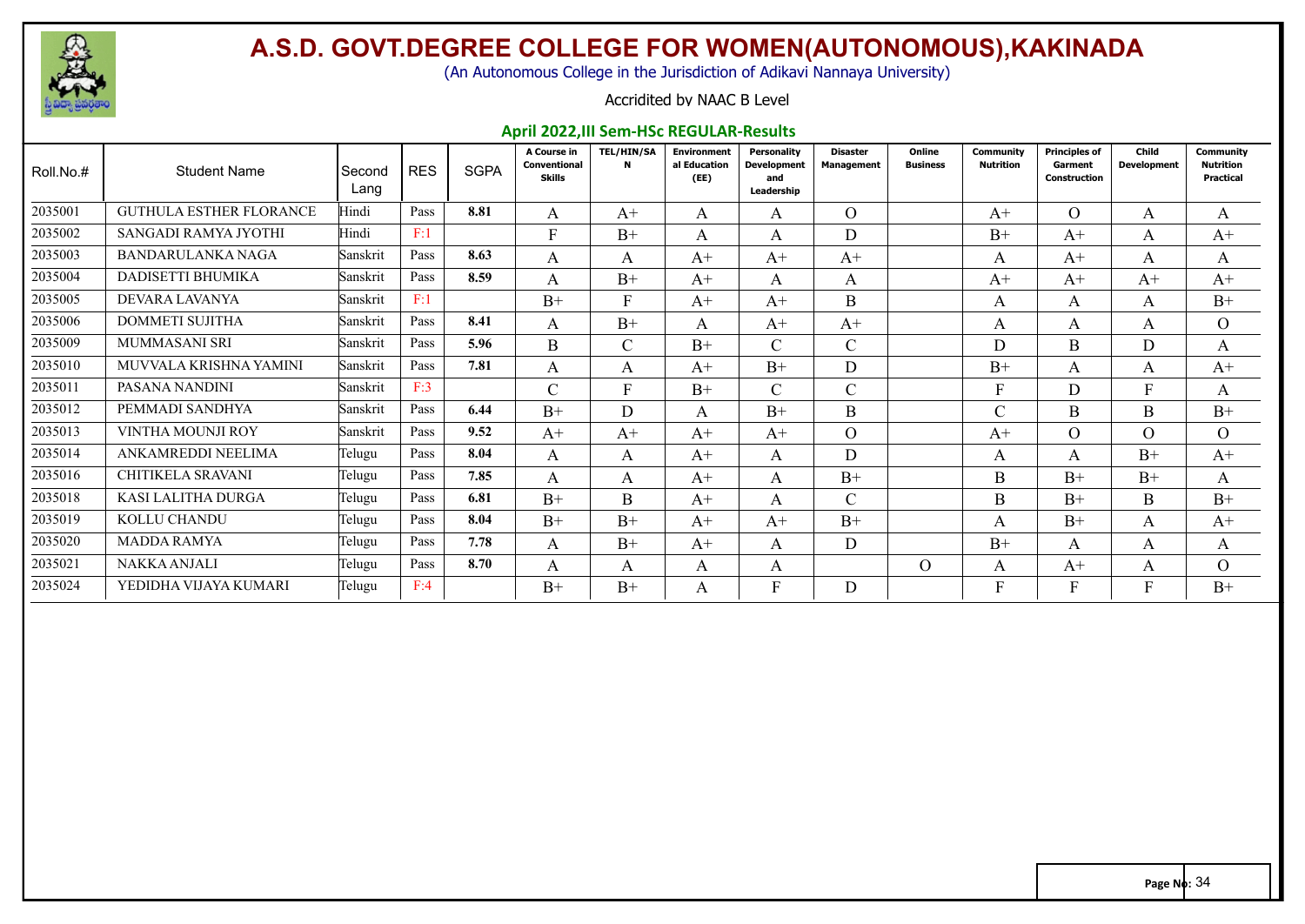| Roll.No.# | <b>Student Name</b>            | Second<br>Lang | <b>RES</b> | <b>SGPA</b> | <b>Principles of</b><br>Garment<br><b>Construction</b><br><b>Practical</b> | Child<br><b>Development</b><br><b>Practical</b> |
|-----------|--------------------------------|----------------|------------|-------------|----------------------------------------------------------------------------|-------------------------------------------------|
| 2035001   | <b>GUTHULA ESTHER FLORANCE</b> | Hindi          | Pass       | 8.81        | $A+$                                                                       | $\Omega$                                        |
| 2035002   | SANGADI RAMYA JYOTHI           | Hindi          | F:1        |             | $\Omega$                                                                   | $\Omega$                                        |
| 2035003   | <b>BANDARULANKA NAGA</b>       | Sanskrit       | Pass       | 8.63        | $\Omega$                                                                   | $\Omega$                                        |
| 2035004   | DADISETTI BHUMIKA              | Sanskrit       | Pass       | 8.59        | $A+$                                                                       | $\Omega$                                        |
| 2035005   | DEVARA LAVANYA                 | Sanskrit       | F:1        |             | $\Omega$                                                                   | $A+$                                            |
| 2035006   | <b>DOMMETI SUJITHA</b>         | Sanskrit       | Pass       | 8.41        | $A^+$                                                                      | $\Omega$                                        |
| 2035009   | <b>MUMMASANI SRI</b>           | Sanskrit       | Pass       | 5.96        | $A^+$                                                                      | $A+$                                            |
| 2035010   | MUVVALA KRISHNA YAMINI         | Sanskrit       | Pass       | 7.81        | $A+$                                                                       | $A^+$                                           |
| 2035011   | PASANA NANDINI                 | Sanskrit       | F:3        |             | $A+$                                                                       | $A+$                                            |
| 2035012   | PEMMADI SANDHYA                | Sanskrit       | Pass       | 6.44        | A                                                                          | $A+$                                            |
| 2035013   | VINTHA MOUNJI ROY              | Sanskrit       | Pass       | 9.52        | $\Omega$                                                                   | $\Omega$                                        |
| 2035014   | ANKAMREDDI NEELIMA             | Telugu         | Pass       | 8.04        | $\Omega$                                                                   | $\Omega$                                        |
| 2035016   | CHITIKELA SRAVANI              | Telugu         | Pass       | 7.85        | $\Omega$                                                                   | $\Omega$                                        |
| 2035018   | KASI LALITHA DURGA             | Telugu         | Pass       | 6.81        | $B+$                                                                       | A                                               |
| 2035019   | <b>KOLLU CHANDU</b>            | Telugu         | Pass       | 8.04        | $A^+$                                                                      | $\Omega$                                        |
| 2035020   | <b>MADDA RAMYA</b>             | Telugu         | Pass       | 7.78        | $A+$                                                                       | $\overline{O}$                                  |
| 2035021   | <b>NAKKA ANJALI</b>            | Telugu         | Pass       | 8.70        | $\Omega$                                                                   | $\Omega$                                        |
| 2035024   | YEDIDHA VIJAYA KUMARI          | Telugu         | F:4        |             | A                                                                          | A                                               |

#### **April 2022,III Sem-HSc REGULAR-Results**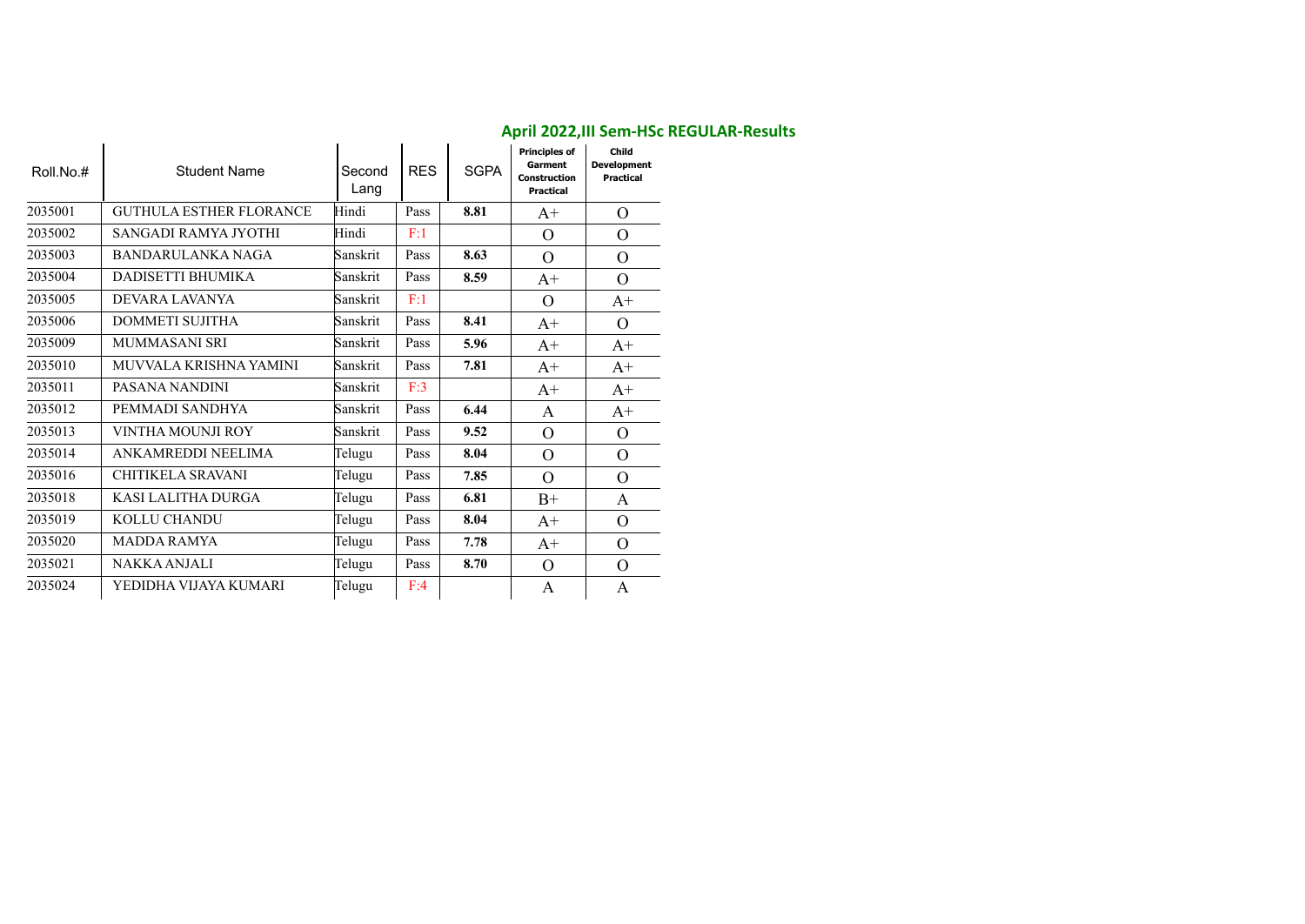

(An Autonomous College in the Jurisdiction of Adikavi Nannaya University)

#### Accridited by NAAC B Level

#### **April 2022,III Sem-MPC REGULAR-Results**

| Roll.No.# | <b>Student Name</b>    | Second<br>Lang | <b>RES</b> | <b>SGPA</b> | A Course in<br>Conventional<br><b>Skills</b> | <b>TEL/HIN/SA</b><br>$\mathbf N$ | <b>Environment</b><br>al Education<br>(EE) | Personality<br><b>Development</b><br>and<br>Leadership | Disaster<br><b>Management</b> | Online<br><b>Business</b> | <b>Abstract</b><br>Algebra | <b>Heat and</b><br>Thermodyna<br>mics | Organic<br>Chemistry<br>and<br>Spectroscopy | <b>Heat and</b><br>Thermodyna<br>mics<br>Practical |
|-----------|------------------------|----------------|------------|-------------|----------------------------------------------|----------------------------------|--------------------------------------------|--------------------------------------------------------|-------------------------------|---------------------------|----------------------------|---------------------------------------|---------------------------------------------|----------------------------------------------------|
| 2031002   | <b>KARRI BUJJI</b>     | Sanskrit       | Pass       | 5.81        | D                                            | $B+$                             | $B+$                                       | $B+$                                                   | $A+$                          |                           |                            |                                       | D                                           | $A+$                                               |
| 2031003   | LOKARAPU BHAVANI       | Sanskrit       | Pass       | 6.85        | A                                            | $A+$                             | D                                          | $\sim$<br>◡                                            | $\mathbf{A}$                  |                           |                            |                                       | <b>D</b><br>$\Box$                          | $\Omega$                                           |
| 2031004   | POTHABATTULA           | Sanskrit       | Pass       | 5.70        | A                                            | $\sim$                           | D                                          | D.                                                     | $B+$                          |                           |                            |                                       | D                                           | $\Omega$                                           |
| 2031005   | ADIGARLA RAMALAKSHMI   | Telugu         | Pass       | 7.78        | $A+$                                         | $\Omega$                         | A                                          | $A+$                                                   | $A+$                          |                           |                            |                                       |                                             | $A+$                                               |
| 2031006   | <b>GANE SUGUNA</b>     | Telugu         | Pass       | 6.67        | $B+$                                         | $A+$                             | $\Omega$                                   | $B+$                                                   | $A^+$                         |                           |                            |                                       | D                                           | $\Omega$                                           |
| 2031007   | KOLLATI RENUKA         | Telugu         | F:1        |             | $B+$                                         | <sub>B</sub>                     | $B+$                                       | D.                                                     | $B+$                          |                           |                            |                                       | D                                           | $\Omega$                                           |
| 2031008   | NADIPALLI PRASANNA     | Telugu         | Pass       | 7.00        | $B+$                                         | $A+$                             | $A+$                                       | $B+$                                                   | $\mathbf{A}$                  |                           | B                          |                                       | D                                           | $A+$                                               |
| 2031009   | PATNALA SUSMITHA       | Telugu         | F:3        |             | $\sim$<br>◡                                  | B.                               | D                                          | D                                                      |                               |                           |                            |                                       |                                             | $A+$                                               |
| 2031010   | <b>SURADA GIRISHA</b>  | Telugu         | Pass       | 8.26        | A                                            | $A+$                             | B                                          | $B+$                                                   | $A+$                          |                           |                            | B.                                    | $\mathbf{A}$                                | $\Omega$                                           |
| 2031011   | <b>SWARNA BHARGAVI</b> | Telugu         | F:4        |             | $\sim$<br>ι.                                 | B                                | D                                          | T.<br>н.                                               | $\sim$<br>◡                   |                           |                            |                                       |                                             | $A+$                                               |
| 2031012   | VASAMSETTI YASASWINI   | Telugu         | Pass       | 6.78        | $\sqrt{ }$                                   |                                  | $B+$                                       | $\sim$                                                 | $A+$                          |                           | $B+$                       |                                       |                                             | $A+$                                               |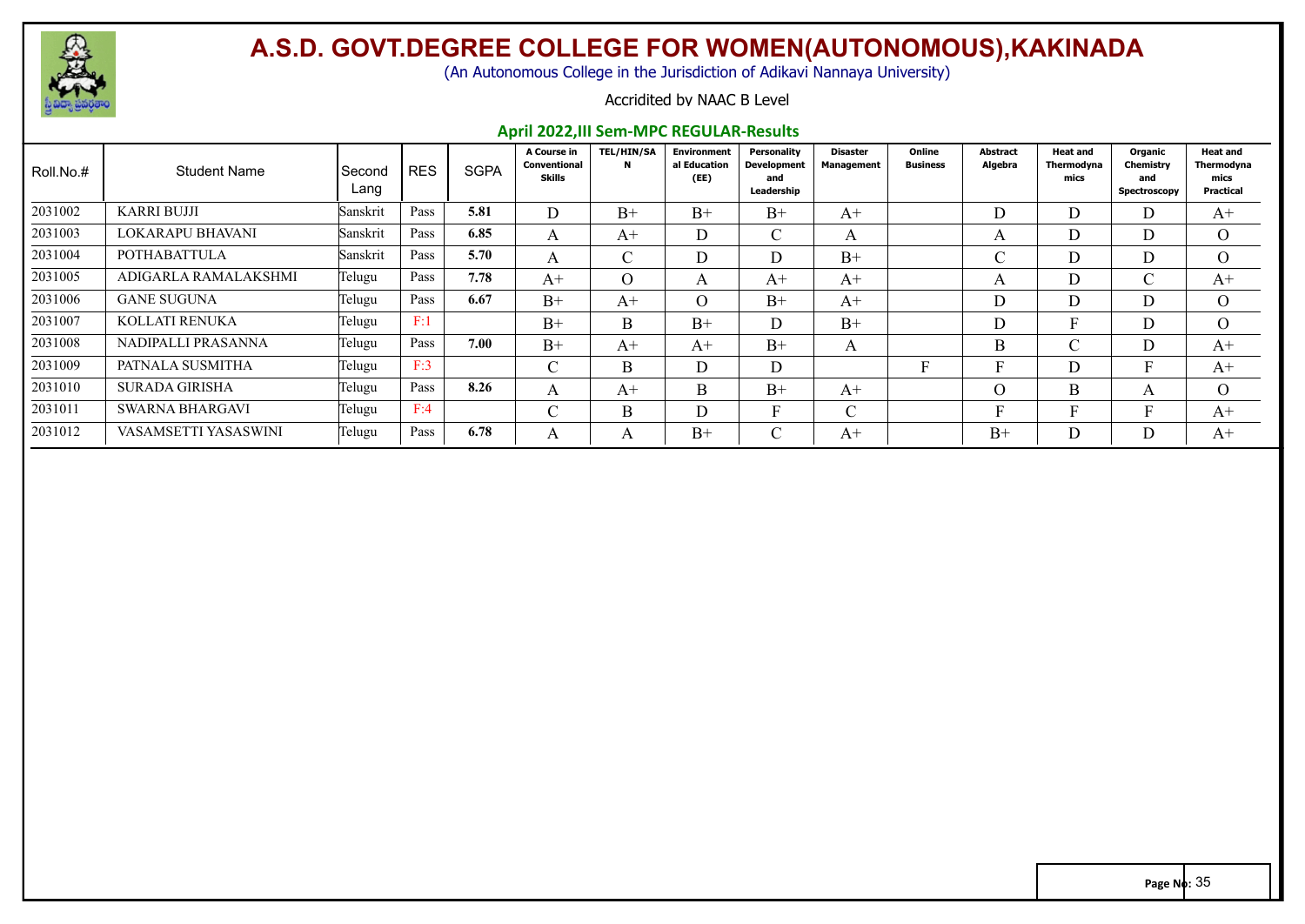| Roll.No.# | <b>Student Name</b>    | Second<br>Lang | <b>RES</b> | <b>SGPA</b> | Organic<br>Chemistry<br>and<br>Spectroscopy |
|-----------|------------------------|----------------|------------|-------------|---------------------------------------------|
| 2031002   | <b>KARRI BUJJI</b>     | Sanskrit       | Pass       | 5.81        | A                                           |
| 2031003   | LOKARAPU BHAVANI       | Sanskrit       | Pass       | 6.85        | A                                           |
| 2031004   | <b>POTHABATTULA</b>    | Sanskrit       | Pass       | 5.70        | A                                           |
| 2031005   | ADIGARLA RAMALAKSHMI   | Telugu         | Pass       | 7.78        | A                                           |
| 2031006   | <b>GANE SUGUNA</b>     | Telugu         | Pass       | 6.67        | A                                           |
| 2031007   | KOLLATI RENUKA         | Telugu         | F:1        |             | A                                           |
| 2031008   | NADIPALLI PRASANNA     | Telugu         | Pass       | 7.00        | $A+$                                        |
| 2031009   | PATNALA SUSMITHA       | Telugu         | F:3        |             | $B+$                                        |
| 2031010   | SURADA GIRISHA         | Telugu         | Pass       | 8.26        | A                                           |
| 2031011   | <b>SWARNA BHARGAVI</b> | Telugu         | F:4        |             | A                                           |
| 2031012   | VASAMSETTI YASASWINI   | Telugu         | Pass       | 6.78        | A                                           |

#### **April 2022,III Sem-MPC REGULAR-Results**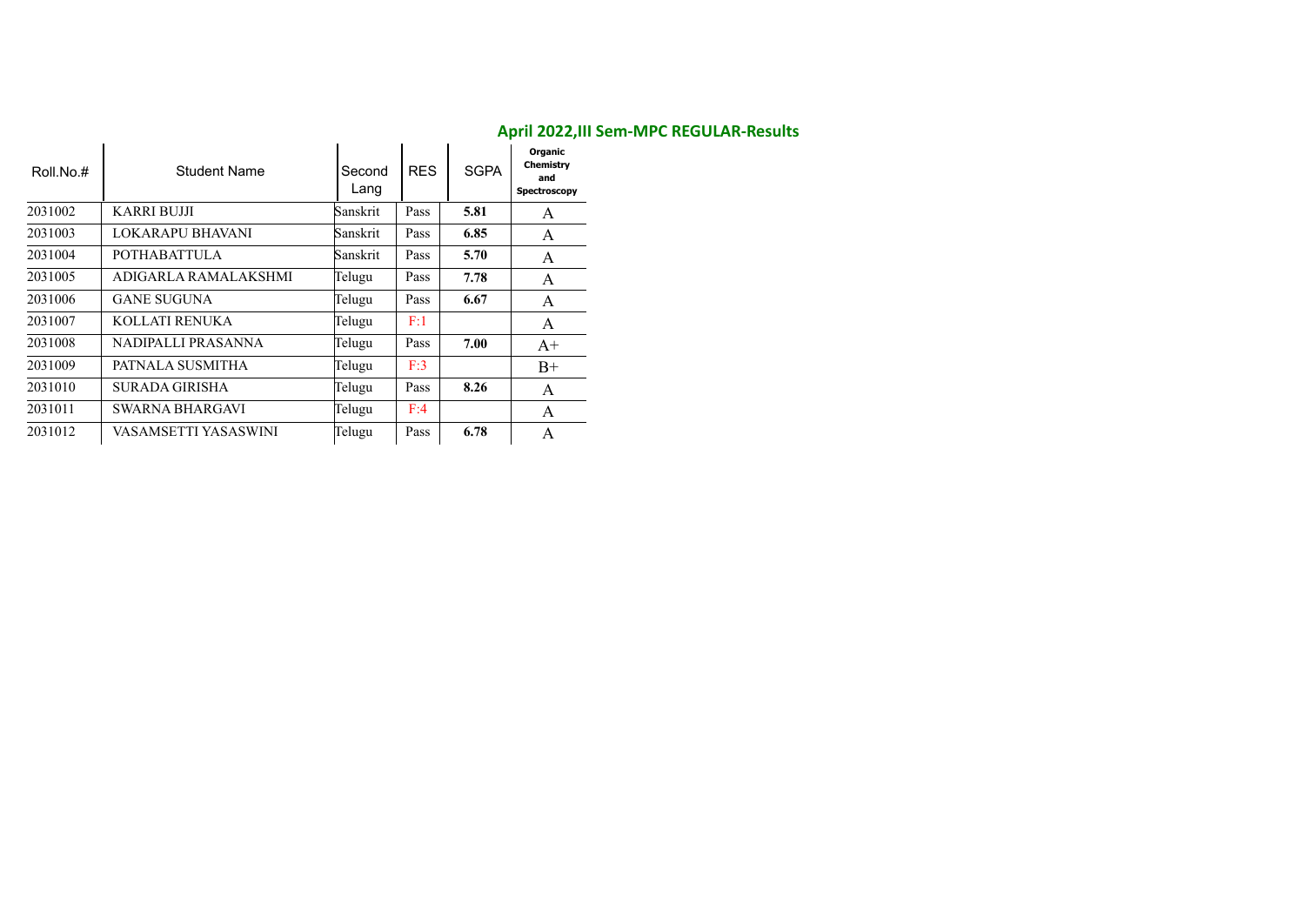

(An Autonomous College in the Jurisdiction of Adikavi Nannaya University)

#### Accridited by NAAC B Level

#### **April 2022,III Sem-MPC-EM REGULAR-Results**

| Roll.No.# | <b>Student Name</b>       | Second<br>Lang | <b>RES</b> | <b>SGPA</b> | A Course in<br><b>Conventional</b><br><b>Skills</b> | <b>TEL/HIN/SA</b><br>N | <b>Environment</b><br>al Education<br>(EE) | Analytical<br>Skills (AS) | Personality<br><b>Development</b><br>and<br>Leadership | <b>Disaster</b><br><b>Management</b> | Online<br><b>Business</b> | <b>Abstract</b><br>Algebra | <b>Heat and</b><br>Thermodvna<br>mics | Organic<br><b>Chemistry</b><br>and<br>Spectroscopy |
|-----------|---------------------------|----------------|------------|-------------|-----------------------------------------------------|------------------------|--------------------------------------------|---------------------------|--------------------------------------------------------|--------------------------------------|---------------------------|----------------------------|---------------------------------------|----------------------------------------------------|
| 2037001   | PEMMADI UMA DEVI          | Hindi          | Pass       | 9.15        | $A+$                                                | $\Omega$               | A                                          |                           | A                                                      |                                      | $\Omega$                  | $\Omega$                   | A                                     | A                                                  |
| 2037002   | <b>SURADA RAVALLIKA</b>   | Hindi          | F:2        |             | A                                                   | $\mathcal{C}$          | A                                          |                           | $\mathcal{C}$                                          |                                      | A                         | $B+$                       | $\mathbf{F}$                          | F                                                  |
| 2037003   | ANISETTI CHAKRAGANNI      | Sanskrit       | F:1        |             | $B+$                                                | $B+$                   | A                                          |                           | A                                                      |                                      | $\Omega$                  | A                          | D                                     | $\mathbf{F}$                                       |
| 2037004   | CHIKKAM VENKATA MAHA      | Sanskrit       | F:3        |             | $B+$                                                | $\mathbf{F}$           | A                                          |                           | B                                                      |                                      | $\Omega$                  | $B+$                       | F                                     | F                                                  |
| 2037005   | DODDA MALLESWARI          | Sanskrit       | Pass       | 7.00        | $B+$                                                | A                      | $B+$                                       |                           | $B+$                                                   |                                      | $A+$                      | $B+$                       | D                                     | $\mathbf C$                                        |
| 2037006   | <b>GUDALA HARIKA</b>      | Sanskrit       | Pass       | 6.56        | A                                                   | $\mathcal{C}$          | $B+$                                       |                           | A                                                      |                                      | $A+$                      | B                          | D                                     | D                                                  |
| 2037007   | <b>GUTTULA SRI JYOTHI</b> | Sanskrit       | Pass       | 8.04        | $B+$                                                | $A+$                   | A                                          |                           | A                                                      |                                      | $A+$                      | $A+$                       | $\mathcal{C}$                         | $B+$                                               |
| 2037010   | PALEPU SATYA VENI         | Sanskrit       | Pass       | 7.15        | A                                                   | A                      | A                                          |                           | A                                                      |                                      | $A+$                      | $\mathcal{C}$              | $\mathcal{C}$                         | $\mathbf C$                                        |
| 2037011   | PANDU PRAVALLIKA          | Sanskrit       | F:1        |             | $B+$                                                | B                      | $B+$                                       |                           | $\mathbf B$                                            |                                      | A                         | B                          | F                                     | D                                                  |
| 2037012   | PERURI SAI DURGA          | Sanskrit       | Pass       | 7.15        | A                                                   | A                      | A                                          |                           | A                                                      |                                      | $\Omega$                  | $\mathcal{C}$              | D                                     | B                                                  |
| 2037014   | <b>ATLA DURGADEVI</b>     | Telugu         | Pass       | 7.85        | A                                                   | $A+$                   | A                                          | $B+$                      |                                                        | $A+$                                 |                           | A                          | D                                     | $B+$                                               |
| 2037015   | <b>BUDDALA SUJI</b>       | Telugu         | Pass       | 8.04        | A                                                   | $A+$                   | A                                          |                           | A                                                      |                                      | $A+$                      | A                          | D                                     | A                                                  |
| 2037016   | DONTHUMALA KARUNA         | Telugu         | F:4        |             | F                                                   | $\mathcal{C}$          | B                                          |                           | $\mathbf{F}$                                           | D                                    |                           | D                          | F                                     | F                                                  |
| 2037017   | <b>DURI SATYA</b>         | Telugu         | F:2        |             | $B+$                                                | A                      | $B+$                                       |                           | A                                                      |                                      | A                         | D                          | F                                     | F                                                  |
| 2037019   | <b>GUDE TRIVENI</b>       | Telugu         | F:2        |             | A                                                   | $B+$                   | $A+$                                       |                           | $B+$                                                   |                                      | $A+$                      | D                          | F                                     | F                                                  |
| 2037021   | <b>KUNJA MAMATHA</b>      | Telugu         | Pass       | 8.11        | $A+$                                                | $A+$                   | $A+$                                       |                           | A                                                      |                                      | $\Omega$                  | A                          | D                                     | $B+$                                               |
| 2037022   | LANKA SAJANA              | Telugu         | F:3        |             | B                                                   | D                      | B                                          |                           | $\mathcal{C}$                                          |                                      | $B+$                      | F                          | F                                     | F                                                  |
| 2037023   | NADIPELLI SIREESHA        | Telugu         | F:1        |             | $B+$                                                | $B+$                   | A                                          |                           | A                                                      | A                                    |                           | D                          | F                                     | D                                                  |
| 2037024   | NAKKA JYOTHI              | Telugu         | Pass       | 9.00        | A                                                   | $A+$                   | A                                          | $B+$                      |                                                        | $A+$                                 |                           | $\Omega$                   | $A+$                                  | $A+$                                               |
| 2037025   | PILAKA SUJATHA            | Telugu         | Pass       | 9.19        | A                                                   | $A+$                   | A                                          | $B+$                      |                                                        | $\overline{O}$                       |                           | $\Omega$                   | $A+$                                  | $\overline{O}$                                     |
| 2037026   | RAJANA HARIPRIYA          | Telugu         | F:2        |             | $B+$                                                | A                      | A                                          |                           | $B+$                                                   | D                                    |                           | F                          | D                                     | $\mathbf{F}$                                       |
| 2037027   | TURRAM CHAITHANYA SRI     | Telugu         | F:2        |             | B                                                   | $B+$                   | A                                          |                           | $\mathcal{C}$                                          | D                                    |                           | F                          | F                                     | D                                                  |
| 2037028   | VATARI NAGA SRAVANI       | Telugu         | Pass       | 7.56        | A                                                   | $A+$                   | A                                          | $\mathcal{C}$             |                                                        | A                                    |                           | $B+$                       | $\mathcal{C}$                         | $B+$                                               |
| 2037029   | <b>VEMAGIRI PREETHI</b>   | Telugu         | F:3        |             | $B+$                                                | $B+$                   | $A^+$                                      |                           | $\mathbf{F}$                                           | D                                    |                           | F                          | D                                     | E                                                  |
| 2037030   | VIPPARTHI DEEPIKA         | Telugu         | Pass       | 6.74        | A                                                   | $B+$                   | $B+$                                       |                           | B                                                      | D                                    |                           | B                          | D                                     | $B+$                                               |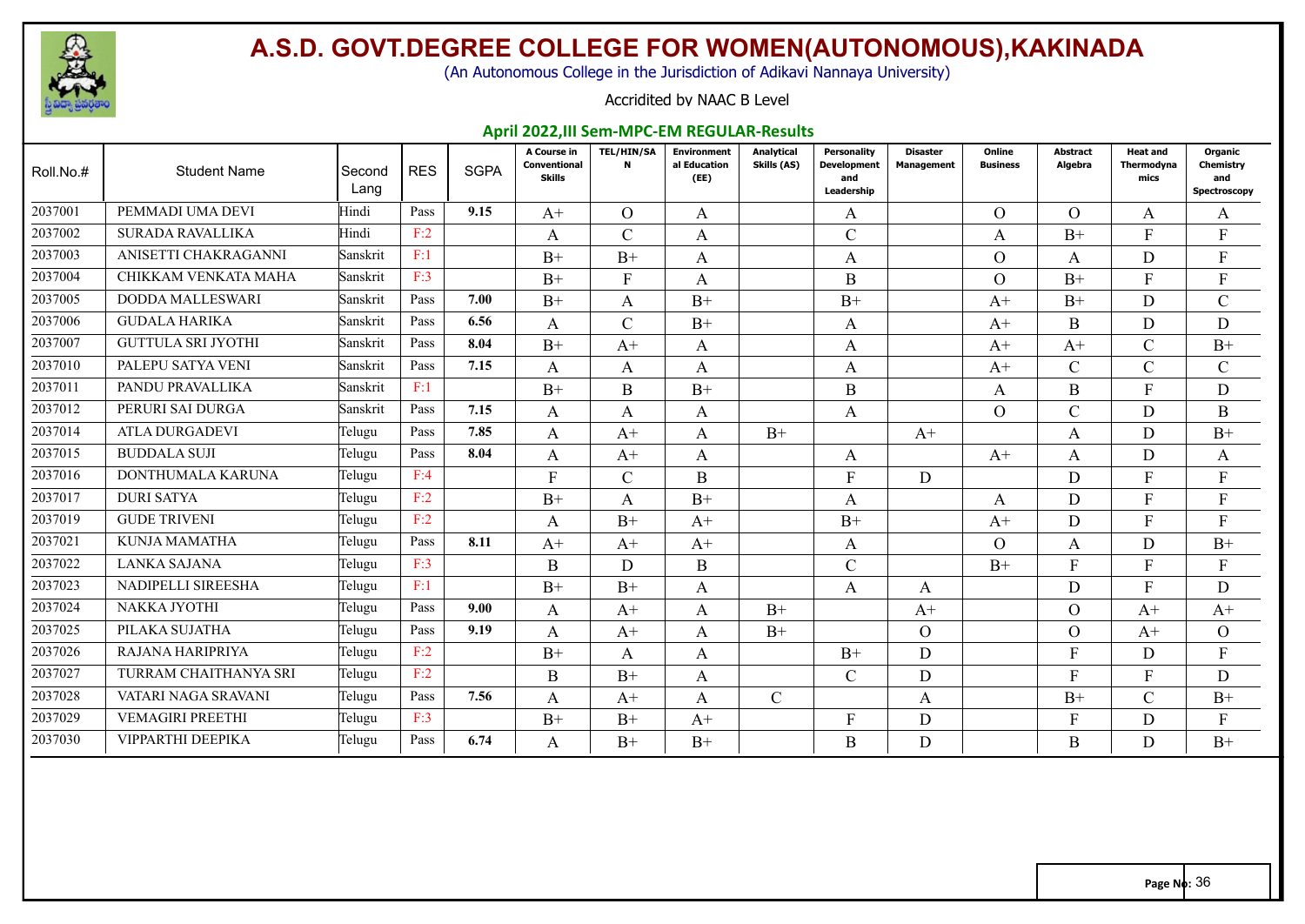| Roll.No.# | <b>Student Name</b>       | Second<br>Lang | <b>RES</b> | <b>SGPA</b> | <b>Heat and</b><br>Thermodyna<br>mics<br><b>Practical</b> | Organic<br>Chemistry<br>and<br>Spectroscopy |
|-----------|---------------------------|----------------|------------|-------------|-----------------------------------------------------------|---------------------------------------------|
| 2037001   | PEMMADI UMA DEVI          | Hindi          | Pass       | 9.15        | $\overline{O}$                                            | $\Omega$                                    |
| 2037002   | <b>SURADA RAVALLIKA</b>   | Hindi          | F:2        |             | $\overline{O}$                                            | $A+$                                        |
| 2037003   | ANISETTI CHAKRAGANNI      | Sanskrit       | F:1        |             | $A+$                                                      | $A+$                                        |
| 2037004   | CHIKKAM VENKATA MAHA      | Sanskrit       | F:3        |             | $A+$                                                      | $A+$                                        |
| 2037005   | <b>DODDA MALLESWARI</b>   | Sanskrit       | Pass       | 7.00        | $A+$                                                      | $A+$                                        |
| 2037006   | <b>GUDALA HARIKA</b>      | Sanskrit       | Pass       | 6.56        | $A+$                                                      | $A+$                                        |
| 2037007   | <b>GUTTULA SRI JYOTHI</b> | Sanskrit       | Pass       | 8.04        | $A+$                                                      | $\Omega$                                    |
| 2037010   | PALEPU SATYA VENI         | Sanskrit       | Pass       | 7.15        | $\overline{O}$                                            | $\Omega$                                    |
| 2037011   | PANDU PRAVALLIKA          | Sanskrit       | F:1        |             | $\overline{O}$                                            | $A+$                                        |
| 2037012   | PERURI SAI DURGA          | Sanskrit       | Pass       | 7.15        | $A+$                                                      | $\Omega$                                    |
| 2037014   | <b>ATLA DURGADEVI</b>     | Telugu         | Pass       | 7.85        | $\overline{O}$                                            | $\mathbf O$                                 |
| 2037015   | <b>BUDDALA SUJI</b>       | Telugu         | Pass       | 8.04        | $\overline{O}$                                            | $\overline{O}$                              |
| 2037016   | DONTHUMALA KARUNA         | Telugu         | F:4        |             | $A+$                                                      | $\mathbf{O}$                                |
| 2037017   | <b>DURI SATYA</b>         | Telugu         | F:2        |             | $\mathcal{O}$                                             | $\mathcal{O}$                               |
| 2037019   | <b>GUDE TRIVENI</b>       | Telugu         | F:2        |             | $A+$                                                      | $\mathbf{O}$                                |
| 2037021   | KUNJA MAMATHA             | Telugu         | Pass       | 8.11        | $A+$                                                      | $\mathbf{O}$                                |
| 2037022   | LANKA SAJANA              | Telugu         | F:3        |             | $A+$                                                      | $\mathcal{O}$                               |
| 2037023   | NADIPELLI SIREESHA        | Telugu         | F:1        |             | $A+$                                                      | $\mathcal{O}$                               |
| 2037024   | <b>NAKKA JYOTHI</b>       | Telugu         | Pass       | 9.00        | $\overline{O}$                                            | $\overline{O}$                              |
| 2037025   | PILAKA SUJATHA            | Telugu         | Pass       | 9.19        | $\overline{O}$                                            | $\mathcal{O}$                               |
| 2037026   | RAJANA HARIPRIYA          | Telugu         | F:2        |             | $\overline{O}$                                            | $\overline{O}$                              |
| 2037027   | TURRAM CHAITHANYA SRI     | Telugu         | F:2        |             | $A+$                                                      | $\mathbf{O}$                                |
| 2037028   | VATARI NAGA SRAVANI       | Telugu         | Pass       | 7.56        | $\Omega$                                                  | $\mathcal{O}$                               |
| 2037029   | <b>VEMAGIRI PREETHI</b>   | Telugu         | F:3        |             | $A+$                                                      | $\mathcal{O}$                               |
| 2037030   | VIPPARTHI DEEPIKA         | Telugu         | Pass       | 6.74        | $\overline{O}$                                            | $\overline{O}$                              |

#### **April 2022,III Sem-MPC-EM REGULAR-Results**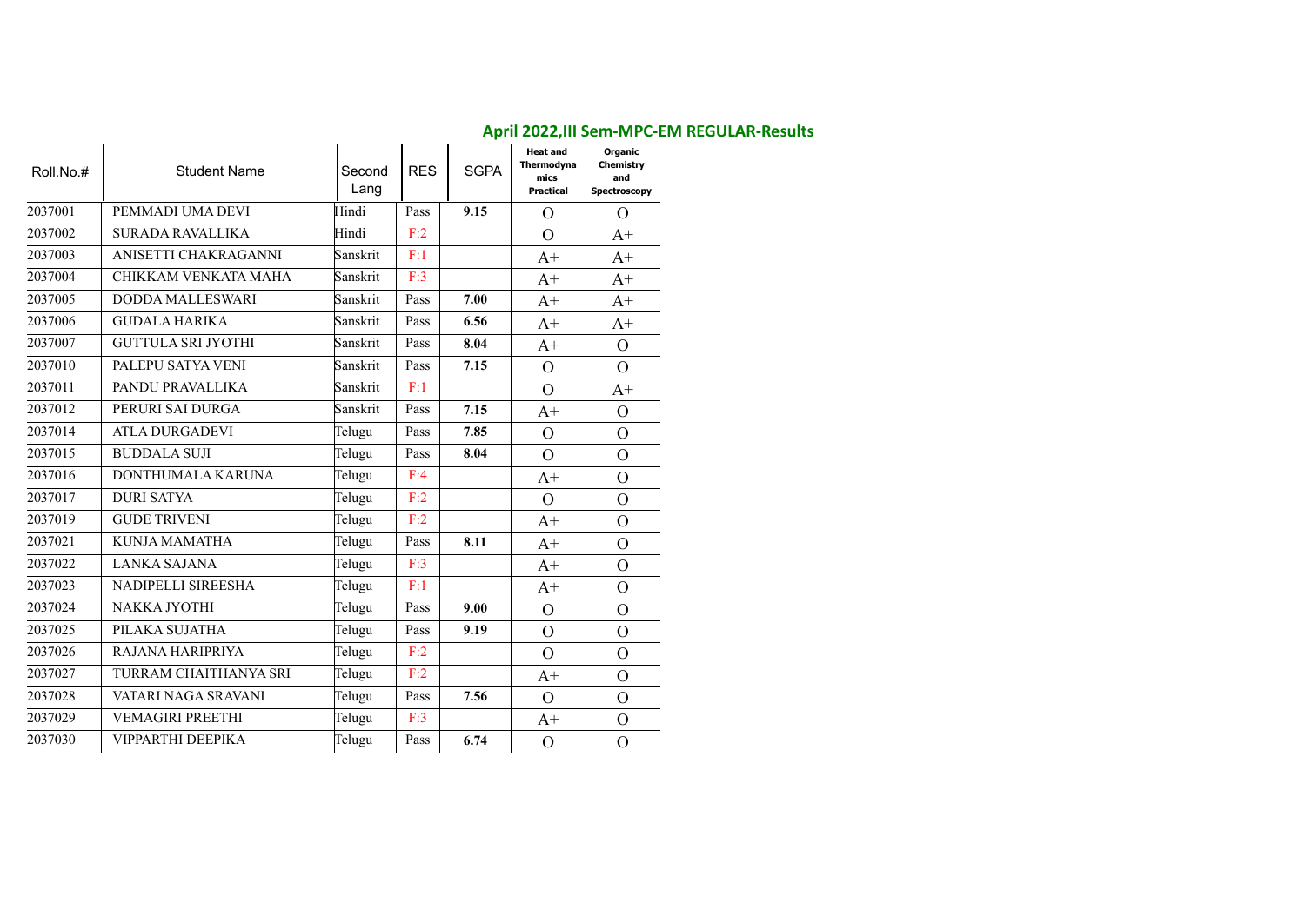

(An Autonomous College in the Jurisdiction of Adikavi Nannaya University)

#### Accridited by NAAC B Level

#### **April 2022,III Sem-MPCs REGULAR-Results**

| Roll.No.# | <b>Student Name</b>        | Second<br>Lang | <b>RES</b> | <b>SGPA</b> | A Course in<br>Conventional<br><b>Skills</b> | <b>TEL/HIN/SA</b><br>N | <b>Environment</b><br>al Education<br>(EE) | Analytical<br>Skills (AS) | <b>Personality</b><br><b>Development</b><br>and<br>Leadership | <b>Disaster</b><br>Management | Online<br><b>Business</b> | Abstract<br>Algebra | Heat and<br>Thermodyna<br>mics | <b>Database</b><br>Management<br>System |
|-----------|----------------------------|----------------|------------|-------------|----------------------------------------------|------------------------|--------------------------------------------|---------------------------|---------------------------------------------------------------|-------------------------------|---------------------------|---------------------|--------------------------------|-----------------------------------------|
| 2032001   | <b>BANDI MANI SUSANNA</b>  | Hindi          | F:1        |             | $A+$                                         | $\Omega$               | $B+$                                       |                           | D                                                             |                               | A                         | $B+$                | F                              | A                                       |
| 2032002   | KATADI KATYAYANI           | Hindi          | Pass       | 8.78        | $A+$                                         | $\Omega$               | $\Omega$                                   |                           | $B+$                                                          |                               | $A+$                      | A                   | $B+$                           | $A+$                                    |
| 2032003   | ANKADI SURYA TEJASWI       | Sanskrit       | Pass       | 6.37        | A                                            | $B+$                   | $\mathcal{C}$                              |                           | D                                                             |                               | A                         | $\mathcal{C}$       | D                              | B                                       |
| 2032004   | BEJJAVARAPU VENKATA        | Sanskrit       | Pass       | 8.19        | $A+$                                         | $A+$                   | $\Omega$                                   |                           | D                                                             |                               | $A+$                      | $A+$                | D                              | A                                       |
| 2032005   | CHIKKALA PREMA JYOTHI      | Sanskrit       | Pass       | 8.93        | $A+$                                         | $\Omega$               | $\Omega$                                   |                           | A                                                             |                               | $\Omega$                  | $A+$                | B                              | $A+$                                    |
| 2032006   | <b>CHUKKA SWATHI</b>       | Sanskrit       | Pass       | 7.59        | A                                            | A                      | $B+$                                       |                           | $B+$                                                          |                               | $A+$                      | A                   | D                              | $B+$                                    |
| 2032008   | ELURU OOHA VEERA           | Sanskrit       | Pass       | 8.44        | A                                            | A                      | A                                          |                           | $B+$                                                          |                               | $\Omega$                  | $A+$                | $B+$                           | A                                       |
| 2032009   | <b>GUTTULA NAGALAKSHMI</b> | Sanskrit       | F:1        |             | A                                            | $A+$                   | $B+$                                       |                           | D                                                             |                               | A                         | $B+$                | $\mathbf{F}$                   | $\mathcal{C}$                           |
| 2032011   | KOPPISETTI SUSEELA         | Sanskrit       | F:1        |             | A                                            | A                      | $B+$                                       |                           | D                                                             |                               | A                         | A                   | W                              | B                                       |
| 2032012   | KOYYA VEERA RAVALIKA SRI   | Sanskrit       | Pass       | 7.63        | $A+$                                         | A                      | $\mathbf{A}$                               |                           | B                                                             |                               | A                         | $\mathbf{A}$        | D                              | $B+$                                    |
| 2032013   | <b>LODA APARNA</b>         | Sanskrit       | F:1        |             | $A+$                                         | $B+$                   | $A+$                                       |                           | $B+$                                                          |                               | $\Omega$                  | $\mathbf{A}$        | $\mathbf{F}$                   | $B+$                                    |
| 2032014   | MADDALA V V SURYA SATYA    | Sanskrit       | Pass       | 9.11        | $A^+$                                        | $A+$                   | $A+$                                       |                           | A                                                             |                               | $\Omega$                  | $\Omega$            | B                              | $\Omega$                                |
| 2032015   | <b>MADIREDDY SUPRIYA</b>   | Sanskrit       | Pass       | 9.22        | $A+$                                         | $A^+$                  | $\overline{O}$                             |                           | A                                                             |                               | $A+$                      | $\Omega$            | A                              | $A+$                                    |
| 2032016   | MALLUVALASALA RATNASRI     | Sanskrit       | Pass       | 8.85        | $A+$                                         | $\Omega$               | A                                          |                           | $\mathbf C$                                                   |                               | $A+$                      | $\Omega$            | $B+$                           | $A+$                                    |
| 2032017   | MOHAMMED ASMIN             | Sanskrit       | F:1        |             | $A^+$                                        | B                      | A                                          |                           | $\mathbf{F}$                                                  |                               | $\Omega$                  | $\Omega$            | $B+$                           | A                                       |
| 2032018   | MUTHINTI SAI MOUNIKA       | Sanskrit       | Pass       | 7.37        | A                                            | A                      | $B+$                                       |                           | D                                                             |                               | $\Omega$                  | $B+$                | D                              | A                                       |
| 2032019   | <b>NARAVA RAMYA SREE</b>   | Sanskrit       | Pass       | 6.56        | $B+$                                         | D                      | $B+$                                       |                           | D                                                             |                               | A                         | $B+$                | D                              | $B+$                                    |
| 2032020   | PASAGADA LAKSHMI           | Sanskrit       | Pass       | 7.74        | A                                            | A                      | $A+$                                       |                           | $A+$                                                          |                               | $A+$                      | $B+$                | D                              | A                                       |
| 2032021   | PESINGI VEERAVENI          | Sanskrit       | Pass       | 8.11        | $A^+$                                        | $A^+$                  | $A+$                                       |                           | $B+$                                                          |                               | $A+$                      | $B+$                | $\mathcal{C}$                  | $A+$                                    |
| 2032022   | PINAPOTHU BHUVANESWARI     | Sanskrit       | Pass       | 7.85        | $A+$                                         | $A+$                   | A                                          |                           | B                                                             |                               | $\Omega$                  | $B+$                | $\mathcal{C}$                  | A                                       |
| 2032023   | POLABATHULA BHULAKSHMI     | Sanskrit       | Pass       | 7.59        | $B+$                                         | $A^+$                  | $A+$                                       |                           | $\mathbf{C}$                                                  |                               | A                         | $B+$                | B                              | A                                       |
| 2032024   | POTHAMSETTI NAGA           | Sanskrit       | F:2        |             | $\mathbf{F}$                                 | F                      | B                                          |                           | $\mathbf C$                                                   |                               | A                         | $B+$                | B                              | A                                       |
| 2032025   | <b>RAYUDU DEVI</b>         | Sanskrit       | Pass       | 5.78        | D                                            | $B+$                   | D                                          |                           | D                                                             |                               | $B+$                      | $B+$                | D                              | D                                       |
| 2032026   | REKADI AKANKSHA            | Sanskrit       | Pass       | 7.85        | A                                            | $A+$                   | A                                          |                           | B                                                             |                               | $A+$                      | A                   | D                              | $A+$                                    |
| 2032027   | ROUTHULA MOUNIKA SAI       | Sanskrit       | Pass       | 7.63        | $A+$                                         | $A+$                   | $B+$                                       |                           | D                                                             |                               | $A+$                      | A                   | D                              | A                                       |
| 2032028   | <b>RYALI KEERTHANA</b>     | Sanskrit       | Pass       | 7.41        | $A+$                                         | A                      | $\Omega$                                   |                           | $B+$                                                          |                               | $\Omega$                  | D                   | D                              | $A+$                                    |
| 2032029   | SADHANALA VANDANA          | Sanskrit       | Pass       | 8.41        | A                                            | $A^+$                  | $B+$                                       |                           | A                                                             |                               | $A+$                      | $\Omega$            | $\mathcal{C}$                  | $A+$                                    |
| 2032030   | <b>SEERAPU ANUSHA</b>      | Sanskrit       | F:1        |             | $A^+$                                        | $\Omega$               | A                                          |                           | $B+$                                                          |                               | F                         | $A+$                | $\mathcal{C}$                  | A                                       |
| 2032031   | VADREVU CHANDINI           | Sanskrit       | F:1        |             | A                                            | $\Omega$               | $B+$                                       |                           | $\mathcal{C}$                                                 |                               | A                         | D                   | $\mathbf{F}$                   | $B+$                                    |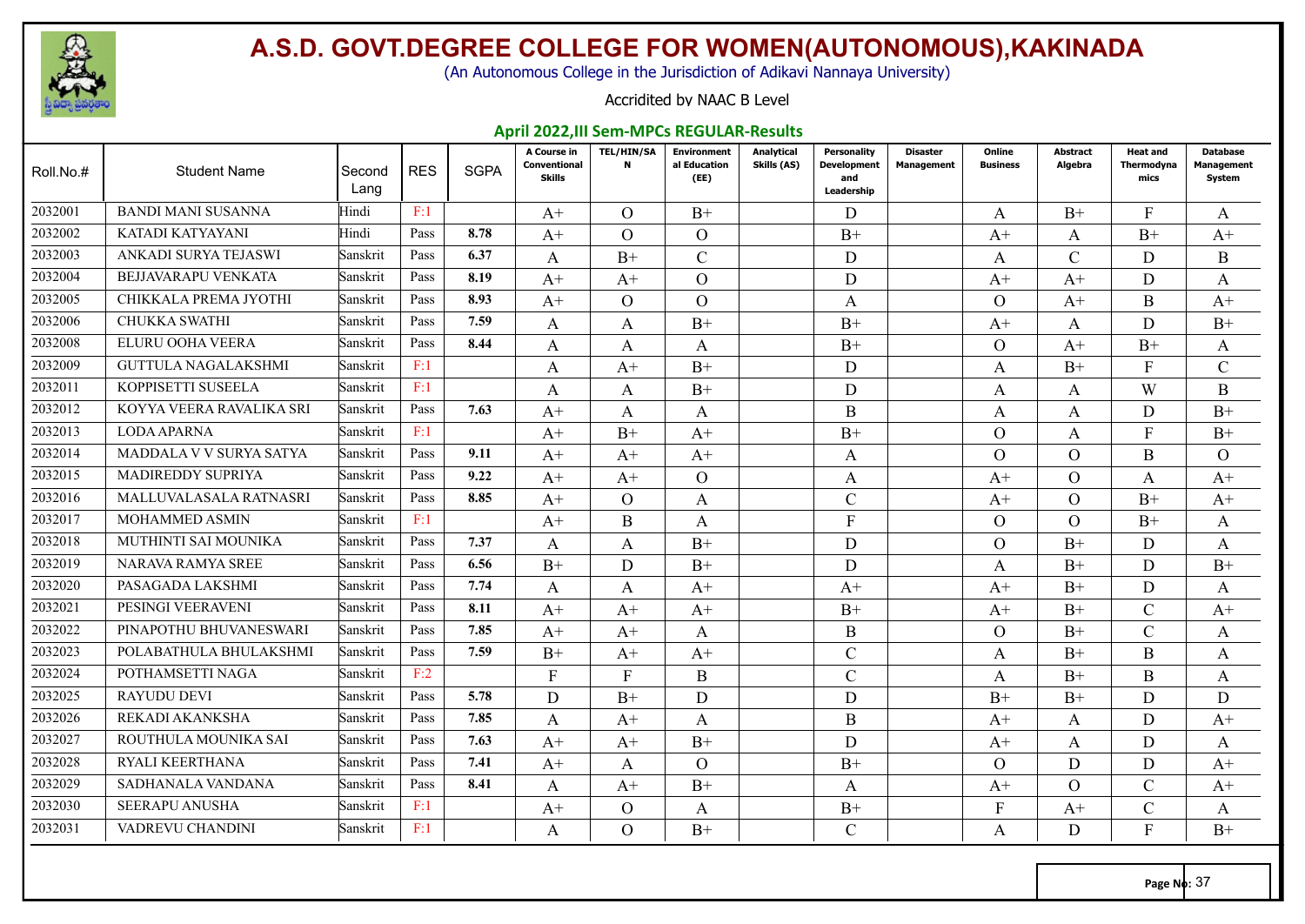| Roll.No.# | <b>Student Name</b>        | Second<br>Lang | <b>RES</b> | <b>SGPA</b> | <b>Heat and</b><br>Thermodyna<br>mics<br>Practical | <b>Database</b><br><b>Management</b><br>System<br>Practical |
|-----------|----------------------------|----------------|------------|-------------|----------------------------------------------------|-------------------------------------------------------------|
| 2032001   | <b>BANDI MANI SUSANNA</b>  | Hindi          | F:1        |             | $\Omega$                                           | $\Omega$                                                    |
| 2032002   | KATADI KATYAYANI           | Hindi          | Pass       | 8.78        | $\Omega$                                           | $\Omega$                                                    |
| 2032003   | ANKADI SURYA TEJASWI       | Sanskrit       | Pass       | 6.37        | $\Omega$                                           | $A+$                                                        |
| 2032004   | <b>BEJJAVARAPU VENKATA</b> | Sanskrit       | Pass       | 8.19        | $\Omega$                                           | $\Omega$                                                    |
| 2032005   | CHIKKALA PREMA JYOTHI      | Sanskrit       | Pass       | 8.93        | $\Omega$                                           | $A+$                                                        |
| 2032006   | <b>CHUKKA SWATHI</b>       | Sanskrit       | Pass       | 7.59        | $\Omega$                                           | A+                                                          |
| 2032008   | ELURU OOHA VEERA           | Sanskrit       | Pass       | 8.44        | $\Omega$                                           | $\Omega$                                                    |
| 2032009   | <b>GUTTULA NAGALAKSHMI</b> | Sanskrit       | F:1        |             | $\Omega$                                           | A+                                                          |
| 2032011   | KOPPISETTI SUSEELA         | Sanskrit       | F:1        |             | $A+$                                               | A                                                           |
| 2032012   | KOYYA VEERA RAVALIKA SRI   | Sanskrit       | Pass       | 7.63        | $\Omega$                                           | $A+$                                                        |
| 2032013   | <b>LODA APARNA</b>         | Sanskrit       | F:1        |             | $\Omega$                                           | $A+$                                                        |
| 2032014   | MADDALA V V SURYA SATYA    | Sanskrit       | Pass       | 9.11        | $\Omega$                                           | $\Omega$                                                    |
| 2032015   | <b>MADIREDDY SUPRIYA</b>   | Sanskrit       | Pass       | 9.22        | $\Omega$                                           | $\Omega$                                                    |
| 2032016   | MALLUVALASALA RATNASRI     | Sanskrit       | Pass       | 8.85        | $\Omega$                                           | $\Omega$                                                    |
| 2032017   | <b>MOHAMMED ASMIN</b>      | Sanskrit       | F:1        |             | $\Omega$                                           | $\Omega$                                                    |
| 2032018   | MUTHINTI SAI MOUNIKA       | Sanskrit       | Pass       | 7.37        | $\Omega$                                           | $A+$                                                        |
| 2032019   | <b>NARAVA RAMYA SREE</b>   | Sanskrit       | Pass       | 6.56        | $\Omega$                                           | $A+$                                                        |
| 2032020   | PASAGADA LAKSHMI           | Sanskrit       | Pass       | 7.74        | $\Omega$                                           | A                                                           |
| 2032021   | PESINGI VEERAVENI          | Sanskrit       | Pass       | 8.11        | $A+$                                               | $\Omega$                                                    |
| 2032022   | PINAPOTHU BHUVANESWARI     | Sanskrit       | Pass       | 7.85        | $A+$                                               | $A+$                                                        |
| 2032023   | POLABATHULA BHULAKSHMI     | Sanskrit       | Pass       | 7.59        | $A+$                                               | $A+$                                                        |
| 2032024   | POTHAMSETTI NAGA           | Sanskrit       | F:2        |             | $\Omega$                                           | $A+$                                                        |
| 2032025   | <b>RAYUDU DEVI</b>         | Sanskrit       | Pass       | 5.78        | $A+$                                               | A                                                           |
| 2032026   | REKADI AKANKSHA            | Sanskrit       | Pass       | 7.85        | $A^+$                                              | A+                                                          |
| 2032027   | ROUTHULA MOUNIKA SAI       | Sanskrit       | Pass       | 7.63        | $A+$                                               | $A+$                                                        |
| 2032028   | RYALI KEERTHANA            | Sanskrit       | Pass       | 7.41        | $A+$                                               | $A+$                                                        |
| 2032029   | SADHANALA VANDANA          | Sanskrit       | Pass       | 8.41        | $\Omega$                                           | A                                                           |
| 2032030   | <b>SEERAPU ANUSHA</b>      | Sanskrit       | F:1        |             | $A+$                                               | $A+$                                                        |
| 2032031   | VADREVU CHANDINI           | Sanskrit       | F:1        |             | $A+$                                               | $B+$                                                        |

#### **April 2022,III Sem-MPCs REGULAR-Results**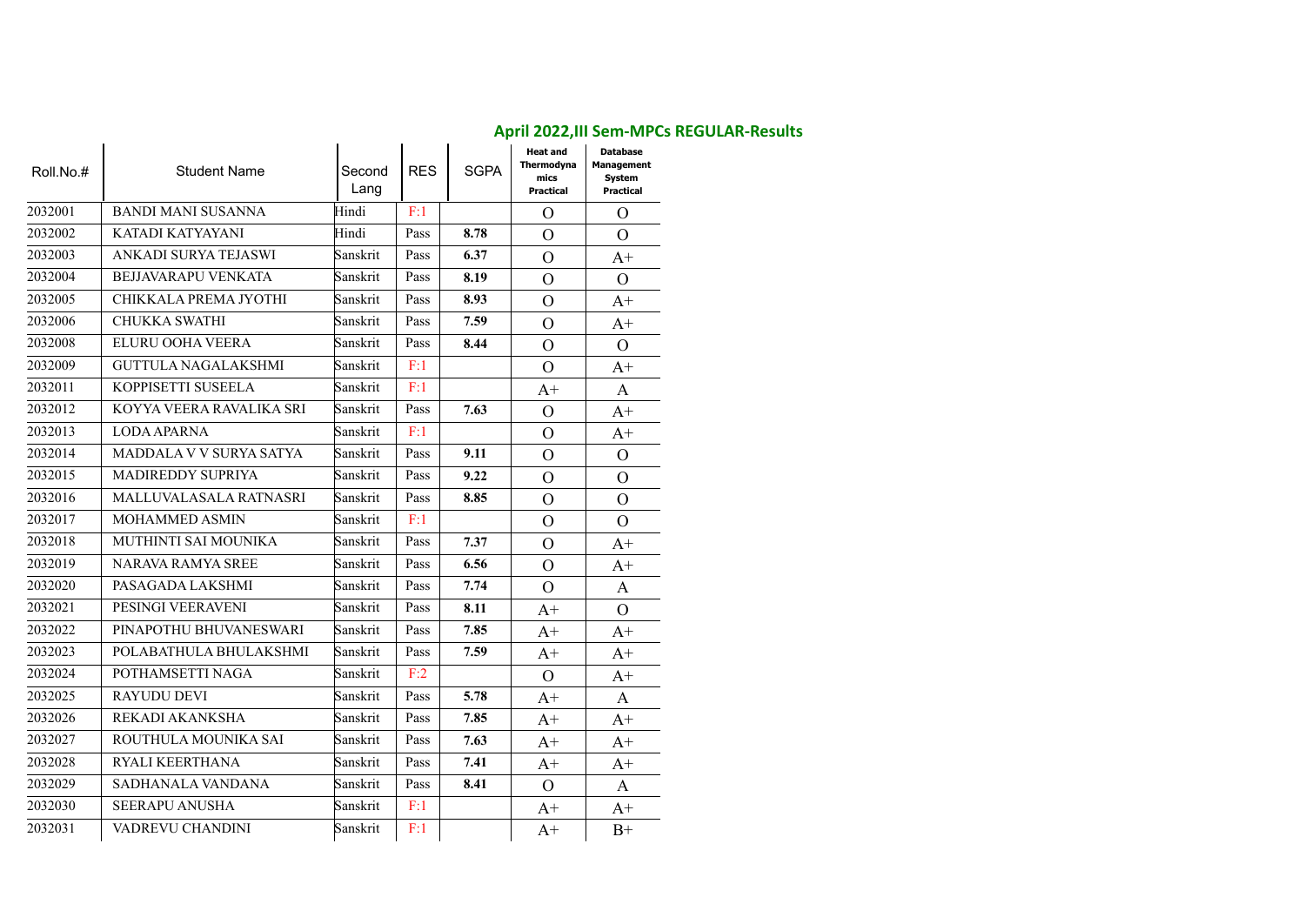

(An Autonomous College in the Jurisdiction of Adikavi Nannaya University)

Accridited by NAAC B Level

| $\epsilon$ or $\epsilon$ |                               |          |            |      | A Course in<br>Conventional<br><b>Skills</b> | <b>TEL/HIN/SA</b><br>N | <b>Environment</b><br>al Education<br>(EE) | Analytical<br>Skills (AS) | Personality<br><b>Development</b><br>and<br>Leadership | <b>Disaster</b><br>Management | Online<br><b>Business</b> | Abstract<br>Algebra | <b>Heat and</b><br>Thermodyna<br>mics | Database<br>Management<br>System |
|--------------------------|-------------------------------|----------|------------|------|----------------------------------------------|------------------------|--------------------------------------------|---------------------------|--------------------------------------------------------|-------------------------------|---------------------------|---------------------|---------------------------------------|----------------------------------|
| 2032032                  | <b>VUDA ANUSHA</b>            | Sanskrit | Pass       | 7.04 | A                                            | $\Omega$               | B                                          |                           | $\mathcal{C}_{0}^{(n)}$                                |                               | $B+$                      | B                   | D                                     | A                                |
| 2032033                  | <b>BOMMU SUBHASHINI</b>       | Telugu   | F:3        |      | A                                            | A                      | $B+$                                       |                           | F                                                      |                               | $\mathsf{A}$              | F                   | $\mathbf{F}$                          | $B+$                             |
| 2032034                  | CHALLAGALA ANITHA             | Telugu   | Pass       | 7.56 | A                                            | $B+$                   | $B+$                                       |                           | $B+$                                                   | A                             |                           | $A+$                | D                                     | A                                |
| 2032035                  | CHITIKI REDDY SIVA YAMINI     | Telugu   | Pass       | 8.19 | A                                            | $A+$                   | $A+$                                       | B                         |                                                        | A                             |                           | $A+$                | D                                     | $A+$                             |
| 2032038                  | <b>GANDHAM NAGASATYA</b>      | Telugu   | Pass       | 8.11 | A                                            | $A+$                   | $A+$                                       |                           | $B+$                                                   |                               | $\Omega$                  | $A+$                | D                                     | $B+$                             |
| 2032040                  | <b>GARIKINA GANGOTHRI</b>     | Telugu   | Pass       | 9.07 | $A^+$                                        | $A+$                   | A                                          |                           | $B+$                                                   |                               | $\Omega$                  | $\Omega$            | $B+$                                  | $\Omega$                         |
| 2032041                  | <b>GAVIREDDI SATYAVENI</b>    | Telugu   | Pass       | 9.00 | $A+$                                         | $A+$                   | A                                          |                           | A                                                      | $A+$                          |                           | $\Omega$            | A                                     | $A+$                             |
| 2032042                  | <b>GEDELA ABHINAYA</b>        | Telugu   | Pass       | 8.07 | A                                            | $A+$                   | A                                          |                           | $B+$                                                   |                               | A                         | $A+$                | $\mathcal{C}$                         | $B+$                             |
| 2032043                  | <b>GOLLU LAKSHMI PRASANNA</b> | Telugu   | Pass       | 8.63 | A                                            | $A+$                   | $A+$                                       |                           | $A+$                                                   |                               | $A+$                      | $A^+$               | A                                     | $B+$                             |
| 2032044                  | <b>GUNAPARTHI SANDHYA SRI</b> | Telugu   | Pass       | 8.93 | $A+$                                         | $A+$                   | $A+$                                       |                           | $A+$                                                   | $A+$                          |                           | $A+$                | $B+$                                  | $A+$                             |
| 2032045                  | KADALI LAKSHMI PRIYA          | Telugu   | Pass       | 8.89 | $A+$                                         | $A+$                   | A                                          |                           | B                                                      |                               | $\Omega$                  | $\Omega$            | $B+$                                  | $A+$                             |
| 2032047                  | KESANAKURTHI                  | Telugu   | Pass       | 8.44 | A                                            | A                      | $\mathcal{O}$                              |                           | $A^+$                                                  |                               | $\Omega$                  | $A^+$               | $\mathcal{C}$                         | A                                |
| 2032048                  | KONALA MUNEESHA               | Telugu   | Pass       | 6.96 | $B+$                                         | $B+$                   | $\mathcal{C}$                              |                           | D                                                      |                               | A                         | A                   | D                                     | A                                |
| 2032049                  | MALLAVARAPU MADHAVI           | Telugu   | Pass       | 7.74 | A                                            | A                      | A                                          |                           | B                                                      | A                             |                           | $A+$                | D                                     | A                                |
| 2032050                  | MARLAPUDI PAVANI JYOTHI       | Telugu   | F:1        |      | $A+$                                         | $A+$                   | A                                          |                           | $\overline{C}$                                         |                               | A                         | D                   | F                                     | $B+$                             |
| 2032051                  | <b>MATTA MADHULATHA</b>       | Telugu   | Pass       | 8.70 | $A^+$                                        | A                      | A                                          | A                         |                                                        | $B+$                          |                           | $\Omega$            | $B+$                                  | $A^+$                            |
| 2032052                  | <b>MEDA KALYANI</b>           | Telugu   | Pass       | 8.89 | $A+$                                         | $A+$                   | $B+$                                       | $B+$                      |                                                        |                               | $\Omega$                  | $\Omega$            | $B+$                                  | $A+$                             |
| 2032053                  | PASAGADUGULA SAI JYOTHI       | Telugu   | Pass       | 8.33 | A                                            | A                      | A                                          |                           | Β                                                      | A                             |                           | $\Omega$            | $B+$                                  | A                                |
| 2032054                  | <b>POTHUBANDI</b>             | Telugu   | Pass       | 9.44 | $A+$                                         | $\Omega$               | $\Omega$                                   |                           | $A+$                                                   | $A+$                          |                           | $\Omega$            | A                                     | $\Omega$                         |
| 2032055                  | RUTHALA BHARGAVI              | Telugu   | Pass       | 8.26 | $A+$                                         | $A+$                   | $A^+$                                      |                           | A                                                      |                               | A                         | $A^+$               | D                                     | A                                |
| 2032056                  | SANGADI ANJALI                | Telugu   | F:2        |      | A                                            | $B+$                   | B                                          |                           | $B+$                                                   |                               | $A+$                      | B                   | $\mathbf{F}$                          | F                                |
| 2032057                  | <b>SEELAM MEGHANA</b>         | Telugu   | Pass       | 8.41 | $A+$                                         | $A+$                   | A                                          |                           | $B+$                                                   |                               | $A+$                      | $A+$                | $\mathcal{C}$                         | $A+$                             |
| 2032058                  | VANTHU KALPANA                | Telugu   | $\rm{F:1}$ |      | $A^+$                                        | $\Omega$               | A                                          |                           | F                                                      | $A+$                          |                           | $A^+$               | D                                     | A                                |
| 2032059                  | <b>VEEDI KRISHNAVENI</b>      | Telugu   | F:2        |      | $B+$                                         | A                      | B                                          |                           | D                                                      |                               | $A^+$                     | F                   | W                                     | D                                |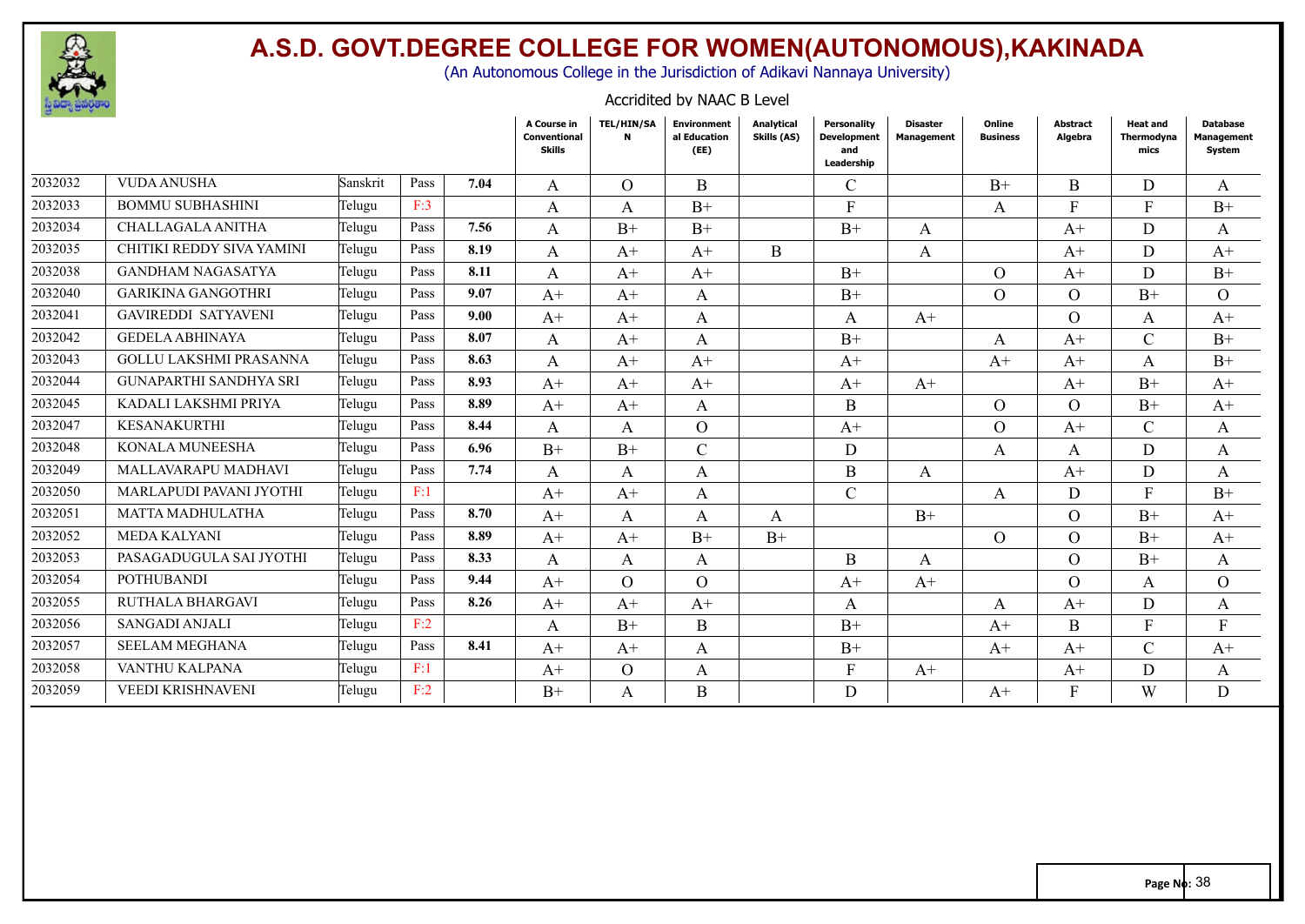|         |                               |          |      |      | <b>Heat and</b><br>Thermodyna<br>mics<br><b>Practical</b> | <b>Database</b><br>Management<br><b>System</b><br>Practical |
|---------|-------------------------------|----------|------|------|-----------------------------------------------------------|-------------------------------------------------------------|
| 2032032 | <b>VUDA ANUSHA</b>            | Sanskrit | Pass | 7.04 | $\overline{O}$                                            | $B+$                                                        |
| 2032033 | <b>BOMMU SUBHASHINI</b>       | Telugu   | F:3  |      | $\Omega$                                                  | $B+$                                                        |
| 2032034 | CHALLAGALA ANITHA             | Telugu   | Pass | 7.56 | $\overline{O}$                                            | $B+$                                                        |
| 2032035 | CHITIKI REDDY SIVA YAMINI     | Telugu   | Pass | 8.19 | $\Omega$                                                  | $\Omega$                                                    |
| 2032038 | <b>GANDHAM NAGASATYA</b>      | Telugu   | Pass | 8.11 | $\overline{O}$                                            | $A+$                                                        |
| 2032040 | <b>GARIKINA GANGOTHRI</b>     | Telugu   | Pass | 9.07 | $\overline{O}$                                            | $\Omega$                                                    |
| 2032041 | <b>GAVIREDDI SATYAVENI</b>    | Telugu   | Pass | 9.00 | $\overline{O}$                                            | $A+$                                                        |
| 2032042 | <b>GEDELA ABHINAYA</b>        | Telugu   | Pass | 8.07 | $\overline{O}$                                            | $\Omega$                                                    |
| 2032043 | <b>GOLLU LAKSHMI PRASANNA</b> | Telugu   | Pass | 8.63 | $\overline{O}$                                            | $A+$                                                        |
| 2032044 | <b>GUNAPARTHI SANDHYA SRI</b> | Telugu   | Pass | 8.93 | $\overline{O}$                                            | $\Omega$                                                    |
| 2032045 | KADALI LAKSHMI PRIYA          | Telugu   | Pass | 8.89 | $\overline{O}$                                            | $\Omega$                                                    |
| 2032047 | <b>KESANAKURTHI</b>           | Telugu   | Pass | 8.44 | $\overline{O}$                                            | $A+$                                                        |
| 2032048 | KONALA MUNEESHA               | Telugu   | Pass | 6.96 | $\overline{O}$                                            | A                                                           |
| 2032049 | MALLAVARAPU MADHAVI           | Telugu   | Pass | 7.74 | $\overline{O}$                                            | A                                                           |
| 2032050 | MARLAPUDI PAVANI JYOTHI       | Telugu   | F:1  |      | $\overline{O}$                                            | $A+$                                                        |
| 2032051 | <b>MATTA MADHULATHA</b>       | Telugu   | Pass | 8.70 | $\overline{O}$                                            | $\Omega$                                                    |
| 2032052 | <b>MEDA KALYANI</b>           | Telugu   | Pass | 8.89 | $\overline{O}$                                            | $\Omega$                                                    |
| 2032053 | PASAGADUGULA SAI JYOTHI       | Telugu   | Pass | 8.33 | $\overline{O}$                                            | $A+$                                                        |
| 2032054 | <b>POTHUBANDI</b>             | Telugu   | Pass | 9.44 | $\overline{O}$                                            | $A+$                                                        |
| 2032055 | RUTHALA BHARGAVI              | Telugu   | Pass | 8.26 | $\overline{O}$                                            | $A+$                                                        |
| 2032056 | SANGADI ANJALI                | Telugu   | F:2  |      | $\overline{O}$                                            | A                                                           |
| 2032057 | <b>SEELAM MEGHANA</b>         | Telugu   | Pass | 8.41 | $\overline{O}$                                            | $A+$                                                        |
| 2032058 | VANTHU KALPANA                | Telugu   | F:1  |      | $\overline{O}$                                            | $A+$                                                        |
| 2032059 | <b>VEEDI KRISHNAVENI</b>      | Telugu   | F:2  |      | $\overline{O}$                                            | $A+$                                                        |